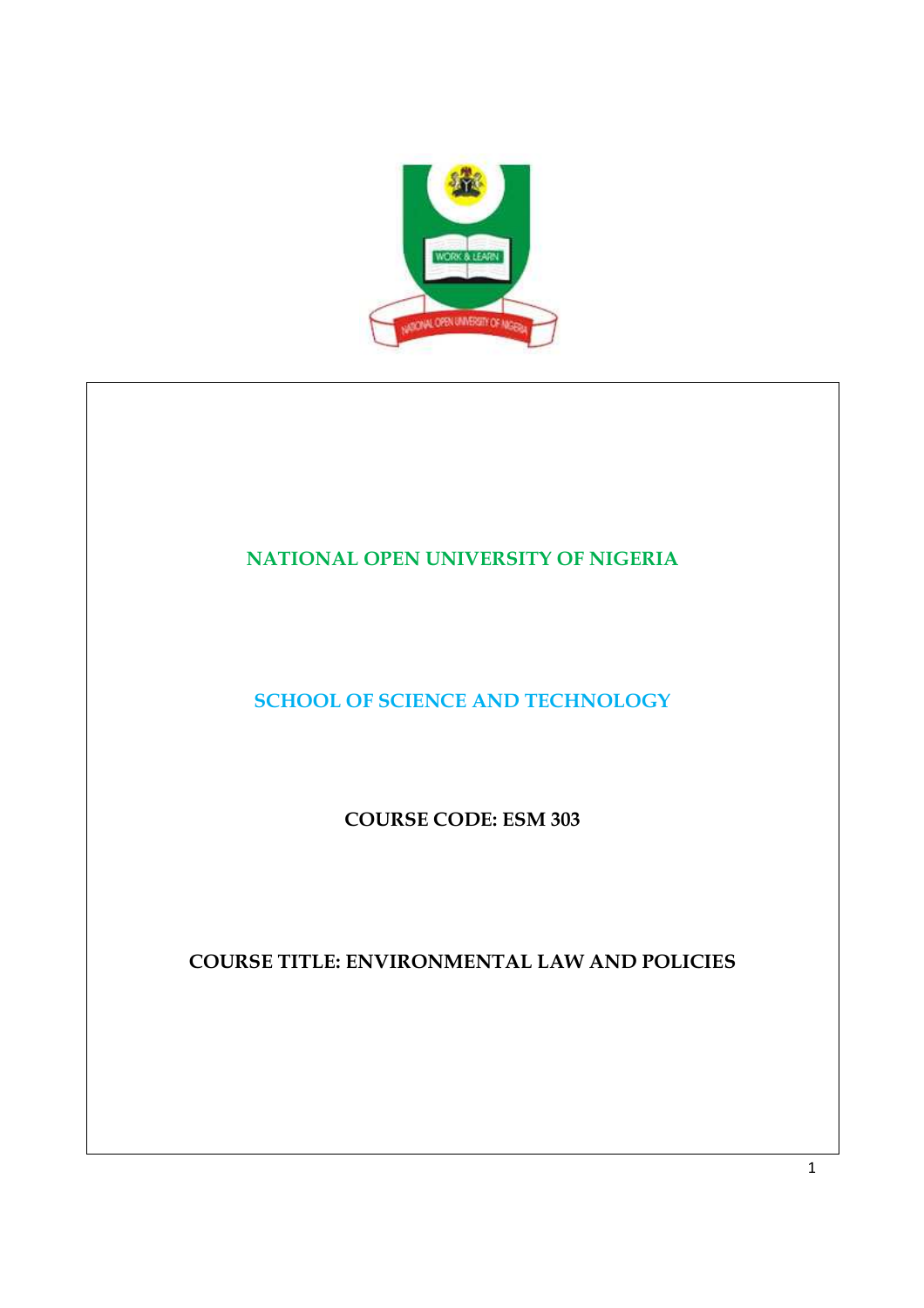## **MODULE ONE**

## **Unit 1**

Environmental Law

## **Contents**

- 1.0 Introduction
- 2.0 Objective
- 3.0 Contents
	- 3.1 Definition of Environmental law
	- 3.2 The Concepts of Environmental Law
- 4.0 Conclusion
- 5.0 Summary
- 6.0 Tutor Marked Assignment
- 7.0 References/Further Reading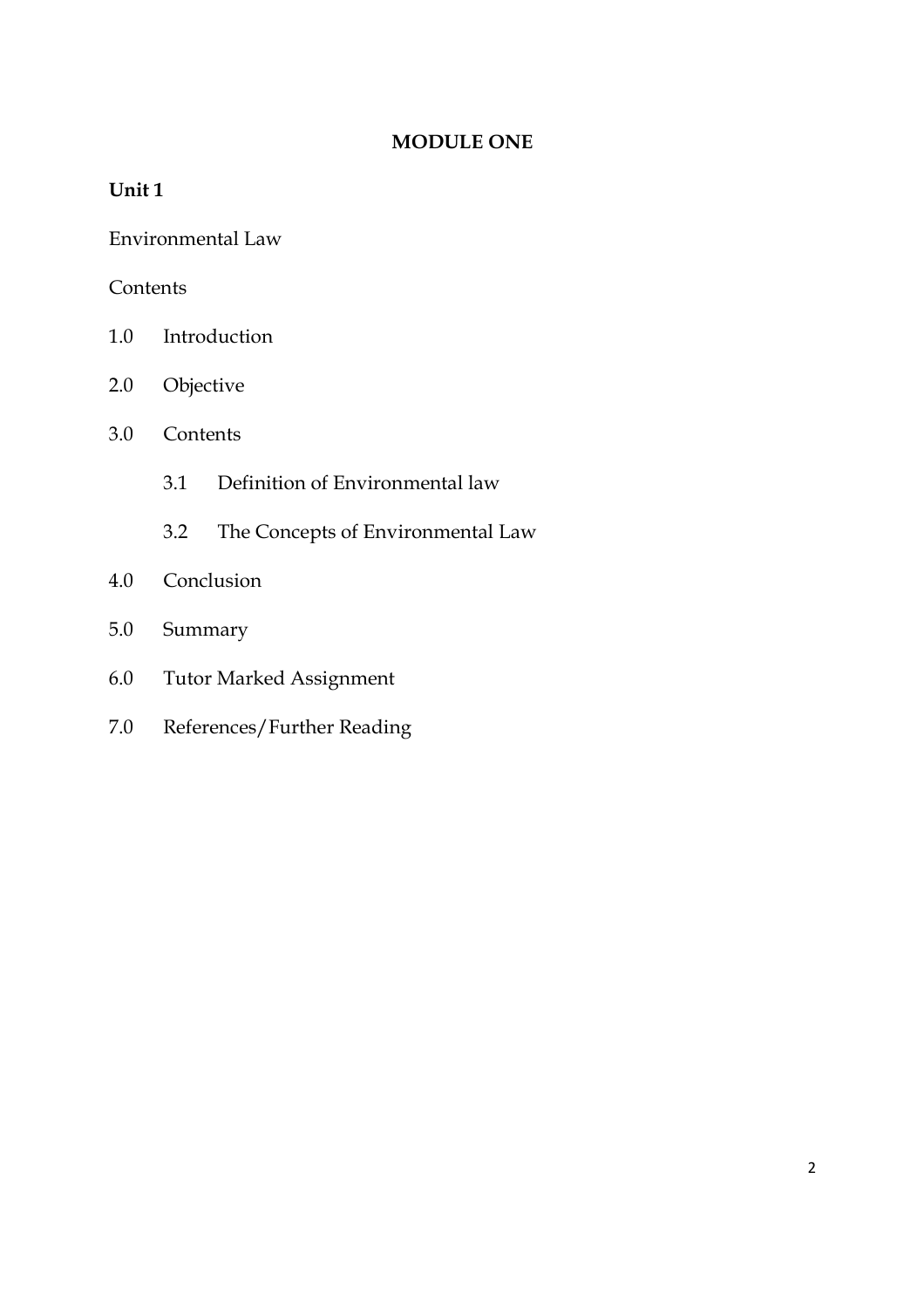#### **1.0 INTRODUCTION**

Environmental law was developed in response to the public perception that human health and the environment were inadequately protected. It is at this point that the Environment needs protection, and whether law is successful in protection of the environment will depend significantly upon the range of entities that it is able to protect.

It is imperative that Environmental law is a concept that will be discussed in this unit using various scholarlastic ideas in that direction and succinctly, students/readers will be abreast with the facts dealing with the topic.

And the Government participation by all tiers is inevitable if measures designed to protect the environment is to be effective. It is at this point that, law has a key role to play regardless of technological or scientific design or devices. The core objective of preservation, conservation and maintenance of purify environment can only be achieved only if the law can be mobilized to operate in partnership with science and technology.

### **2.0 OBJECTIVES**

The main objective of this unit is:

• to discuss the concept of the environment and that at the end, students and readers alike should be able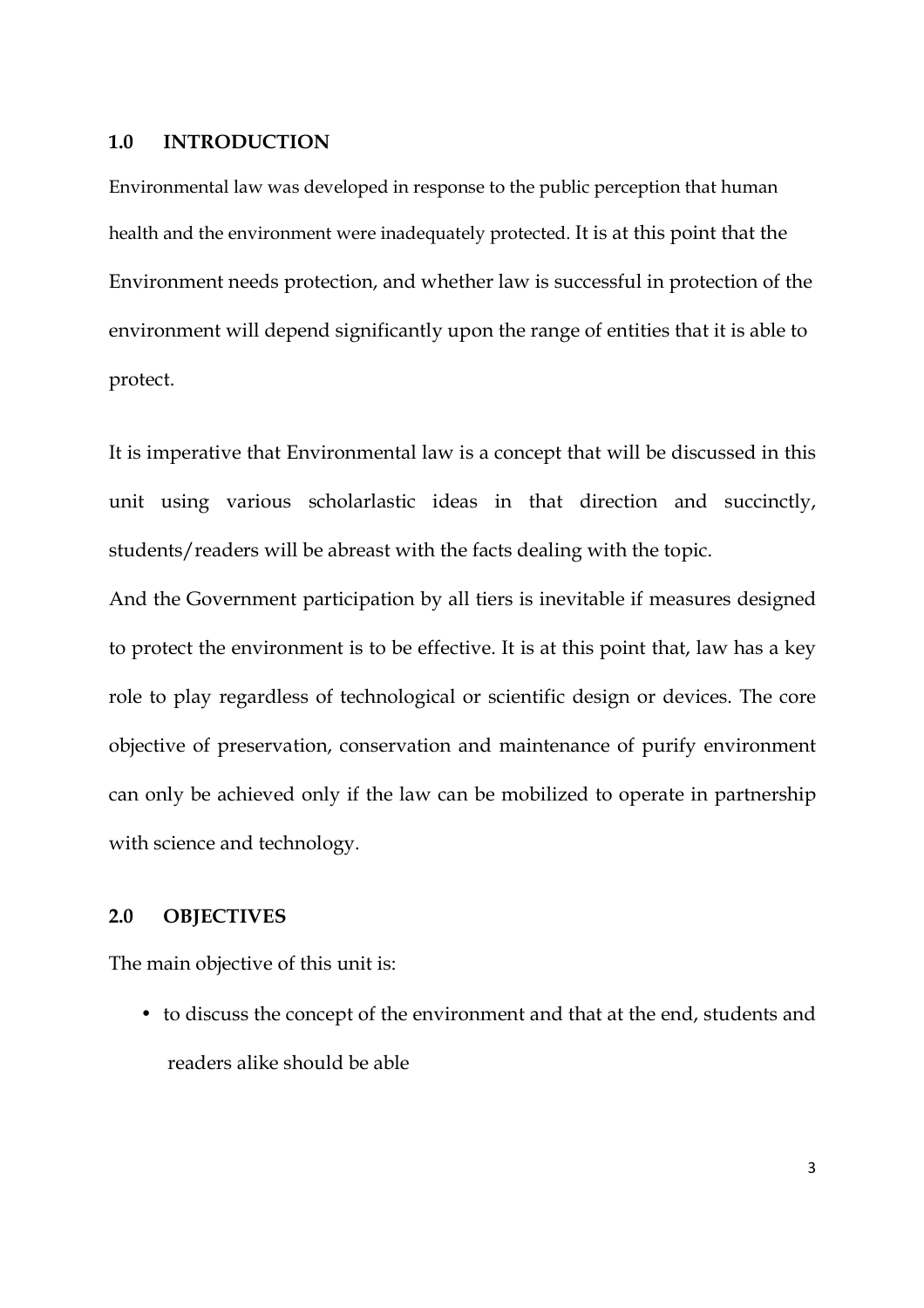- to ascribe meaning to the concept of environmental law both in Nigeria and other jurisdictions of the earth.
- to explain the differing concepts of the environment.

#### **3.0 CONTENT**

Environmental law in Nigeria is that branch of public law which contains rules and regulations which have as their object or effect the protection of the environment.

It is one of the youngest courses of study in most Nigerian institutions of higher learning where law is being offered as a course of study. Environmental law cannot be discussed globally without the concept of the environment. The definition and the concept of the environment is the main hub of this study and law comes in as a predictable attendant to protect the environment by way of regulating and regularizing it against abuse and ill-treatment by the human elements (who are the presenters and beneficiaries of the environment).

### **3.1 Definition of Environmental Law**

Generally, the modus operandi for defining the environmental law depends largely on individual environmentalist who is saddled with responsibility of defining the subject matter. "At one extreme, it can mean pollution control law, at the other, Einstein would say that it is the law which belongs to everything that is not one. For most people an acceptable compromise has to be found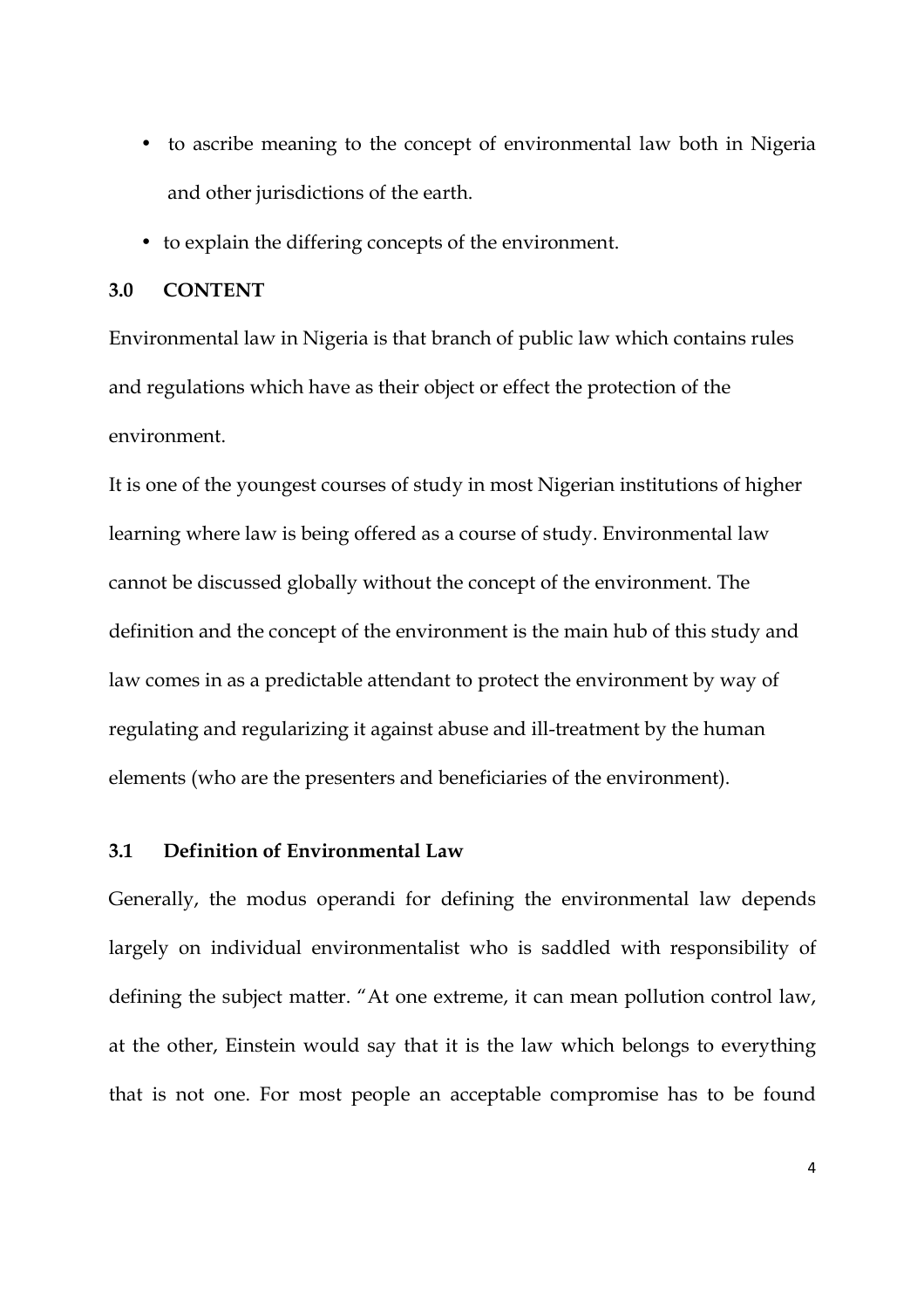between these positions" (Andrew Waite et al 2001). Another attempt may mean 'the law relating to the protection of public health and our natural and manmade surroundings. The Environment is where we all live in and the law is what we live in and by."

Environmental law is a complex and interlocking body of treaties, conventions, statutes, regulations, and common law that, very broadly, operate to regulate the interaction of humanity and the rest of the biophysical or natural environment, toward the purpose of reducing the impacts of human activity, both on the natural environment and on humanity itself.

Rodgers (ref) stated that environmental law cannot repeal the rain and the wind nor can it repeal the law of ecology. What it can do is to attempt to create order out of chaos as law cannot after the environment.

In the views of Thoron and Beckwith (1997:2), it is the body of the laws to which the label environmental has been attached is concerned with protecting the natural resources of land, air and water, the three environmental media and the flora and fauna which inhabit them.

Environmental law draws from and is influenced by principles of environmentalism, including ecology, conservation, stewardship, responsibility and sustainability.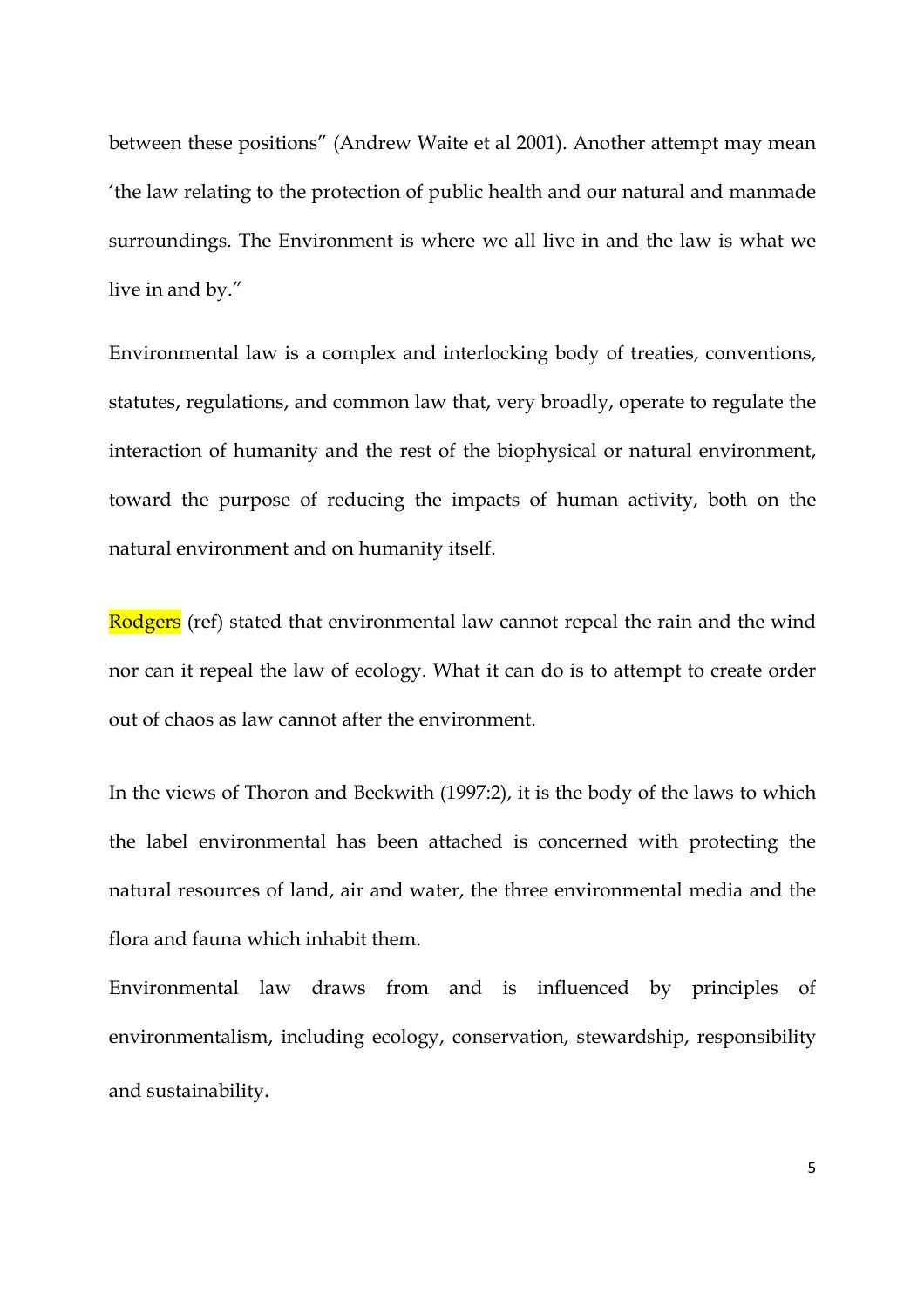Environmental law is seen as the body of laws concerned with the protection of living things (human beings inclusive) from the harm that human activity may immediately or eventually cause to them or their species, either directly or to the media and the habits on which they depend. Environmental law covers the whole universe including not only human beings but also plants, animals, forests shrubs, refuse, bacteria/diseases and insects (Ola C. S 1984:150-154).

#### **3.2 The Concept of Environmental Law**

The word concept means an abstract notion, a mental impression of an object, it could also be referred to the idea underlying a class of things or the general notion of that thing.

Generally in discussing the concept of environmental law, then an expository look at the word environment cannot be overemphasized. Literally, environment means that which surrounds so, in a sense, the environment is the whole physical universe. However, the Cambridge Encyclopedia defined the environment as the conditions and influences of the place in which an organism lives. The concept of environmental law refers to the integrated rules and Principles, i.e., legal norms, the purpose of which is to achieve environmental conservation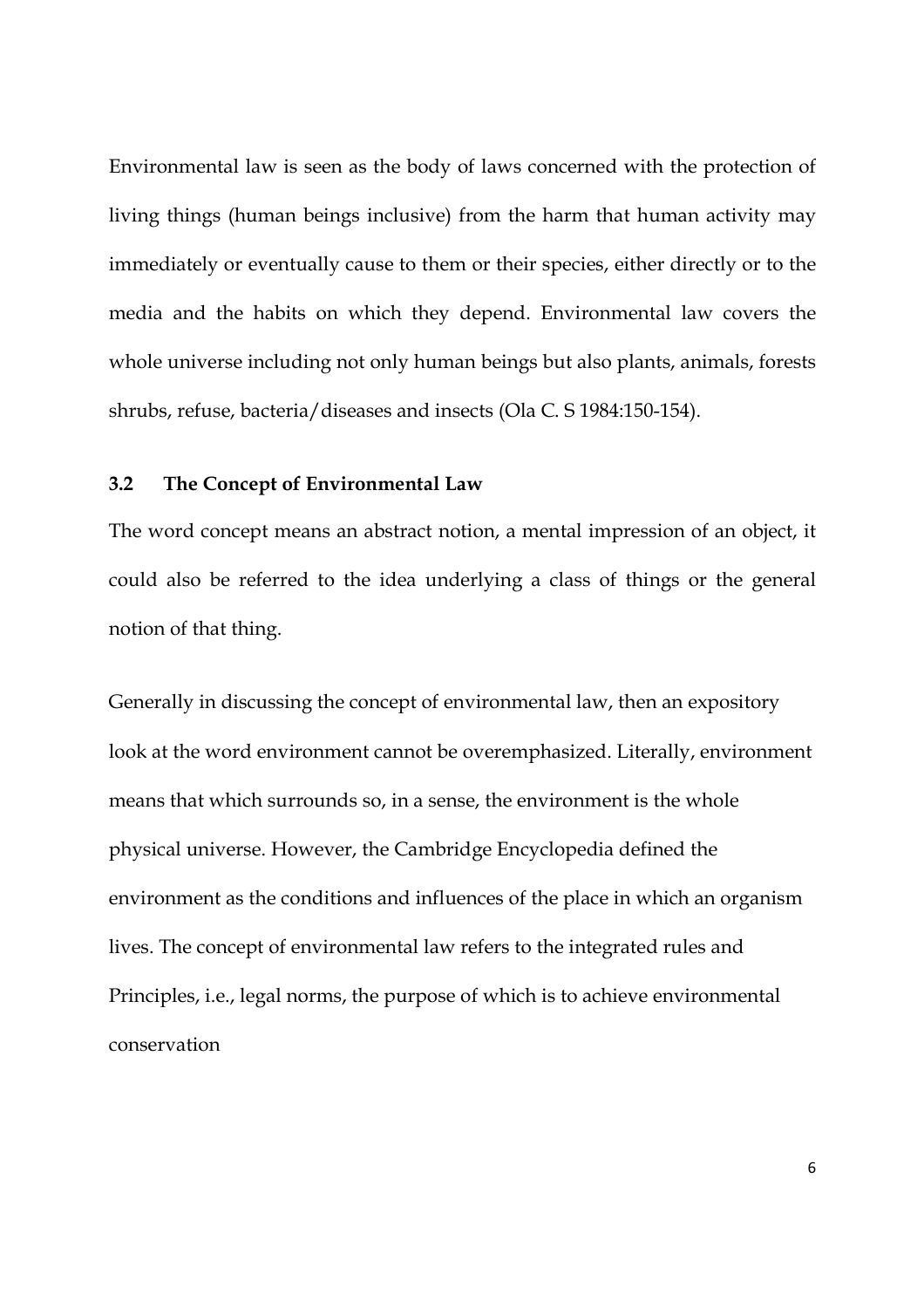Naturally, in discussing the concept of environmental law our minds will be directed at what constitute the ideas, the policies and the juridical basis that gave prominence to the need to have and develop the word environmental law.

In the words of a former member of International Court of Justice (I.C.J), Honourable Prince Bola Ajibola he added credence to the opinion mentioned above that:

"It is the policy of the administration to vigorously pursue the protection of the Nigerian environment in order to preserve the quality of life of all citizens and conserve the resources for the benefit of future generations of Nigerians."

The concept of environmental issue has taken a serious dimension worldwide and Nigeria is not an exception in the new horizon of not mere control, protection and management of environmental health problems but with legal policing. "The reason for this rapid paradigm shift in Nigeria in recent years may not be divorced from the dumping of harmful toxic waste materials in Koko in the Delta State (formerly part of Bendel State) in June, 1988 and the need to redefine our hitherto concept of the environment".

In the 1970s, the environment was described as 'an international issue and these have not spurred the Nigerian national government into action until the event of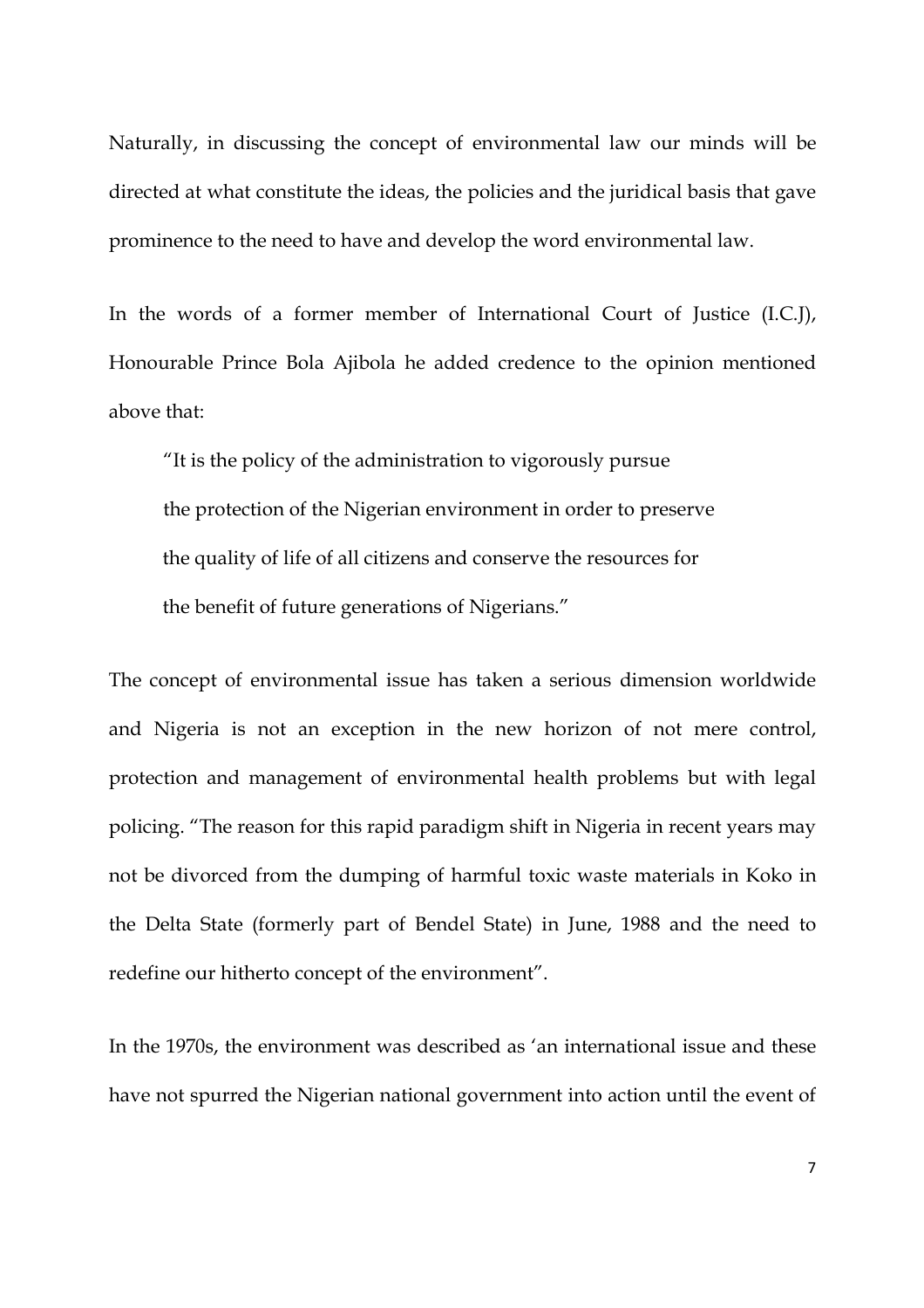widely published Koko saga in June 1988, "The Koko Toxic Waste Dump". This actually stands as a stimulant the Nigerian government waited for to spark off her action. Since 1988, national focus on the Nigerian environment and environmental programmes and policies cannot be over-emphasized.

This was supported by late Chief F.R.A Williams (SAN) when he stated that "prior to 1988, legal and administrative measures covered mainly protective and preventive measures relating to environmental sanitation and issue on public health; warning and emergency measures to reduce potential harm in case of natural disasters and context of Nigeria Law which whilst paying due regard to global movements and ideas as well as the increasing interest of the international community on the problems pertaining to the environment".

It was also categorically stated by Okorodudu – Fubara that "until the adoption of the National Environmental Policy on the Environment in 1989, Nigeria has no distinct and clearly articulated national policy goals for the Nation's environment" The Koko toxic experience, led Nigerian Military Government to promulgating the Federal Environmental Protection Agency Decree 1988 No 58. it was the first of its kind since Nigeria Independence in 1960 and in line with 1972 Stockholm Conference on Environment which Nigeria was a signatory.

The "Koko Toxic Waste Dump" gave credence to a nationally unified law/national policies and programme on the Environment which eventually led

8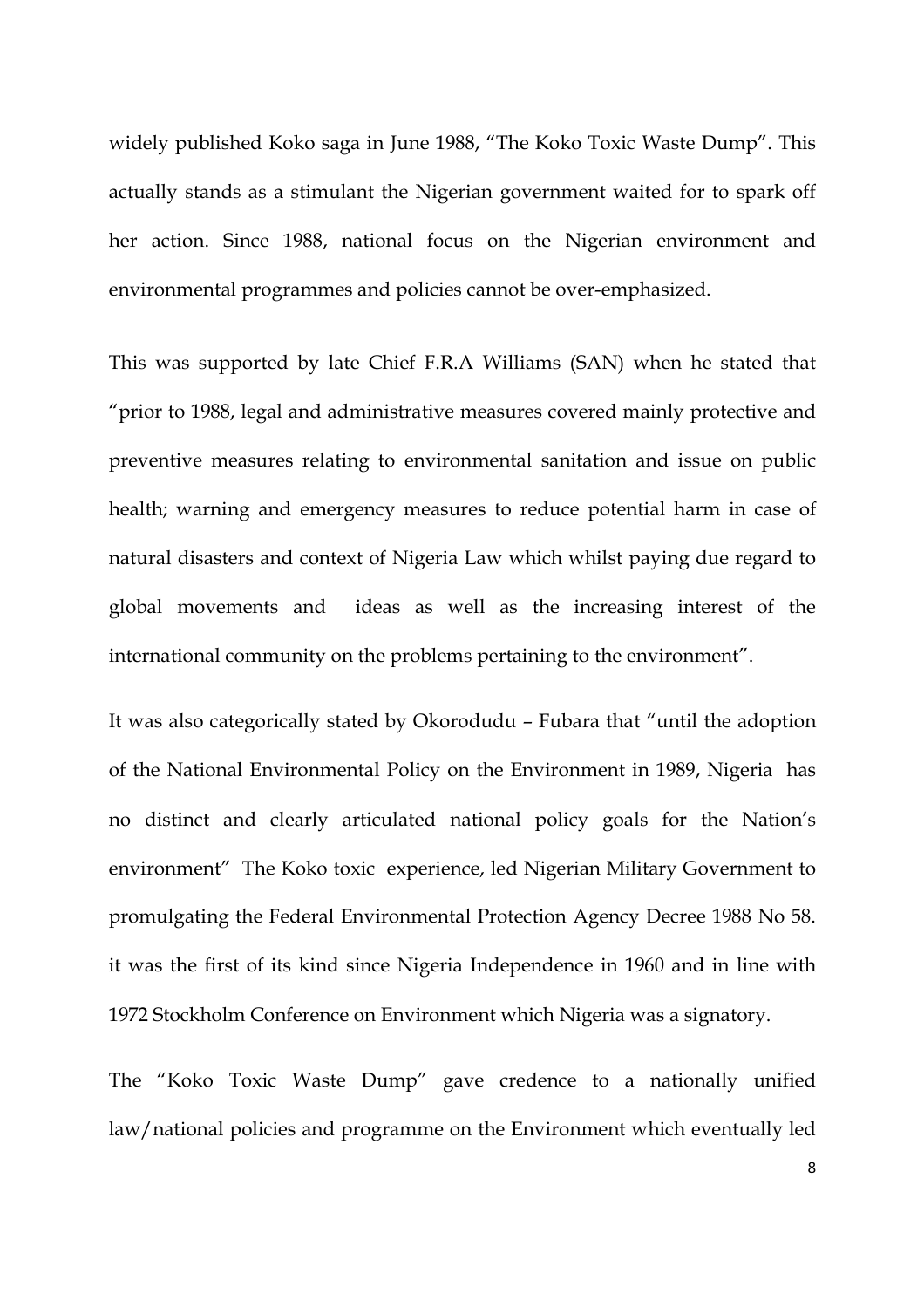to the promulgation of the two basic Decrees that is Federal Environmental Protection Agency Decree 1988 No 58. The Harmful Waste Special Criminal Provision Decree 1988, No 42;

To this extent Nigeria as a nation moved away from being a mere control and compensation of hazards, however included laws meant for monitoring, reduction and possible prevention of environmental pollution.

Furthermore, the environmental problems on the other hand have no exclusive terrain, but rather a universal global problem. After all, there is only one world environment and no nation can exist in isolation, hence, the environmental problems cut across socio-political, geographical and international boundaries.

### **4.0 CONCLUSION**

It is pertinent to note that at the end of this unit learners should be able to know and briefly explain the term concept of the environment. And it has been able to codify statutes into a sustainable law for further protection, development and sustainability of our environment.

## **5.0 SUMMARY**

In summary, learners have been able to learn the concept of environmental law, the views of some legal luminaries,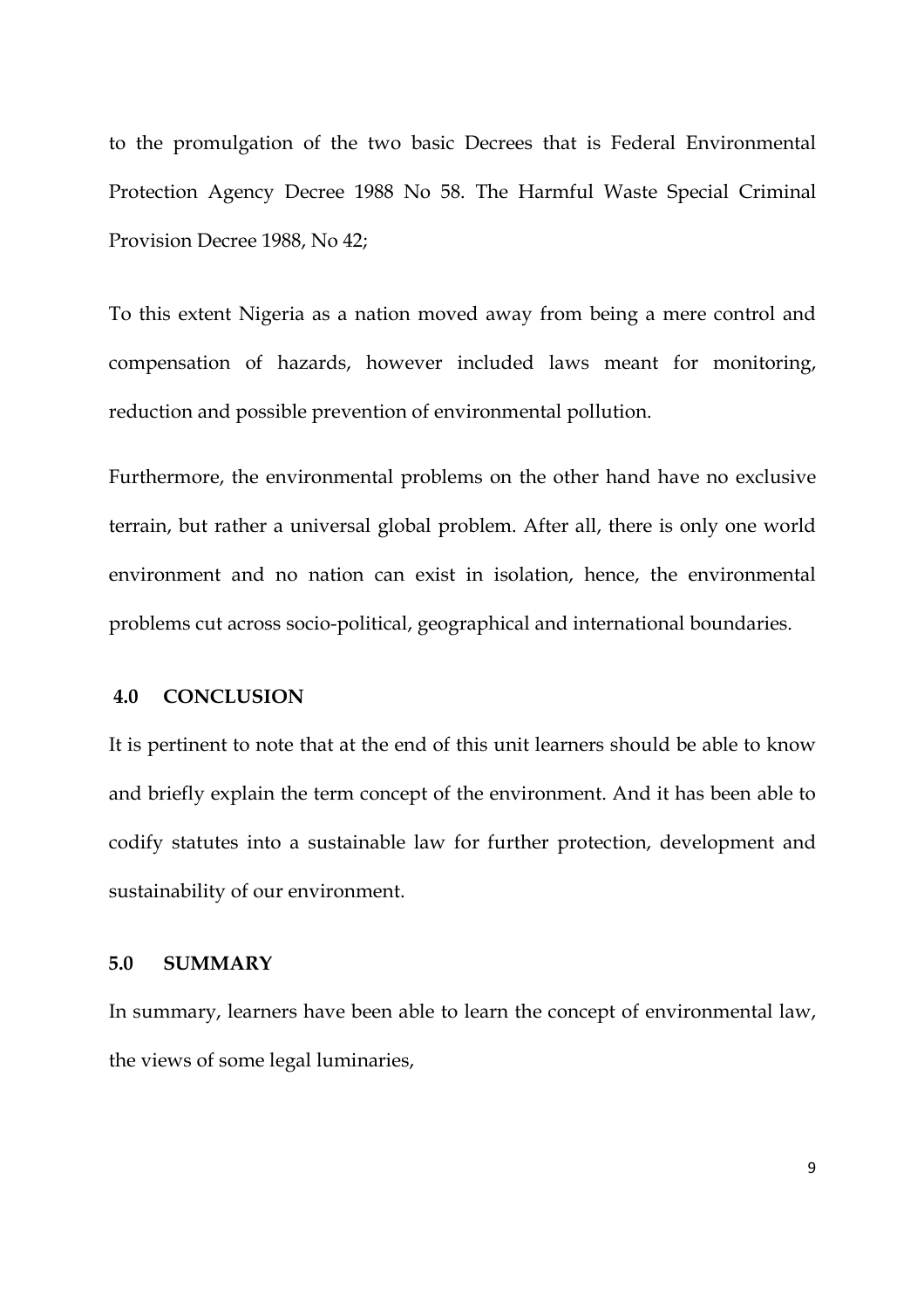Then the advent of the Koko toxic waste yarn which serves as momentum and catalyst to the Federal Government of Nigeria to make a comprehensive national policy and statutes on the environmental abuse and led to the promulgation of some major decrees in that regard to fight the menace.

## **6.0 Tutor Marked Assignment (TMA)**

- 1. Define the term environmental law with views of different scholars.
- 2. State the statutes enacted to promote or sustain our environment after the Koko Toxic waste saga.

## **7.0 REFERENCES/FURTHER READING**

- Lawrence Atsegbua et al 2003: Environmental Law in Nigeria: Theory and Practice. Ababa Press Ltd, Lagos.
- David Wooley QC et al 2008: Environmental Law. Oxford University Press.
- Okorodudu Fubara M. T. 1998: Law of Environmental Protection: materials and Text, Caltap Publication (Nigeria) Limited, Ibadan, Nigeria.
- David Wilkinson, (2002) Environment and Law, Routledge, London and New York.
- Omotola J.A, (Ed) 1990: Environmental Law in Nigeria Including Compensation.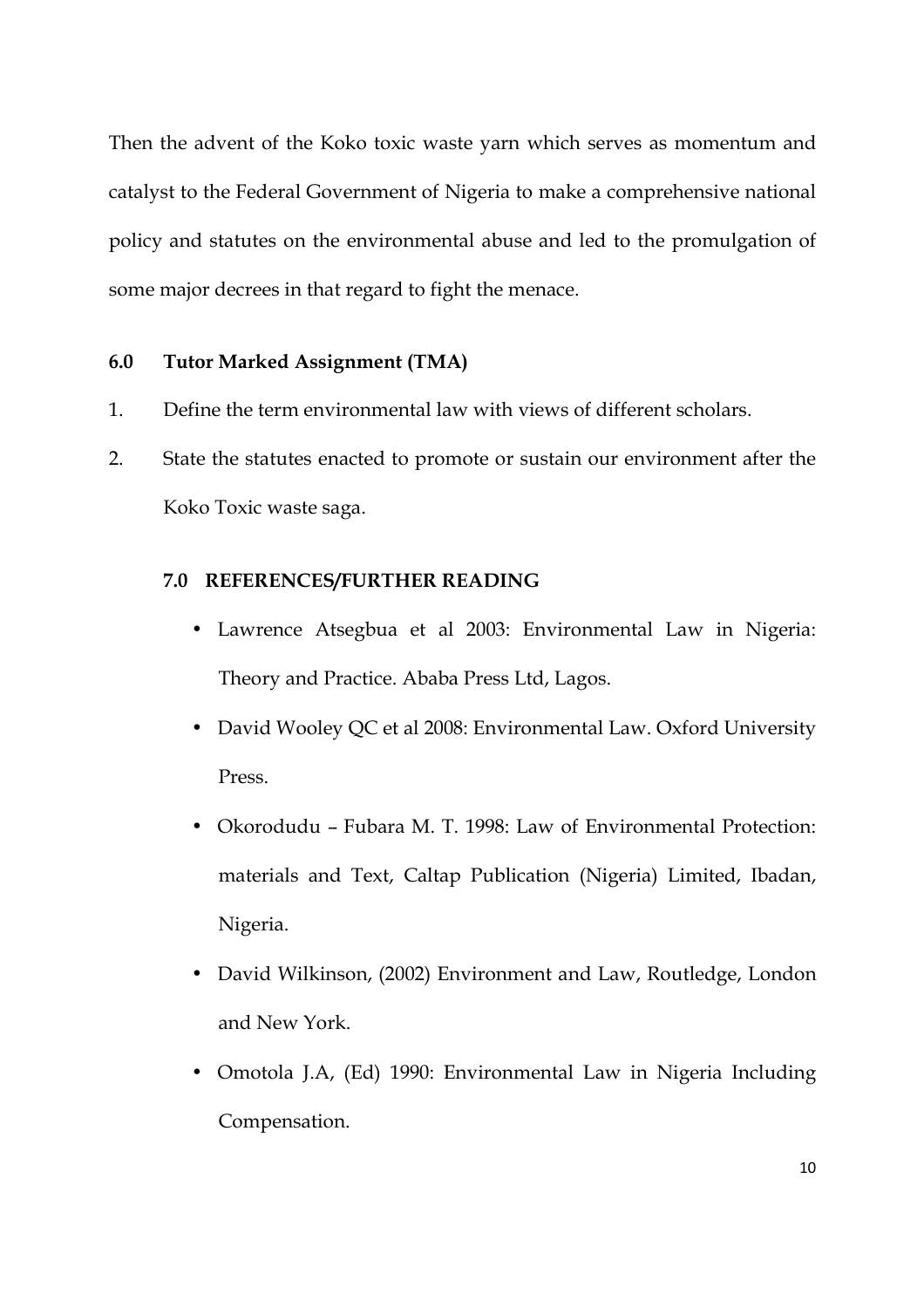• Ola C. S. (1984): Town and Country Planning And Environmental Law in Nigeria, OUP, Jericho, Ibadan.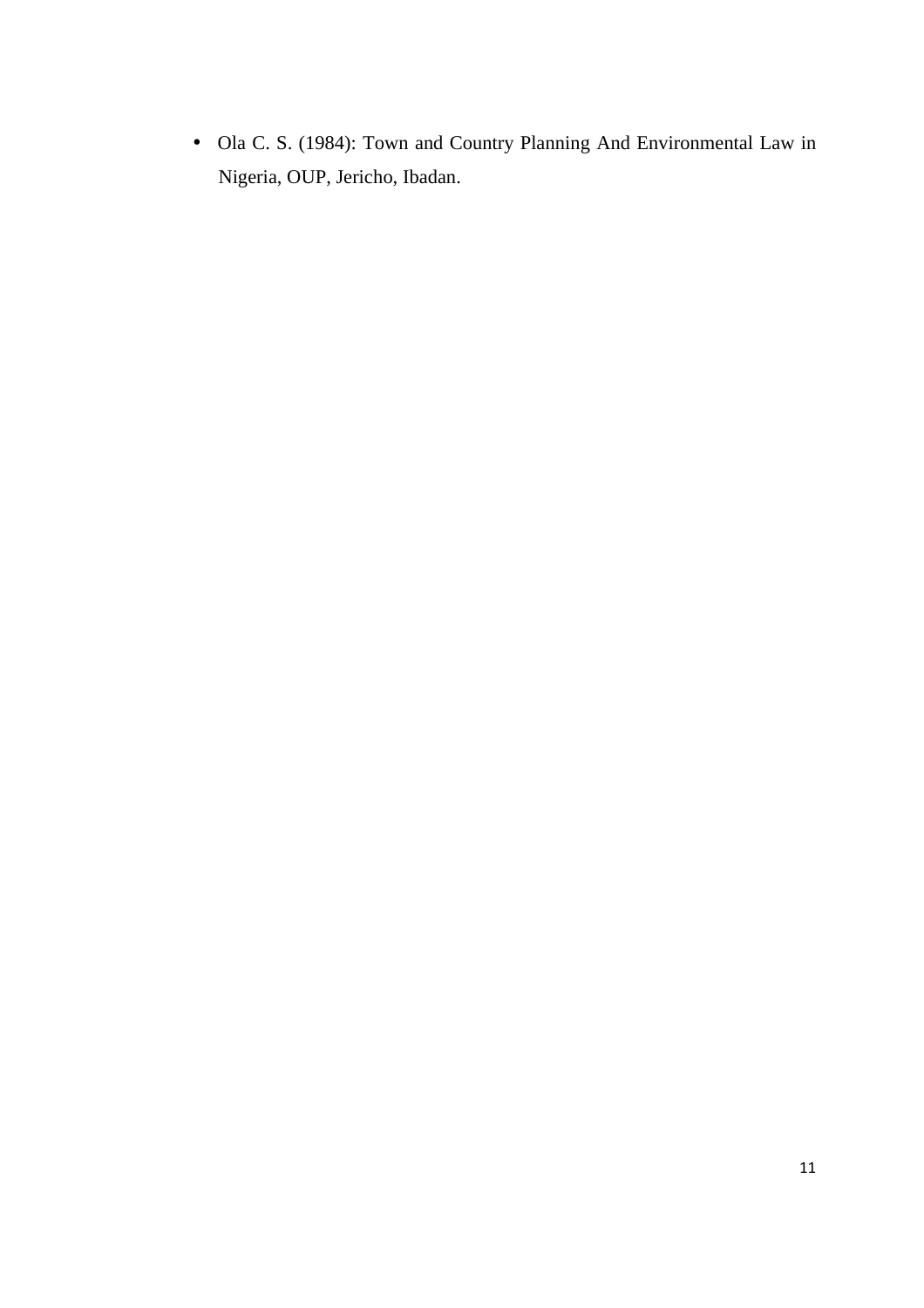## **Unit 2**

Historical Background to Environmental Law in Nigeria

**Contents** 

- 1.0 Introduction
- 2.0Objective

3.0Contents

- 3.1 Historical Backgrounds to Environmental Law
- 3.2 The Pre Koko Toxic Waste
- 3.3 The Post Koko Toxic Waste (1988)

## 4.0Conclusion

- 5.0 Summary
- 6.0Tutor Marked Assignment
- 7.0References/Further Reading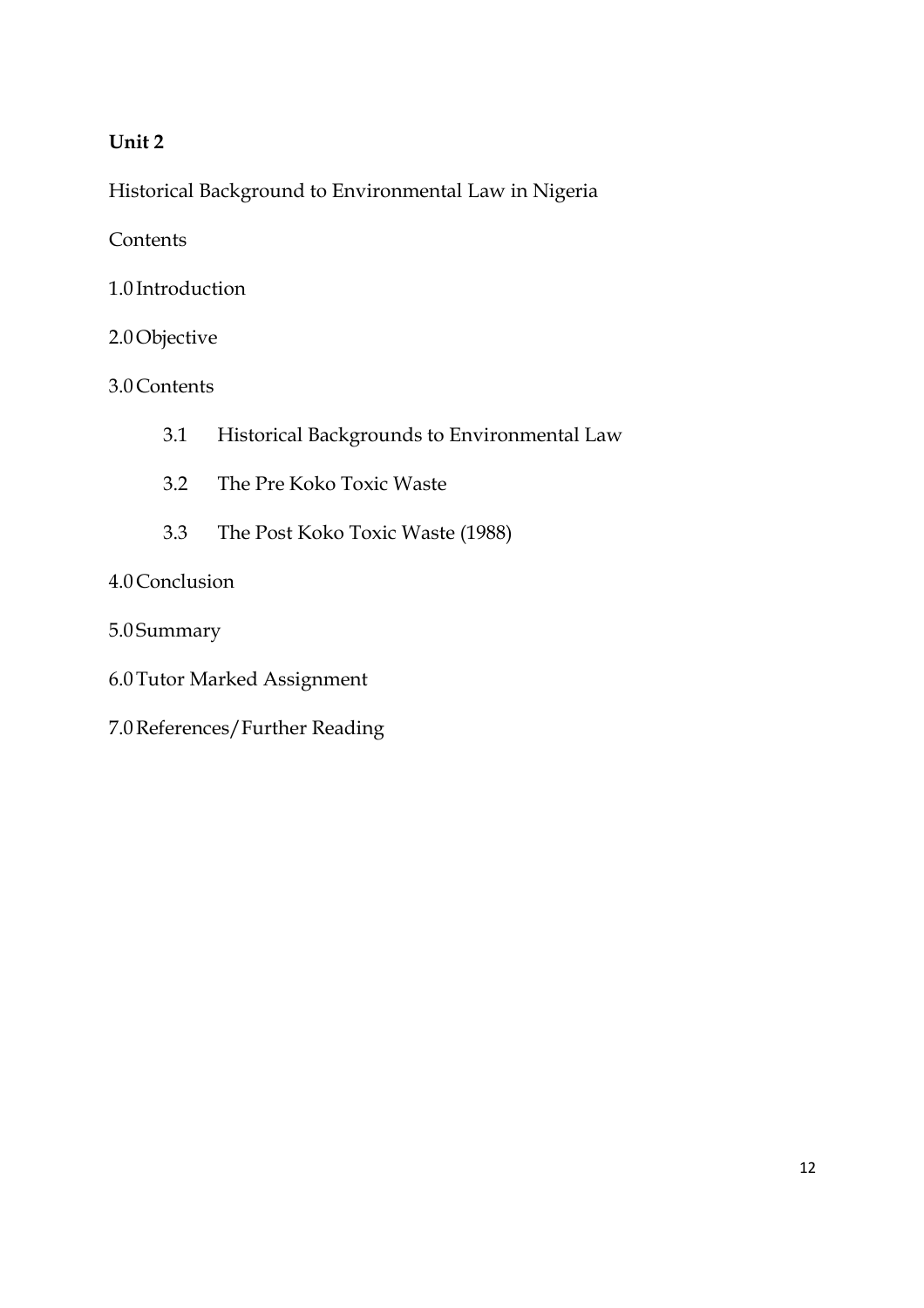#### **1.0 INTRODUCTION**

The historical background of every subject, especially topic relating to the environment cannot be ignored, as the law relating to the evolution of the subject matter will be the center of the discussion in this unit. Generally this will relate to the development of Environmental Law in Nigeria and other jurisdictions in the world. It is however, pertinent to know how the law for supporting our environment emerged internationally.

The role of the United Nation Organization, through its United Nations Environment (UNEFA) the impact of the regional organizations and the clinch of the decision of international conferences on environmental protections and sustenance of our natural environment through the effectiveness of the law.

### **2.0 OBJECTIVES**

The main objective of this unit is for learners at the end of the unit to emphatically discuss the evolution of the subject matter the environmental law. From the colonial era down to the era of the Koko saga in Nigeria and also the role of the United Nations in fighting the menace of environmental degradation in the world over.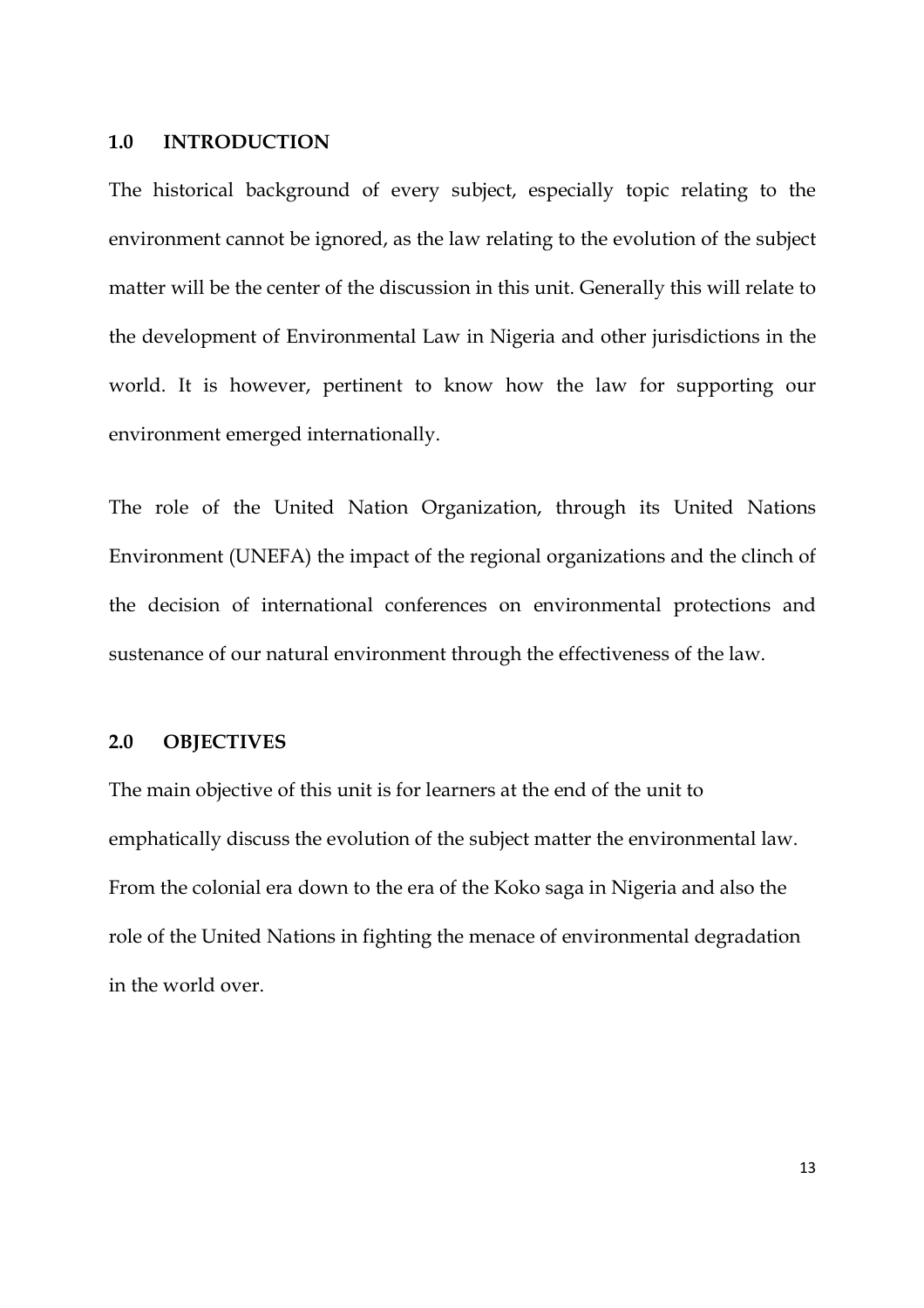#### **3.0 CONTENT**

#### **3.1 Historical Backgrounds to Environmental Law**

The environment is a beautiful place to live in once treated in that regard, it is to this extent that the environment cannot be discussed without its evolution world over. The environment as beautiful as we have described it is faced with the twin pressure of population and development, and these environmental menaces however, results in its deterioration and diminution of the natural resources at a frighteningly state.

Day in, day out, our environments are been polluted with various unlawful disposals of waste, like the traditional pollutants, despite this the sprain of unimpeded effluents and secretion from hazardous industries has caused pollution of the environment and consequent human health hazards.

The world becoming a global village has really affected the environment and generally the populace are not really ready to take care of the environment in proportion with the world developments, with the spring of reckless industrial growth and this may lead to an over exploitation and destruction of natural resources to an extent such that disaster will be the order of the day as the environmental support system has been damaged beyond repair.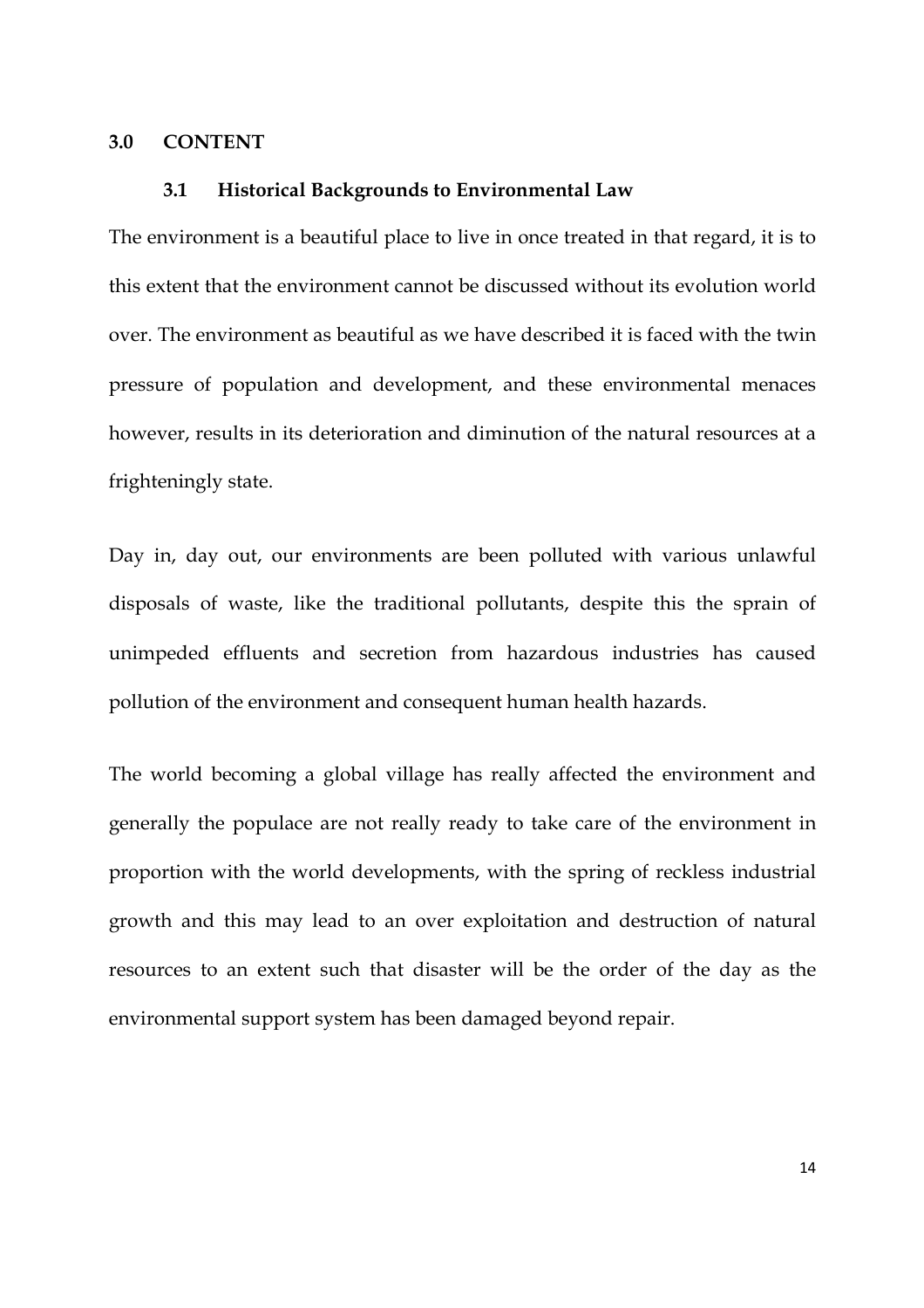In the words of Dharmendra S. Sengar (2007) he stated that there is a need then to strike a balance between environment and the technological development so that we may have sustainable development. He added further that "Environmental pollution which has become a worldwide problem, many nations is giving it some required attentions. The United Nations Conference on Human Environment in 1972 was an initial major effort to diagnose the unsatisfactory state of global environment.

The efforts of the United Nations cannot be overemphasized, despite these efforts most of the nations of the world, has no national policy or laws to protect their environment, despite various threat posed by the environmental hazards.

Then the advent of the United Nations Conference tagged the Stockholm Declaration on the Human Environment 1972, which for the first time in the history of the world, presented a communiqué on a legal regime for environmental protection, which highlights the problems and recommends measures to make the system of regulatory environmental management more effective and proactive.

Nigeria as a nation was not an except to the slow development of the concept of environmental law, the nation has no single policy or law relating to the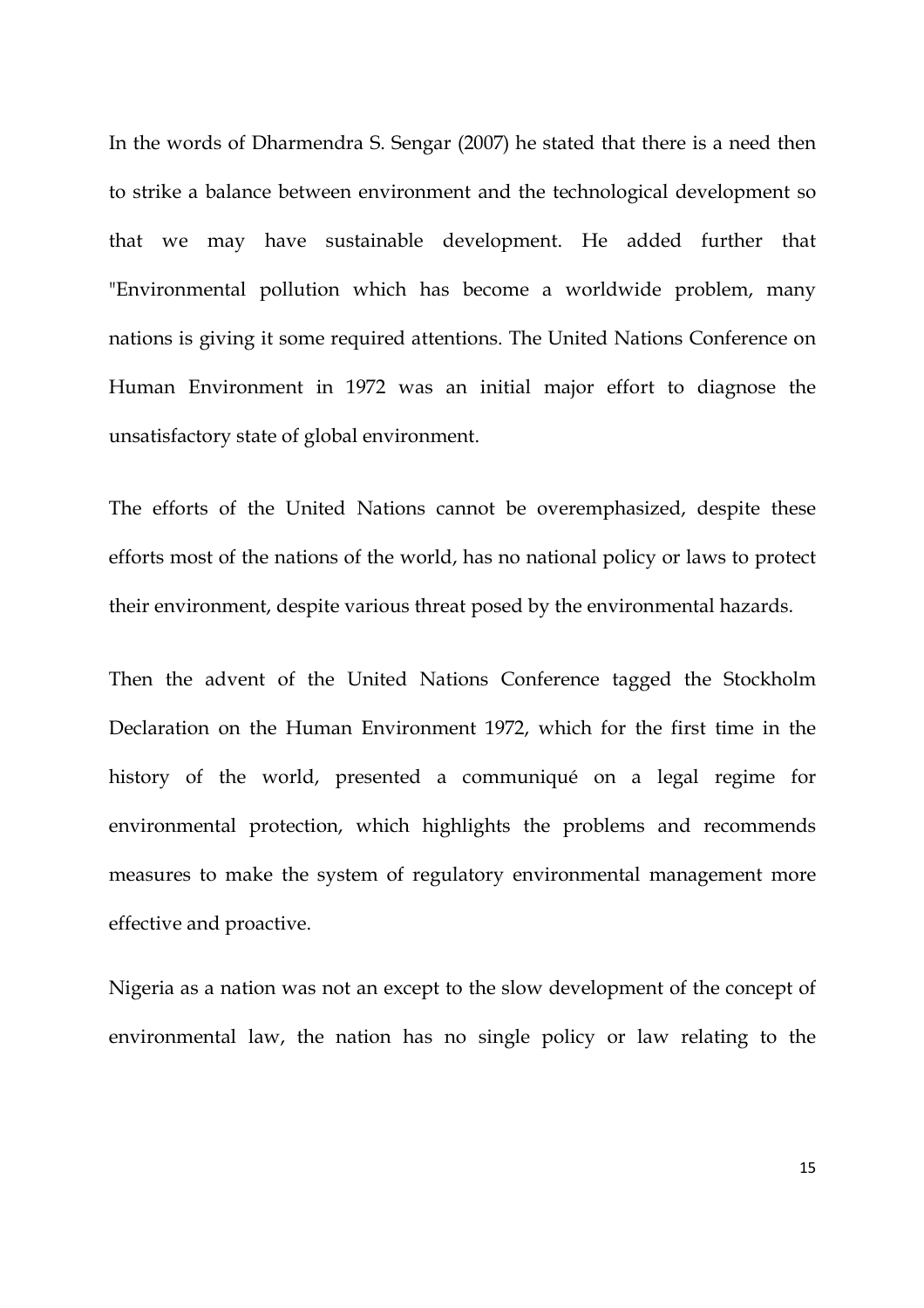protection of the environment and this has caused a whole lot of hazards to the environment and human in general.

This attitude however brought about the incident of the Koko Toxic waste that was dumped Koko in Delta State (then Bendel State) in 1988. This singular act that is detrimental to the nation brought the Federal Government of Nigeria into action towards promulgating environmental law and enforcement of international declaration on environmental laws.

Africa is not the only continent in the world that is affected by these multi various environmental problems, it is a global problem which the Stockholm Declaration on the Human Environment held by the United Nations Organization on the problems of Human Environment had addressed.

In response to this declaration, African nations adopted this report by organizing Lawyers Seminar on the development of environmental protection legislation in the Economic Commission for Africa Region (ECA) which critically discussed at the second meeting of the Technical Preparatory Committee of the WHOLE in Freetown, Sierra Leone in March 1981. This conference report was adopted by the 16th session of the Commission and 7th meeting of the conference of the Ministers which took place in Freetown in April 1981 by its Resolution 412 (xvi).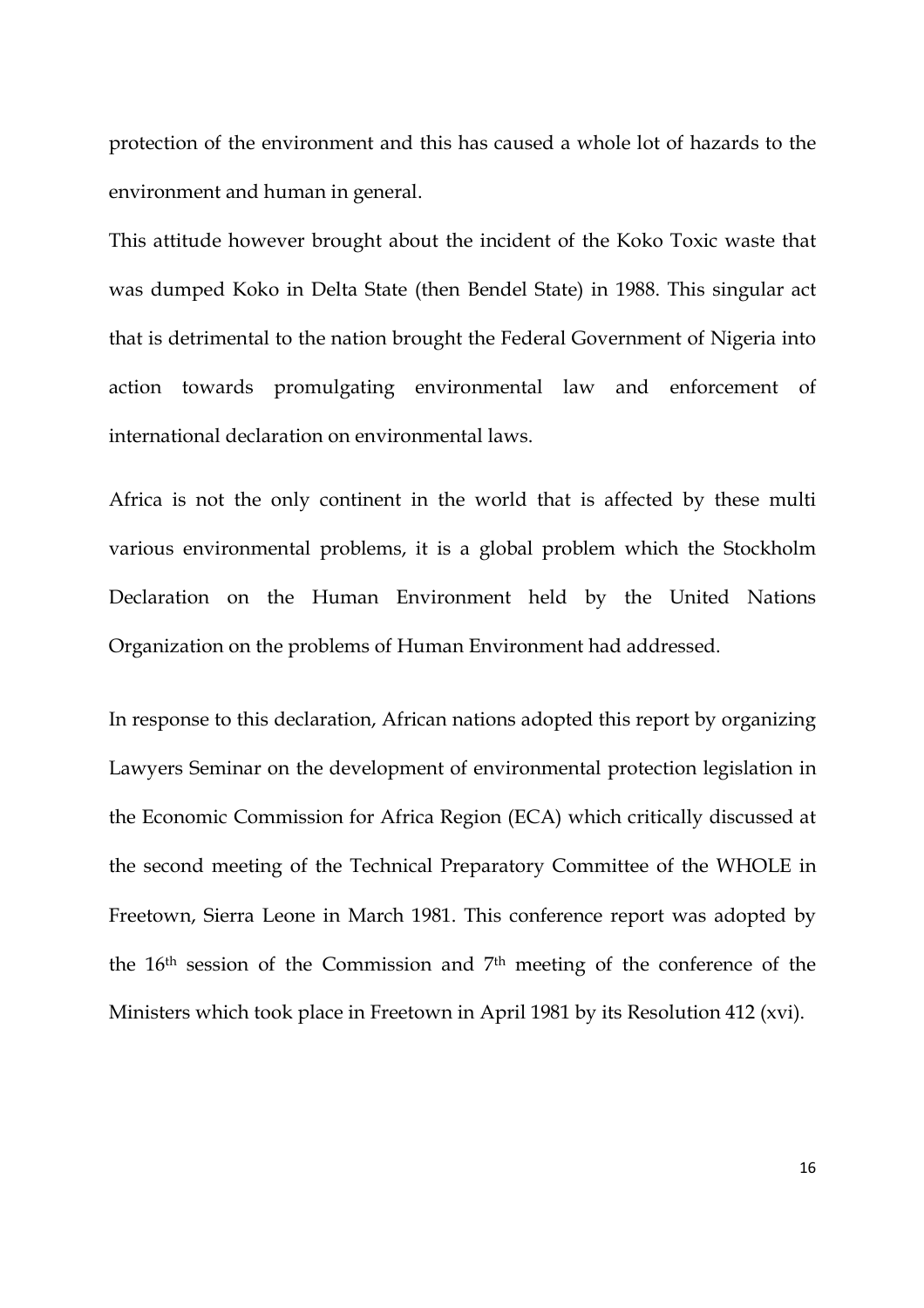#### **3.2 Pre - Koko Toxic Waste**

It is imperative to reiterate that before the advent of the colonial era in Africa nad Nigeria in particular, the people have a method of disposal of refuse and cleaning their environment, this is done through community efforts in cleaning and beautifying the environment and refuse are been dumped in the appropriate place created by the community at large.

And in achieving this act, the communities were very conscious of their environment. And to this extent mutual rules, regulations, customs, norms, ethics and cultural aestheticism to manage their immediate environment where been formulated. These ways and means of tidying and avert pollution in their surroundings cut across hamlets, villages, towns and cities which formed the communities. The days for environmental sanitation are been fixed, this is still however in place in most communities especially the south west of the country.

However, most of the environmental pollutants in the present world were not on ground in those days, no industrialization as it is now, the population has tremendously on the increase, the pressure on the land, water and air space are too many no vehicle to emit into the atmosphere. Therefore, the ozone layers depletion, scourge of erosion, deforestation, toxic waste disposal/hazardous waste or/effusion were not known or at very insignificant stage unlike the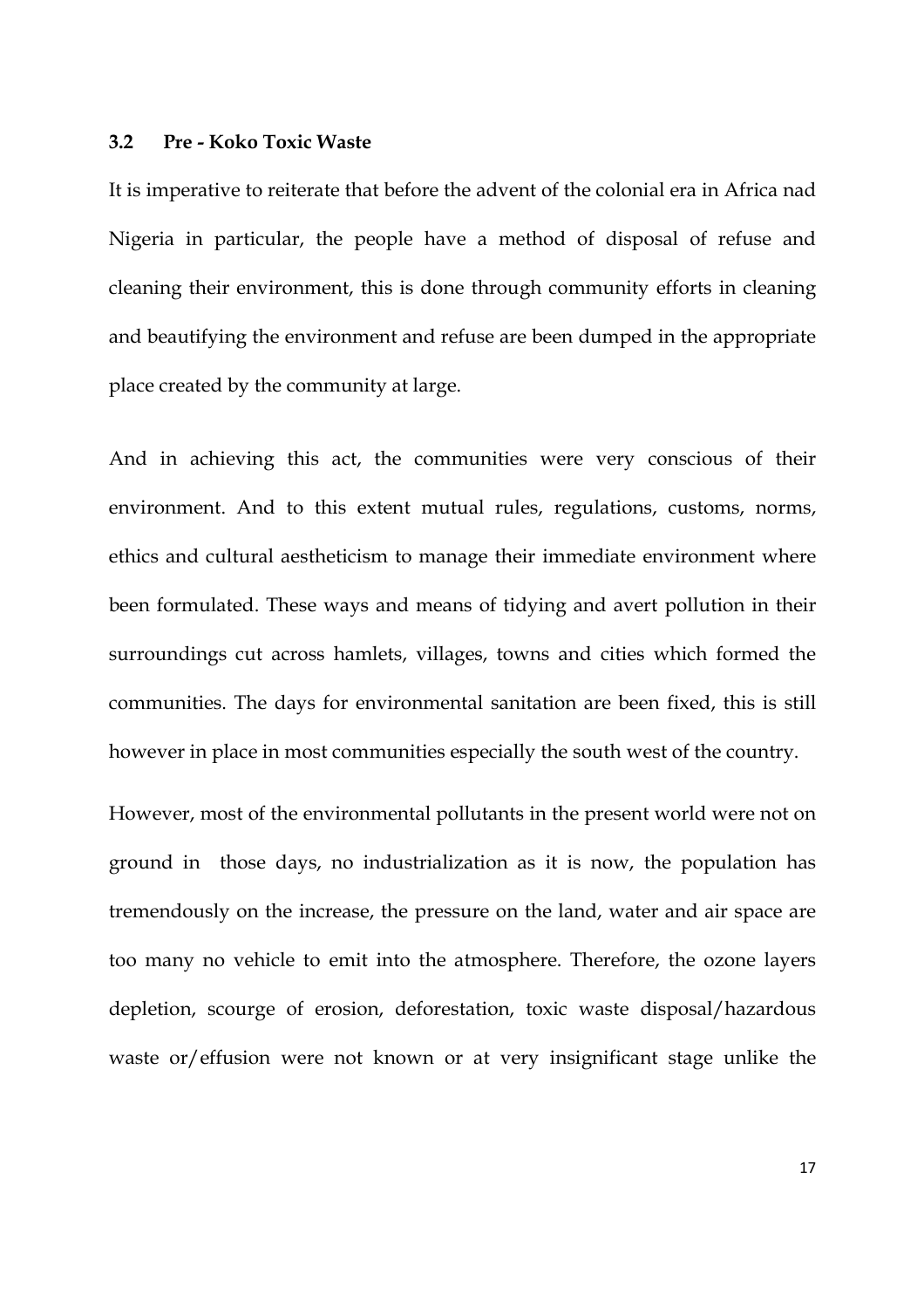present world where the environmental problems are posing serious threat to the sustainability of the world (Dharmedra S. S 2007: 1-4)

In the era of the colonial masters there was no fantastic policy or law on environmental policy and programme. Most of the efforts of the colonial lands were geared towards Economic and Political interests, not in terms of maintenance of personal and public health. Although, the era was actually the beginning of formal policy/or programme and conceptual formulation by the colonial government to address some form of environmental pollution.

However, it may be observed that during colonial times as in the immediate post independence era in Nigeria, the perceived environmental problems actually for some form of control and management were principally in the area of domestic management. There was no regulated policy on forest conservation at the time which was capable of achieving suitable development, neither was there any legal mechanism in place to check the emerging environmental problems due largely to the economic activities of the colonial powers (Lawrence Atsegbua et al  $(2004:1 - 6).$ 

In the era of the colonial, there was no national environmental regulation aside the sanitary officers who were available in the urban areas and sub-urban but not in the rural areas.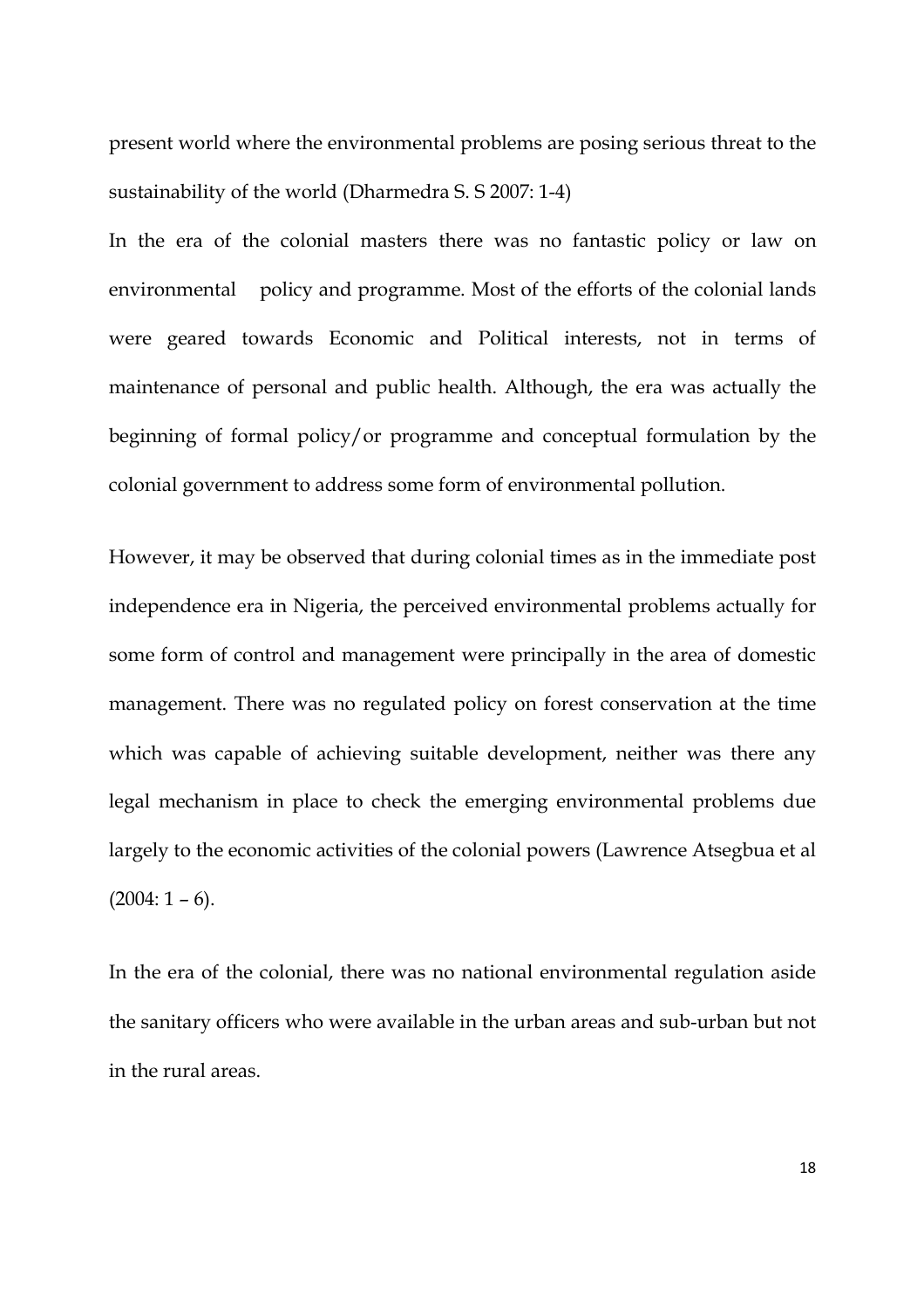Naturally it was not unusual that Nigeria government was not paying serious attention to the environmental problems but there were certain laws that were in place and used for the general protection of the environmental especially government formulations to check some form of environmental pollution, in the criminal code Cap 77 LFN 1990, there are provisions which sanction on the pains of punishment of malodorous of water in spring, stream well, tank reservoir, and the burial of corpses within a hundred yard of a dwelling place, the vitiation of the atmosphere so as to make it noxious to the health of persons.

The period between 1960 and 1988 marked the era of political-socio-economic factors which began to enhance the development of the concept of environmental law in this part of Africa. This period however witnessed the development of cocoa industries and many other cash crops, which created many problems in terms of pollution and attracted industrial waste management in variably, infected the environment with various kinds of pollutants.

However, the discovery of oil and subsequent oil boom in the early seventies depicts the state of unpreparedness of the government of the day for the environmental quandary which usually associated with industrial development (Ola C. S. 1984: 152 -4).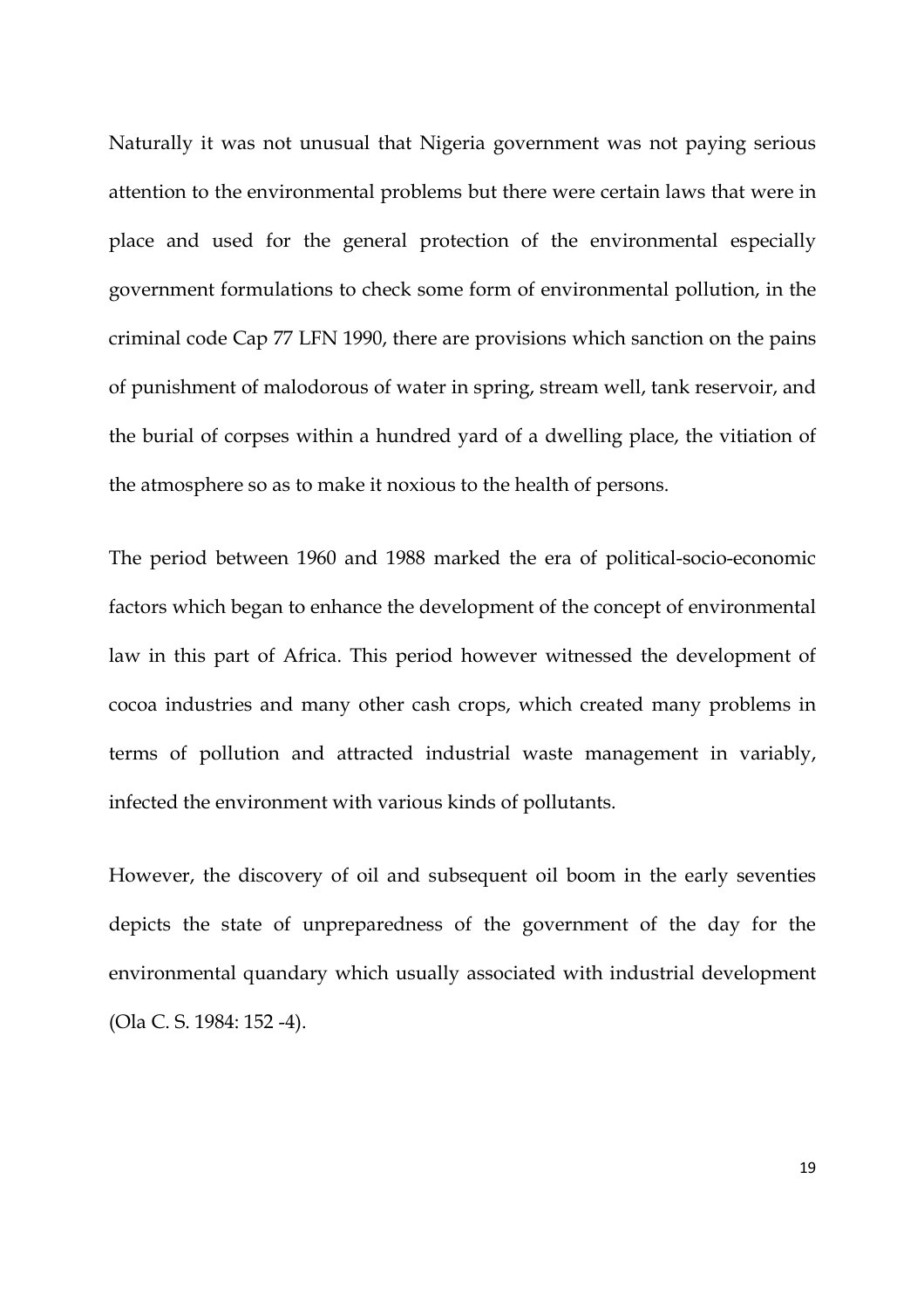In response to the impact of industrialization on the environment, a new course of environmental law had to be charted. This brought about the enactment of some laws such as Factories Act, the Oil Pipeline Act, 1956, the oil in Navigable Waters Regulations 1968, Petroleum Act 1969, Petroleum (Drilling and Production), Regulations 1969, Petroleum Drilling and Production (Amendment) Regulations 1973, Petroleum refining Regulations 1974.

And (Okoye N. V. 1990: 64-65) said these laws and regulations to a greater extent depicts a sudden difference in the concept of environmental law from what it was colonial era.

Ogbuigwe A. E (1985: 20-2) posited that the protection of the citizens health, the balancing of his ecosystem, adequate management of natural resources, the problem of compensation of pollution victims, and socio-economic and political consideration actually accounted for this movement in the concept of environmental law.

The dumping of the toxic waste in June 1988 actually changed the perspective the government of the nation to the issue of the environment and naturally brought about more laws in line with the environment, and it is at this point that the government of Nigeria promulgated the Federal Environmental Act of 1988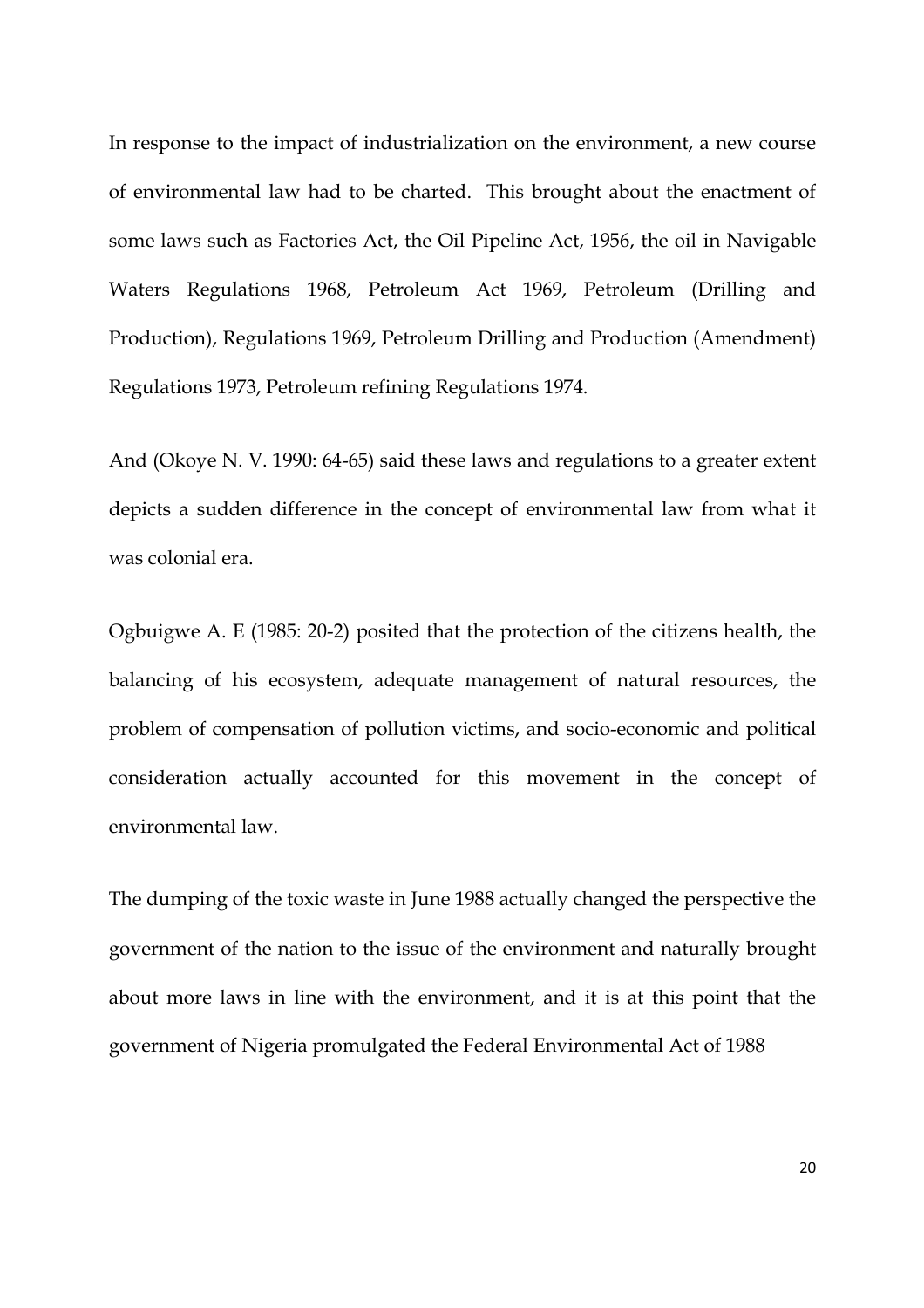#### **3.3 The Post Koko Toxic Waste**

In Nigeria, the "Koko incident" of 1988 rudely jolted the Nigerian government to the reality of toxic wastes when same were dumped at Koko port in the then Bendel State of Nigeria by some Italian business frauds with the active connivance of poverty stricken, ignorant and hungry villager, Sunday Nana for a miserable sum of N500.00 monthly. Prior to 1988, the government of Nigeria had no meaningful environmental policy. Thanks to the resourcefulness of the Italian businessmen and Sunday Nana, the Nigerian government in its usual firebrigade approach to problems, came out with, the Harmful Waste Decree 42 of 1988. The incidence also facilitated the establishment of the Federal Environmental Protection Agency (FEPA) through Decrees 58 of 1988 and 59 as amended) of 1992. FEPA was then charged with the overall responsibility for environmental management and protection across the country. This was until 1999, when FEPA and other relevant Departments in other Ministries were merged to form the Federal Ministry of Environment, now Federal Ministry of Environment, Housing and Urban Development.

It became a prominent issue at the public and government levels in Nigeria. Worldwide, the environmental threats are noticeable in various forums such as acid rain, ozone layer depletion, global warming and other climatic modification, release of carbon dioxide in several tones, methane and chlorofluorocarbons into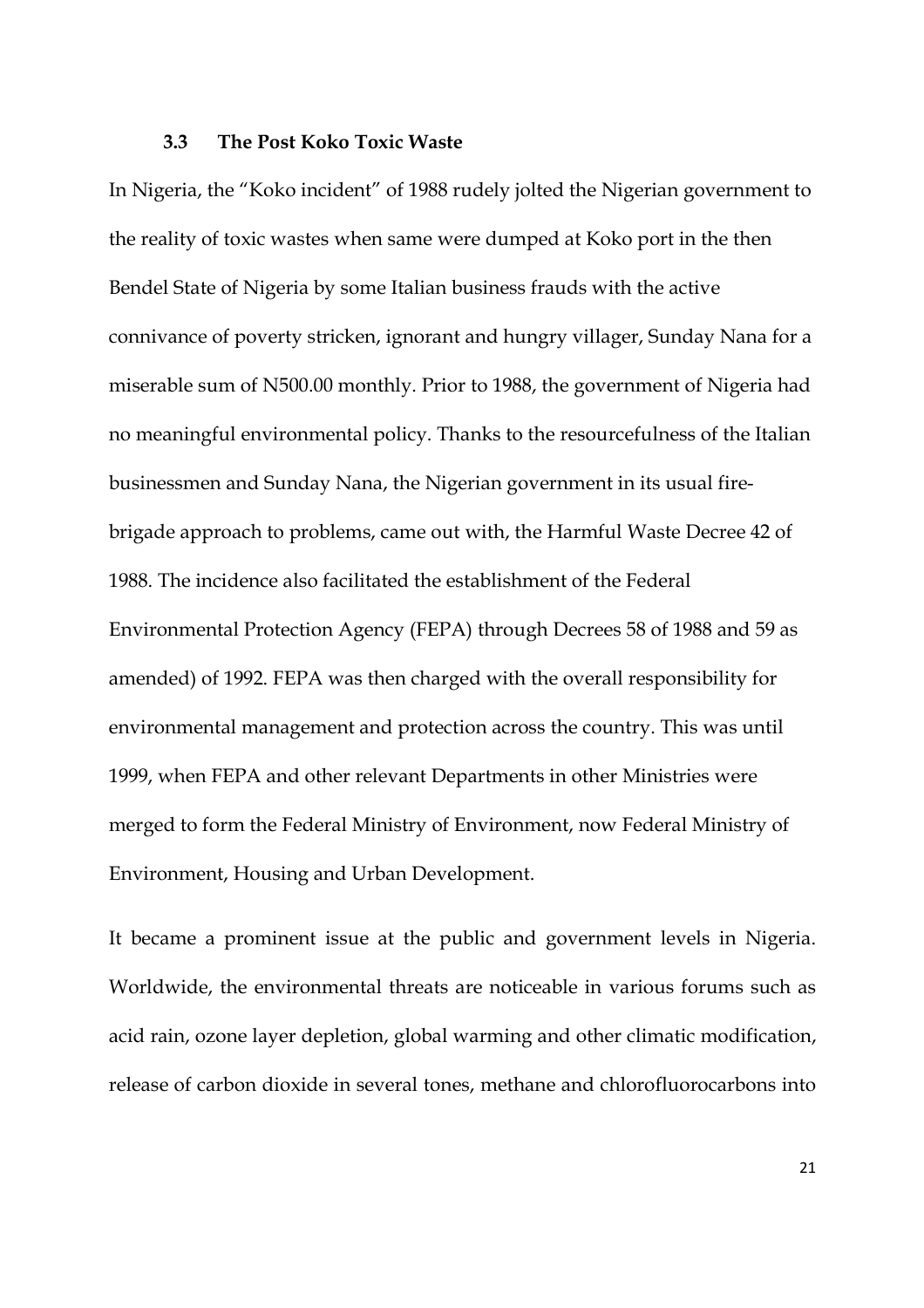the air may lead to imbalances of natural cycles result into warning of the earth, melted ice-caps, deserts and flooded cities. There are also tendencies for the atmosphere to run short of oxygen – the phytoplankton, a primary source of oxygen from the sea/ocean may be affected. The nitric oxide emissions may adversely deplete the protective ozone layer therefore expose man to the deadly ultraviolet rays as a result of the fact that the shield that cover the ozone layer is no more there.

It is not a mere saying that the adverse health hazards associated with exposure of human being to the unprotected work environment and other residential areas is highly noticed not only in Africa but it cut across the globe. In Nigeria for example Toxic Waste in Nigeria at Koko Village in Delta State, in 1988, the recent battery waste dumped at Lalupon – Ilegbon Area in Lagelu Local Government Area of Oyo State by Exide Battery Company that was reported killing the villagers and their animals, it occurred in February 2010.

However, the changes which the 1072 United Nation Conference on the Human Environment held at the Royal Opera House in Stockholm on June 5, 1972 served as stimulus to a lot of nations including the third world countries. Although the efforts of most of the third world did not emerge until towards the tail end of 1980s (Imevbore A. M. A et al 1991: 35).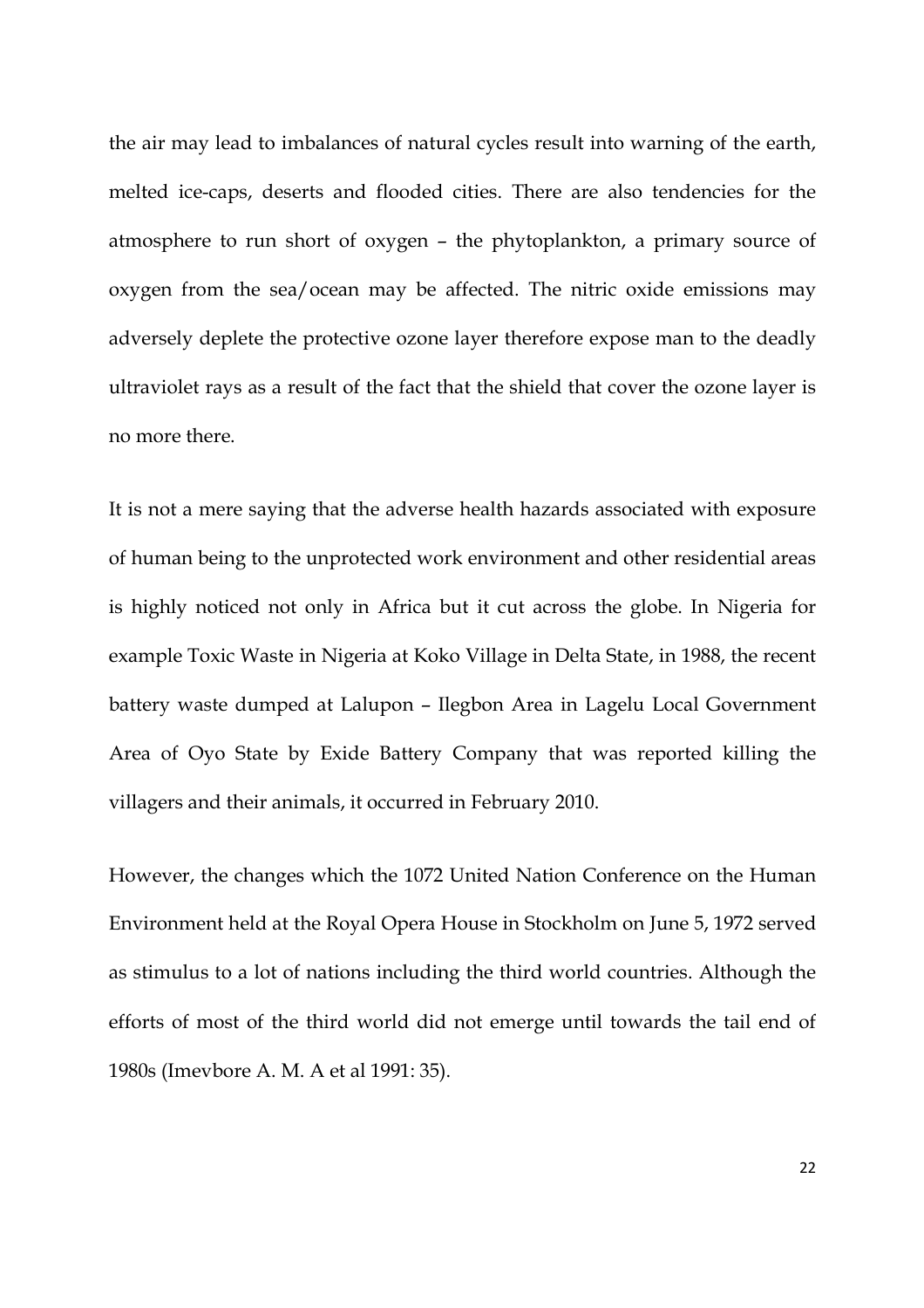Nigeria is a prominent signatory to a number of these multilateral treaties on environmental protections. In another word, Nigeria was among the 114 heads of governments represented at the historic conference held in the United Nations 1972 in Stockholm on the "Problems of the Human Environment" which properly addressed the general needs for greater environmental awareness and concern.

Subsequently, in Nairobi Kenya at a conference preceding the Stockholm Conference, Nigeria as a nation have been very prominent, this is the 10<sup>th</sup> anniversary of the Stockholm Conference which reiterated the participating nation's commitment to the protection and enhancement of the quality of human environment.

Nigeria was party to the 1979 Rabat Conference of Ministers and Assembly of Heads of State of the O.A.U which corroborated the International Strategy for the Third Development Decade – the African Region. All these efforts are directed towards national awareness of the need to protect the Nigeria environment against environmental hazards.

Though Nigeria no doubt is signatory to a large number of international and sub regional treaties, she has not promulgated the constitutionally mandated laws at the national level to give legal effect to most of these international treaties in the country. (Okorodudu – Fubara 1998: 6-8).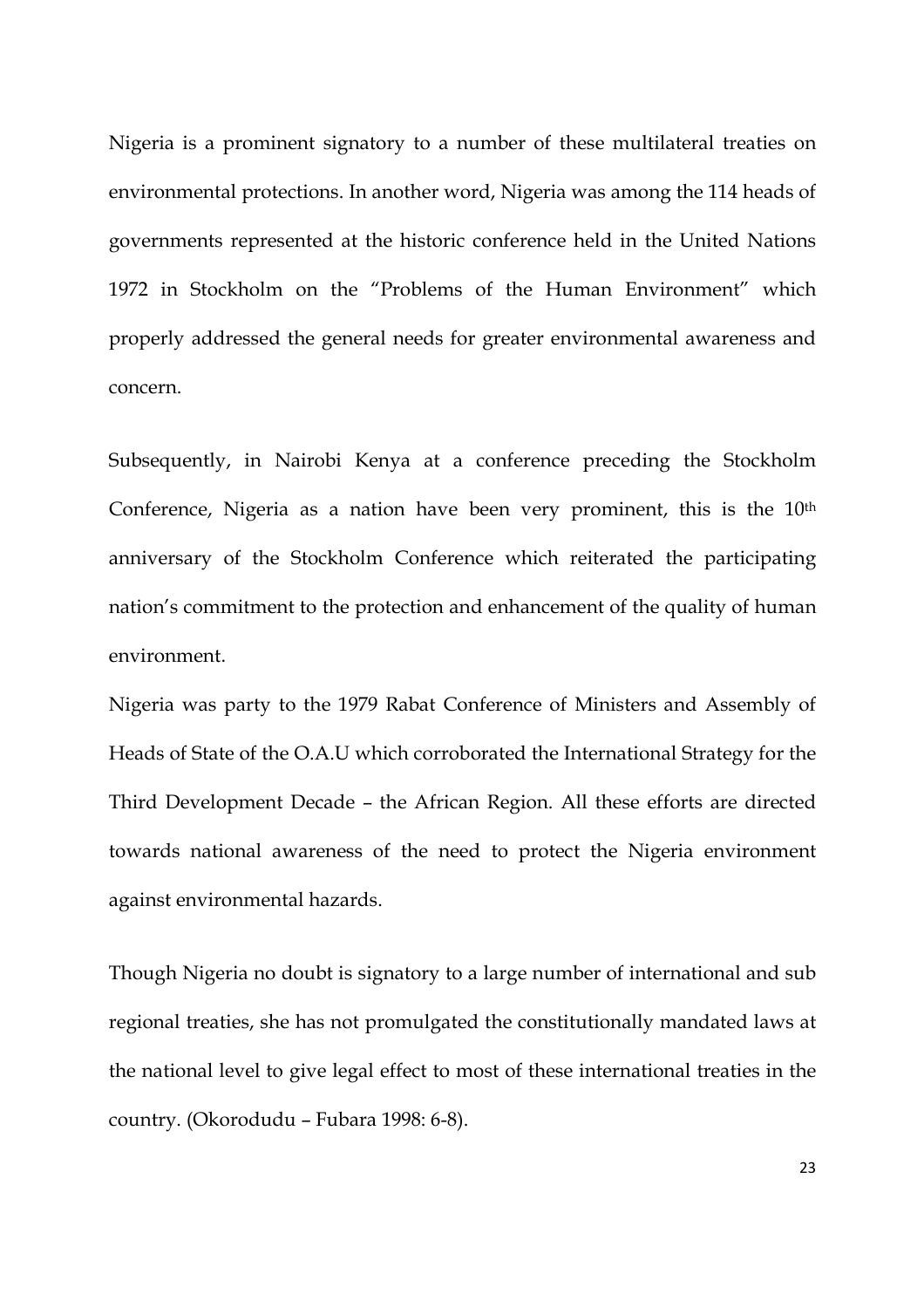It is pertinent to reemphasize that the scenario of generating and regeneration of our environment is still very fundamental to the present Democratic government and as such have made several moves towards formulation of new mechanisms for environmental protection and sustainable development in Nigeria and is coming into place with a new approach to environmentally regulations and enforcements". All Nigerians and friends of our country are enjoined to join us in this quest to keep our environment wholesome, safe and healthy" (Arch. (Mrs.) Halima Tayo Alao, Hon Minister of Environment, Housing and Urban Development, October 2007 12-14).

In a forum organized by the National Environmental Standards and Regulations Enforcement Agency (NESREA) between 22 – 23 October, 2007 in Abuja after its establishment on July 30, 2007 as a body corporate with perpetual succession and a common seal. It may sue and be sued in its corporate name. It is responsible for the enforcement of environmental standards, regulations, rules, laws, policies, guidelines and policies, such as the National Policy on the Environment, 1999 the Vice President of Nigeria Dr. Goodluck Ebele Jonathan represented the President Alhaji Umar Musa Yar'Adua GCFR stated that: the forum is very timely 'at a time when world attention is focused on the challenges of environmental protection, climate change and sustainable development". He also reiterated that at the global level, the United Nations and other multilateral organizations have,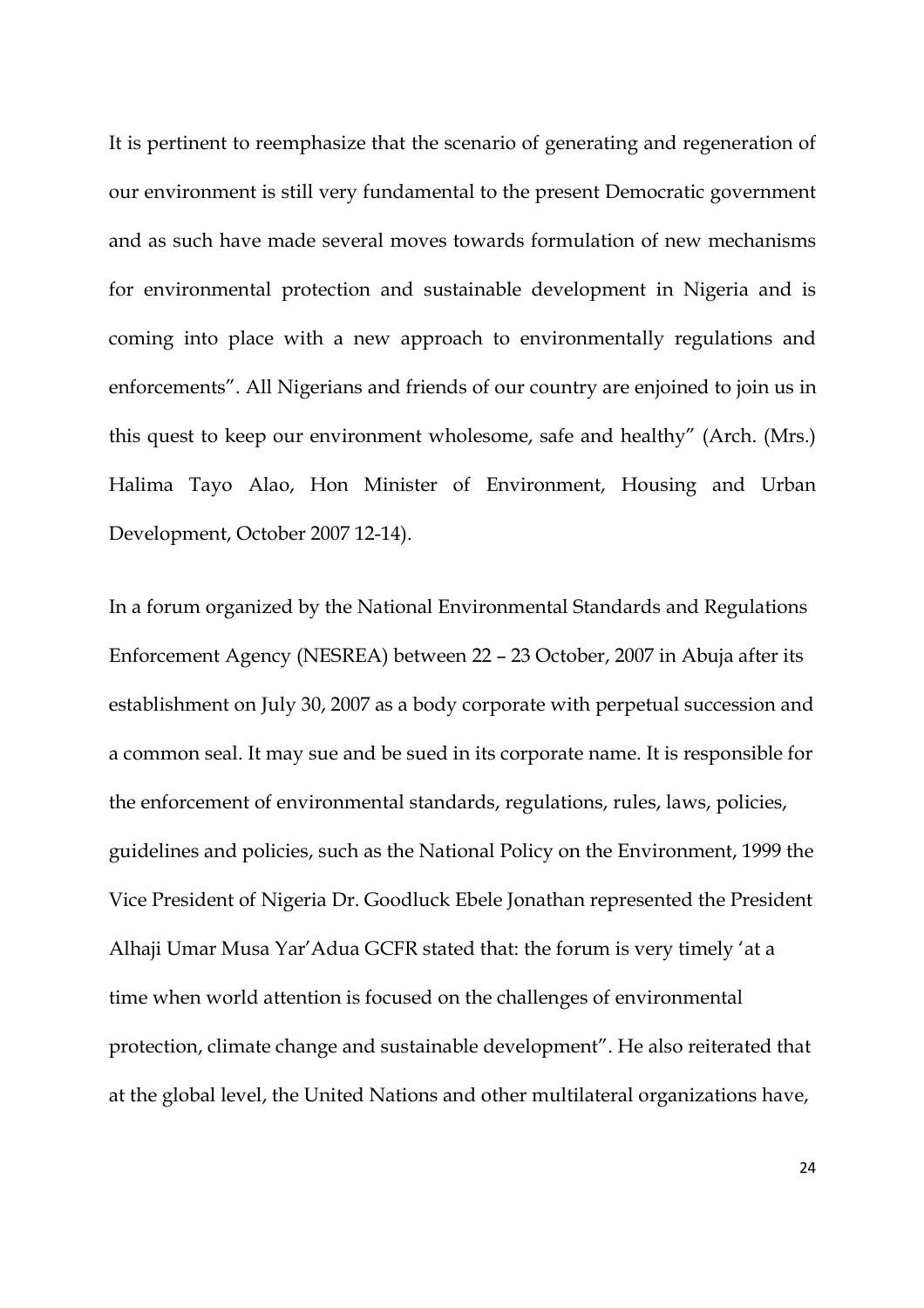through notable global foras, provided the milestones and bench marks for new directions in formulating policies on the presentation of the integrity of the ecosystem and human well being. They have also encouraged national governments to create institutions for the protection of the environment and human health."

It is important to further reiterate that the merging of FEPA and other agencies to the Ministry of Environment has however created a vacuum in the effective enforcement of environmental laws, standards and regulations in the country. In addressing this, the Federal Government, created, by law, a new institutional mechanism, the National Environmental Standard and Regulations Enforcement Agency (NESREA).

NESREA is however charged with the responsibility of enforcing all the environmental laws, guidelines, policies, standards, and regulations in Nigeria. It also has responsibilities for enforcing compliance with the provisions of international agreements, protocols, conventions and treaties on the environments to which Nigeria is a signatory".

The government on its part further reiterated it support to provide all the requisite institutional and structural support for NESREA to effectively and efficiently meet her mandate. It is our hope that the management and staff of NESREA will be single-minded about their obligation to ensure that our society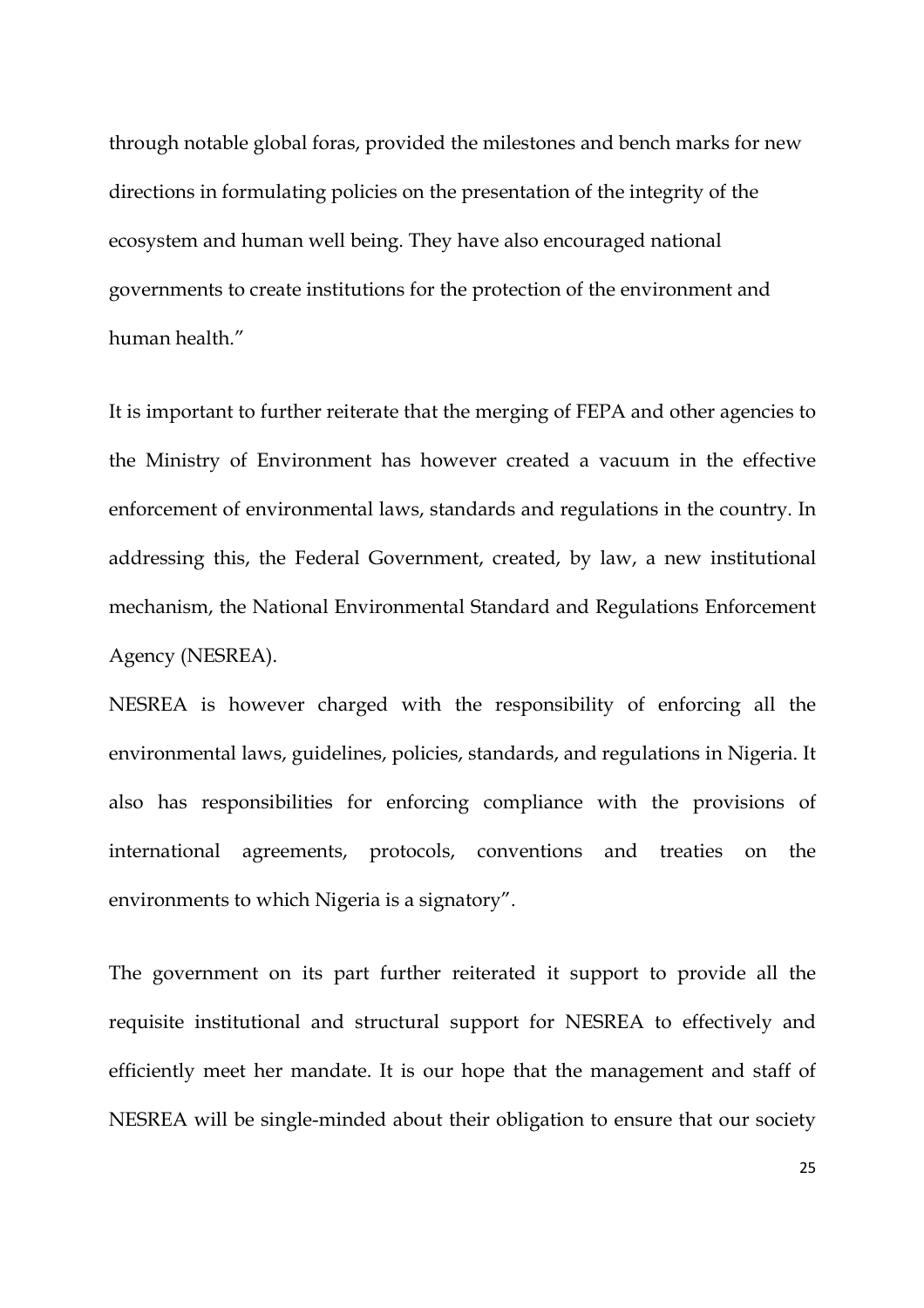becomes innately environmentally conscious. Our desire is for an environment where all the necessary sustainable development principles are applied and enforced".

Therefore, it is the responsibility of all and sundry to ensure a healthier, cleaner and safer environment for all guided by an abiding dedication to working committedly to secure our environment. (President Umar Musa Yar' Adua: 2007 NESREA)

In this wise, Africa people and their government are very much conscious of the implications of abusage of their environment either by multinational corporations or themselves and have being taken serious measures to combat environmental menace ravaging the continent. The third world nations are aware of the hazardous implication to their environment, no wonder most of them are now adopting deliberate conceptional approach in formulating policies" which will lead to the procedures and other concrete actions required for lunching 'third world' into an era of social justice, self–reliance and sustainable development (in the 21st Century)" (Aina EOA and Adedipe N. O. 1991: 311).

## **4.0 CONCLUSION**

In conclusion, Nigeria as a nation despite its slow motion policy on domestication of international conventions, which he is a signatory to, has done a lot after the Koko Toxic Saga to protect its environment, but however a lot still

26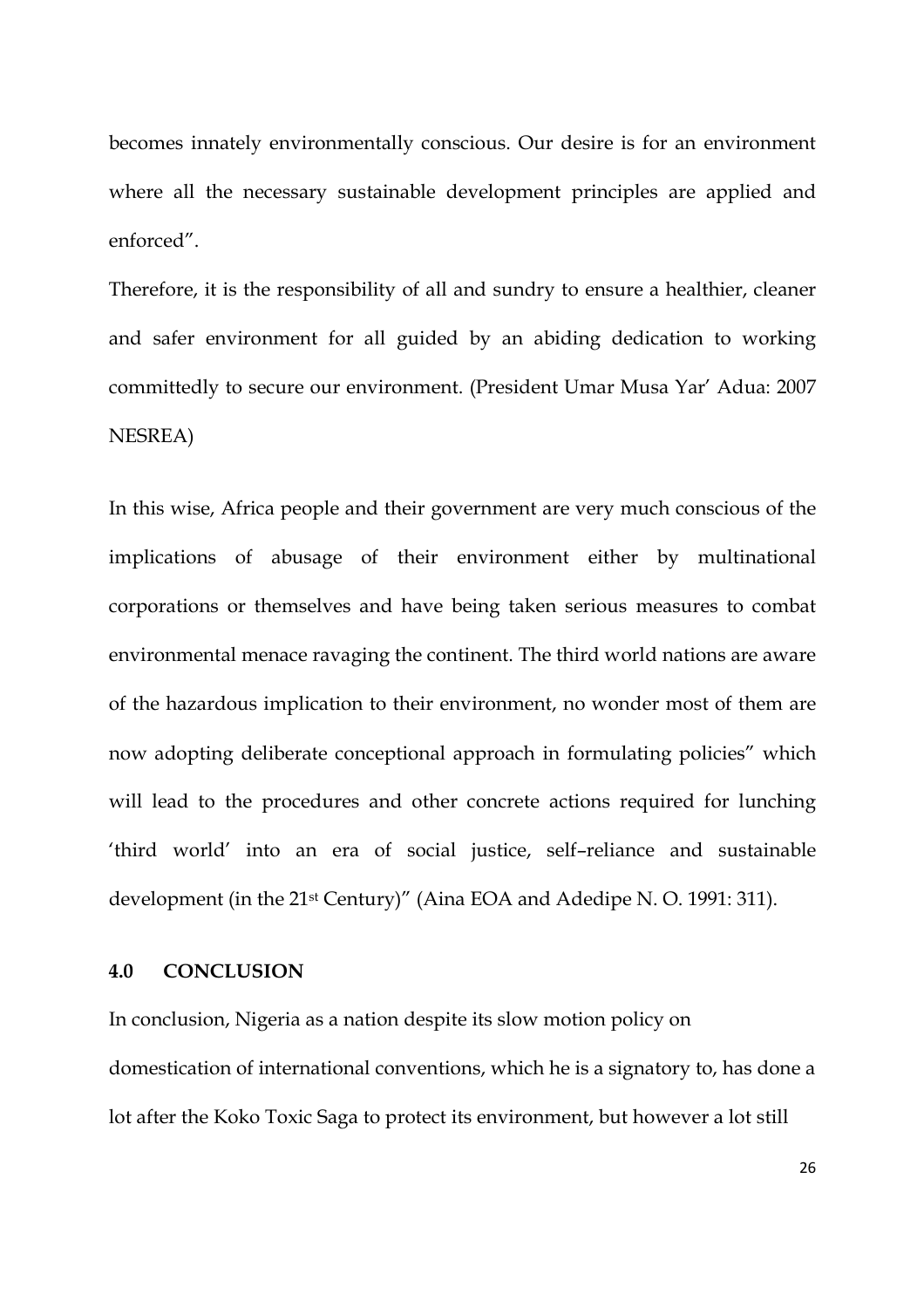need be done in area of oil pollution and environmental degradation and deforestation of our forests.

It is also important to note here that we need to re-orientate the populace on our attitude towards our environment.

### **5.0 SUMMARY**

In this unit we have discussed to a large extent, the historical development of environmental law in Nigeria, the laws governing the environment of the country before the Koko toxic waste incident, the laws thereafter, it is to this extent that learners of this work should be able to critically analyse the eras.

## **6.0 TUTOR MARKED ASSIGNMENT**

- 1. Briefly explain the historical background to the emergence of environmental law in Nigeria.
- 2. Identify laws governing environmental law in Nigeria after the Koko Toxic Waste incident of 1988.

## **7.0 REFERENCES/FURTHER READING**

- Lawrence Atsegbua et al 2003: Environmental Law in Nigeria: Theory and Practice. Ababa Press Ltd, Lagos.
- Okorodudu Fubara M. T. 1998: Law of Environmental Protection: materials and Text, Caltap Publication (Nigeria) Limited, Ibadan, Nigeria.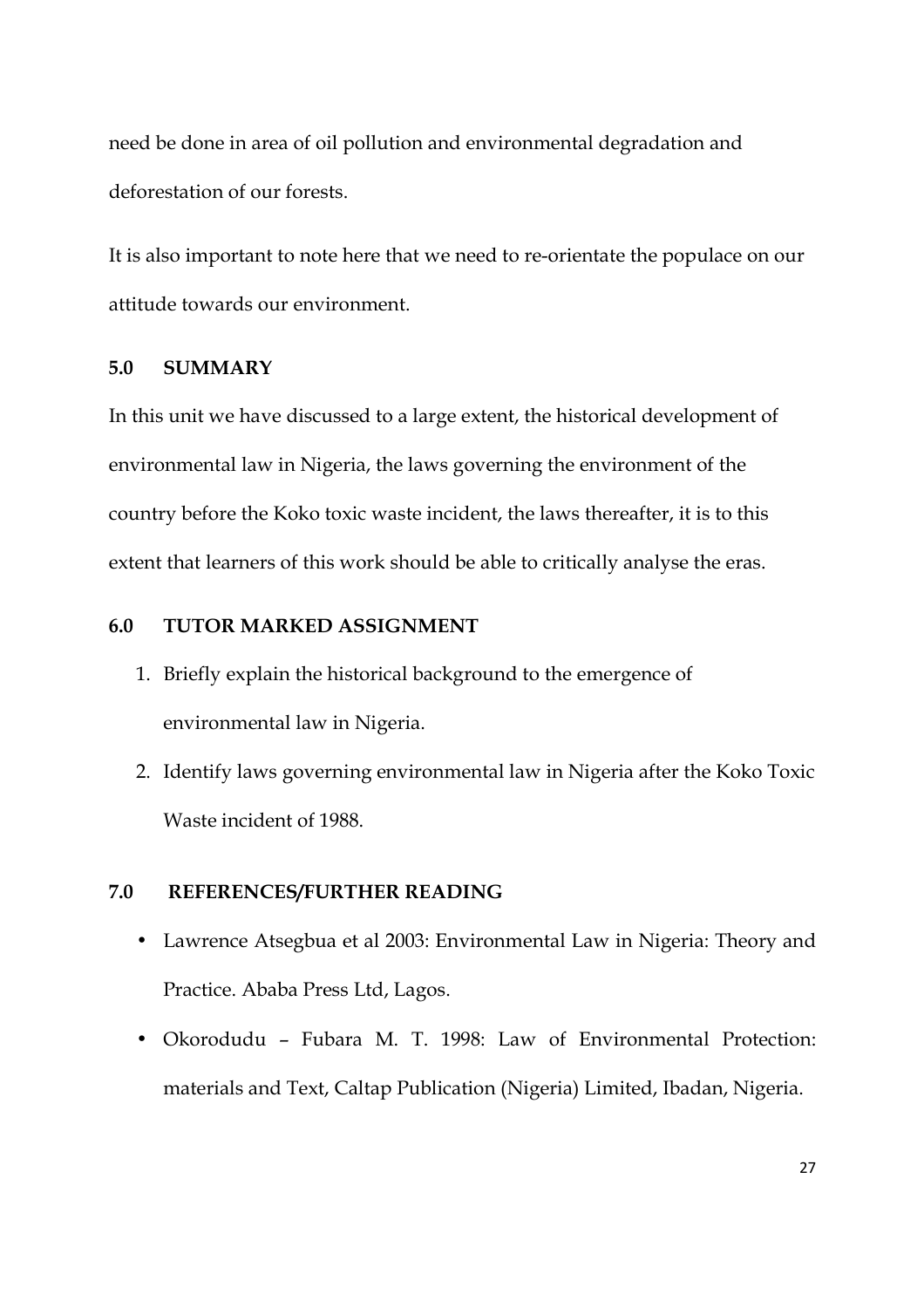- National Environmental Standards and Regulations Enforcement Agency (NESREA): Report of the First National Stakeholders forum on the New Mechanism for Environmental Protection and Sustainable Development in Nigeria 22 – 23 October 2007, Abuja Nigeria.
- Aina EOA and Adedipe N.O (1991) Ed, The making of the Nigeria Environmental Policy (Ibadan, University Press p 311)
- Ola C. S. (1984): Town and Country Planning And Environmental Law in Nigeria, OUP, Jericho, Ibadan.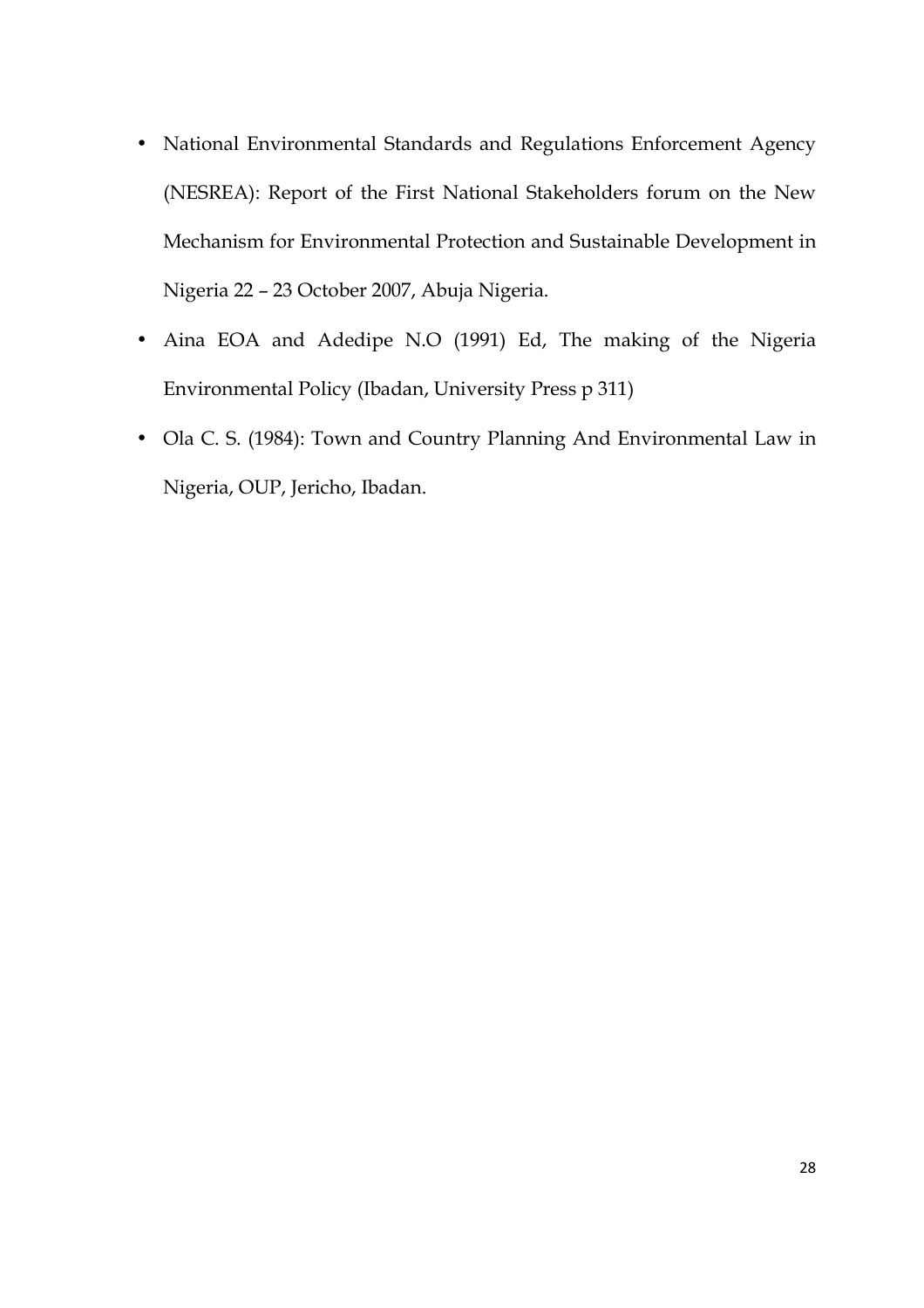## **Unit 3**

Sources of Environmental Law in Nigeria

## **Contents**

- 1.0 Introduction
- . 2.0Objective
- 3.0Contents
	- 3.1 International Treaties
	- 3.2Constitution of the FRN
	- 3.3 State Laws
	- 3.4Case Laws
	- 3.5Common laws
- 4.0Conclusion
- 5.0 Summary
- 6.0Tutor Marked Assignment
- 7.0References/Further Reading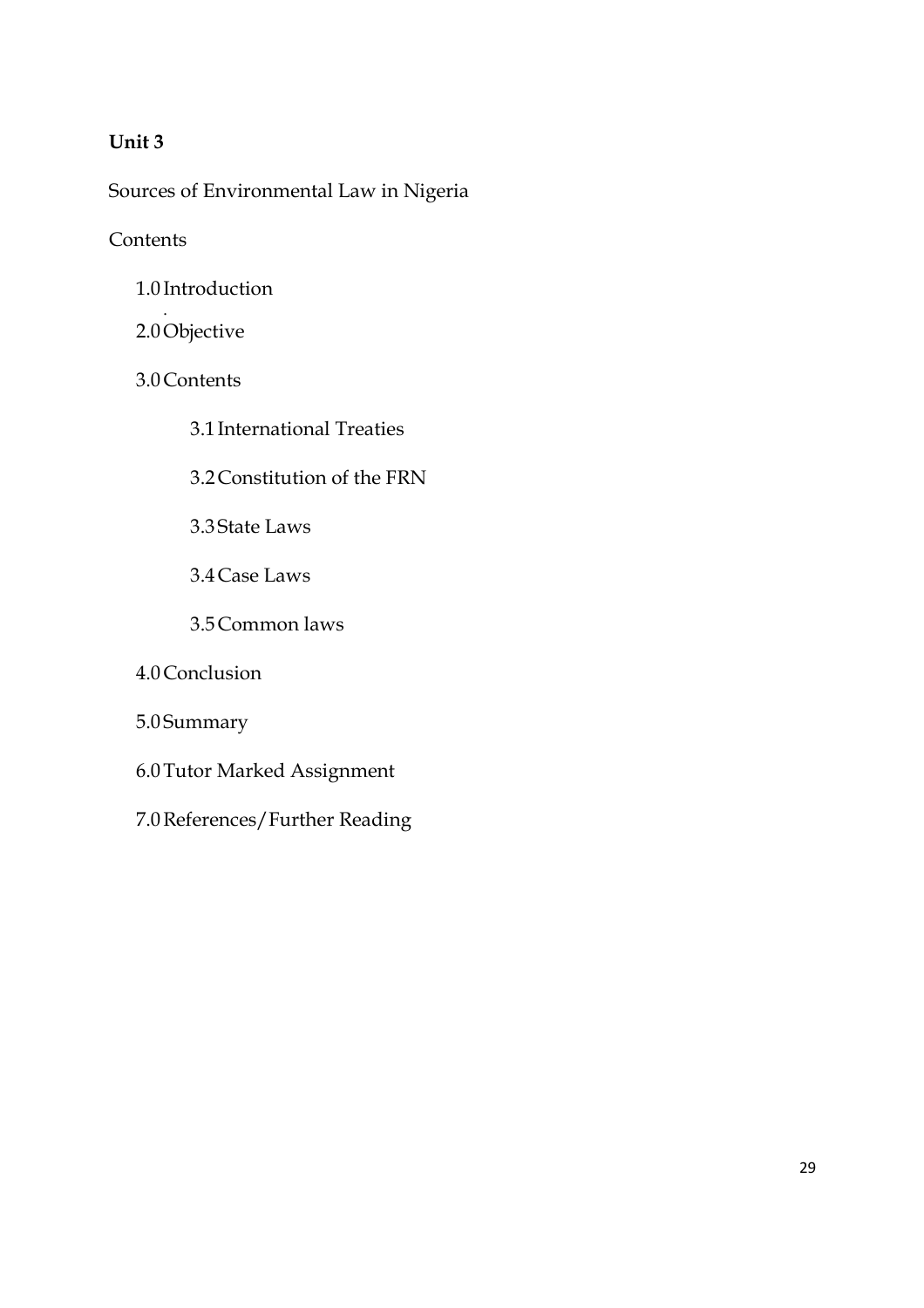#### **1.0 INTRODUCTION**

Generally, the coming into effect of laws is important in any society then the need for the sources of such laws. It is at this point that this unit is set to discuss the sources and scope of environmental law to Nigeria.

The nuptials of the two concepts that is, law and the environment cannot be overemphasized in the socio-economic development of any nation, then the need for the sources of this law to be discussed.

The scope of the law varies from one jurisdiction to another, and some other jurisdictions will also be looked at critically. The main sources of environmental law like the international treaties and convention cannot be ignored, it is also of main concern to discuss the role of the constitution of the FRN, the common law approach through the doctrine of negligence and nuisance.

#### **2.0 OBJECTIVE**

The main objective of this unit is to critically explain and analyse all the sources of the environmental law to Nigeria ranging from international treaties, the Constitution of the Federal Republic of Nigeria to case laws and statute laws just to mention a few. It is important to reiterate that learners at the end should be able to identify and discuss these sources and also discuss the scope of the area of law.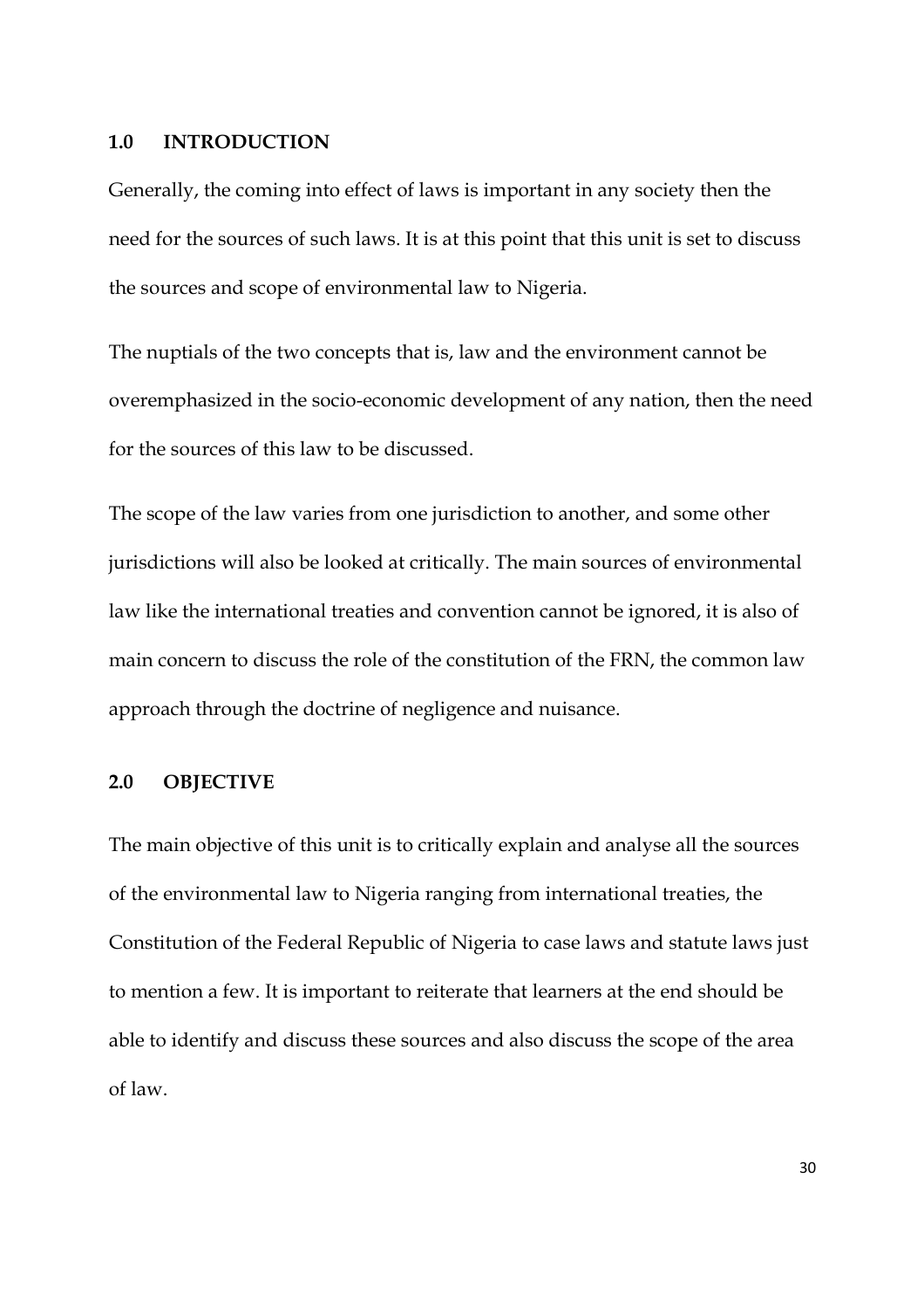#### **3.0 CONTENT**

### **Sources of Environmental Law**

It is pertinent to reiterate that before the advent of the 1988 Federal Environmental Protection Agency Act No. 58 of 1988, there was no concise law to protect the environment or referred to as the National Environmental Law.

More than most areas of the law, environmental laws are greatly influenced by policy choices and ideas drawn from other disciplines such as biology, chemistry, economics and engineering.

It is however important to reiterate that the content of environmental law for Nigeria is broad and extensive. It encompasses the problem of Land Use and soil conservation; Forestry – wildlife and protected natural area; water management, marine resources and coastal areas, sanitation and waste management, air quality, hazardous substances, working environment – occupational health and safety, major sources of pollution/pollutants includes water pollution, air pollution, auto mobile emission and noise pollution, land degradation and planning, matters of aforestation and deforestation and desertification among others. All these areas mentioned in a Federal setting like Nigeria, the Federal and State have the rights to enacts laws which seek to regulate and protect the environment either directly or indirectly. (Akintayo J. O. A 2006:394).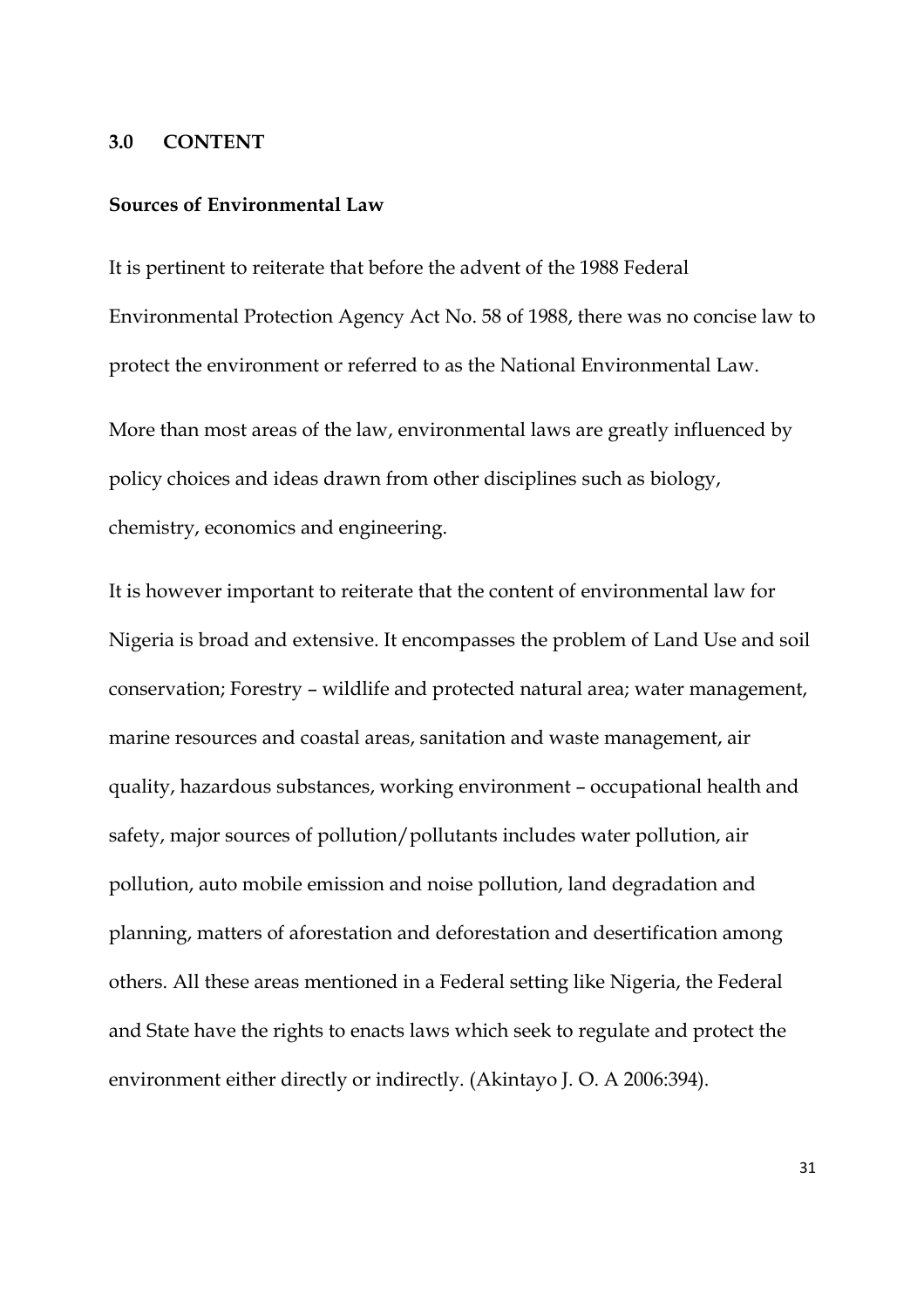The sources of Nigerian Environmental law includes: the Constitution, Legislation, judicial precedents or Nigerian case law, the received English Law, customary Law, and Islamic Law. These are the general sources of the Nigerian Law and the ingredients of Nigeria legal system at a glance but in the present dispensation not all these sources are relevant to the concept of Environmental Law.

#### **3.1 International Law**

International law as one of the major sources of environmental Law, the need to protect the environment cannot be ignored in that regard. The United Nation Organization as an International organization meant to maintain the efficacy and efficiency of International law recognizes the sovereignty and individuality of each state among the committee of nations.

It is imperative to note that, each state have rights in the international arena as its citizens claim rights within the nooks and crannies of its territory. The states have exclusive jurisdictional control over its territory which includes territorial water, air and land territory, population and natural resources the rights over her territory cannot not be tempered with by any state regardless of its acclaimed power in the committee of nations.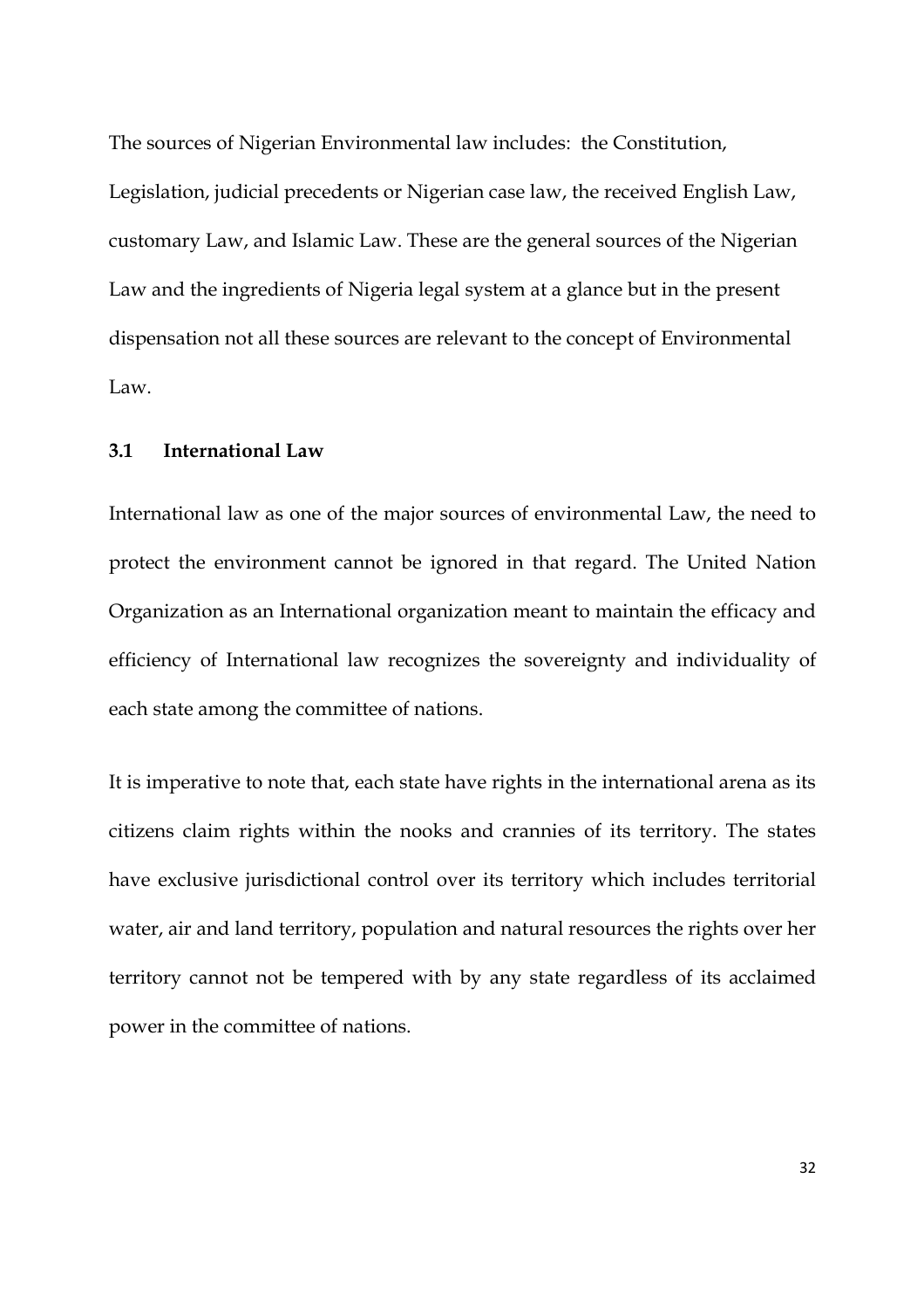It is to this extent that many conferences, conventions, treaties and protocols were initiated to protect the world environment largely. Initially, from the emergence of UN, the environment was not a major concern, except for world peace but some of its agencies are saddled with such responsibilities relating to the environment, and these are the Food and Agricultural Organizations (FAO) and the World Health Organization (WHO) (Malcolm R. 1994).

However, in 1962 the first book relating to the environment that is a book that gave a graphic perspective views of the indiscriminate use of pesticides "Silent Spring" written by Rachael Carson. The book undeniably dealt into the area known as 'Environmental Revolution' and laid a special foundation for the emergent of law otherwise known as "Environmental Law". (Lawrence Atsegbua, 2003:11).

There have been a lot of global issues that has gingered the UN as a world organization to embark on various conferences, the ever increasing marine pollution, ground water contamination, europhication of lakes, dying forest and solid acidification and finally the global climate change, the greenhouse effect. These are one of the major incidents that led to the emergence of the UN Conference on the Human Environment, in Stockholm, in June 1972.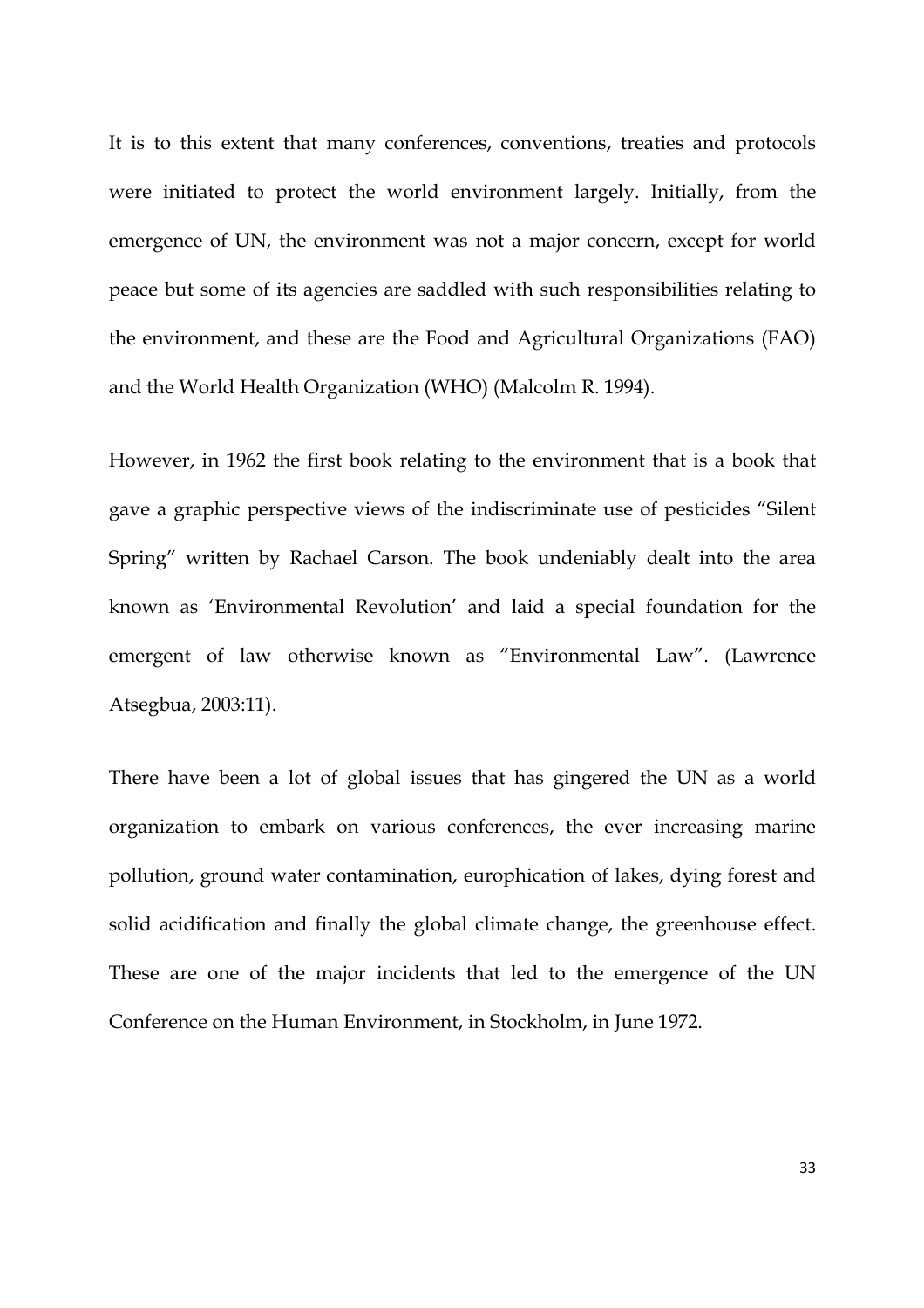Significantly, the impact of the Stockholm Conference on the Human, Environment particularly, Principle 21, which stated that: "States have a responsibility to ensure that activities within their jurisdiction and control do not cause damage to the environment of other states or areas beyond the limits of national jurisdiction.

The principle equally admonished the States to develop their environment, their own jurisdiction in accordance with the tenet of International law even though there is need for them to compensate the victims of pollution and other environmental hazards caused by activities within their own jurisdiction or control of such states outside their own jurisdiction.

There are other international treaties, protocols and convention that are of paramount important to the environment aside the Stockholm Conference, these are the international and Regional efforts in combating the environmental menace:

- **1. The Universal Declaration of Human Rights 1948**; Article 25 (i) stipulated that everyone has the right to a standard of living adequate for the health and well being of himself and of his family, including food, clothing, housing and medical care.
- **2. Convention on the prevention of marine pollution by dumping of waste and other matters, 1972**. This treaty was not ratified by Nigeria until 18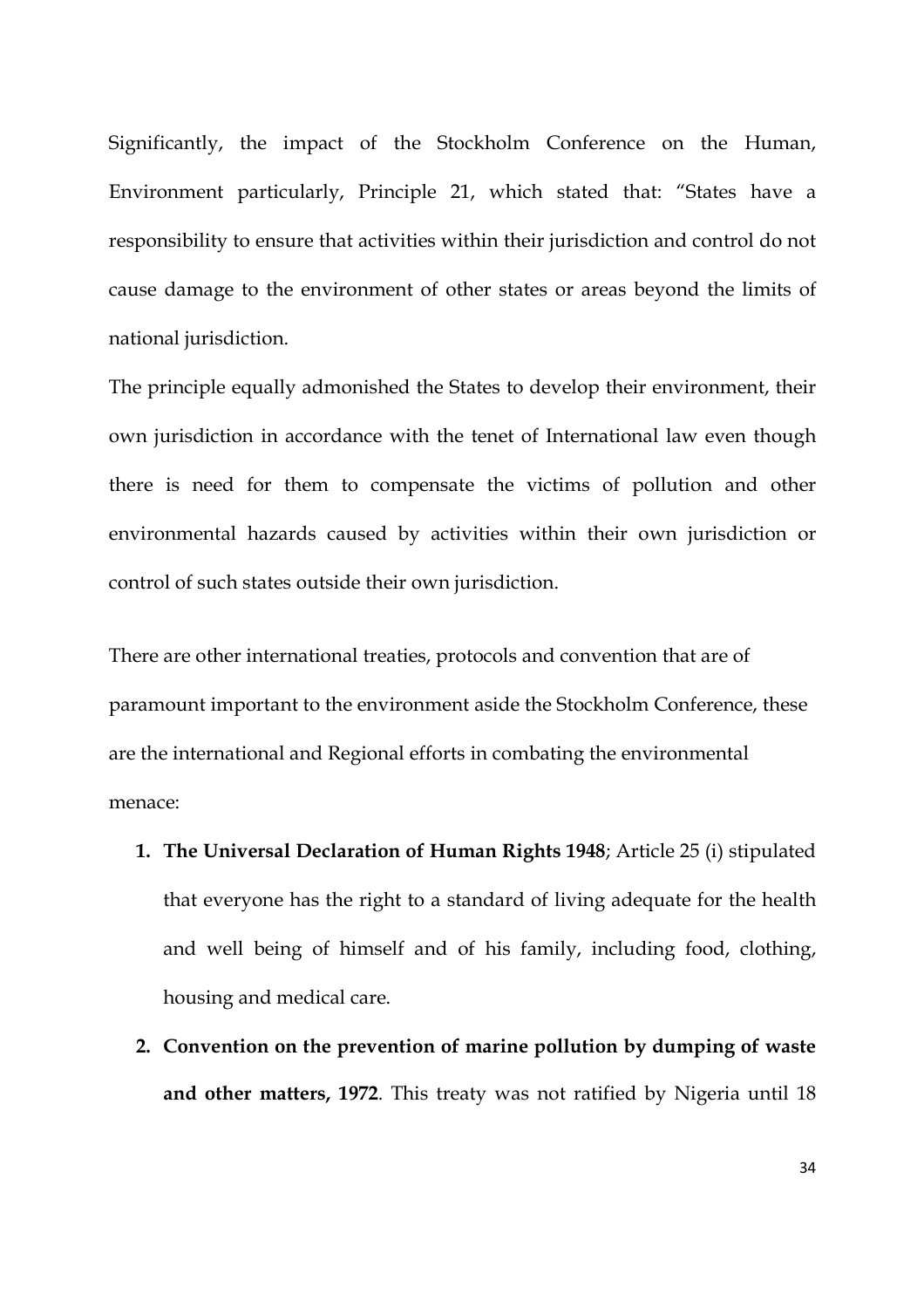April 1973. The treaty provides measures to prevent dumping of waste and other pollutants into the marine environment.

- **3. International Convention for the prevention of pollution of the sea by oil 1954 (as amended in 1962 and 1969).** It was 22 April, 1968 that Nigeria assented to this treaty. The convention was aimed at preventing and curtailing the pollution of the sea. It prohibits the discharge of oil or oily mixture in the stated zones.
- **4. Convention on the Continental Shelf 1958**, Nigeria acceded to this treaty on 28 May, 1971. The treaty recognizes and delimits the rights of states to explore and exploit the natural resources of the continental Shelf.
- **5. The Convention on the High Sea 1958**: Nigeria acceded to the treaty on 30 September 1962. It is aimed at codifying rules of International Law relating to the high sea. "High Seas" according to Article 1, means "all parts of the sea that are not included in the territorial sea or in the internal water of a state".
- **6. United Nations Conference on Desertification (UNCOD)** held in Nairobi, Kenya in August/September 1977 -- Desertification addressed as a worldwide problem for the first time and a Plan of Action to Combat Desertification (PACD) adopted. Nigeria is a signatory to this treaty.
- **7. United Nations Conference on Environment and Development (UNCED)** held in Rio de Janeiro, Brazil in June 1992 – The Earth summit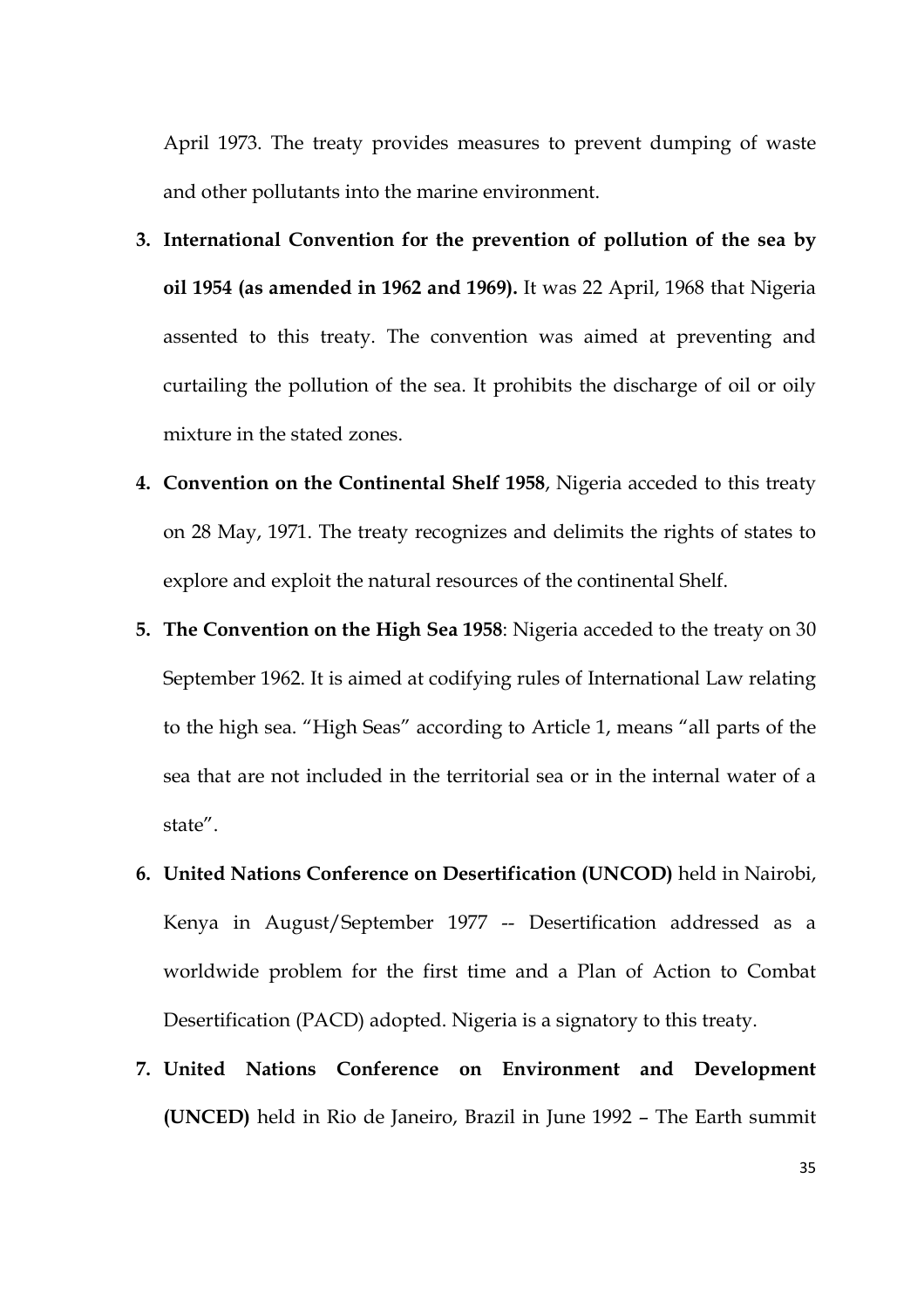and Agenda 21 call on the UN General Assembly to set up an intergovernmental committee to prepare for a legally building instruction that addresses the problem of desertification.

- **8. United Nations Convention to Combat Desertification UNCED** adopted in Paris, France in June 17, 1994 which has been earmarked as the world Day to Combat Desertification. This UNCED enters into force, 90 days after the 50th ratification is recovered.
- **9. "Dumping of Nuclear and Industrial Wastes in Africa"** organized by the council of ministers of the organization of African Unity, 48th Ordinary session, meeting in Addis Ababa Ethiopia, may 19 – 23, 1988, DECLARES that the dumping of nuclear and industrial wastes in Africa is a crime against Africa and the African people etc.
- **10. OAU Convention Banning Outright Import of All Forms of Toxic Wastes into Africa and controlling Trans –boundary Movement of such waste generated in Africa** –signed in Bamako, Mali on 30th January 1991. The main objective was to prevent the importation of all forms of toxic waste within Africa and the movement of toxic waste within Africa (Mokon R).
- **11.Convention for cooperation in the Petroleum and Development of the Marine and Coast Environments of West and Central Africa** – which came to force on 5 August 1984 with the objective of protecting the marine environment of coastal zones and related internal waters falling within the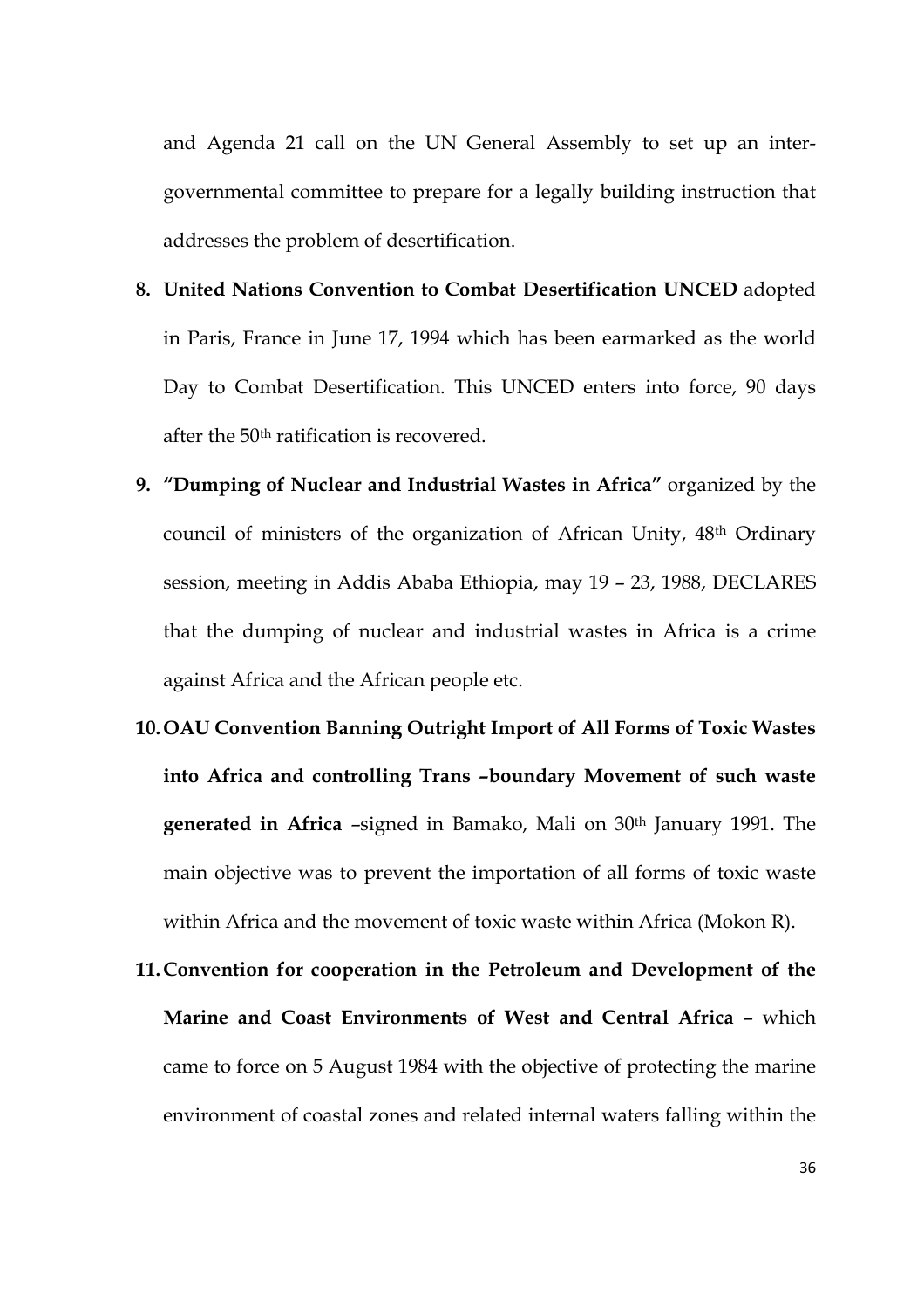jurisdiction of the states of the West and Central African Region. This was ratified by Nigeria on the 5 August 1984.

- **12.Treaty Banning Nuclear Weapons Tests in the Atmosphere in Outer Space and Disarmament** under strict international control, in accordance with U.N. objectives. This was ratified in December 1967.
- **13.African Charter on Human and People's Rights.** This charter was signed and ratified by Nigeria on 31st August 1982 and 22 June 1983. However, it came into force in Africa on 21 August 1986.
- **14.Vienna Convention for the protection of the ozone layer 1985** which came into force on 10 August 1992. The main objective is to protect the ozone layer by taking precautionary measures to control global emissions of substances that deplete it. This was ratified by Nigeria on 1 January 1989.
- **15.International Conference on the Establishment** of an International Fund for compensation for Oil Pollution Damages which came into force on 16 October 1978.

### **16.Rio Declaration on Environment and Development**

All the above treaties and conventions are parts of the key sources of the concept of Environmental Law. In addition, out of about eighty five international environmental conventions that are applicable to the country, she has signed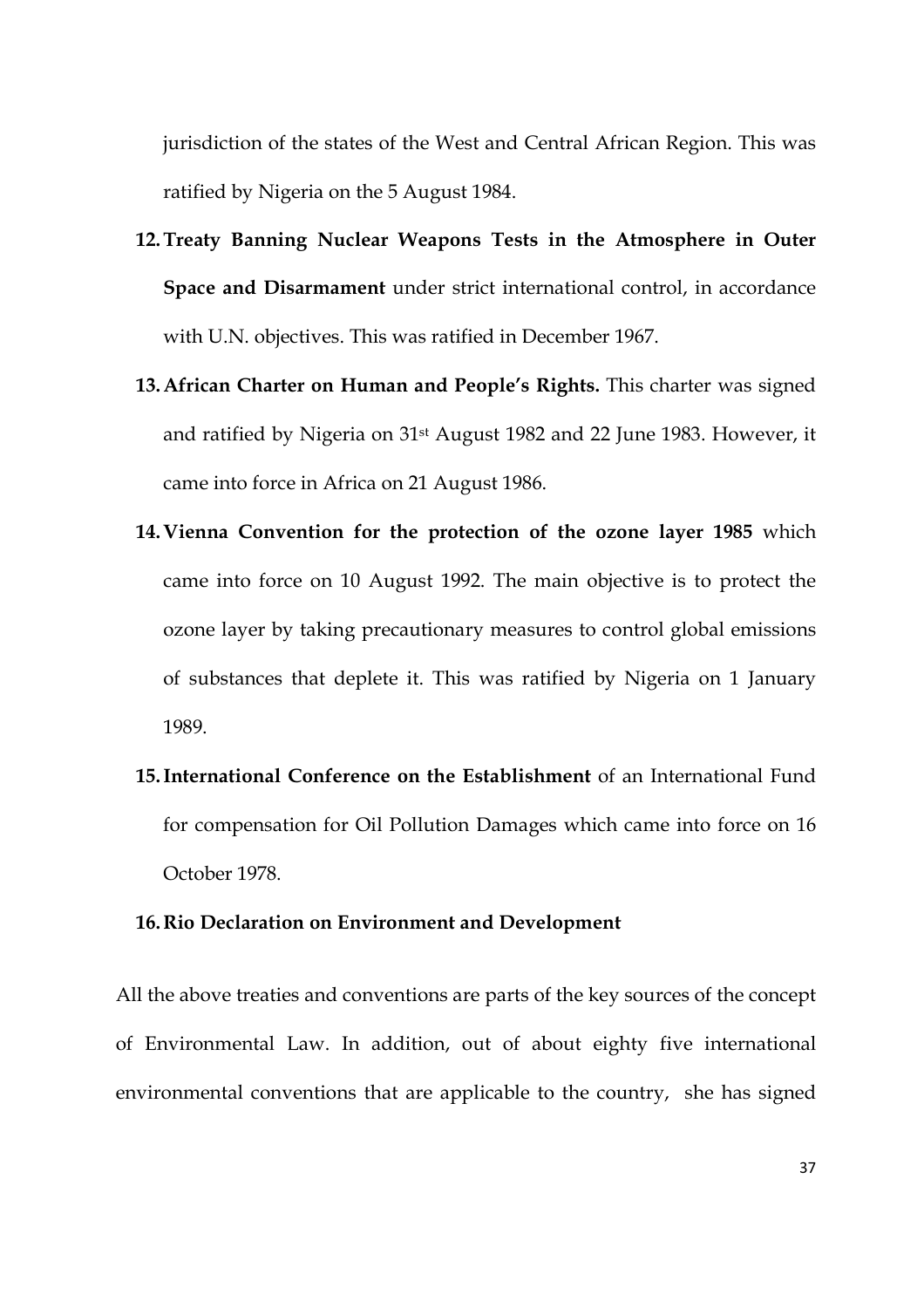and ratified less than half of the number just about thirty six and the rest, may be, the Federal government is yet to make up its mind to sign and ratify the decision or not. And the position of the constitution of the Federal Republic of Nigeria 1999 is very clear.

# **3.2 Constitution of the Federal Republic of Nigeria**

This is the grundnorm of any nation and it plays a significant role as one of the sources of any law relating to people. The Constitution is the supreme law of a state. It directs the process of governance, specifies duties and functions of different arms of government portrays fundamental rights and obligations of citizens.

All other laws derive their relevance from it, any law inconsistent with provision of the constitution is void to the extent of its inconsistency (Jenwo Yalaju 2007: 35). A constitution is nothing but an institution of government made by the people, establishing the structure of a country, regulating the powers and functions of government, right and duties of the individual and providing remedies for unconstitutional Acts.

Naturally, there have been a whole lot of environmental menace that most environmentally conscious countries, have handled through legislative action; some countries have given these problems constitutional status for the state to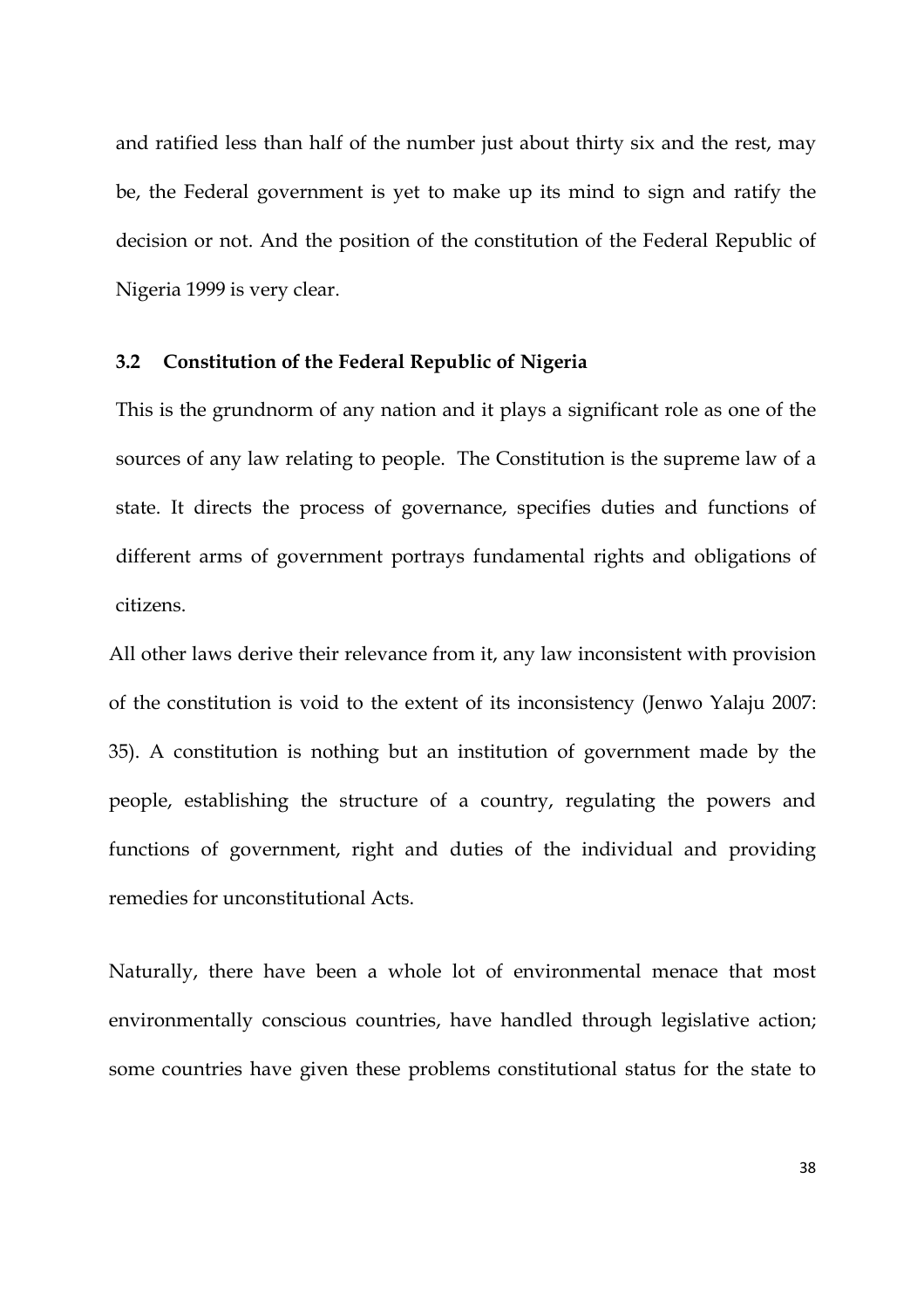deal with, most of the third world countries have enacted laws to minimize the menace, Nigeria, South Africa, Mali, India, Chile just to mention a few.

As we have seen that Nigerian as a nation has paid leap service to the environment through the sustainable development programme, even in the 1979 Constitution which came after the Stockholm Conference of 1972, not until the events of the 1980s that paved way for the inclusion of the Environmental objectives in the constitutions. This clause is to be seen in section 20 of the 1999 Nigerian Constitution in consideration of the importance of the environment to human beings. And it states that:

"The state shall protect and improve the environment and

 safeguard the water, air and land, forest and wildlife of Nigeria." This is however the first time that the need to protect the environment would be specifically mentioned in the constitution (J. O. Akande, 2000: 61).

Other nations also deal with the issue of the environment in their constitution like Nigeria, in Ghana the 1992 constitution of the Republic of Ghana particularly chapter 6 deals with the Directive Principles of State Policy, as part of the social objectives of Ghana in its Article 36(7). It is important that with the provision of the Ghanaians constitutional provision is more broad and down to earth than the 1999 Constitution of Nigeria.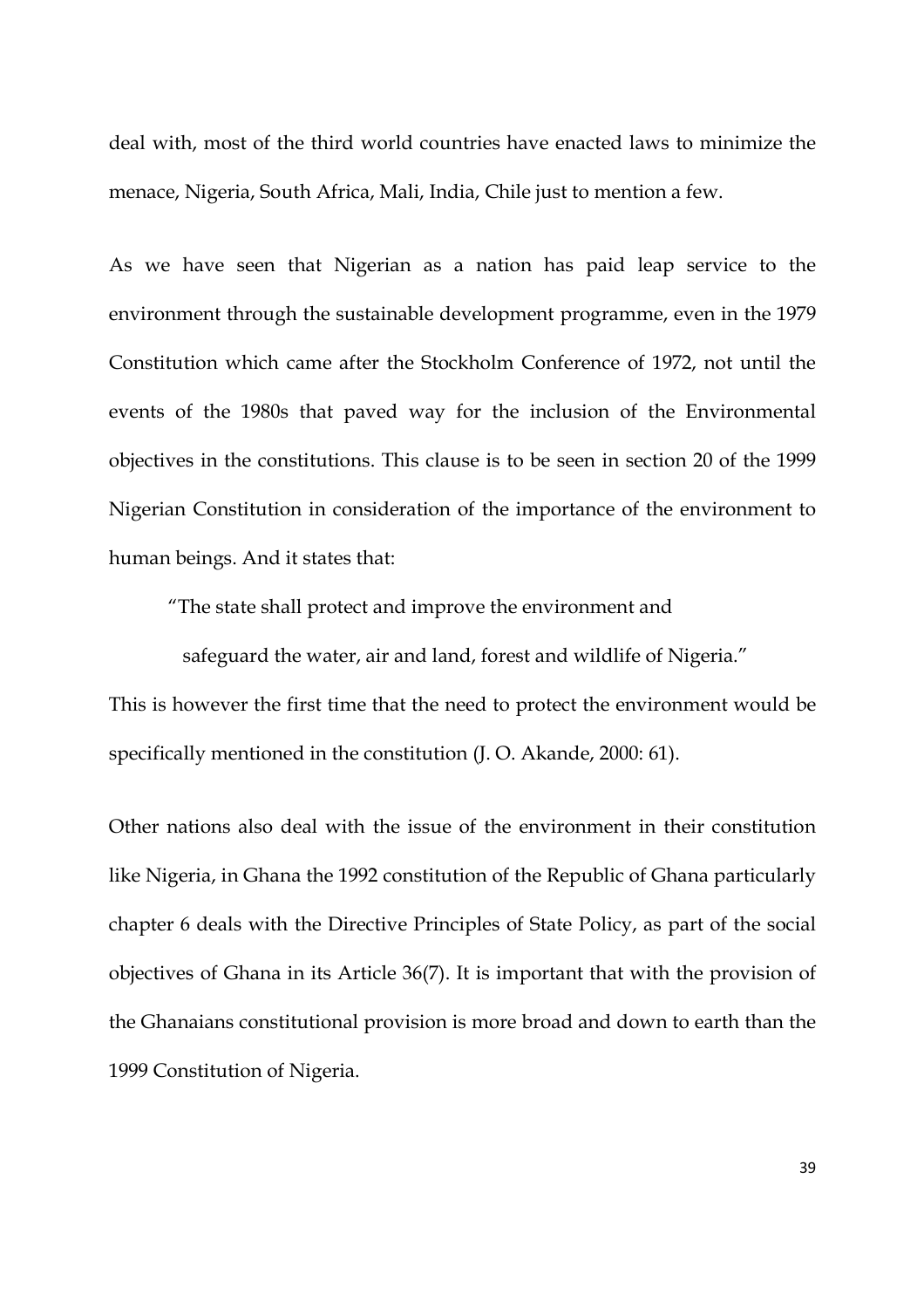Moreover, S15 of the 1992 Mali Constitution provided that: person has a right to a healthy environment. The protection and defence of the environment and the promotion of the quality of life are a duty for all and the state. In a similar vein, S 46 of the 1992 constitution of the Democratic Republic of Congo (DRC) provides: Every citizen shall have the right to a satisfactory and sustainable healthy environment and shall have the duty to defend it.

In addition, Section 24 of the Constitution of the Republic of South Africa 1996 is more elaborate than the Malian and DRC clause.

It is imperative to note that the significance of ensuring environmental rights in national constitutions has been highlighted by Ogola (1995: 412 – 4) who stated that: The Constitution of a country constitutes the first and primary level in its hierarchy of norms. Constitutional provisions inter-alia, underline national priorities and hence determine the decision and nature of future legislative policies and executive actions. The elevation of environmental concerns to constitutional status in these countries has no doubt enhanced the priority to be accorded by Government on sound environmental management and sustainable development.

However, the inclusion of environmental clause into the CFRN 1999 can be said to be a milestone in the quest for the protection and sustainability of the Nigeria environment. Though, the clause in S20 of the constitution is far from meeting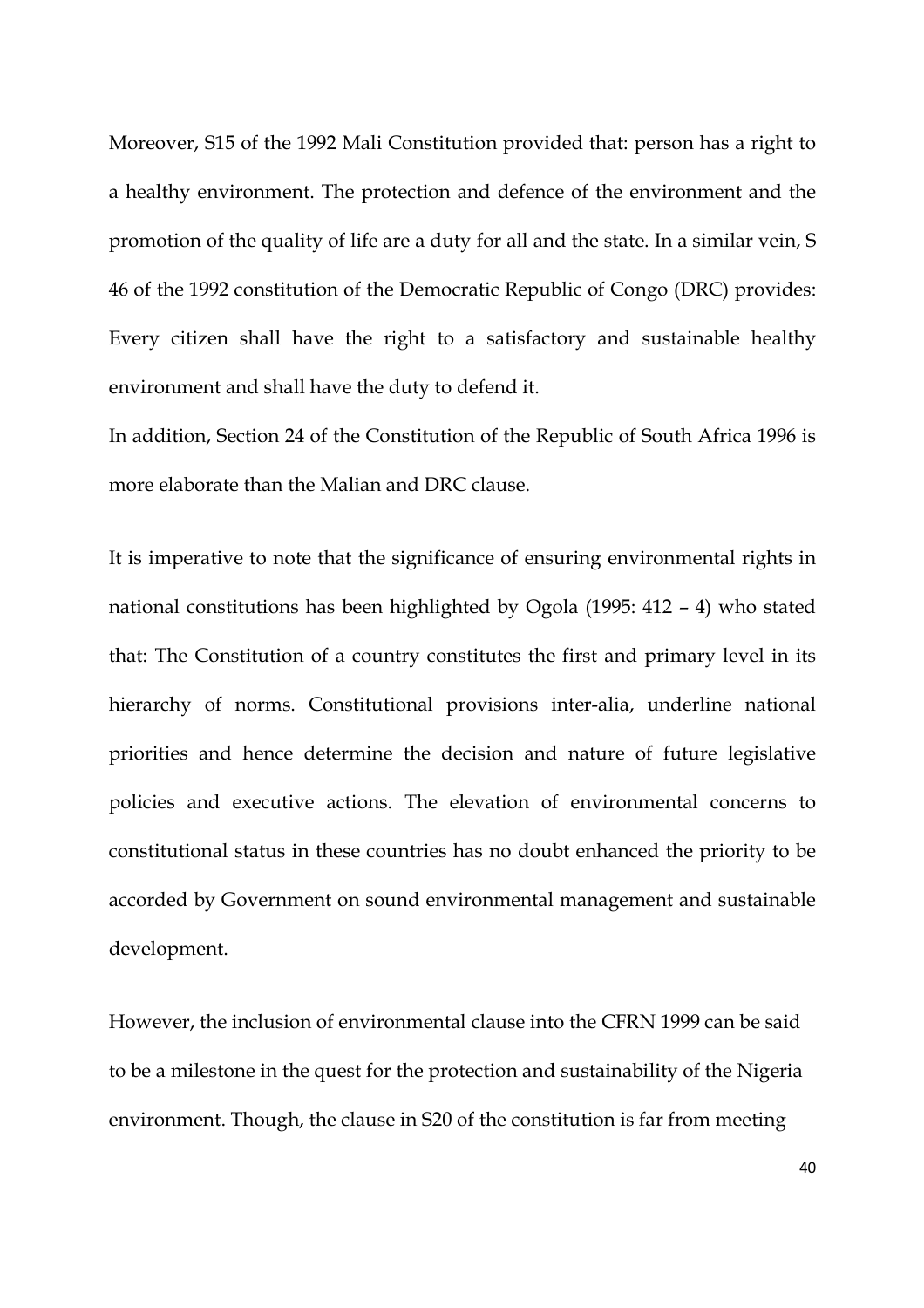the yearning and expectations of the environmentalists. This is as a result of the fact that the constitution has not given adequate recognition to the environmental rights and healthy environment as a fundamental right. There have been a lot of judicial interpretations of section 20 of the Constitution. This was first made in the decided case between *Attorney General Lagos State vs. Attorney General of the Federation & Ors (2003). Kalgo JSC* in his concurring judgement on pages 177 to 179 noted inter alia that the main object of Section 20 is to protect the external surroundings of the people and ensure that they live in a safe and secure atmosphere free from any danger to their health or other conveniences. He opined further that the provisions of the section do not give the National Assembly the power to legislate on planning and development control over land in the states or local governments.

A new dimension to all states responsibility is by obliging the state to protect, improve and sustain the environment for the good of the society as a whole. The state is also obliged to direct its policy towards the control of marital resources of the community to observe the common good, the need to improve the human life by controlling the exploitation of natural resources and protection of environment. This lead to the inclusion of environmental matters in various constitutions of most countries of the world and in turn made the constitution one of the vital source of environmental law.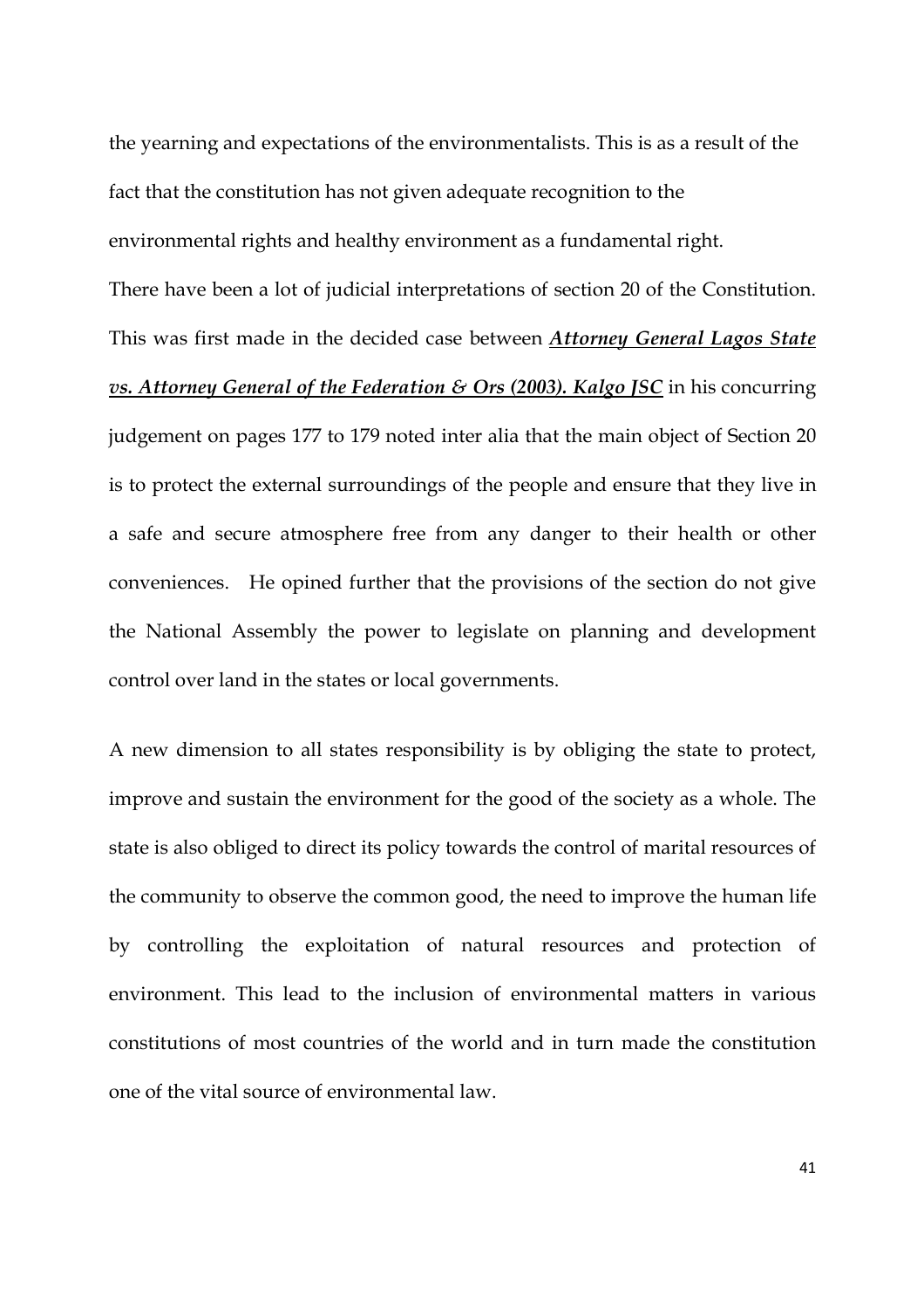#### **3.3 State Laws**

Statutes or state laws mean the law made by the organ of government whose primary duty is to make law for the state. Laws made by this body (legislative arm) are known as statutes or legislation. Nigerian legislation consists of statutes and subsidiary legislations. However, it is imperative to note that Subsidiary legislation is the statutes made in the exercise of powers given by a statute. It could also be referred to as delegated legislations.

Moreover Nigeria statutes consist of ordinance, Acts, Laws, Decrees and Edicts. Ordinances are laws passed by the Nigeria Central Legislature before October 1, 1954 which ushered in a Federal Constitution into Nigeria (Obilade A. O 1998: 64). A statute enacted by the Federal Legislature (the National Assembly comprising of the Senate and the House of Representatives) is an "Act". The statute made by the House of Assembly of a state is called "Law". However, in a military administration, an enactment or promulgation made by the Federal

Government or Military Administrator of a state is known as "Edict".

Note that all existing Federal Statutes in Nigeria up till 1990 have been consolidated in Laws of Federation of Nigeria (LFN) 1990. The collection of these decrees and Edicts are invaluable source of Nigerian Law (Sanni A. O. 1999: 126).

Military Government is known as a "Decree" and the one made by the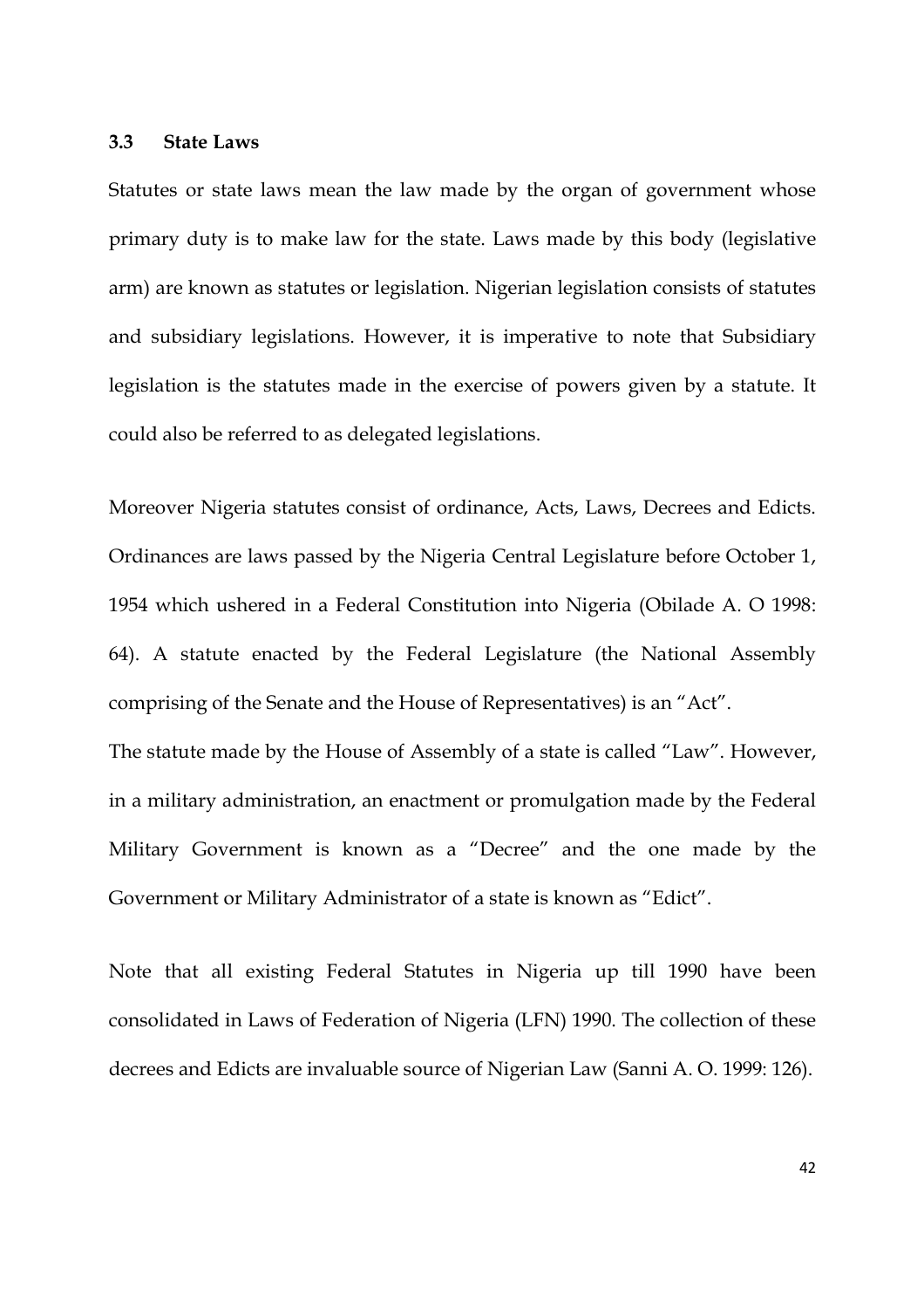There have been a lot of statutes that were enacted before the 1988 Koko incident which are environmentally related, under the military and the civilian regimes and they include the Petroleum Act, the Oil Mineral Act, the Factories Act and the Criminal Code. Then following the Koko incident, more cognisant efforts has been made to tackle environmental problem through some specific legislations and they include, Harmful Waste (Special Criminal Provisions) Act 1988 and the Federal Environmental Protection Agency Act Cap 131 LFN 1990.

It is important to reiterate further other state laws used in combating the menace of environmental degradation and pollution:

- 1. The Oil in Navigable Waters Act 1968 enacted as a result of the International Convention for Prevention of Pollution of the Sea in 1954, it is the most comprehensive legislation on oil pollution.
- 2. Oil Terminal Dues Act Cap 339 LFN 1990 it provides for the discharge of oil at oil terminal.
- 3. The River Basin Development Act it is provided for the supply of water.
- 4. Environmental Impact Assessment Act No 68 1992 it is provided for projects that is likely to have an adverse impact on the environment to be subjected to environmental impact assessment.
- 5. Management of Solid and Harmful Waste Regulation it regulates the collection, treatment and disposal of solid and hazardous waste from municipal and industrial sources.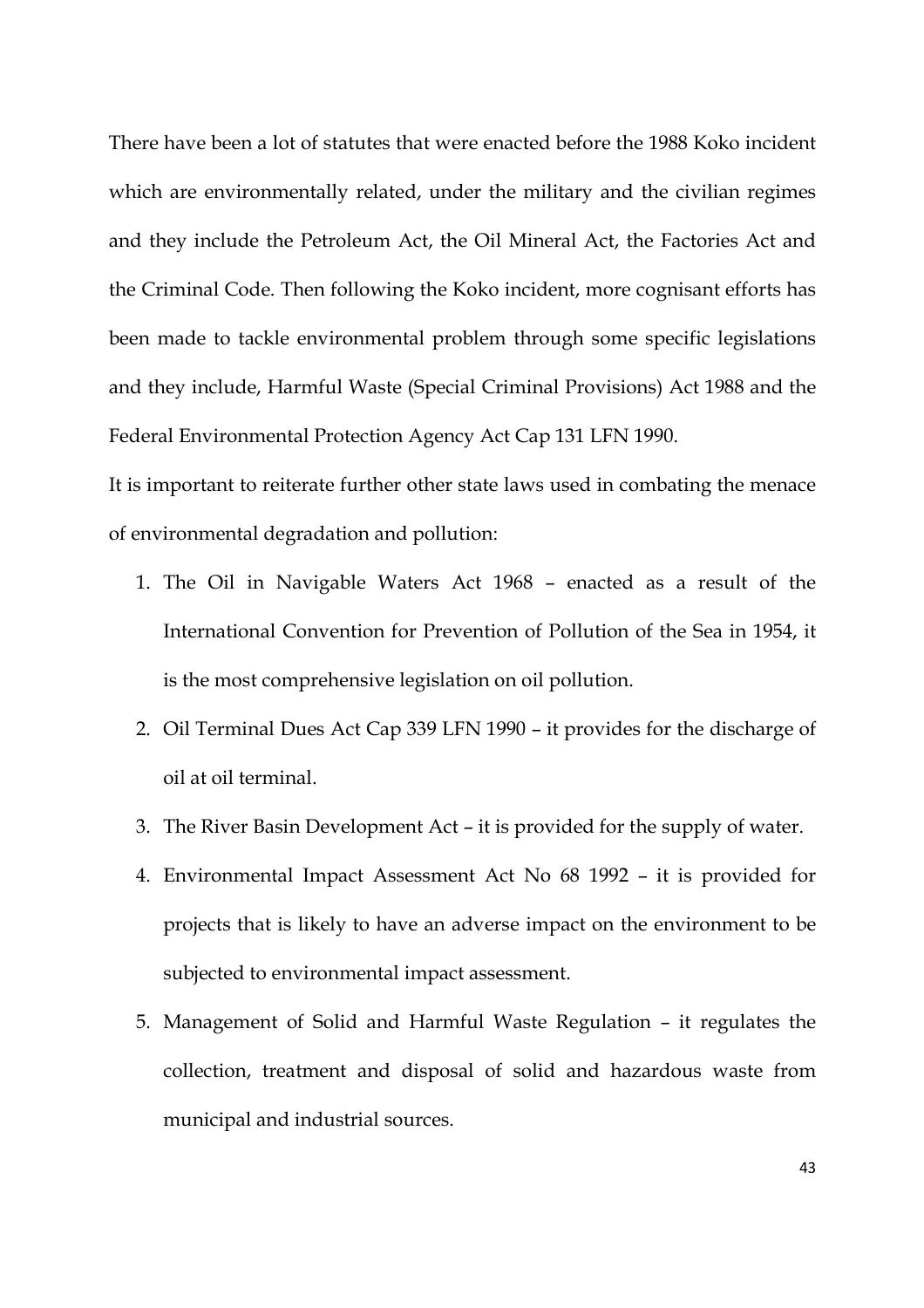- 6. Associated Gas Re-Injection Act Cap 26 LFN 1990
- 7. The Environmental Sanitation Edict No 4 of 1987 (Lagos State) No 4 of 1986 (Oyo State)
- 8. The Pollution, Prevention and Control (Miscellaneous Provision) Edict of Imo State, 1985

### **3.4 Case Laws**

Naturally, the courts are saddled with the responsibilities of interpreting the state laws and international conventions once an issue to that extent has arisen. However, the role of case law in this respect is best appreciated where there is judicial activism and judicial precedent. It is also important to say that the law is what the court says it is.

The case law is a source of Environmental law in Nigeria and at the international terrain. In Adediran vs. Interland Transport Ltd (1986) 2 NWLR Pt 20 Pg 78, where the court held that the consent of an Attorney General is longer necessary for the competence of action in public nuisance.

Note that the riparian doctrine was also applied in Nigeria as it is a common law doctrine, a landowner has a right to the water which flows, across his land and his right to use the water should be reasonable. In Braide vs. Adoki (1931) 10 NLR 15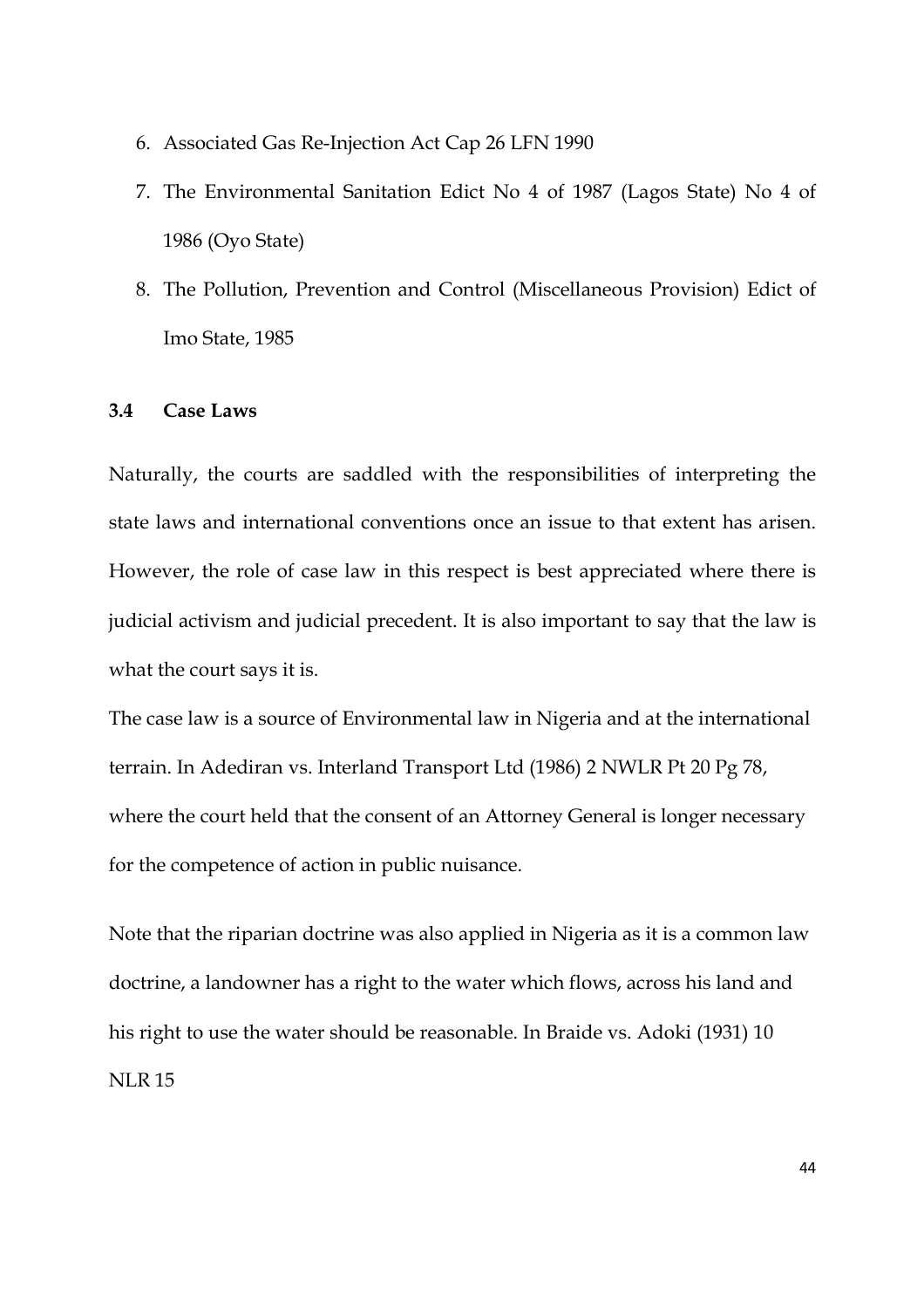In *Isaiah v Shell Petroleum Company of Nigeria Limited (2001),* a case decided on the basis of S239(1)(a) of the Constitution (Suspension and Modification Decree No 107 of 1993, the Supreme Court decision in this case laid to rest finally what position of the laws is with respect to jurisdiction in oil pollution by deciding that, the subject matter of the claim, which is oil spillage falls under the exclusive jurisdiction of the Federal High Court as provided for under the earlier mentioned section. The nature of proof of environmental claims is favourable obstacle which the claimant(s) must summon before he can succeed. This nature of proof principle was well elucidated in the case of *Ogiale & 2 Ors vs. S.P.D.C. (1997).*

It is important to note that the role of courts to interpret the law and the outcome of it – case law is best appreciated where there is judicial activism.

## **3.5 Common Law**

Common law is the principle of law common to the whole of England while the doctrine of equity was evolved to mitigate the harshness of common law in order to do justice. However, all this laws was received into Nigeria in 1900.

The Law of Torts is the area of law under the common Law that mainly prescribes the control of environmental pollution. A tort is a civil wrong, which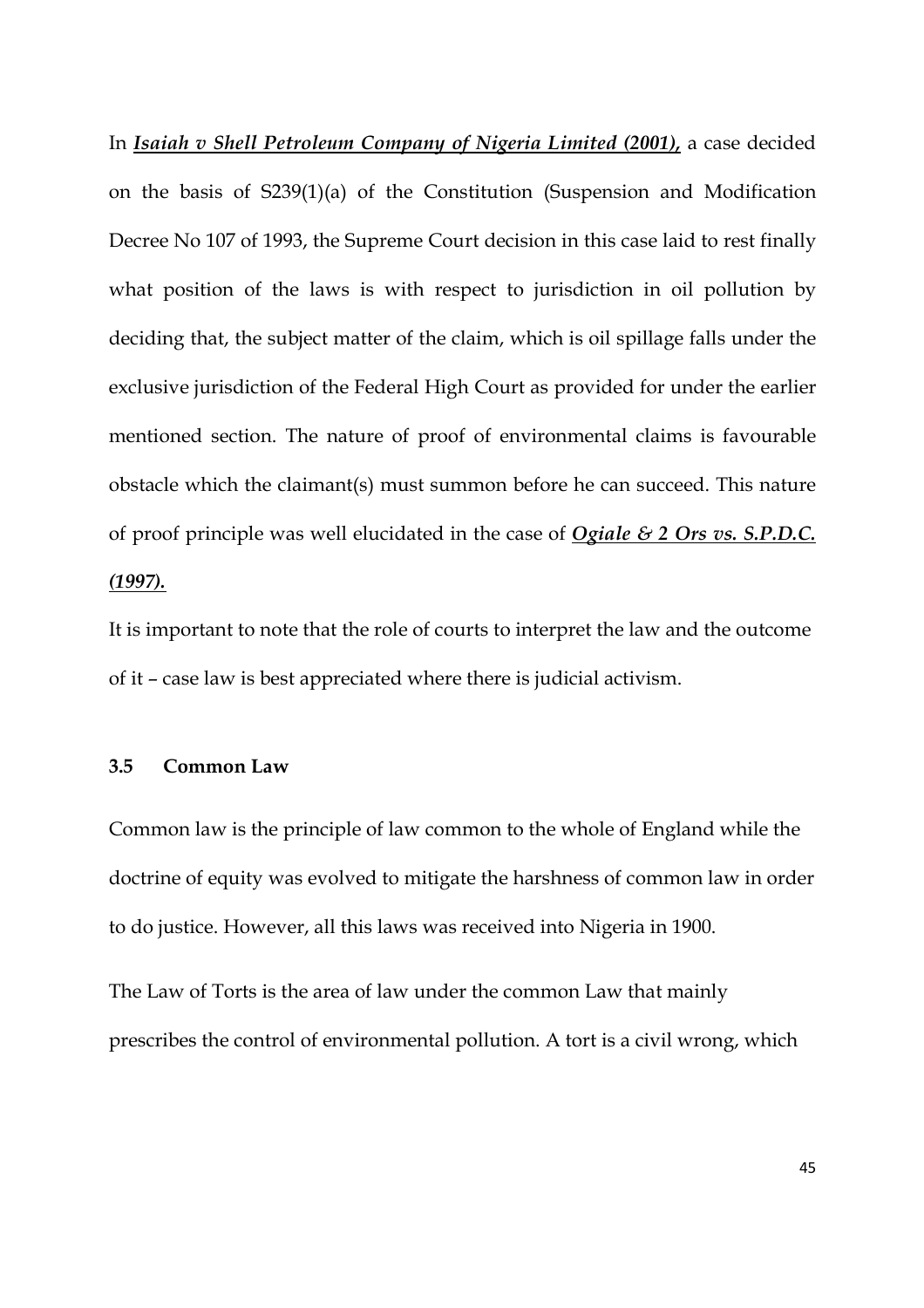entitles the injured party to claims damages for his loss or seek an injunction for the discontinuance or prevention of the wrong.

There are four torts specifically relevant to the control of environmental pollution, that is, Negligence, Nuisance, Trespass and Strict Liability.

## **1. Negligence**

The tort of negligence can be defined broadly as the breach of a legal duty to take care, resulting in damage undesirable by the defendant, to the plaintiff (Winfield and Jolowicz, 1998: 66).

There are three main elements to the tort that the plaintiff must prove:

- a. A duty of care owed by the polluter to the plaintiff
- b. The polluter is in breach of that duty of care
- c. The breach has caused foreseeable damages to the Plaintiff

It is important that where the Plaintiff is able to prove his case successfully, the following remedies are available to him, damages and injunctions which may be mandatory or prohibitive.

# **2. Nuisance**

A Nuisance is an inconvenience materially interfering with the ordinary comfort physically of human existence.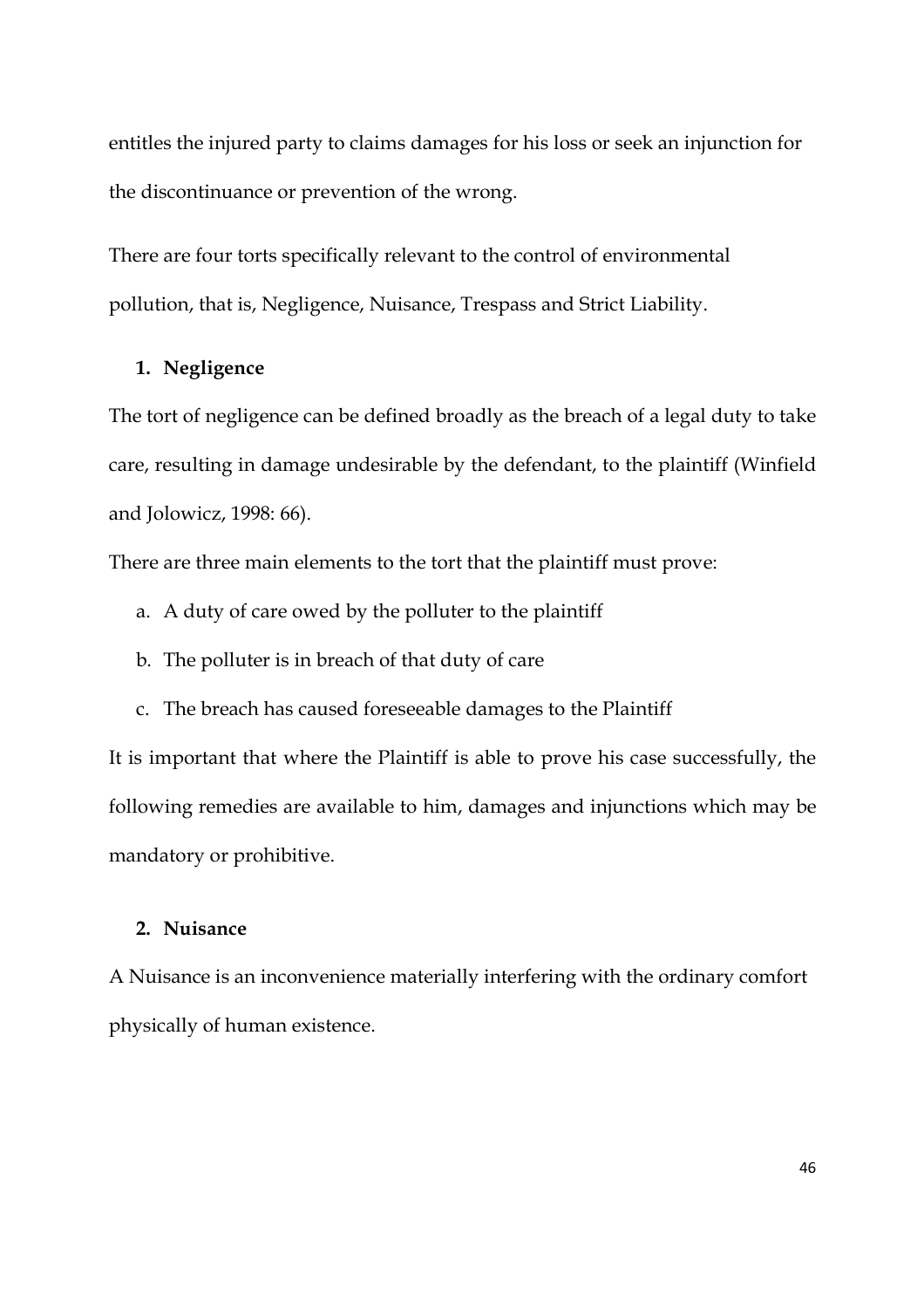However, under environmental law, Nuisance occurs when the emission of noxious or offensive materials from the defendant's premises significantly impairs the use and enjoyment by another of his property or prejudicially affects his health, comfort or convenience. Nuisance may be public or private. The same conduct lead to committal of both.

The remedies available to the plaintiff in this regard are damages, an injunction to restrain further nuisance and abatement. Nuisance may be public or private. The same conduct lead to committal of both.

## **a. Public Nuisance**

A public or common nuisance can be described as an act which interferes with the enjoyment of a right which all members of the general public or a section of the public are entitled to, such as the right to fresh air, or travel on the highways. Public nuisance is basically a crime.

It is pertinent to note that before 1979 and under Common Law, however, actions based on the public nuisance can only be instituted he consent of the Attorney General of the Federation or that of the State as the case may be. Any action filed contrary to this principle/rule will be struck out as incompetent. This was the decision in *Amos and Ors vs. Shell BP Petroleum Development Company of Nigeria Ltd. (1977) 6 Sc p9*.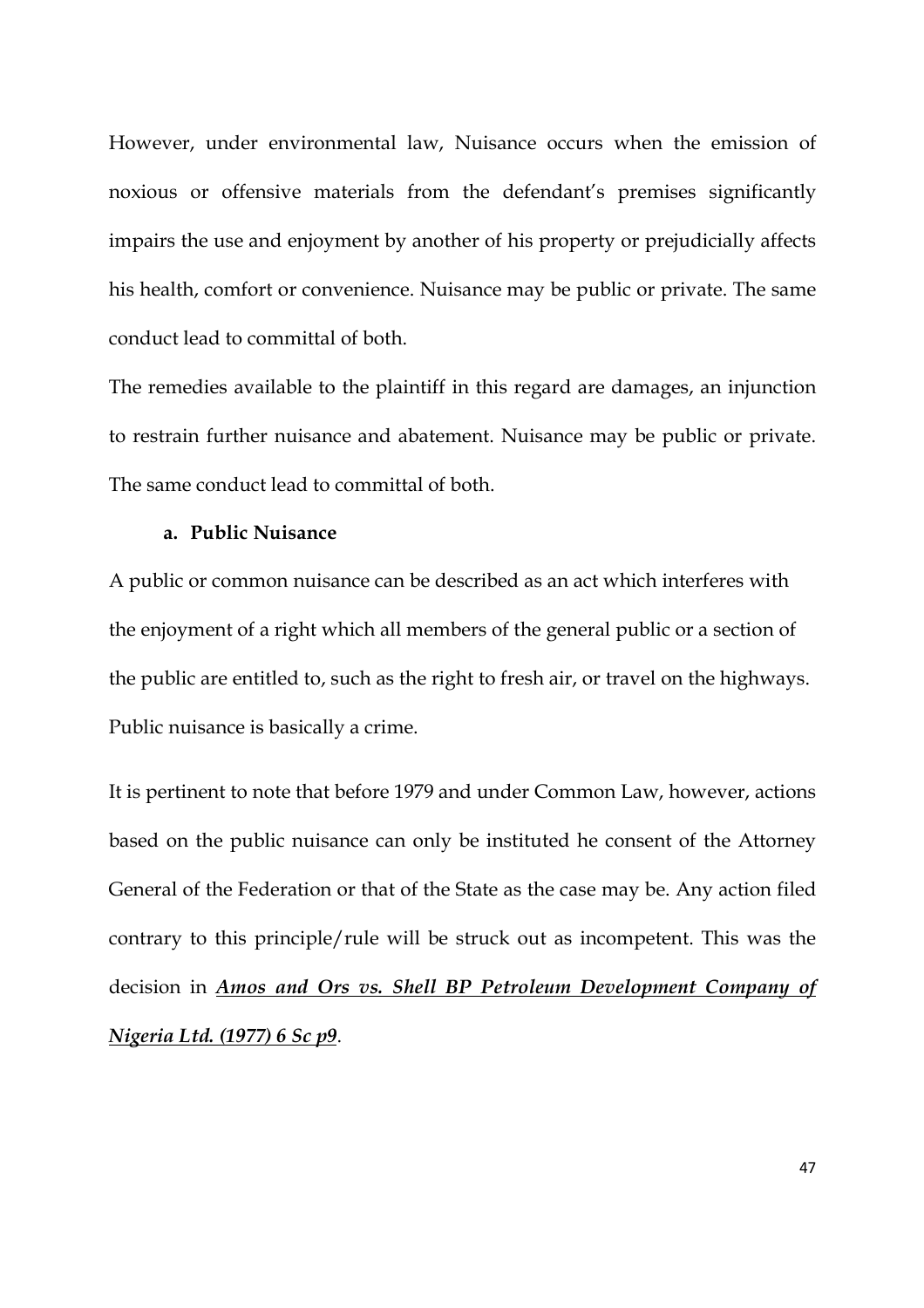Moreover, after the introduction of 1979 Constitution of Federal Republic of Nigeria particularly, the decision in *Adediran v Interland Transport Limited (1986) 2 NWLR pt 20, 78*. It is interesting to note that, the consent of the Attorney General is no longer required for the competence of action in Public nuisance.

### **b. Private Nuisance**

This type of nuisance is important but private nuisance are not crimes, but give rise to an action for damages which may be brought by the person who has suffered loss. It was described as "unlawful interference with a person's use or enjoyment of land and some right over or in connection with it *(Abiola vs. Ijeoma 1970) 2 ANLR 768)*. The act of private nuisance include interference with an easement such as blocking up of a right to light enjoyed by the window of a house, acts of wrongfully allowing the escape of harmful things on to another person's land. See also *(Tebite vs. Nigeria Marine & Trading Co. Ltd (1971) 1 U.L.R 432)*.

### **3. Strict Liability**

Liability is strict in those cases where the defendant is liable for damage caused by his act, irrespective of any fault on his part. The Rule in *Rylands vs. Fletcher (1986) LR Ex 265.* The decision in this case established strict liability tort. The principle states that polluter is liable, irrespective of wrongful intent of negligence and in the words of House of Lords states: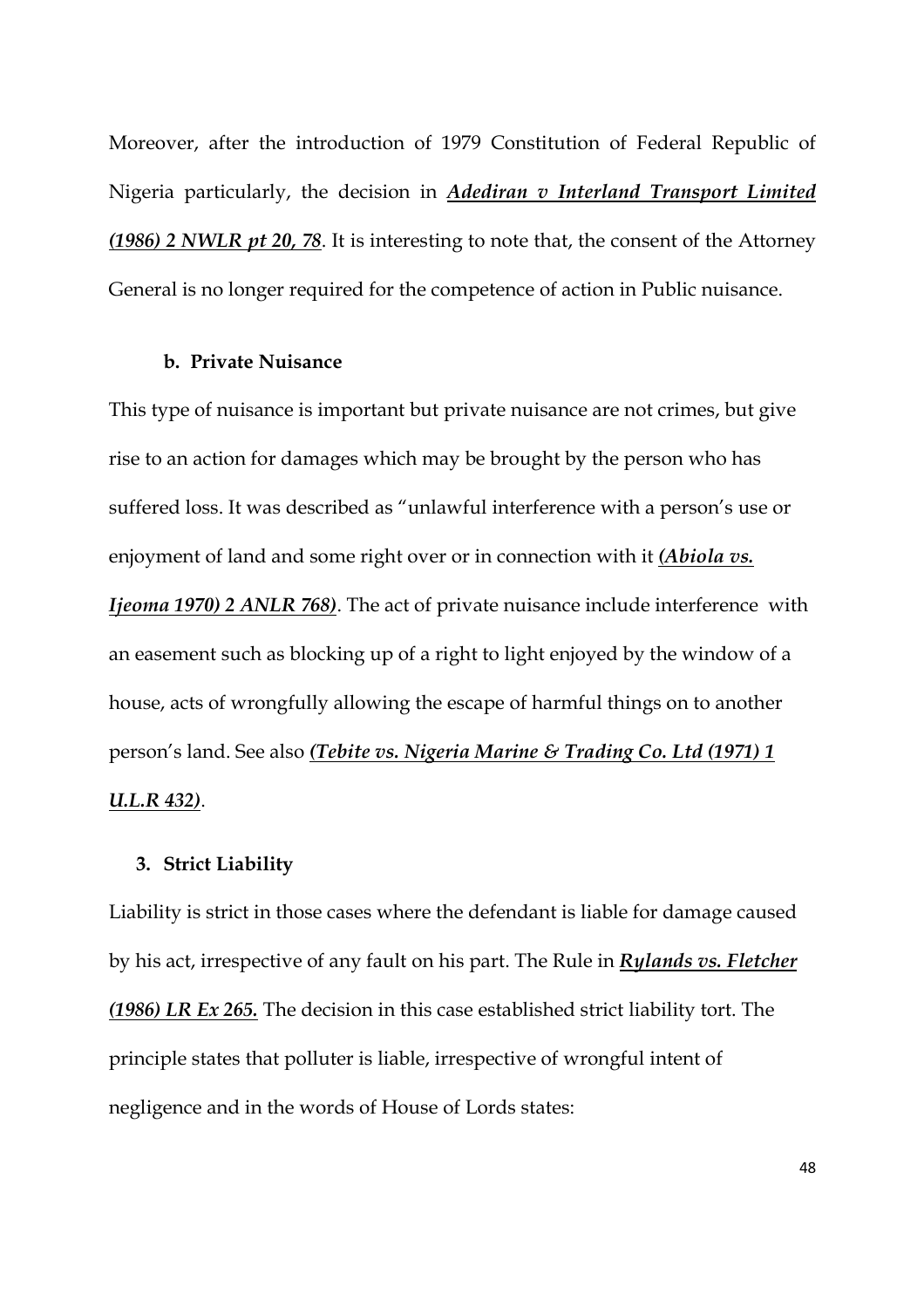"We think that the rule of law is that the person who brings on his land, collects and keep there, anything, likely to do mischief if it 'prima facie' answerable for all the damage, which is the natural consequences of the escape".

It is important that for a Plaintiff to be successful or to rely on the principle as decided in the above cases, he must prove that there was a non-natural use of land by the defendant, he must show that there was an escape of materials or objects from the defendant's adjourning land to his property. Irrespective of the problems, the rule has no doubt been successfully applied in environmental law cases/litigations. Most particularly, those involving the oil sector, that is, oil spillages. (*Umudje vs. Shell-B.P Petroleum Development Co. of Nigeria Ltd (1975) 11 S.C 155)*

# **4. CONCLUSION**

It is imperative to reiterate that sources of environmental law cannot be ignored in any discussion that is related to it. Legislation, International law and case law are very important sources of Environmental law.

## **5.0 SUMMARY**

In summary this unit has discussed all the sources of environmental law in Nigeria ranging from international conventions and treaties, also to the constitution of states, statutes, case laws and lastly the common law approach to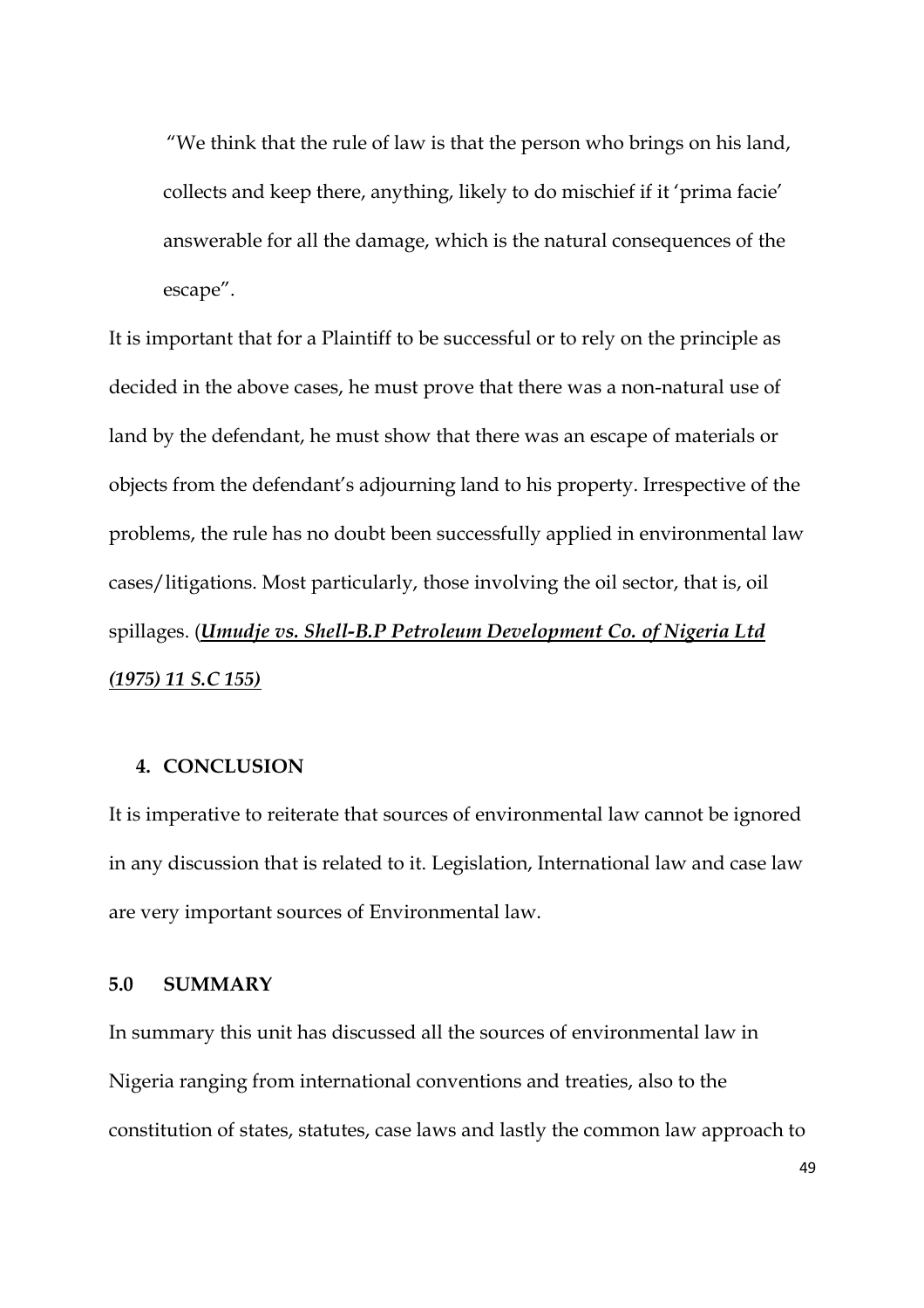the sources of law of environment. And the learners of this unit should be able to discuss the sources of environmental law in Nigeria.

# **6.0 TUTOR MARKED ASSIGNMENT**

- **1.** Explain with decided authorities the Nigerian approach to the rule of strict liability under common law as it relates to the environment in Nigeria**.**
- **2.** Write full note on any two of the sources of environmental legislation discussed in this unit.

# **7.0 REFERENCES/FURTHER READING**

- Obilade (1979): The Nigerian Legal System, Spectrum Books, Ibadan.
- Winfield and Jolowicz (1998) on Tort, 15th Edition (London, Sweet & Maxwell) at 90
- Kodilinye and Aluko (1999) The Nigerian Law of Torts, Spectrum Books, Ibadan.
- Matt F. A. Ivbijoro et al, (2006), Sustainable Environmental Management in Nigeria Mattivi, Ibadan.
- Lawrence Atsegbua et al 2003: Environmental Law in Nigeria: Theory and Practice. Ababa Press Ltd, Lagos.
- NESREA (2007): Report of the first National Stakeholders' Forum on the New Mechanism for Environmental Protection and Sustainable Development in Nigeria.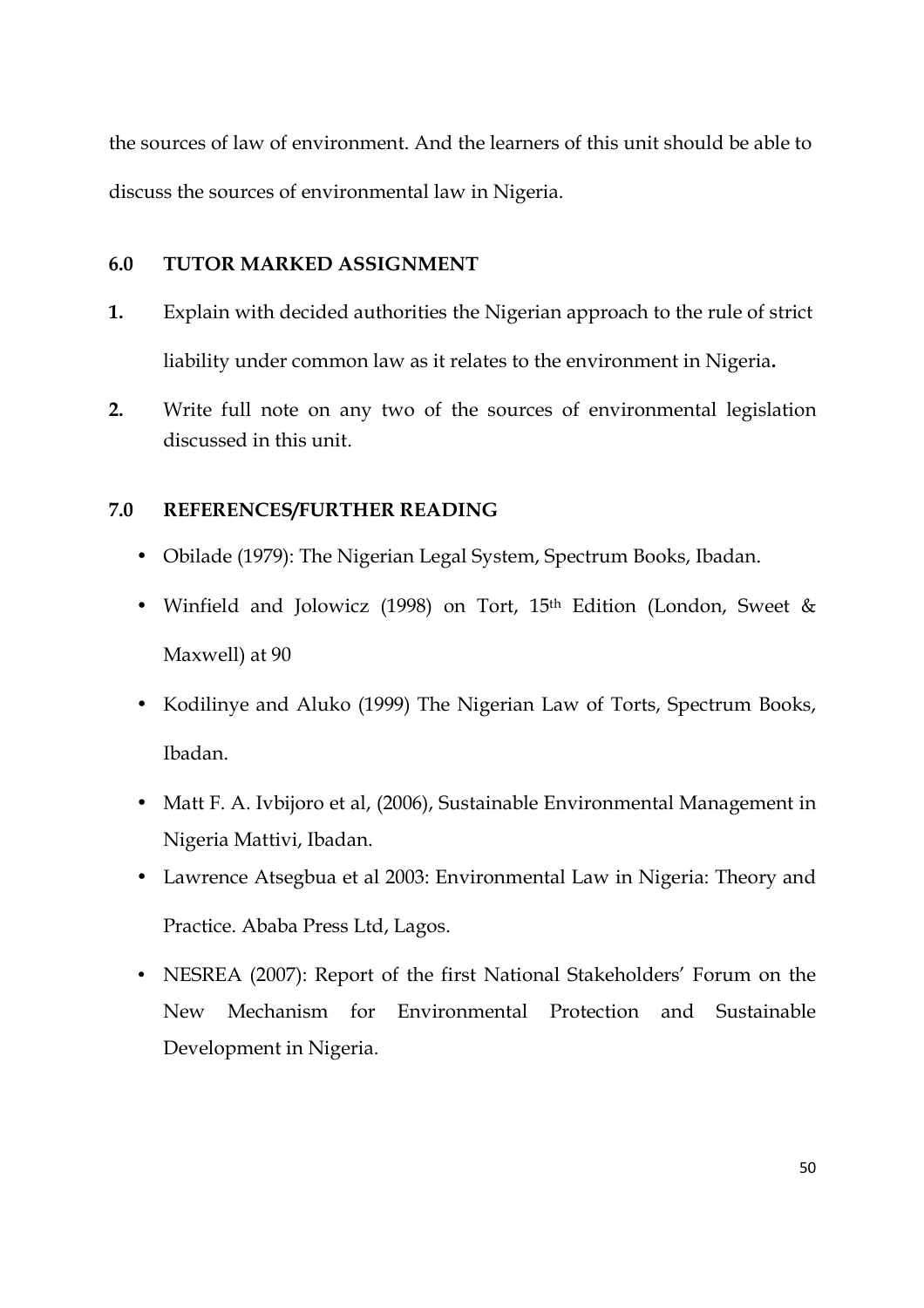# **Unit 4**

# **Legal Analysis of Environmental Problems**

**Contents** 

- 1.0 Introduction
- . 2.0 Objective
- 3.0 Contents
	- 3.1 Legal Analysis of Environmental Problems
	- 3.2 Development and Environment
	- 3.3 Effects of Population on Development

# 4.0Conclusion

- 5.0 Summary
- 6.0Tutor Marked Assignment
- 7.0References/Further Reading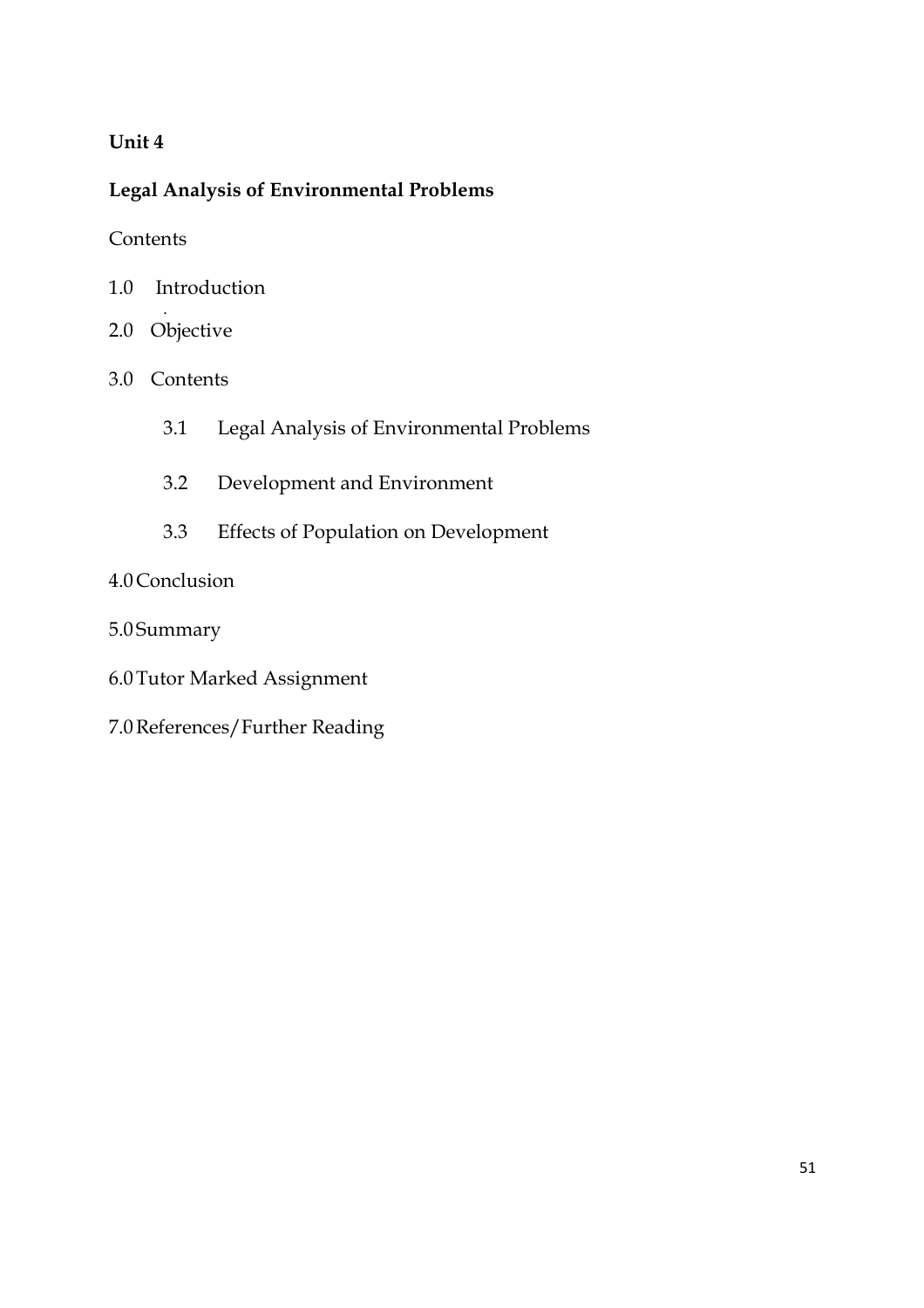### **1.0 INTRODUCTION**

Naturally, with industrial development all over the world then huge and every now and then damage is done to the environment. The natural environmental comprises of the sum total of all conditions and influences which affects the life and development of an organism, such as water, air, and land and inter – relationships which exist among and the elements of water, air and land and the human beings, creatures, plants, micro –organisms and property.

However, mankind is faced with the fact that the current rate of destruction might lead to a very bleak or even non-existent future for the earth and its inhabitant. The whole environment is been polluted because of human beings careless actions and the lack of a good attitude to maintain and sustain the environment we found ourselves.

It is important to continually reiterate that the purposes of protecting and improving the quality of the environment because increase in industry and in energy consumption were considered unavoidable for development.

However, preventing and abating environmental pollution, the standard for emission of discharge of environmental pollutant from the industries, operations processes should be through legal framework. The hazardous substance and its related polluting element will be taken care of by relevant Environmental law.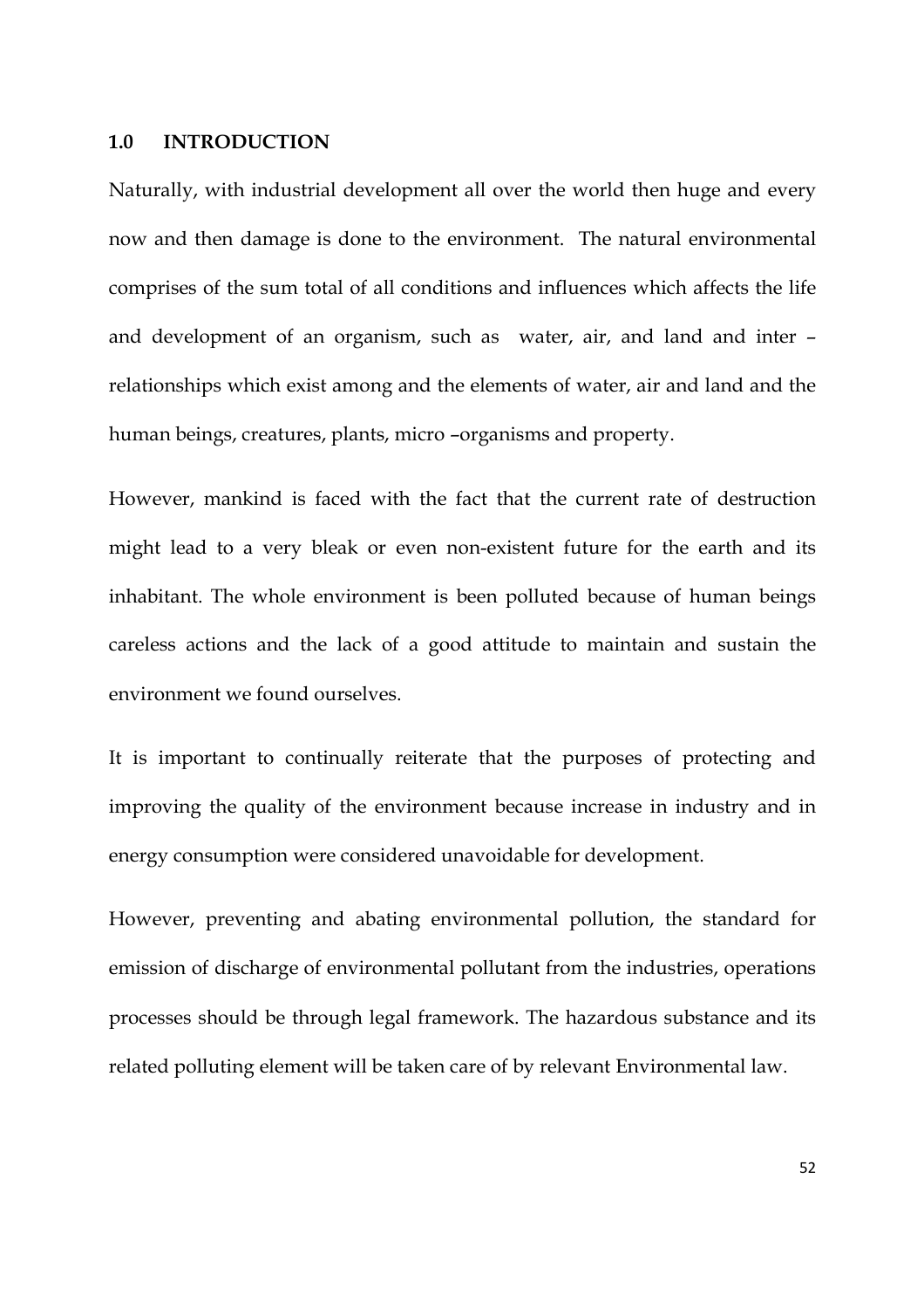### **2.0 OBJECTIVE**

It is imperative to note that the learners of this unit at the end should be able to explain the legal analysis of environmental problem, the development and environment will also be discussed and the also the effect of population of the development of the nation cannot be overemphasized. All this will be discussed in this unit.

#### **3.0 CONTENT**

#### **3.1 Legal Analysis of Environmental Problems**

It has been stated that every human being has been posited to have equal rights as it concerns the environment, however, world over the growing concerns about environmental problems in the upper atmosphere such as global warming and ozone depletion, here in Nigeria we are threatened in Nigeria by fundamental environmental challenges which include draught and desertification, coastal and land erosion, hazardous domestic garbage and industrial toxic waste, industrial and air pollution which has generated unpleasant social conditions, huge loss of life and means of livelihood" (Senator Grace F. Bent 2007:18 representing Adamawa State)".

It is also important to further reiterate that the hazardous bilge waters and emissions from industries includes heavy metals, carbonic compounds, radioactive substances and such other dangerous chemicals which cause harm to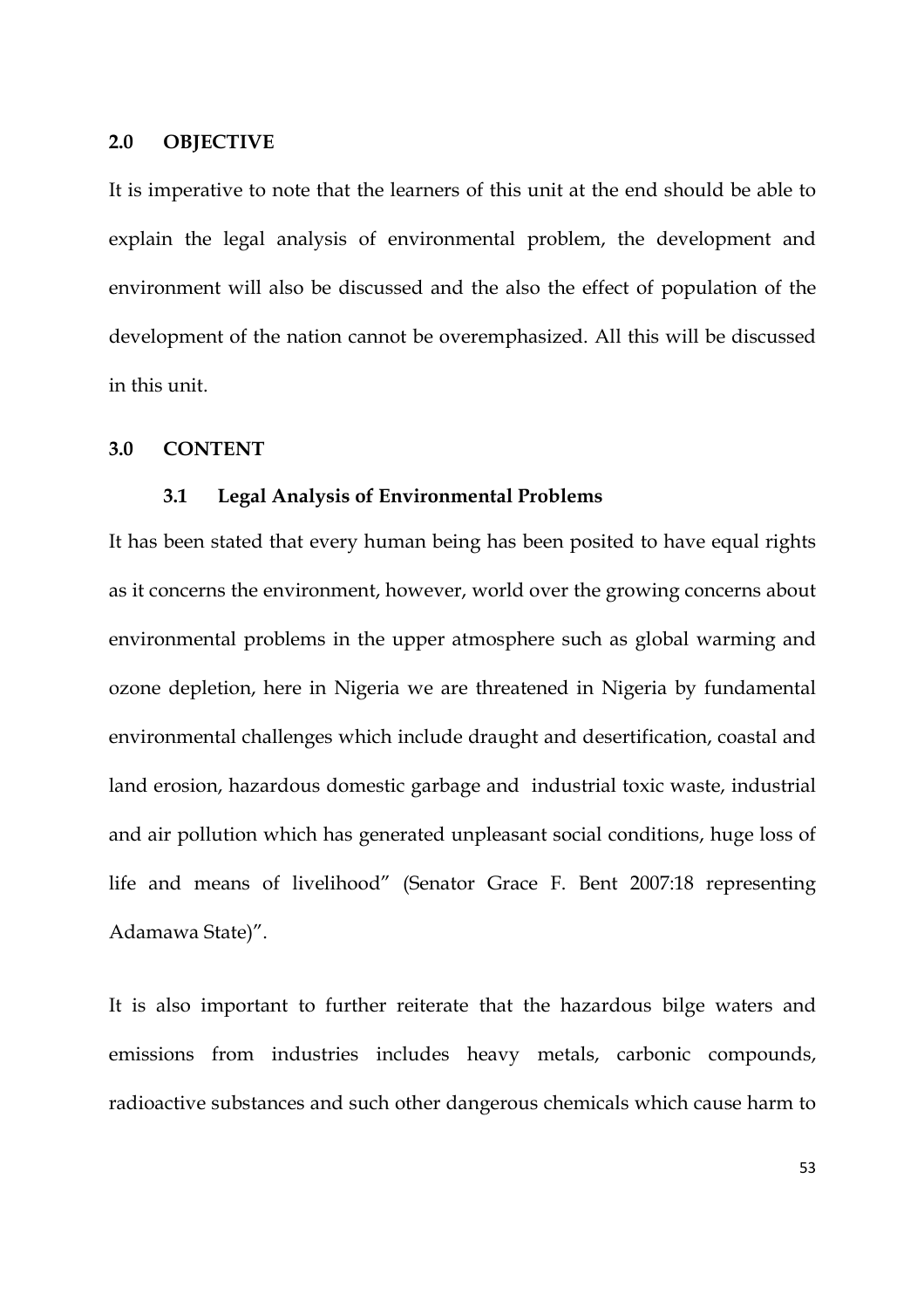the health and environment of man, animals, trees and plants. Mortality and serious irreversible or incapacitating illness are the results of hazardous wastes" (Dhamendra S. Sengar 2007:9)

Furthermore, attempt to proffers solutions to the various biting problems that affecting the world's both in the area of development and environmental pollution. The control and regulation of this range of problems is very essential. The basis and easiest way of achieving this goal is through efficacy of laws which provide the framework for such control and regulation.

The exertions by all countries all over the world have brought various conferences, treaties and agreement organized by the United Nations to come up with different environmental laws to twig the environmental pollutions. However, the nature of environmental problems in each state will definitely determines what nature of law to be enacted.

In the words of Yinka Omorogbe, he reiterated that the environment is the entirety of our society and life, as a result both poor and rich states make provisions for the control and regulations of their environment based on peculiarities of individual country's environmental problems.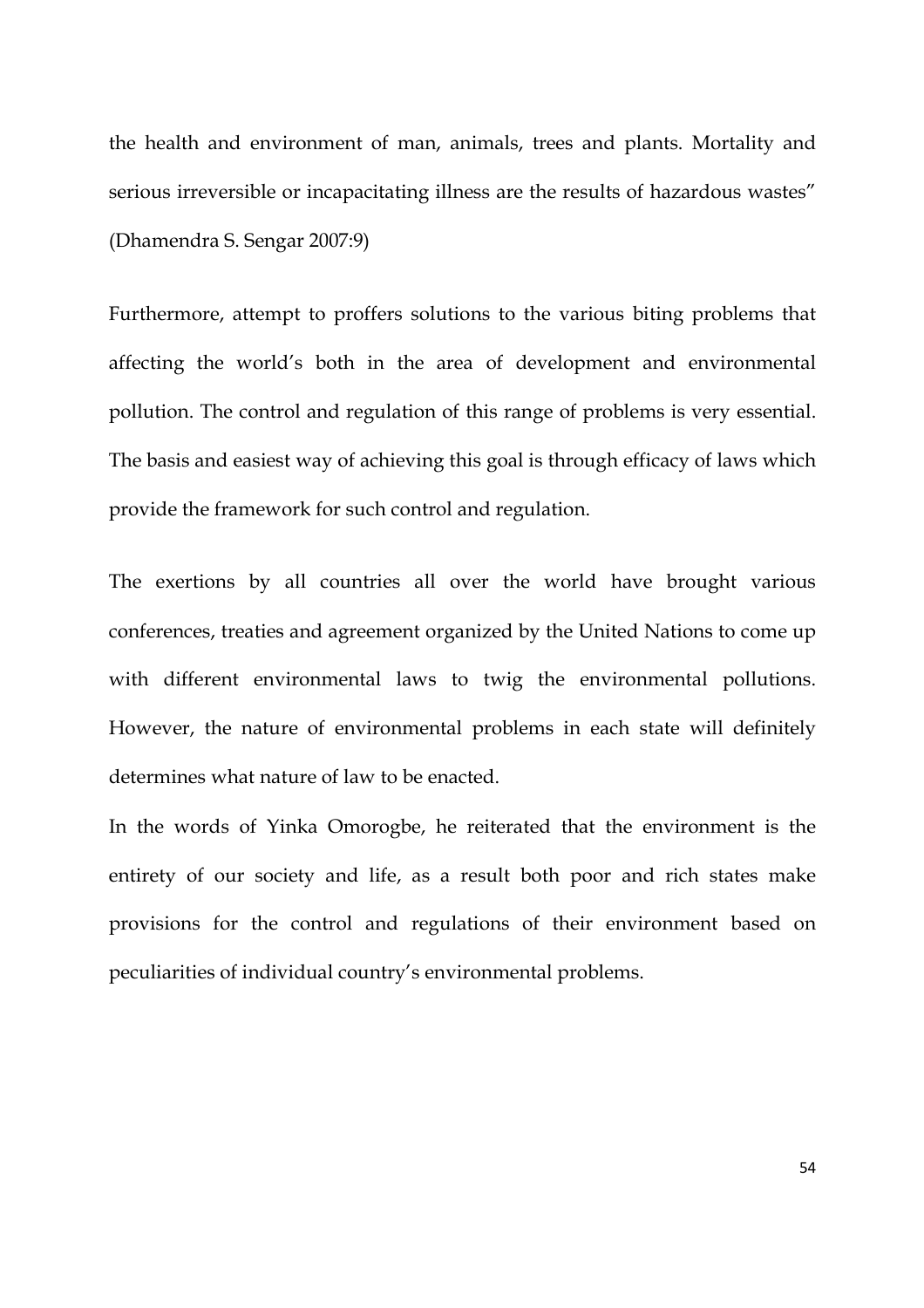In this regard, the problems facing the enforcement are laws for controlling, protecting and sustaining the environment and they need to be critically considered with the aim of proffering solution to the indentified problems.

### **3.2 Development and Environment**

The word development is an everyday aspect of life and largely related to the environment. However, the word development means "the carrying out of building, engineering, mining or other operations in, on, over or under land or the making of any material change in the use of buildings or other land" which must be in line with Town and Country Planning Act 1990 Section 55.

The industrialized nations had started their own development ever before the establishment of the third world nations. The main issue is that development cannot take effect outside environment.

Environment to this extent is tantamount with development and pollution of it. Consequently, the problems created by the advanced countries that are highly industrialized ahead of the developing nation have made their own development very remote and retarded. To address this issue, of disparity and conflict of these interests made United Nations Organization came up with the "Action Plan and the Declaration on the Human Environment"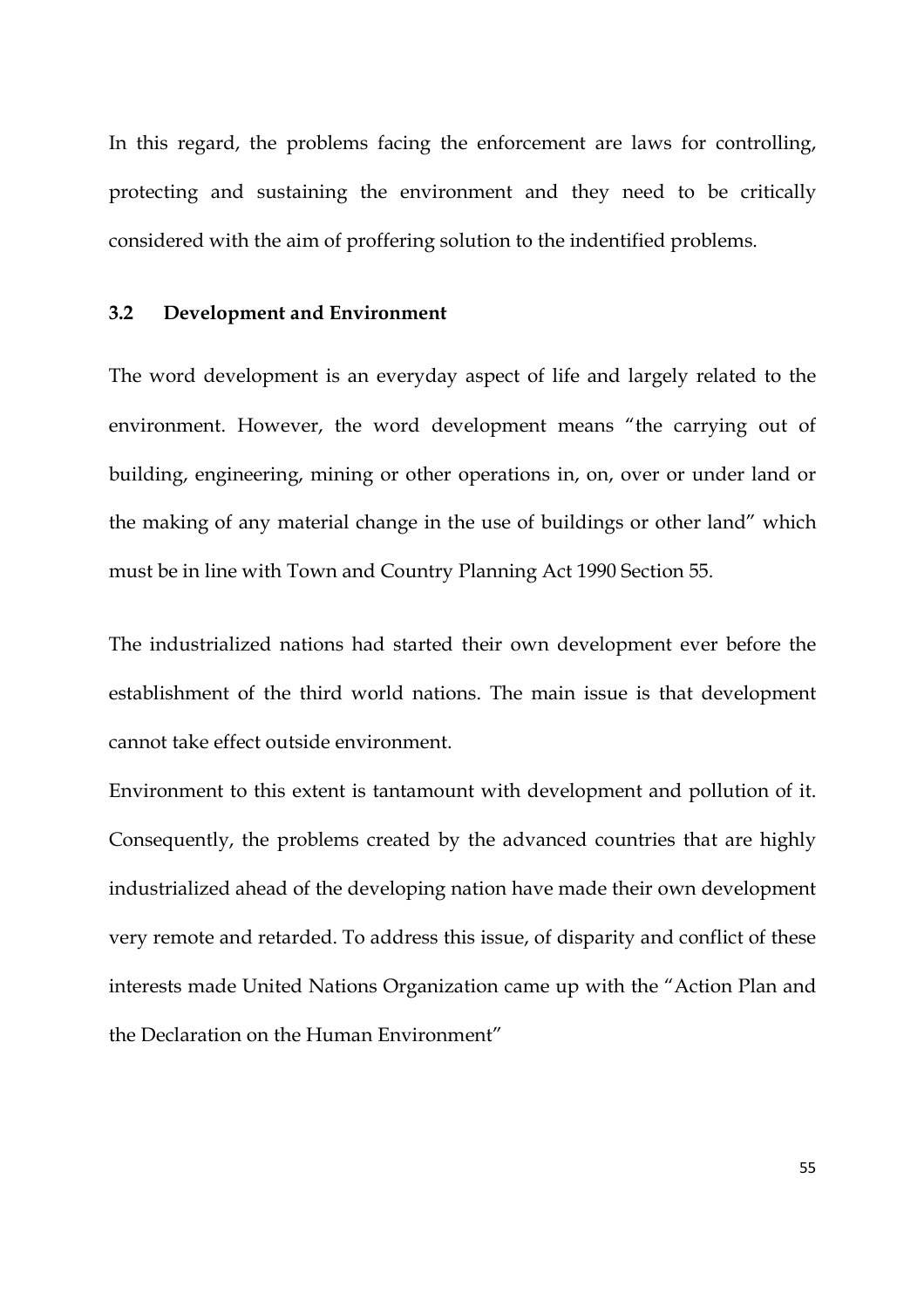Brindland Report advanced a common solution to the problem of how to develop and sustain without necessarily injuring the surrounding/environment. This is seen as constituting development that meets the need of the present without compromising the ability of future generations. It is also defined as a requirement that the use of resources today neither should nor reduce real income in the future".

Hitherto, the energy use of the developing world is a faction of that of the industrialized nations, sustainable development in the area of energy use therefore appears also to require either total stagnation in the developing countries or an altruistic reduction of energy use by the industrialized world so that increases by developing world can be absorbed.

To substantiate this fact, Hunt, Bobeff and Palmer posited that:

"No growth policies fashionable in some quarters and often in ones that enjoy comfortable living standard are not favoured by those who find it difficult to meet their basic needs. These world countries will want to develop and will not be easily persuaded to abandon their traditional means of achieving that goal. The rest of the world will have to help these countries to achieve their goals in a way that is consistent with the policy of sustainable development while this may prove to be a costly exercise for the richer countries, they may be prepared to bear

56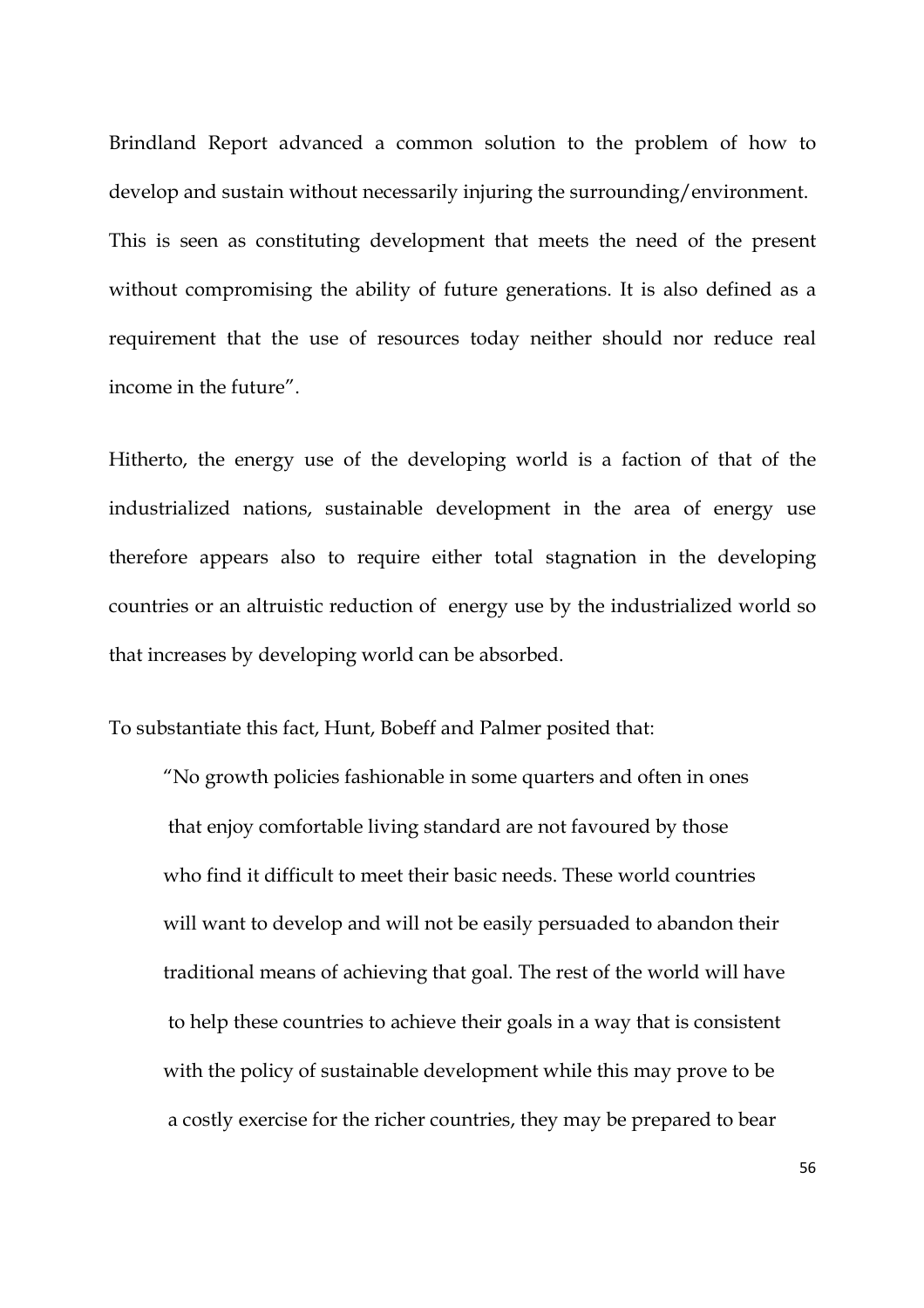that cost in order to protect their environmental standards."

Particularly in the past the inclinations and the realities of the international economy a major and clearly devastating environmental disaster would have to be glaringly imminent before such sacrifices could be made."

# **3.3 Effects of Population on Development**

- It could lead to environmental chasm
- It leads to very low life expectancy and increase in birth especially in the third world with almost 75% of the globe population.
- The thrust for the development on the part of poor nations will meant more pressure on the environmental resources which are almost at the verge of exhaustion.
- This may bring to pass the prediction of the United Nation's that "The global population in the 2050 will somewhere between 7.3 billion and 10.7 billion" The difference between the high scenario and the low scenario is just one child per couple with the specie on that kind of demographic knife-edge, it pays for these couples to make their choice carefully."
- It will put more stress on infrastructures that are meant to add value to the populace.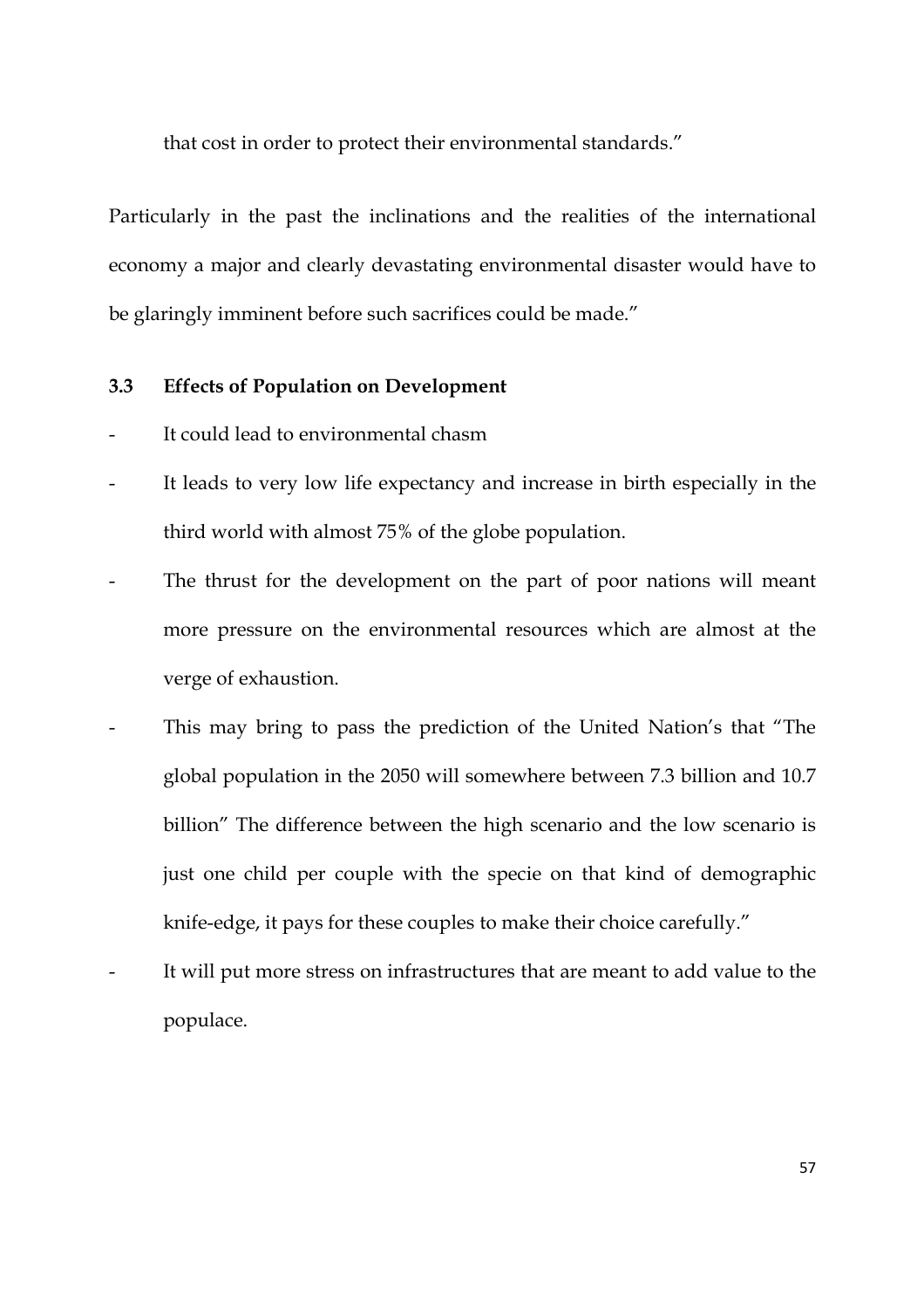### **4.0 CONCLUSION**

In conclusion the legal analysis of the environment problem cannot be ignored in that regard. However, the conflict between the development and environment are equally discussed with the impact of population growth on the environment. It is also imperative to note the development of the environment is important to for sustainable development of any nation.

# **5.0 SUMMARY**

In summary, it is important to note that this unit has discussed the legal analysis of the environmental problem, and also the development of the environment and the impact of the population on the environment. Learners in that regard should be able to explain these points to a large extent.

# **6.0 TUTOR MARKED ASSIGNMNET**

- 1. Explain the role of development and the environment.
- 2. Briefly highlights the effect of population on environmental development.

# **7.0 REFRENCES/FURTHER READING**

• Lawrence Atsegbua et al 2003: Environmental Law in Nigeria: Theory and Practice. Ababa Press Ltd, Lagos.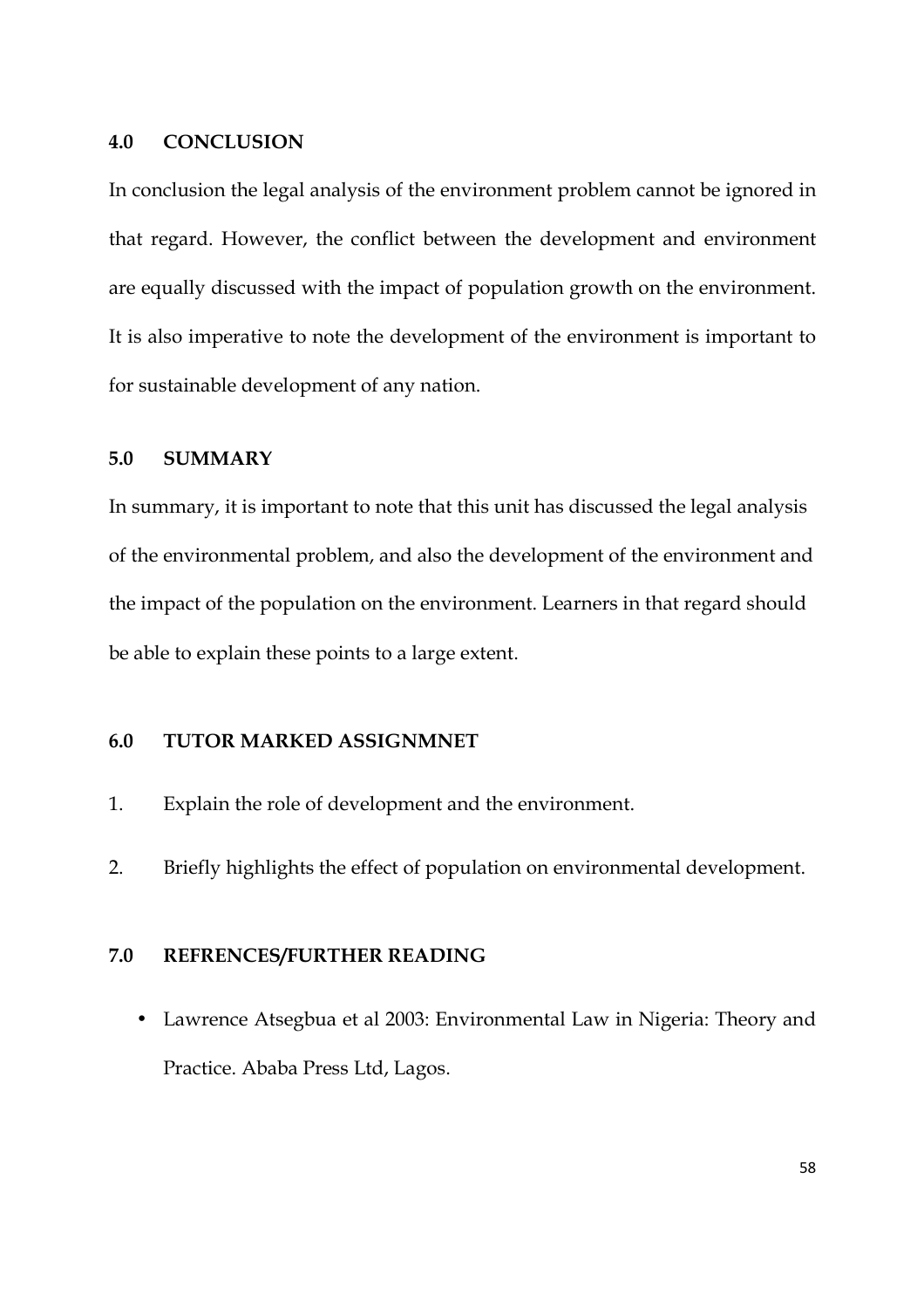- Ola, C. S, 1984, Town and Country Planning And Environmental Law in Nigeria, OUP, Jericho, Ibadan
- Dharmedra S. Sengar (2007): Environmental Law Practices Hall New Delhi, India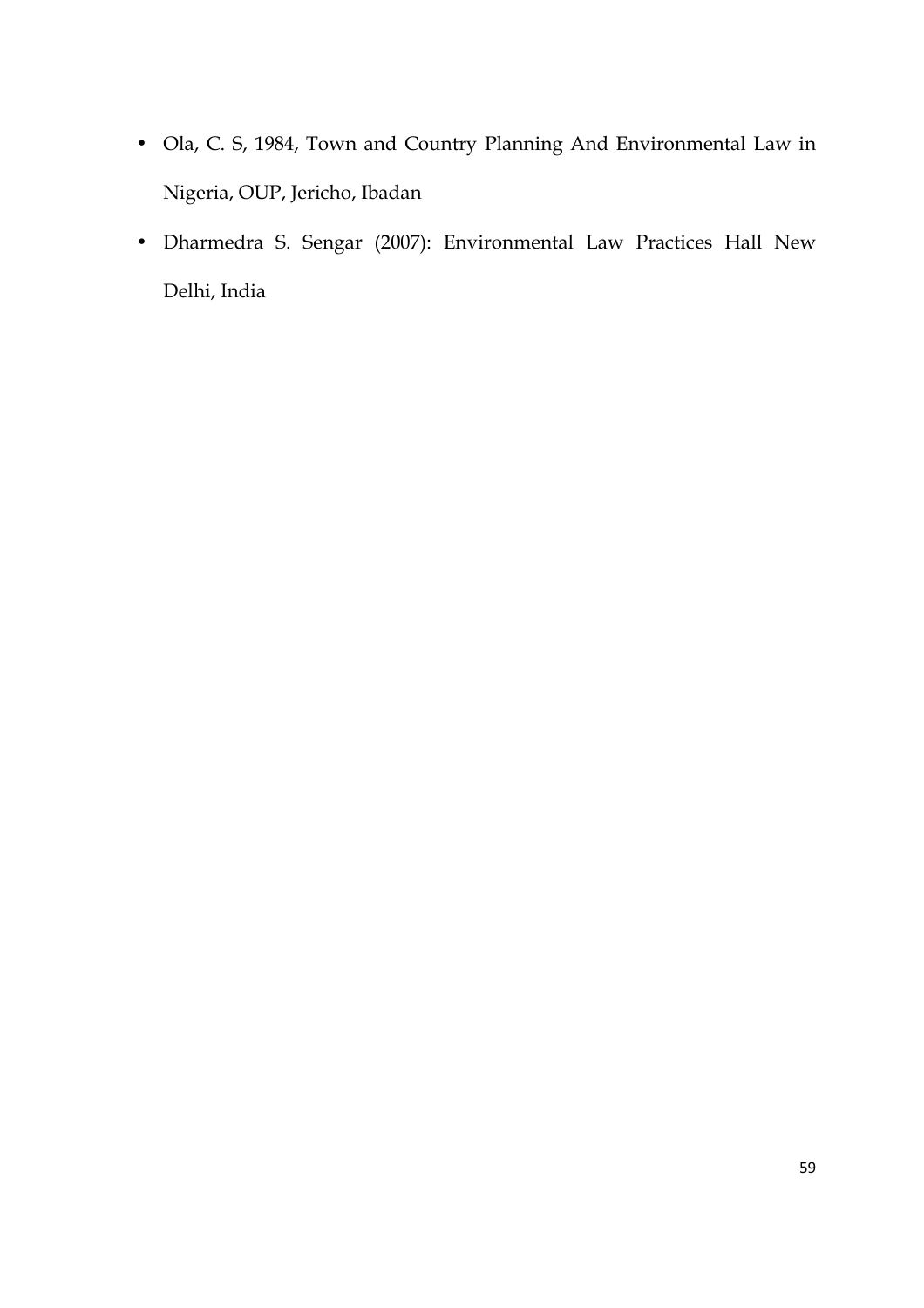# **Unit 5**

# **Social and Cultural views on the Environment**

# **Contents**

- 1.0 Introduction
- . 2.0 Objective
- 3.0 Contents

3.1 Socio-cultural effect on Environmental Law

3.2The Impact of Town and Country Planning

3.3Non Compliance and Enforcement of Environmental Law

3.4Enforcement Constraints of Environmental Laws

- 4.0Conclusion
- 5.0 Summary
- 6.0Tutor Marked Assignment
- 7.0References/Further Reading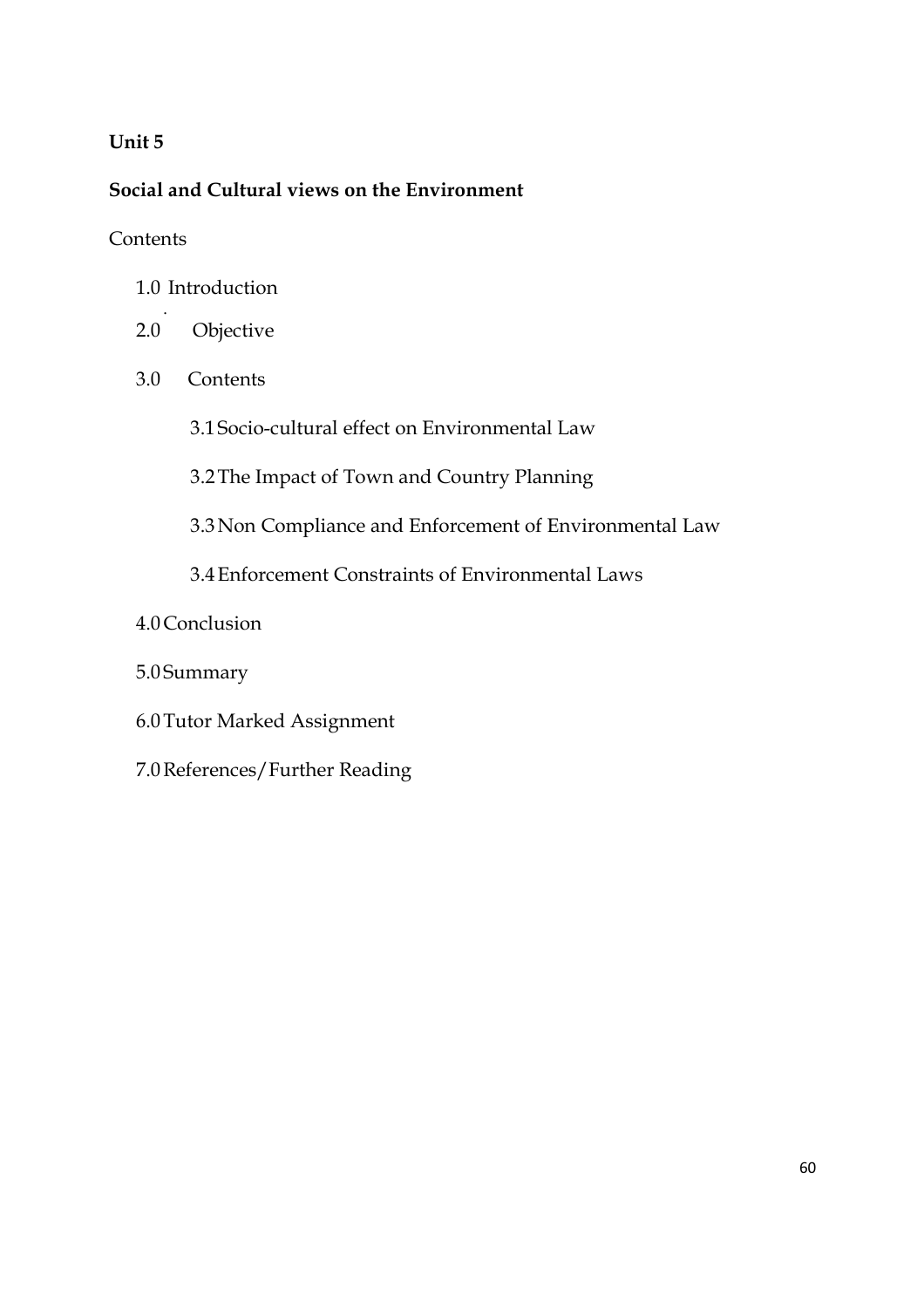### **1.0 INTRODUCTION**

It is important to reiterate that the impact of political, social views on the environment cannot be overemphasized, and then the impact of Town and Country Planning on Environmental law, also the Socio-cultural effect, its noncompliance and enforcement constraints of environmental law in Nigeria.

The attitude of the populace to the environment cannot be ignored with a wave of hand, it is to this extent that these units will boarder on the political, social views of the people on the environment, also the effect of this attitude on Town and Country planning. In Lagos, for example the role of the people and the government towards the Lagos Megacity project.

# **2.0 OBJECTIVE**

The main objective of this unit is for learners at the end, be able to discuss the political and social views of the populace on the environment, and also the social cultural impact, then the attitude towards the impact on Town and Country planning. However, not left out is the Non- Compliance and enforcement of the environmental laws, also the enforcement constraints.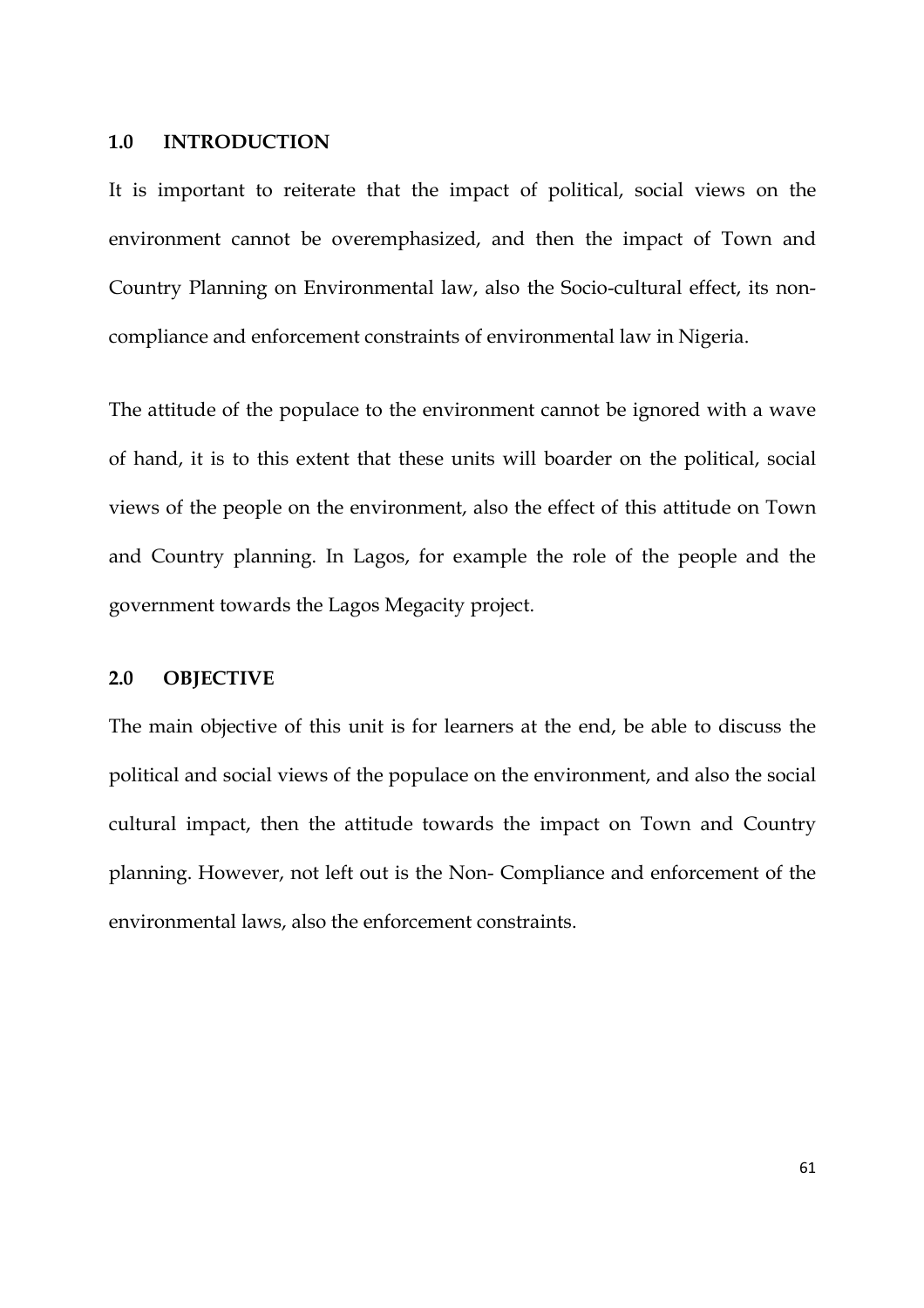### **3.0 CONTENT**

## **3.1 Socio-Cultural Effect on Environmental Law**

Environmental issues are perceived diversely by the ordinary man on the street both in developed and developing nations all over the world.

Naturally in developed nations every resident of this nations is concerned and see all environmental issues as personal, the awareness in that regard is very thick and people are ready without been coerced to the care of the environment.

Pertinently everyone in the advance nations, need not be told about the impact of plastic bags and aerosol sprays are ozone friendly and act of writing paper is labeled a recycling process or not and cosmetics may be advertised as being free of chemical pollutants. All these are regarded as biodegradable and everyone is conscious of endangered species and the 'green – house effect'

Nevertheless, in most developing countries especially in Africa, this are issues that are strange to us, not just as a result of the fact that the government is indifference or a lack of the basic education required to understand such principles, but because the man is less concern to what happens to the environment even though he will be directly affected. Another main fact is that the average man lacks luxury and cannot afford the time, effort and expertise that environmental concerns entail.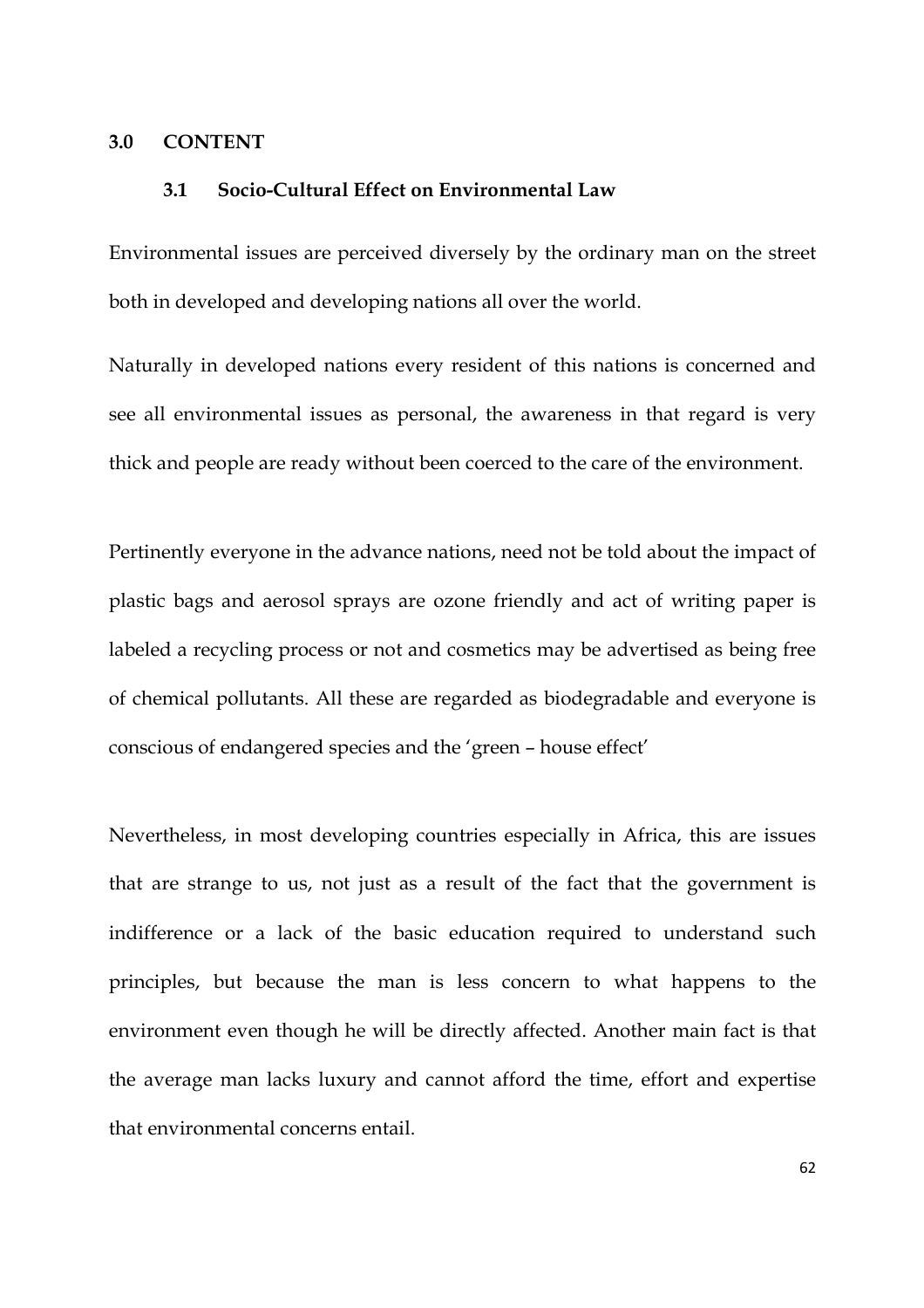The rich amongst them has the same attitude, by degrading the environment by building on the main canal or drainage that serves the community because he is influential and rich, he could block the main source of water to the community to benefit himself.

The tepid attitude of an average man to his environment in the developing country is what is translated into efficacious laws at the intergovernmental level. This concern about immediate well being is particularly given expression to in strategic plan such as Lagos Plan of Action.

Although, the average man will fight tooth and neck to ensure the citing of the industries in their areas because of the advantages that such industries will bring in addition to the development that will accrue to the area. The 'I do not care' attitude is not good with environmental protection and sustainability.

Therefore, the governments at all levels, the Non-governmental Organization, Human Right Groups need to sensitise the people more and give more knowledge every time in all these especially the degradation of our environment, then change our attitude and plant a tree regularly, in order to see the risk in a polluted environment tend to influence government policies, decision – making in environmental awareness matters and the resultant growth in the law.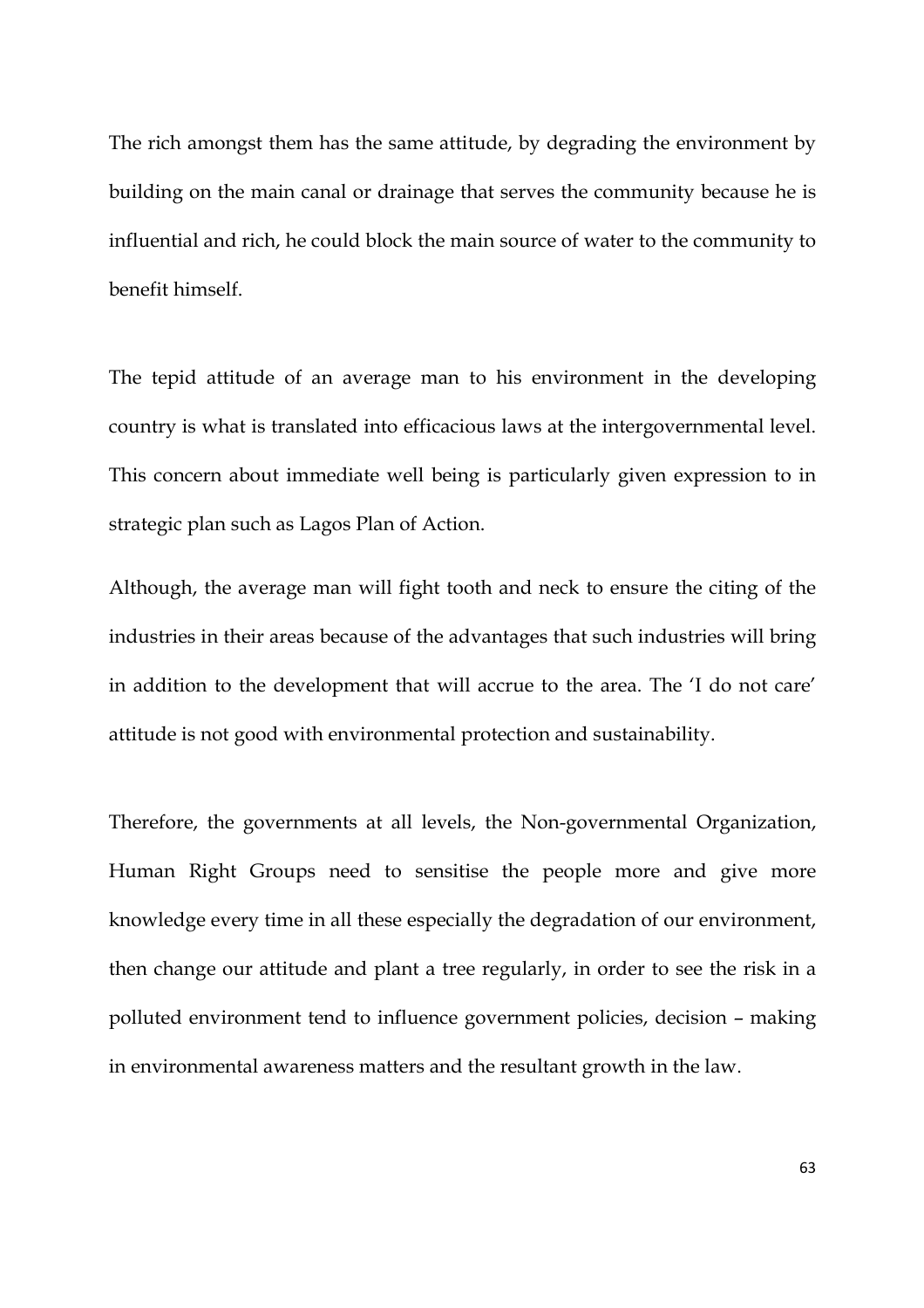The Lagos State government has been in the forefront of protecting the environment even more that the Federal Government, it holds regular seminar and awareness on the impact of the environment on the populace, it keeps sensitizing the people, our people for lack of knowledge lacks a lot, this government is the only that has a recycling center and also waste to wealth center in the whole country and also has a proper refuse disposal and try as much as possible sensitise the people on the issue of cleanliness.

It is not all that easy to spread this gospel of environmental law awareness among the less or lesser levels of existence that lack the physical and psychological factors required for effective environmental knowledge. The awareness campaign is only easily possible amongst the more comfortable segments of the society and this group constitutes a small percentage of the population. With the present situation in Nigeria, the societies are more aware through various campaigns on why we need to protect and cherish our resources. It is now pertinent that survival of human being is dependent on preserving nature. As a result, at all times, we are in ideal position to make a great contribution to the health and sustainability of the earth. We must impact on the environment positively at every event as this will go a great length in helping our planet. Therefore, people must as a matter of fact act in a responsive and responsible manner in every aspect of doing business and try as much as

64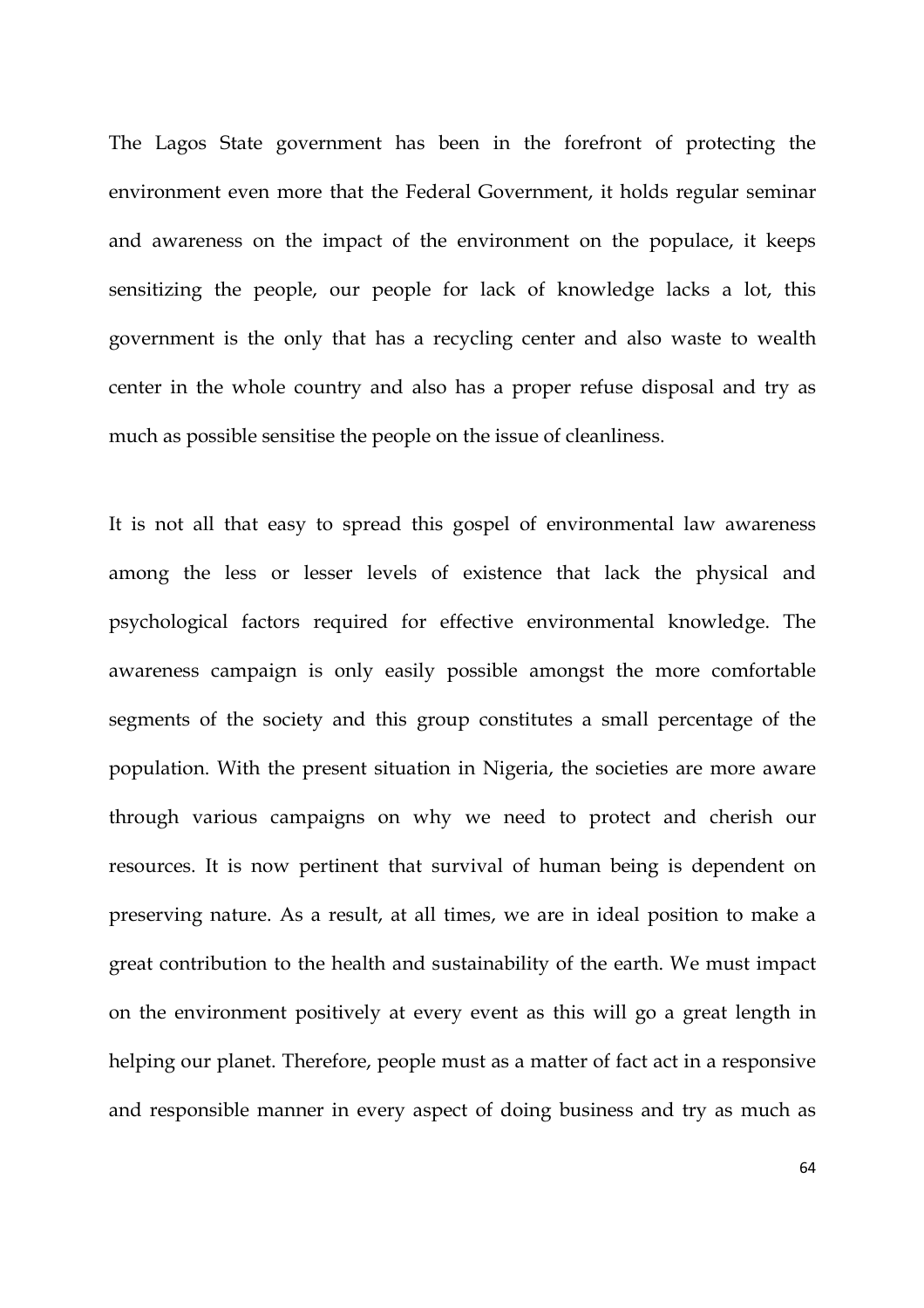possible to include energy conservation, minimizing the consumption of natural resources, reducing waste and generally using earth –friendly products. Henceforth, the more we act responsibly, the greater the positive impact efforts will have on our environment (The Nation Daily Newspaper 2010: 5<sup>th</sup> February Vol. 2:29).

# **3.2 The Impact of Town and Country Planning**

Environmental development controls and regulates the orderly planning and growth of any given country, city and town by emphasizing standards for all areas of planning.

The rule regulating town and country planning stipulates that there must be adequate light, well spacious environment, ventilation, recreation space for the children and elders, open space for social festivities, Country Health Centre and Estate or Community Market space. All these are important to any given city or town planning and also including residential, educational, industrial, commercial and agricultural areas are well and carefully zoned. This is to avoid conflict and avoid breach of peace and promote harmonious relationship.

Naturally, in improving urban design in Africa, it is essential that adequate standards of density, land use and utility services be established.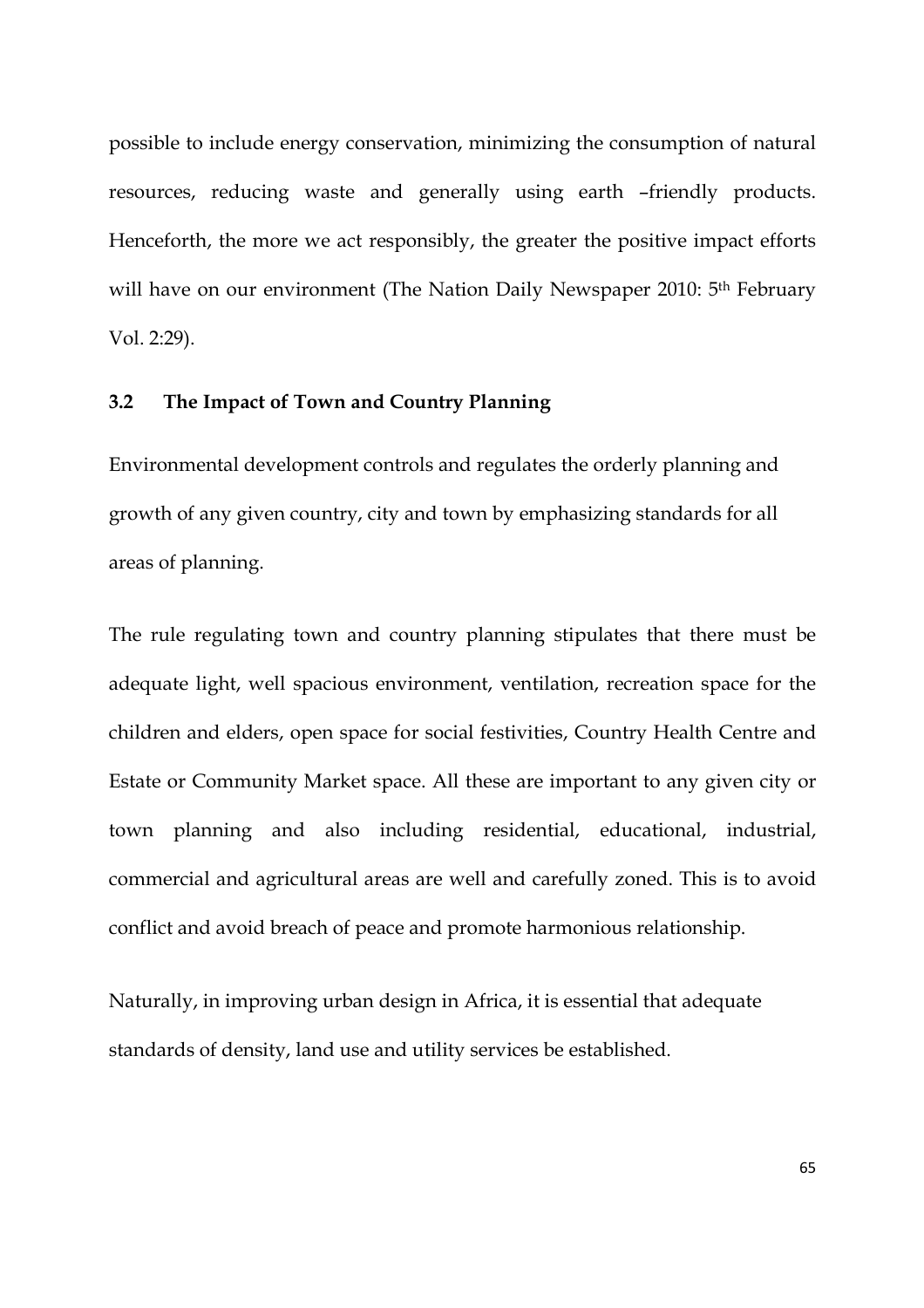City or Town Planning control is inevitable solely aimed at checking nefarious activities of developers, landowners, land speculators and estate quacks from building their houses as they like at the detriment of the public interest. The main fact is that a development plan cannot work in the absence of planning regulations.

Lawrence Atsegbua et al states that in improving urban design in Africa, it is essential that adequate standard of density, land use and utility services be established, that sand planning principles and techniques and a mature philosophy of contemporary aesthetic considerations be developed and that those and other urban factors should be related to the over-all development plan by preparing three-dimensional plans and models of the neighbourhood. Urban design is a social art that has its purpose the proper arrangement of the physical facilities that form our urban environment.

It is an art and technique, which requires the freedom and enthusiasm of creative designers.

However, Oni C. S. posited that "Town planning is perhaps the oldest of the arts and the newest of the sciences. In modern practices before making plans, pictures and fine-looking models of how the future city will look – these has to be a careful diagnosis of everything that makes the term 'tick', that is, good road network, railways, industries, shops, houses, schools, health services and most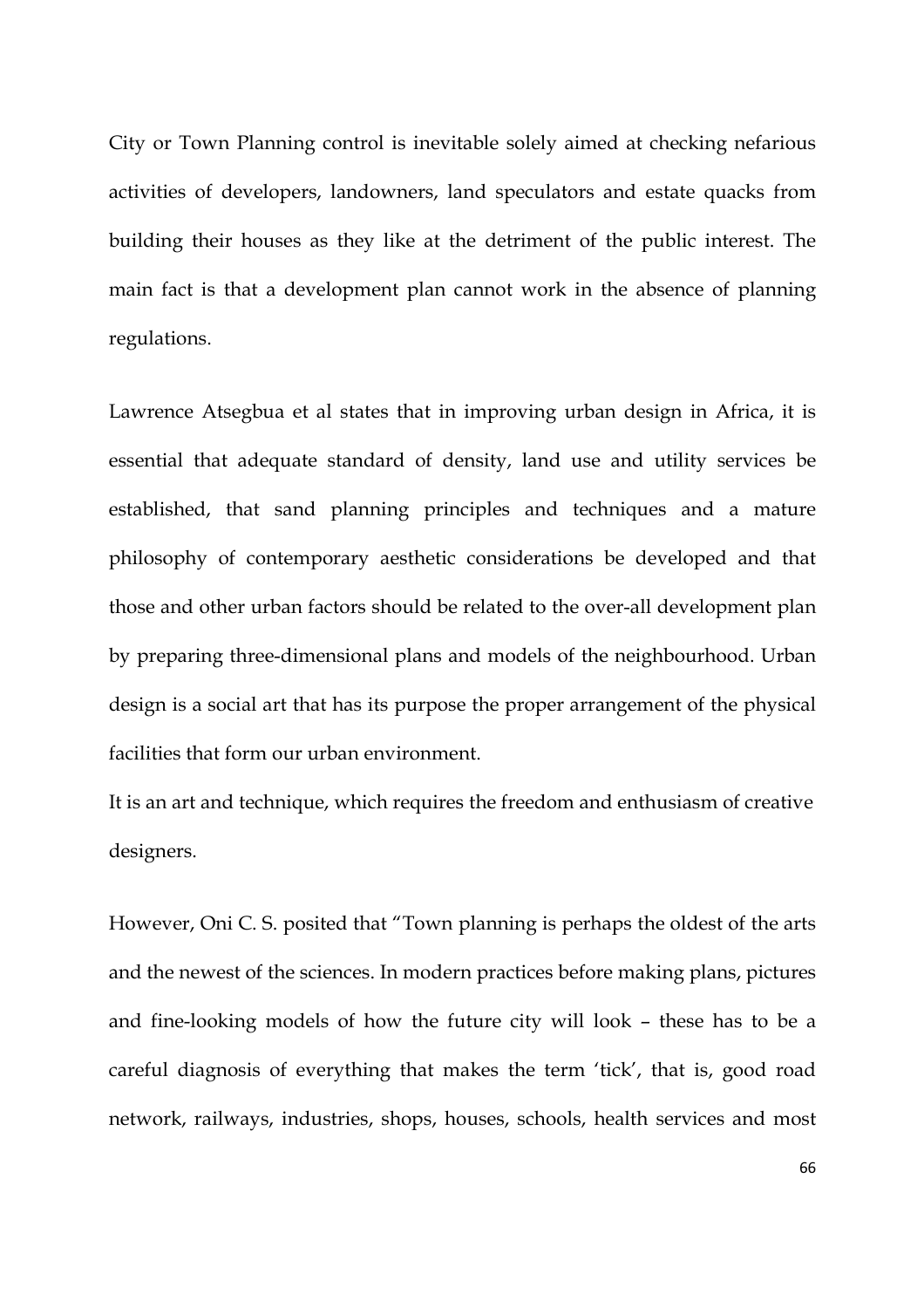important, its local administration. Once this diagnosis is done, a cure for the various ailments and maladjustments of the city can be prescribed in terms of the ascertained needs of the people and place itself. The plan ought to grow out of the city naturally".

In addition, a city is not an non-living object upon which any plan can be imposed – nor can it with impurity be hacked about or messed up by any kind of chaotic development that can be got away with as the case in most African countries especially Nigeria particularly cities or towns like Ibadan, Aba, Kaduna, Kano, Enugu etc.

It is important that before and after development approvals, architects, builders and contractors as well as developers must pay special attention to issues in this regard.

- 1. Building Line nearness to roads or footpaths
- 2. Density Control number of rooms to be built on a given land
- 3. Zoning The type of buildings that could be created in a given area from a functional point of view, such as commercial, industrial, residential and recreational areas.
- 4. Orientation sides to axis of the sun to catch prevailing breezes and cut off direct sunlight as much as possible.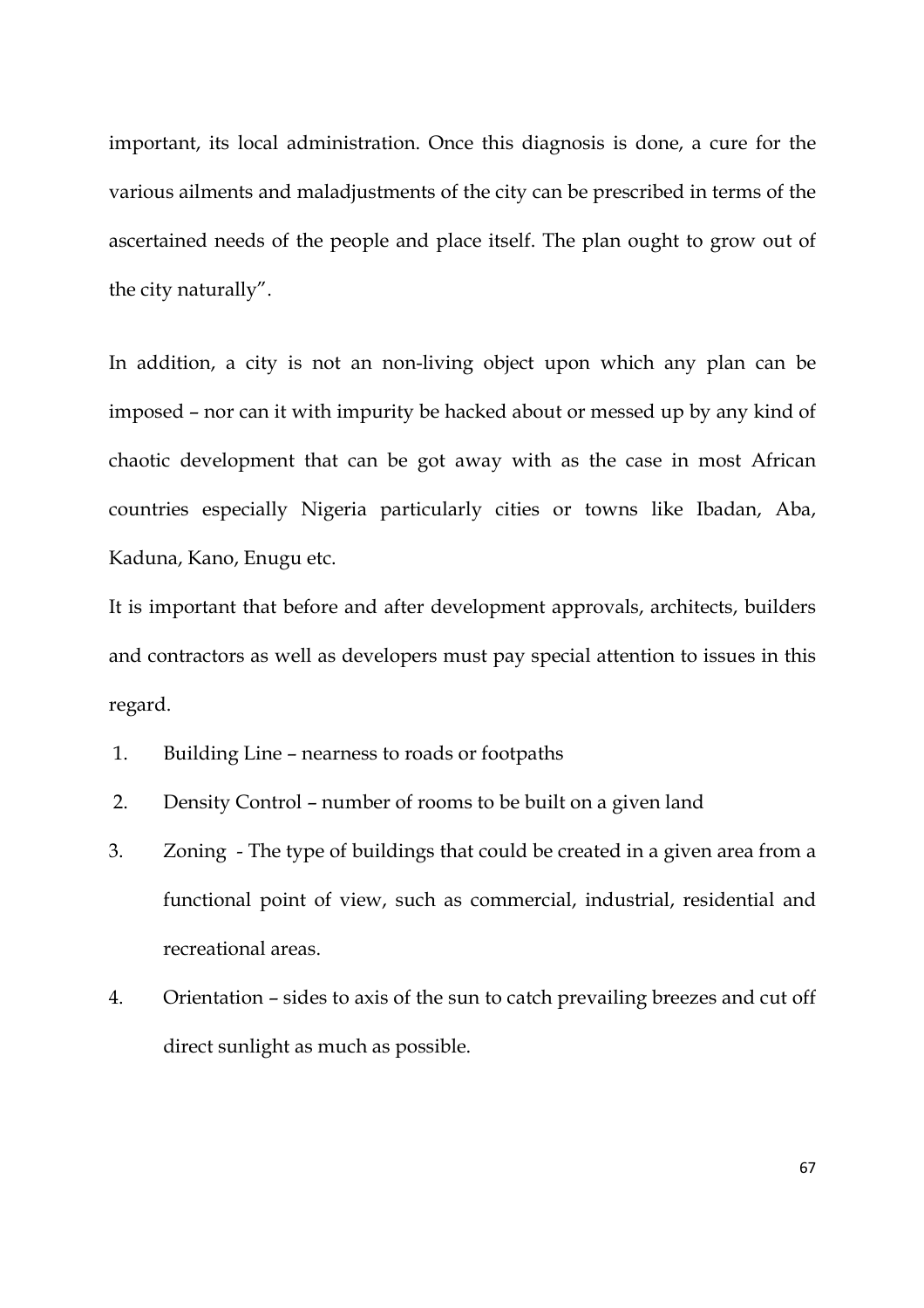- 5. Lighting openings given, including the necessary air spaces to be observed.
- 6. Availability of amenities kitchen, store, bathroom, toilets and drainage.
- 7. Facades appearance from elevation and how harmonious the facades are in relation to other existing buildings.
- 8. Plot ratio percentage of the land to be built on and percentage to be left undeveloped to provide open spaces and necessary greens.

The quantity and quality of materials used should be as such that will match with modern architectural designs.

Lagos as a megacity has been in the news in recent times over collapsed building which has been embarrassing to the government from the hands of the money sucking developers, who are out to make money by all means and don't care of its impact to the environment.

Conservation experts of the United Nations Food and Agriculture Organization (FAO) tend to discount recent theories of global changes as the main reason for land loss. Despite such natural disaster as the Sahel drought. They maintain that most damage is either man – made or due to human negligence

However, total rural population of the developing world, despite massive irrigation to cities is expected to grow by 900 million by turn of the country. At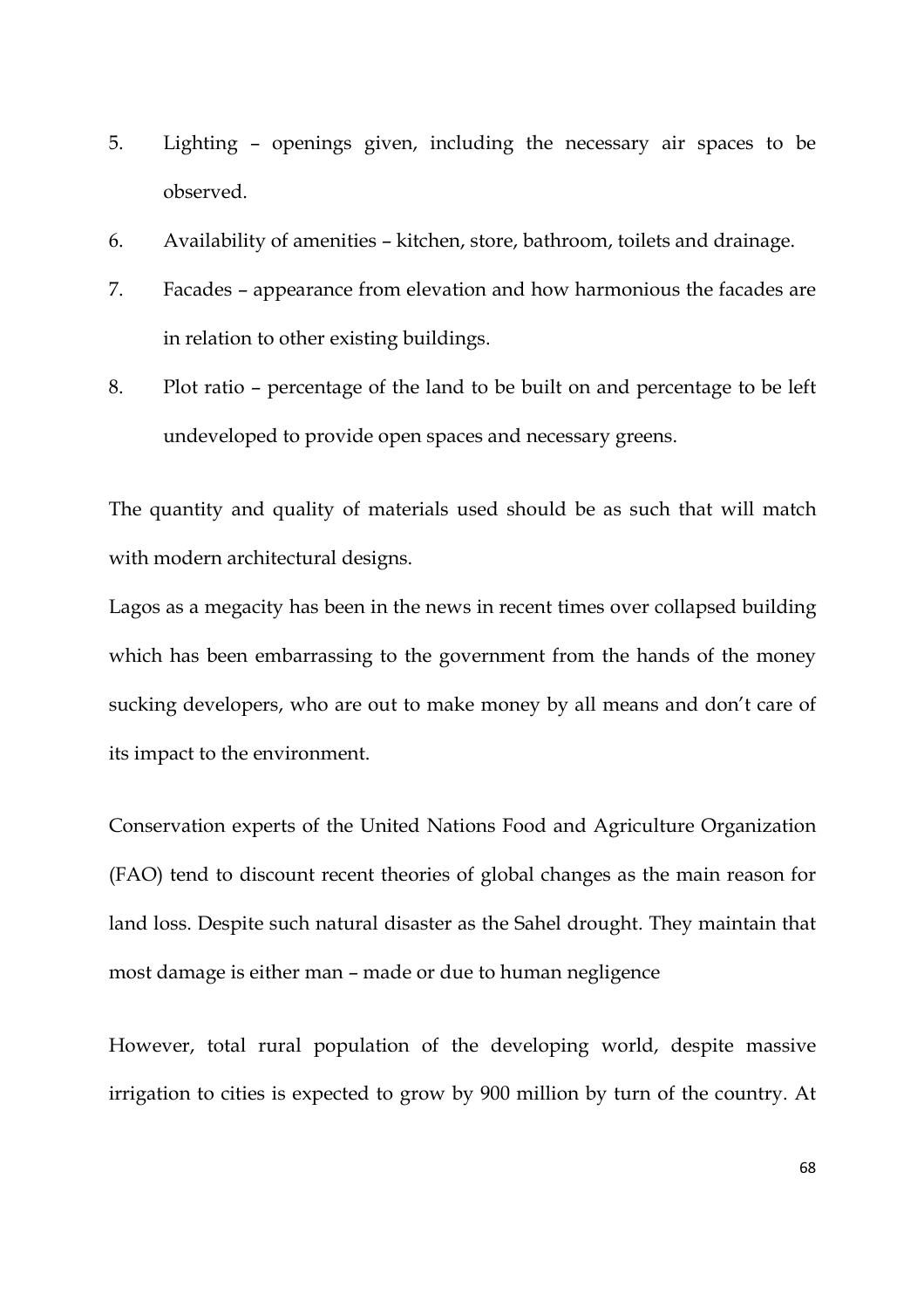the World Desertification Conference in Nairobi, Kenya, global land loss from manmade causes was already estimated to cover an area bigger than the entire Saharan Desert. More than 680 million people were said to be living on land which could no longer support permanent cultivation or was in danger

In Nigeria, where about 90% of the populations are farmers or nomadic herdsman, more than 20.6 million people live in the 15 percent of the country which is semi –arid. At least two – third of Kenya is classified as arid or semi – arid, yet land loss in continuing through new land clearing on fragile soils, bush fires and indiscriminate burning of trees and shrubs for charcoal.

### **3.3 Non Compliance and Enforcement of Environmental Law**

Generally, our people like to abuse the law, by not respecting other people's right when it come to issues in general and the environment is not an exception in this area on the attitude of the populace on non compliance and enforcement of the law. It is important to note that Ignorance of law is not a benchmark for flouting or non-compliance to Environmental law.

The general cliché that ignorance of the law is not an excuse for non-compliance of the environmental regulation in the world over and the presence of blatant contravention of environmental laws in Nigeria and other third world countries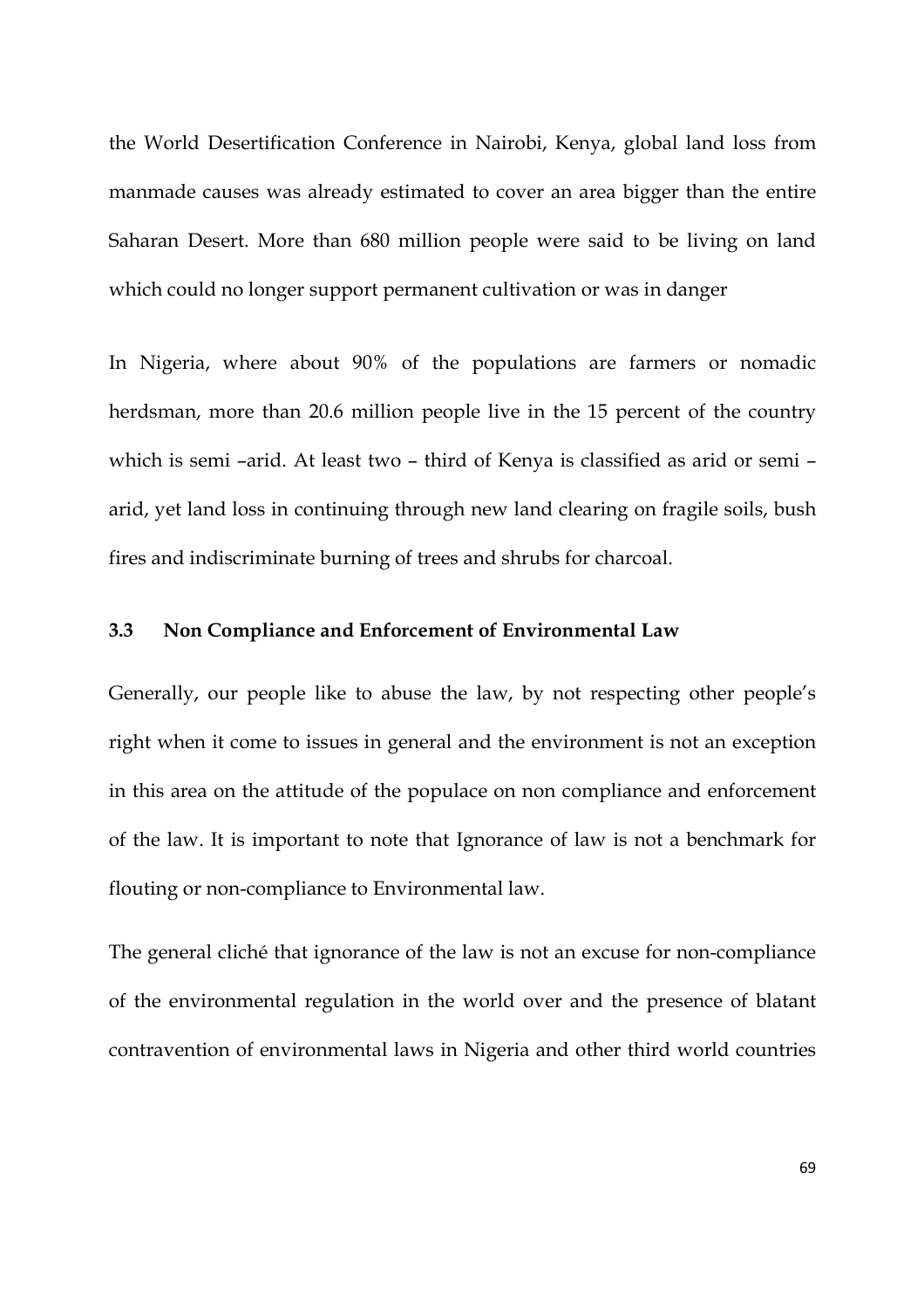cannot be over emphasized. The problems associated with non-compliance and enforcement of environmental laws are as follows:

- a. Lack of environmental consciousness
- b. Lack of qualified workforce
- c. Corruption among the top hierarchy
- d. Misappropriation of Ecological fund
- e. Lack of Government interest /inadequacy
- f. Lack of database
- g. Poor funding of activities and operations
- h. Economic considerations
- i. Lack of maintenance culture and facilities
- j. Use of internal environmental audits
- k. Dearth of environmental pressure groups
- l. Weak enforcement of existing laws and regulations
- m. Lack of environmental know how and technology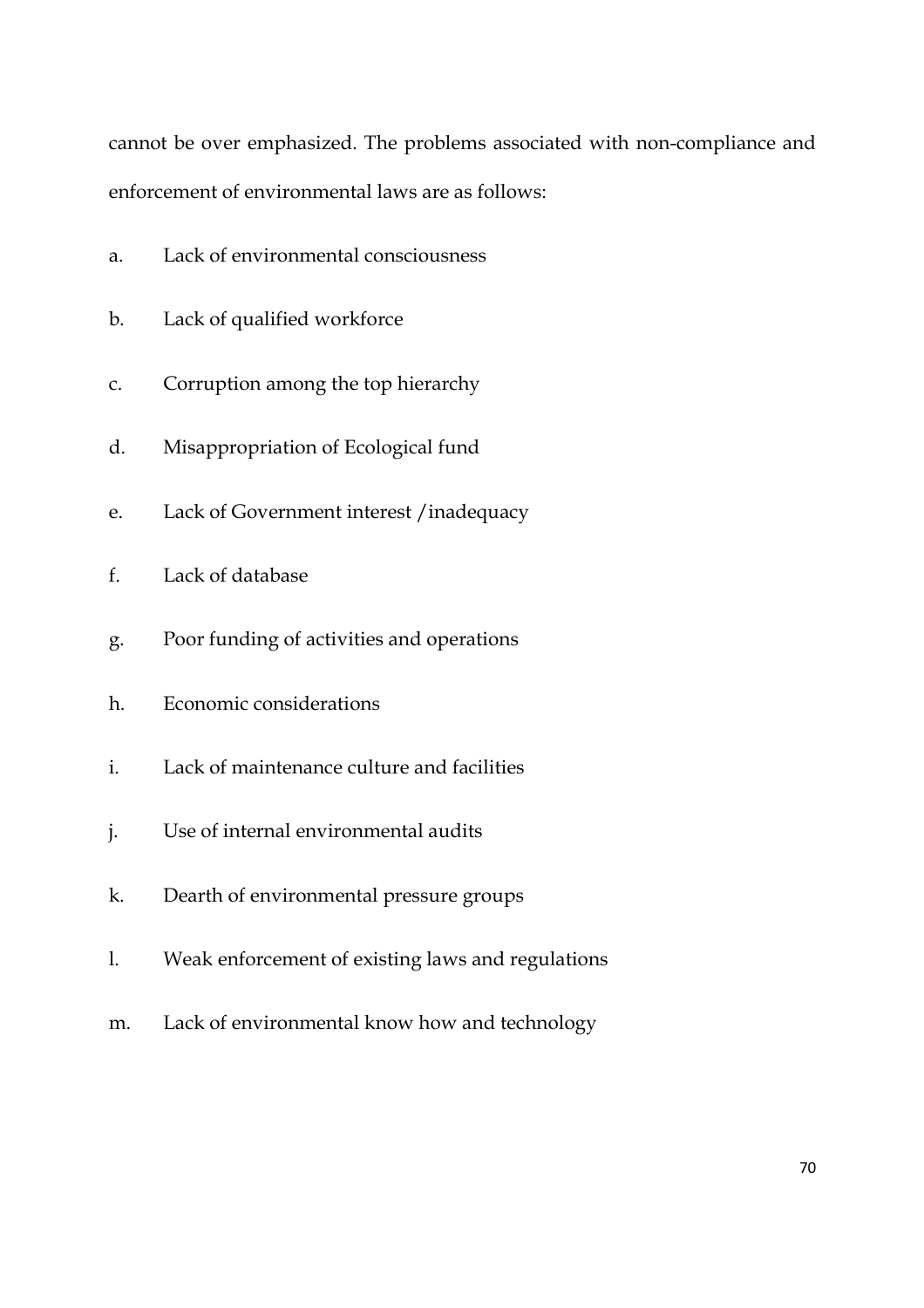o. Lack of or inadequate state of the art in-situ instruments for rapid detection of the banned goods and products.

It is pertinent to note that all these are in no small measures affect implementation of environmental policies, programmes and regulations especially African countries which tend to slow the pace of awareness campaign to protect and sustain our environment.

## **3.4 Enforcement Constraints of Environmental Laws**

It is generally the role of the government to make laws and set achievable standards in this regard to avoid unwholesome destruction of the earth and its resources, a bench mark which must be set and which will not exceed any enterprises or human activities likely to impact the environment negatively and must however comply with Standards and this can either target specific environmental medium such as water, air, land, or have the objective of protecting the human environment. As a result, environmental standards and regulations became important and integrated to avoid loopholes that can result in disastrous human consequences.

Nigeria has more than one hundred and twenty two Acts and additional subsidiary legislations dealing with environmental issues, for example, legislations on natural resources, petroleum, resources, mining/quarrying, maritime activities and industries (LEEP 2002). Many of these legislations which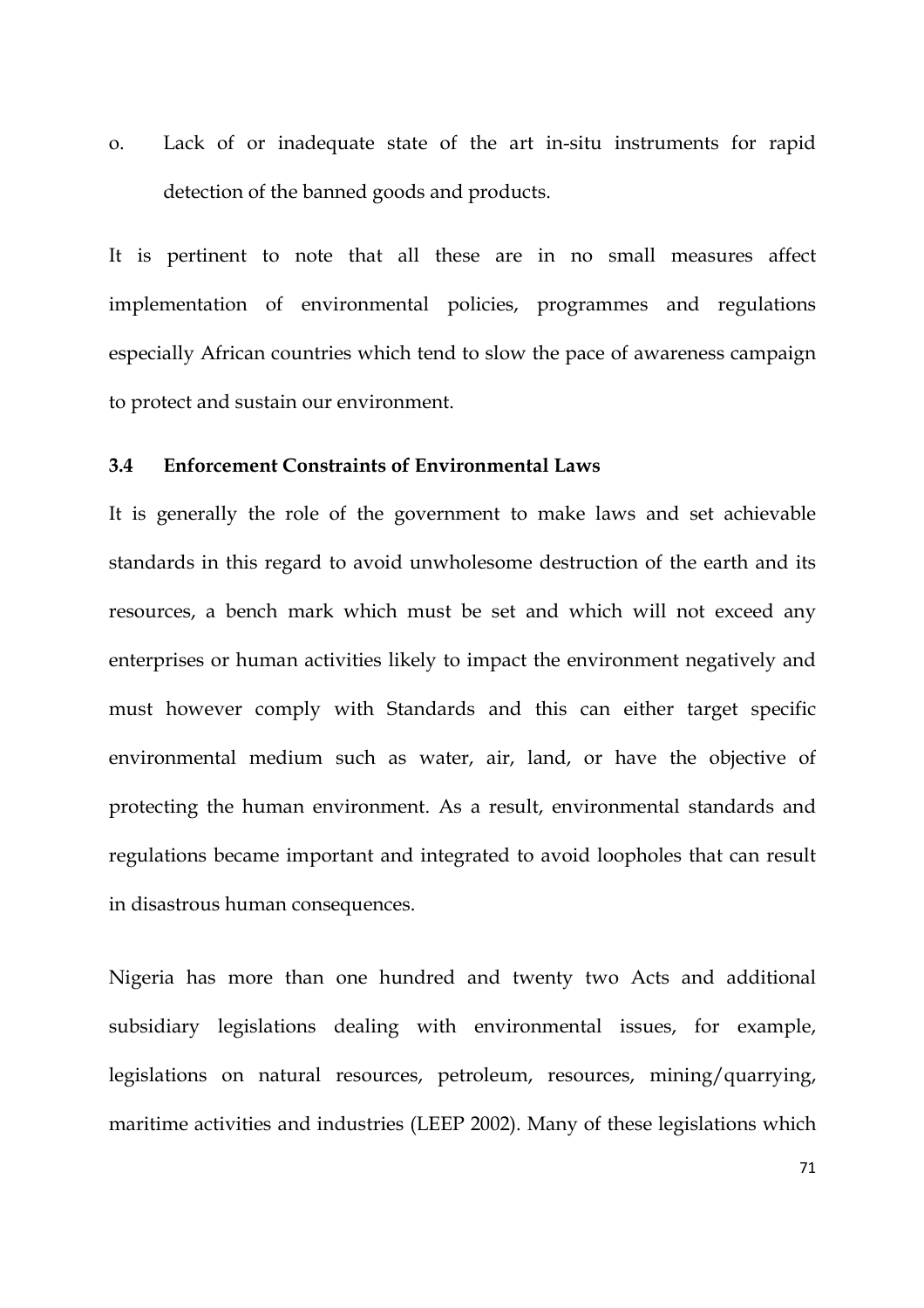were made in the 1940s, 1950s, and 1960s were not properly enforced during its hay-days, in addition to its inadequacy and now are outdated and obsolete. The penalties for non-compliance are minute allowance and a slap on the wrist for violators.

Environmental management in Nigeria is pivoted on the 1989 National Policy on the Environment as revised in 1999, 2007 and 2009 as well as a set of laws, regulations, guidelines and standards to ensure the conservation of natural resources and the protection of the environment and human health.

Importantly, there is no requirement or fixed basis for the size of the fine which could be based on the volume, toxicity, and damage or polluting history of the corporation.

However, it is pertinent to note that with the exception of Lagos State, pollution charge fund, all revenues from fines go to the Federal government revenues and not FEPA or a State Environmental Protection Agency (SEPA). The FEPA in 2007 metamorphosed into National Environmental Standards and Regulations Enforcement Agencies (NESREA), who however, takes the role of FEPA in its entirety.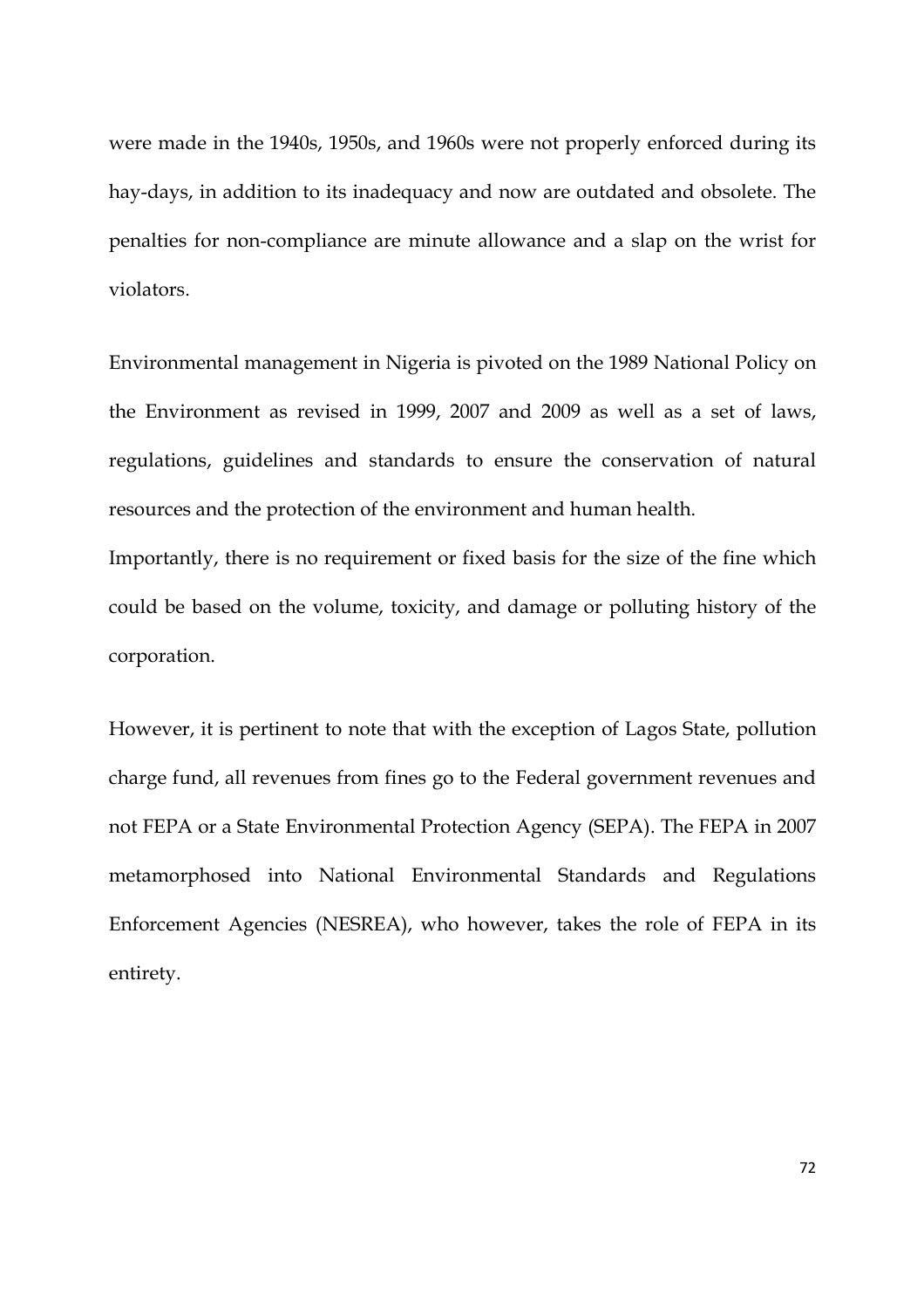### **4.0 CONCLUSION**

In conclusion, it is important to reiterate that, the social and cultural view on the environment is important and the role of the urban planning on the environment cannot be overemphasized in that regard.

However, the enforcement procedure of laws relating to the environment cannot be ignored with impunity. And also the constraints of the enforcement procedures of the said laws.

## **5.0 SUMMARY**

In summary, this unit has extensively discussed, the social cultural views to the environment, and learners are expected to critically discuss it, and also the enforcement procedures and the constraints attached to this, the role of the urban planning on the environment cannot be overemphasized.

## **6.0 TUTOR MARKED ASSIGNMENT**

- 1. Identify some constraints hindering the enforcement of environmental laws and properly address the issues identified.
- 2. Explain the impact of the urban planning on the environment and its way forward.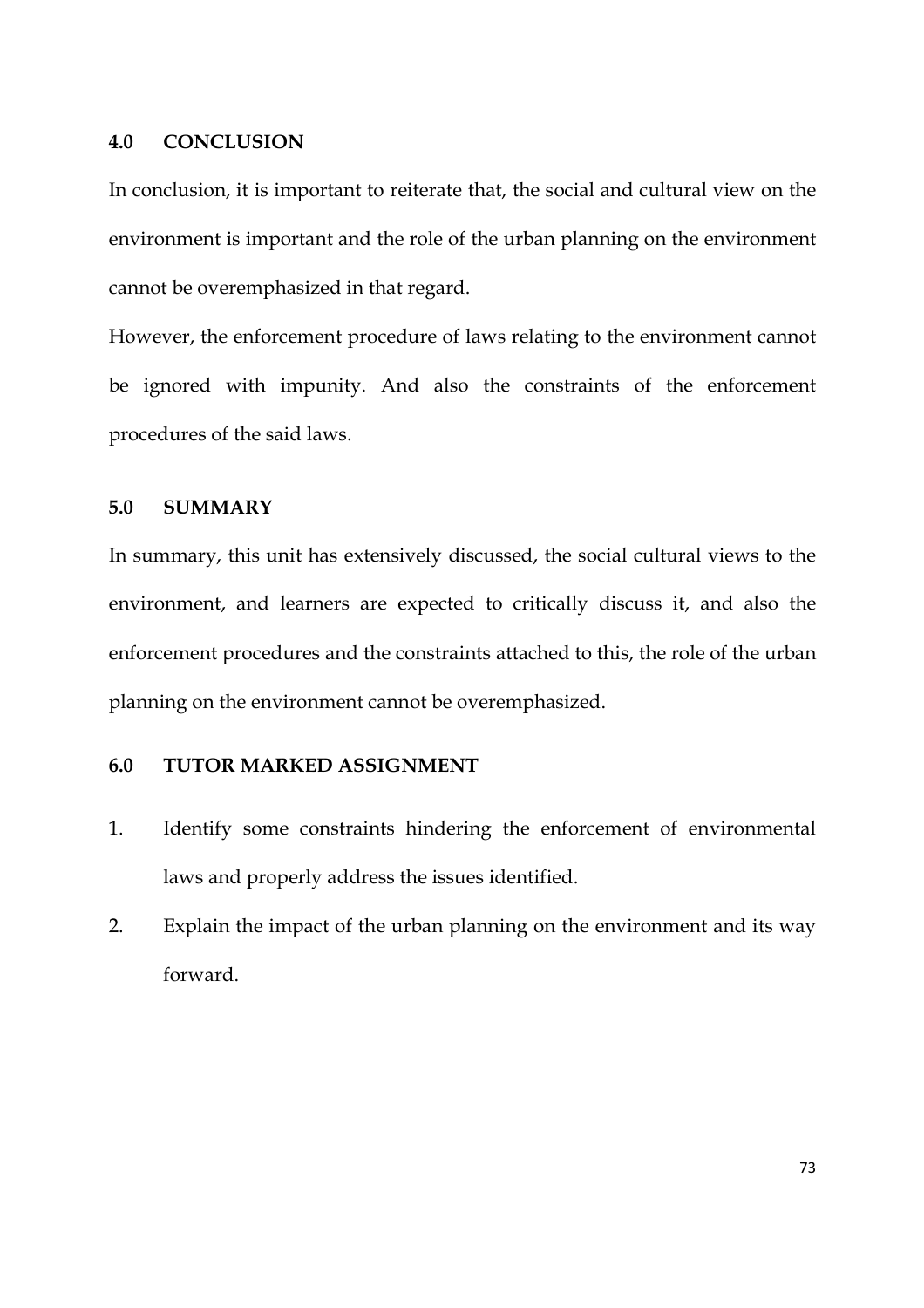## **7.0 REFERENCES/FURTHER READING**

- Lawrence Atsegbua et al 2003: Environmental Law in Nigeria: Theory and Practice. Ababa Press Ltd, Lagos.
- Ola, C. S, 1984, Town and Country Planning And Environmental Law in Nigeria, OUP, Jericho, Ibadan
- Ajomo A. O. and Adewale O. (1994): Environmental Laws and Sustainable Development in Nigeria, Lagos. Nigeria Institute of Advanced Legal Studies, Lagos.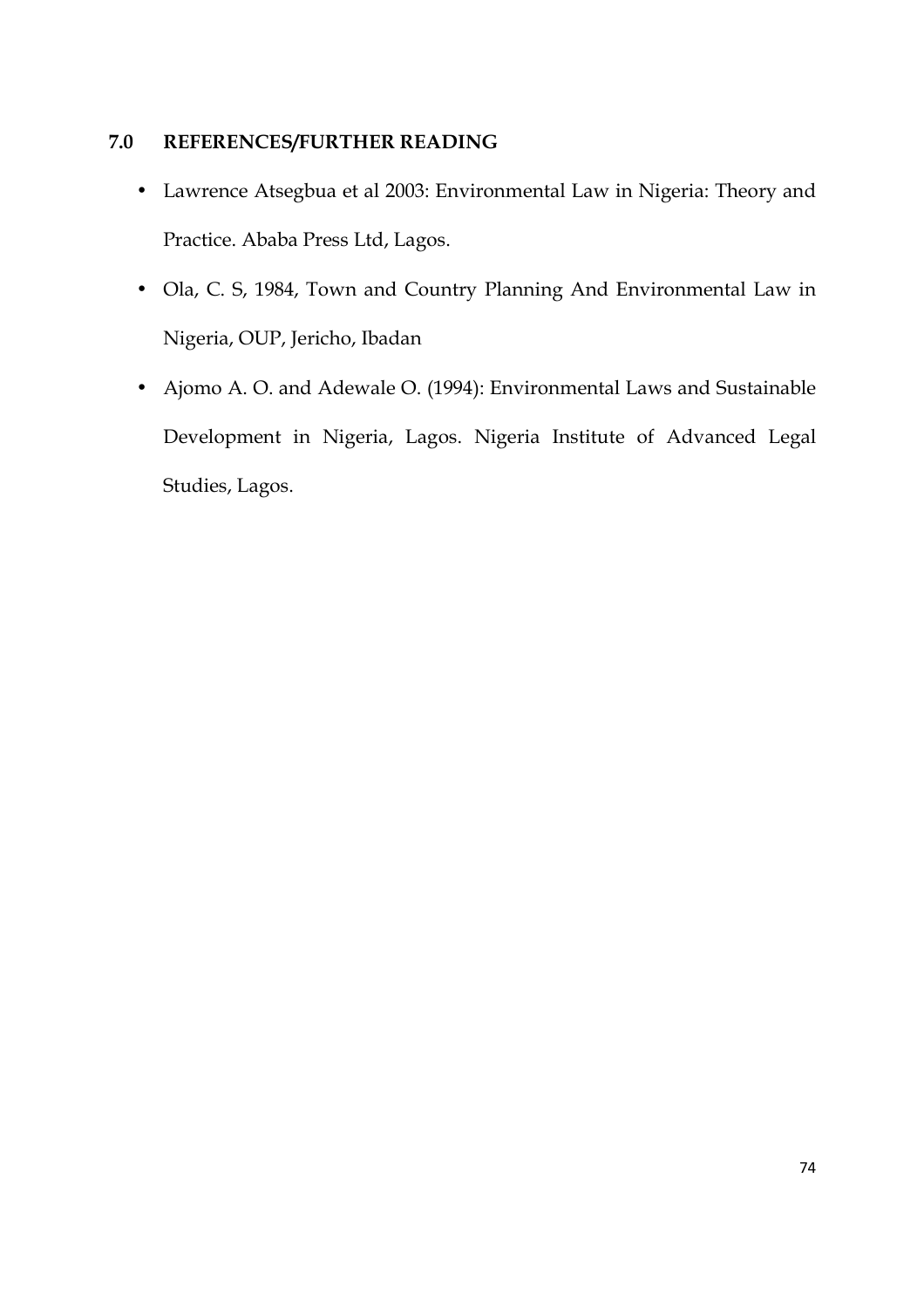# **Unit 6**

# **Hazardous and Toxic Wastes in Africa**

**Contents** 

- 1.0 Introduction
- 2.0 Objective
- 3.0 Contents
	- 3.1Hazardous Wastes
	- 3.2 Sources of Toxic Wastes
	- 3.3Export of Toxic Wastes to Africa
- 4.0 Conclusion
- 5.0 Summary
- 6.0 Tutor Marked Assignment
- 7.0 References/Further Reading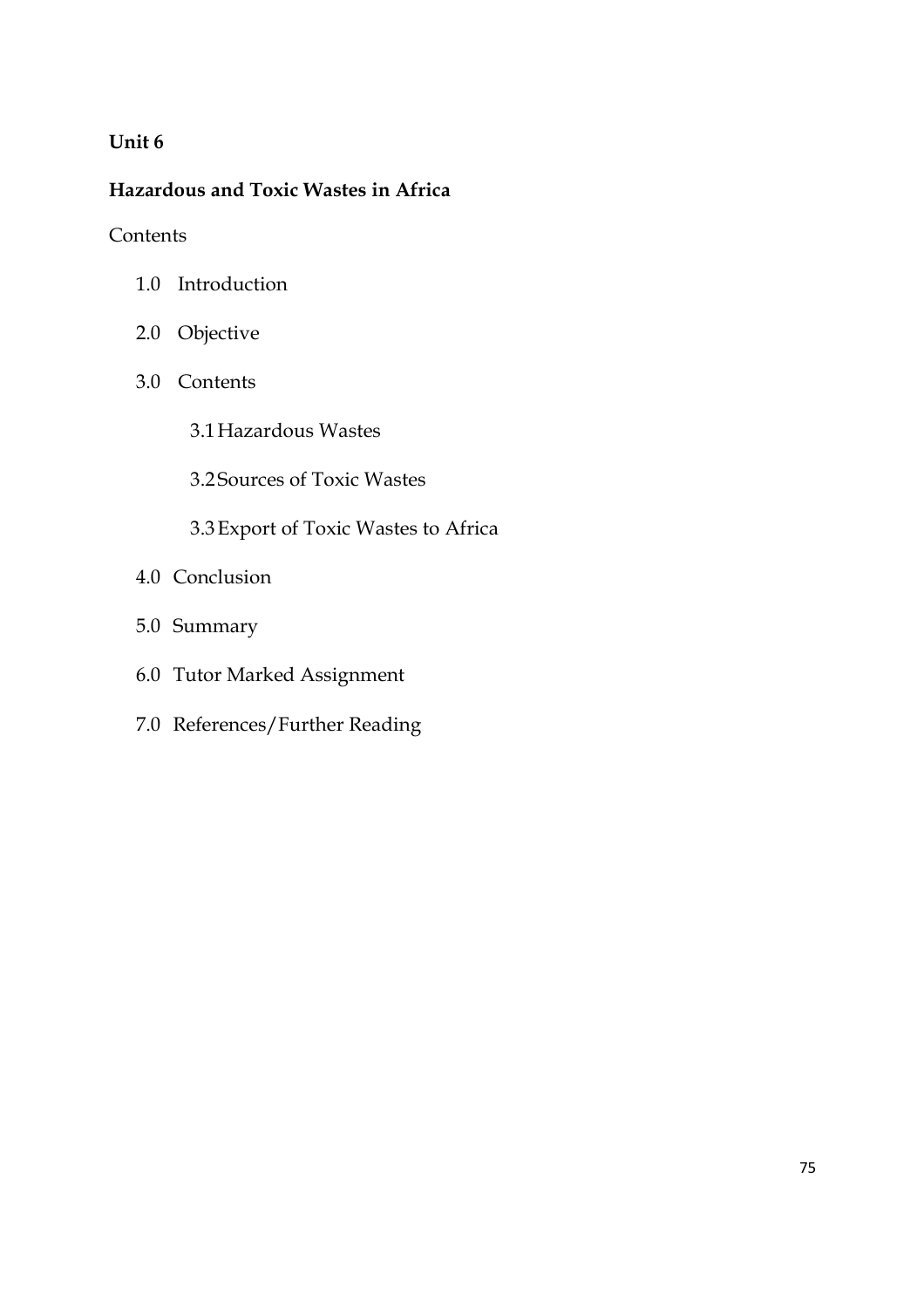#### **1.0 INTRODUCTION**

Hazardous wastes as the name connotes is a dangerous wastes that causes damage to human and aquatic life and generally the environmental world. The dilemma of hazardous wastes, dumping of toxic wastes to Africa became famous in 1988 as a result of Koko Toxic Dump, conservation legislation, now there are lots of hindrances affecting this legislation, its inadequacies and constraints in its enforcement and the proposed reforms.

### **2.0 OBJECTIVE**

This unit is set to discuss the concept of toxic and hazardous wastes in Africa, also discuss the danger associated with it, the sources of such wastes would also be discussed, then the importation of the wastes to Africa by most foreign countries particularly its importation to Nigeria. The legislations that regulates this area of law, how effective they have been in the fight against the surge.

## **3.0 CONTENT**

### **3.1 Hazardous Waste**

The business of toxic waste is gigantic, satanic and dangerous and it belongs to the pedigree of what observers called Devil's Trinity, which includes hard drugs (cocaine for example) and arms. It is important to reiterate that the use of toxic and hazardous are used interchangeably but naturally they mean the same thing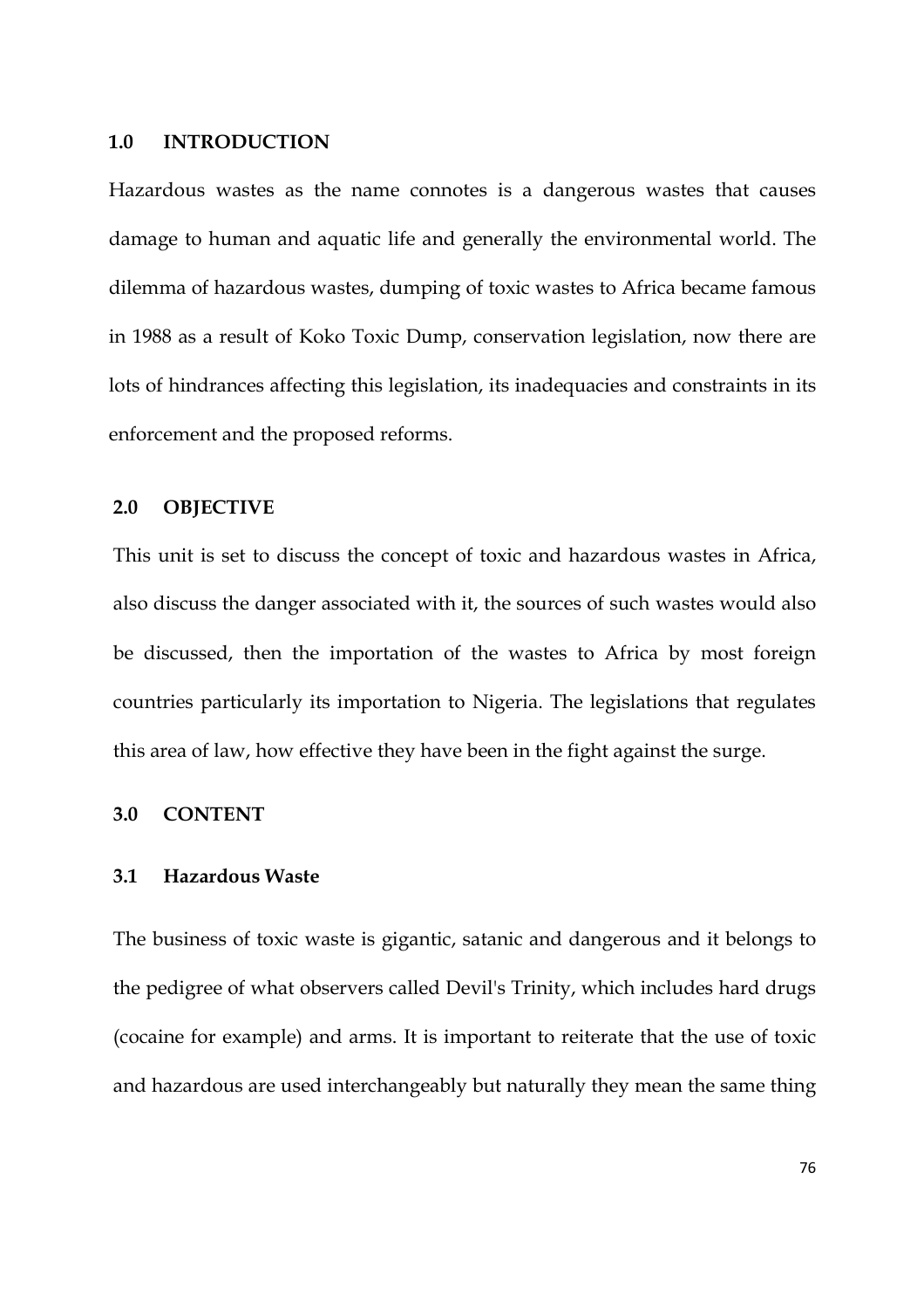and stands for the same concept. When it comes to matters of environmental pollution they are extension of one and another.

The word "toxic" simply means "poisonous" just as a toxin is a poison. By extension, a poison is an agent that chemically destroys life or health upon contact with or absorption by an organism. By implication, poisons are harmful to life and health and anything that is harmful is said to be hazardous.

Toxic is defined in the Basel Convention as having poisonous effects if breathed in, eaten or absorbed by the skin, including carcinogenicity i.e. cancer – producing.

In Nigeria under section 15 of the Harmful Wastes (Special Criminal Provisions etc.) Act, Cap. H1, Laws of the Federation of Nigeria (LFN) 2004, harmful wastes mean: Any injurious poisonous, toxic or noxious substance and, in particular, nuclear wastes emitting any radioactive substance … as to subject a person to the risk of death, fatal injury or incurable impairment of physical or mental health.

 "Waste" on the other hand means something which originally served a purpose, but is no longer useful, as for example, refuse. They are things left over or are superfluous as excess materials or by-products not required for use in the work at hand. In the context of the topic under discussion, wastes are derived from mechanical and chemical disintegration. In the industrial context, when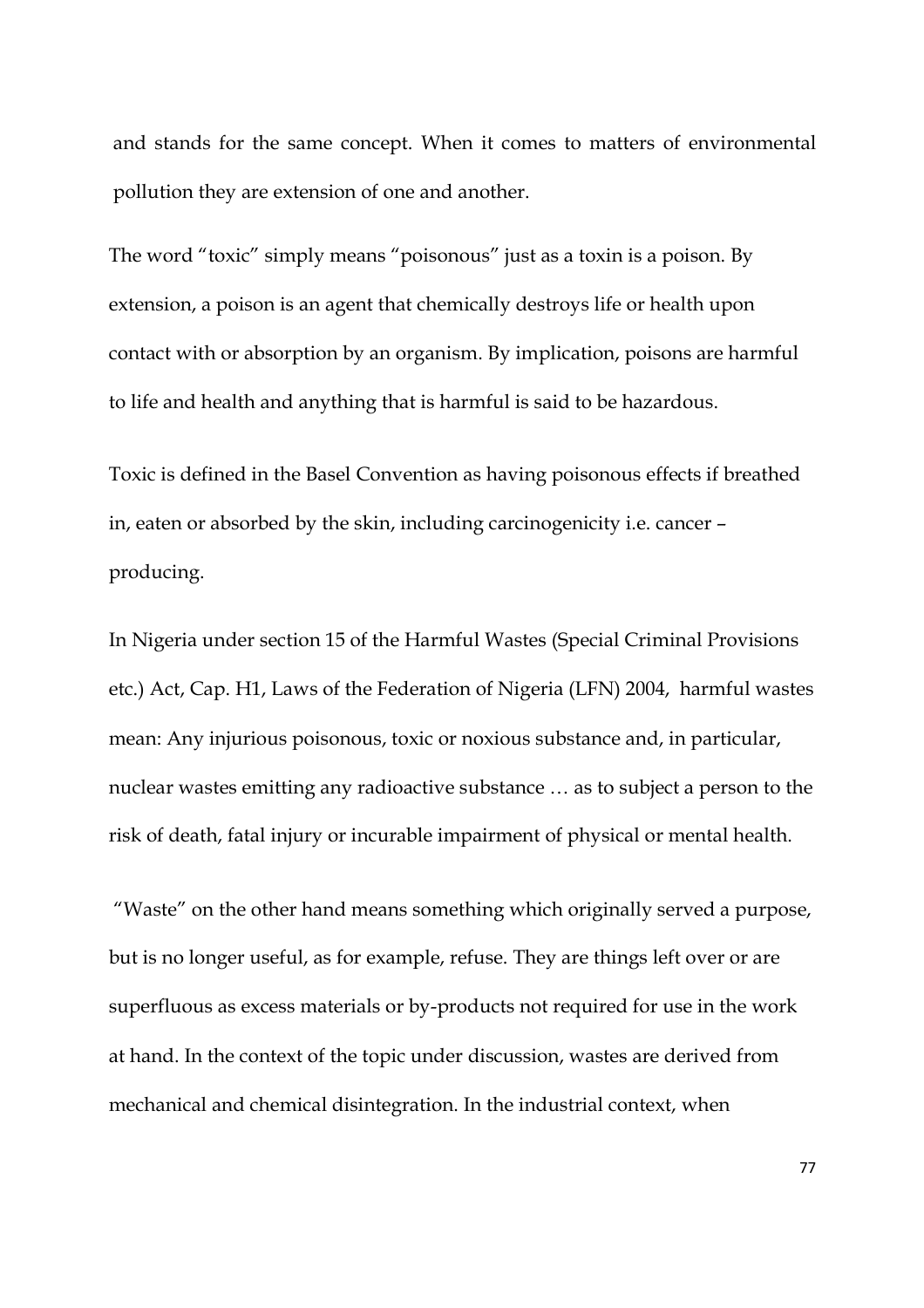chemicals are produced, the residue forms wastes and these are more often than not toxic.

In the view of an environmentalist, Professor Dharmendra S. Sengar (an Indian) states that "industrial civilization has led to an explosive growth of industries including the hazardous ones. These companies and industries have not only exploited the natural resources to their maximum but the discharge of toxic effluents and emissions from hazardous industries have also polluted the surrounding environment. Thus, industrialization has resulted in a high degradation of the environment and caused enormous human health hazards".

Naturally it is important to note that toxic wastes are hazardous because of their physical or chemical quality; it is even more so when they are in large quantities. Such wastes cause grave illnesses and contribute significantly to the destruction of life forms of all kinds.

# **3.2 Sources of Toxic Wastes**

The sources of toxic waste can be categorically be found in two ways and they are human and natural sources, the damage caused by each of them cannot be quantified.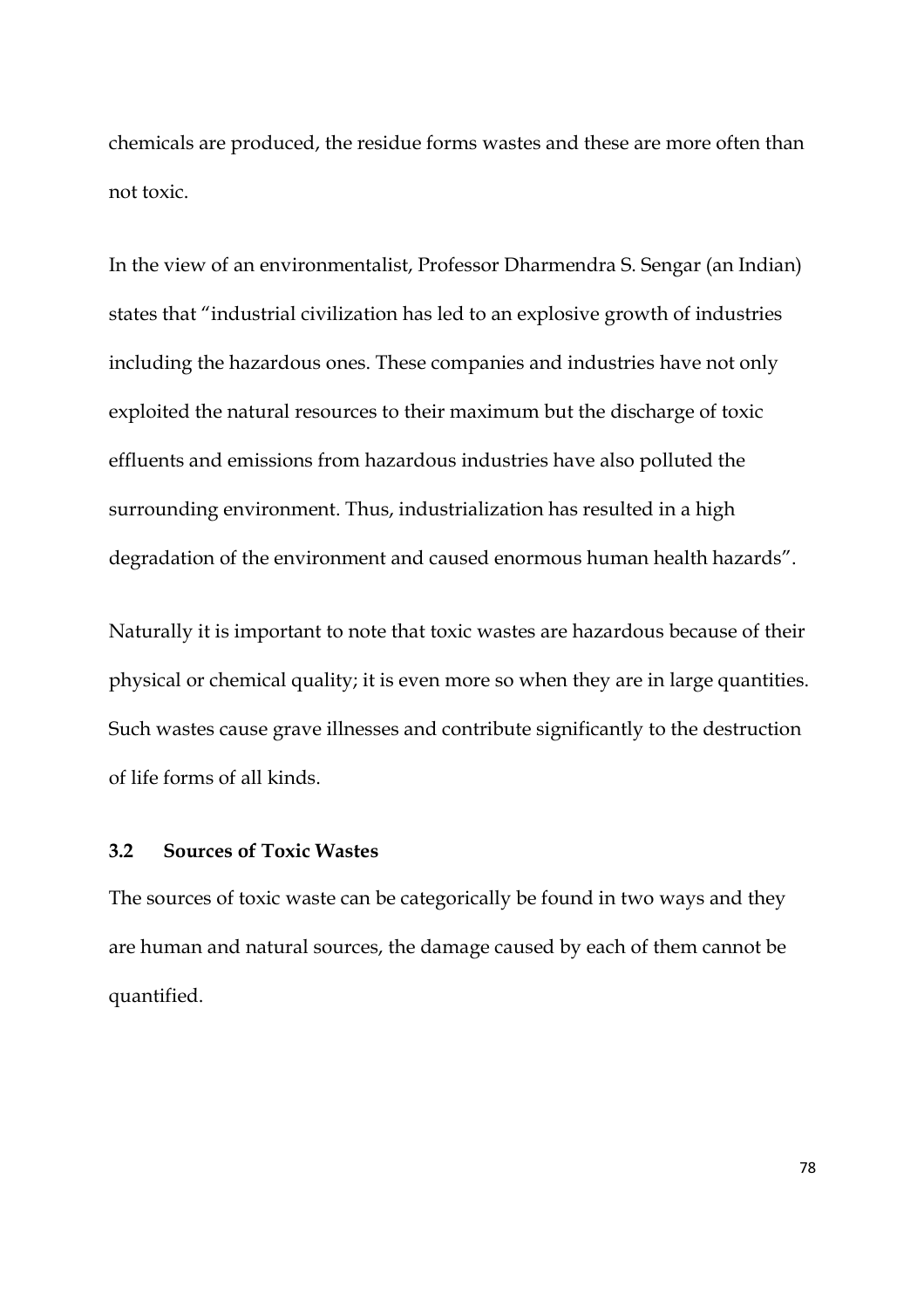## (a) Human Sources:

Naturally toxic wastes arise from businesses, refineries and industries. The volume of waste generated by industries is frightening because of its overall effects on the environment, and considering the fact that most of these toxic wastes are crude before disposal especially in a developing country like Nigeria where there is virtually little or no treatment and disposal regulations. The toxic waste generated by industries may be liquid, solid or gaseous depending on the products of such industries and the raw materials used in their manufacture. Some of the industries, which generate toxic wastes, include the following:

- Chemical manufacturing plants that produce wastes types such as strong acids and bases, spent solvents and reactive wastes;
- Cleaning agents/cosmetic-manufacturing industry, which generates heavy metal dust, ignitable waste, flammable solvents, strong acids and bases.
- Printing industry which generates heavy metal solutions, wastes ink, solvents, spent electroplating wastes, ink sludge containing heavy metals;
- Furniture and wood manufacturing and refinishing plants produce ignitable wastes and spent solvents;
- Metal manufacturing industries produce place wastes containing heavy metals, strong acids and bases, cyanide wastes and sludge containing heavy metals;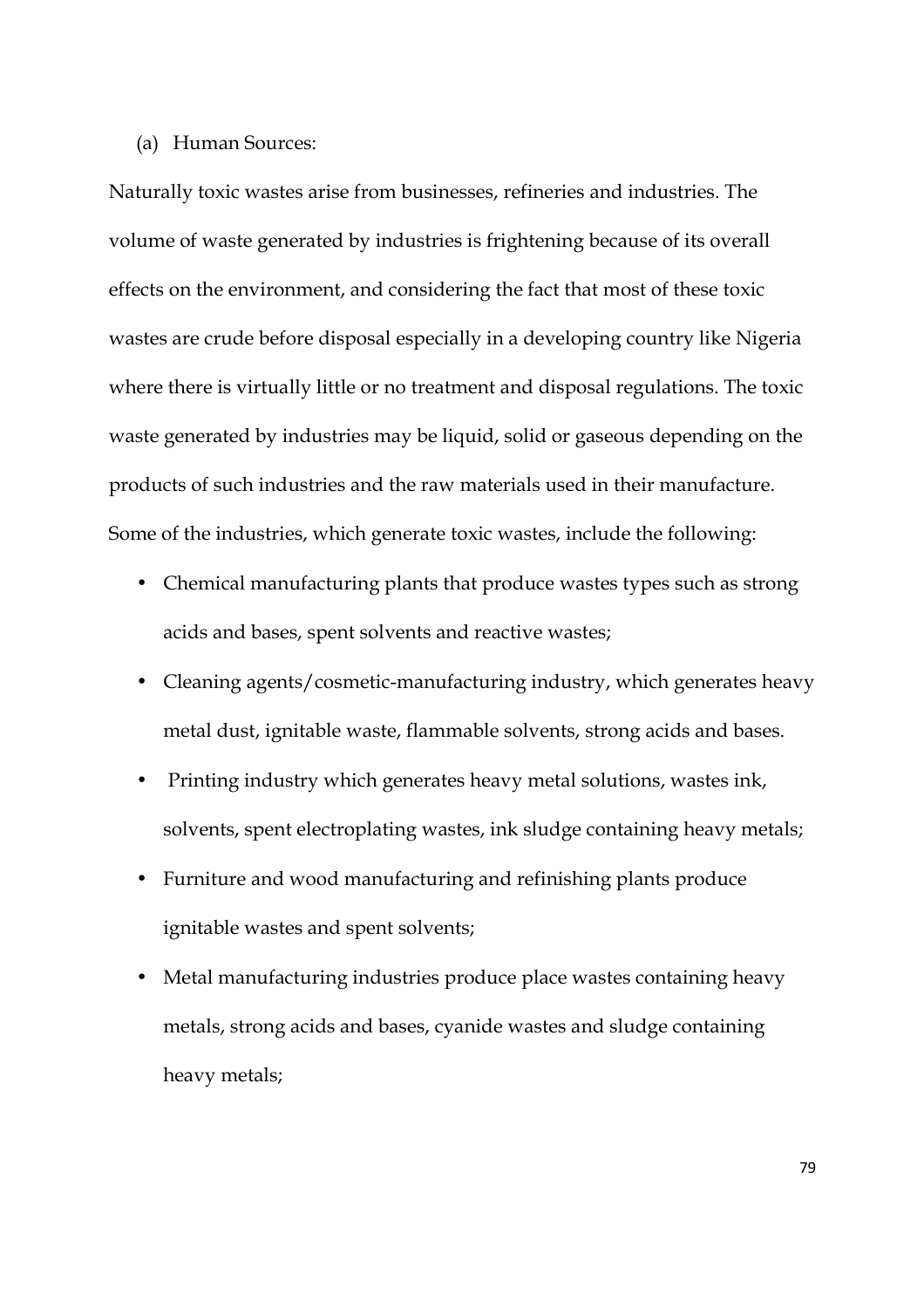- Leather products manufacturing plants produce benzene (a clear colourless, aromatic liquid extracted from coal tar and used as a solvent and intermediate in manufacturing organic chemicals) and wastes toluene (a colourless, flammable, mobile liquid hydrocarbon obtained from coal tar and petroleum, used in making explosives, dyes and as a solvent);
- Paper industry which produces print wastes containing heavy metals, ignitable solvents, strong acid and bases; and
- Vehicle manufacturing and maintenance shops which produce heavy metal wastes, ignitable wastes, used lead acid batteries and spent solvents.

It is imperative that the greatest culprit of toxic waste generation is the nuclear industry where the wastes generated are just as dangerous to handle as the nuclear products themselves. There are also some organic substances such as solvents and vapours, which are made up of such things as kerosene, petrol, tetracloromethane etc. Pesticides, such as DDT are also toxic in nature and extremely dangerous when used improperly.

Nigeria as vulnerable as it is has no nuclear industry for now but her oil and gas industry is responsible for the generation of a very large volume of toxic wastes generation.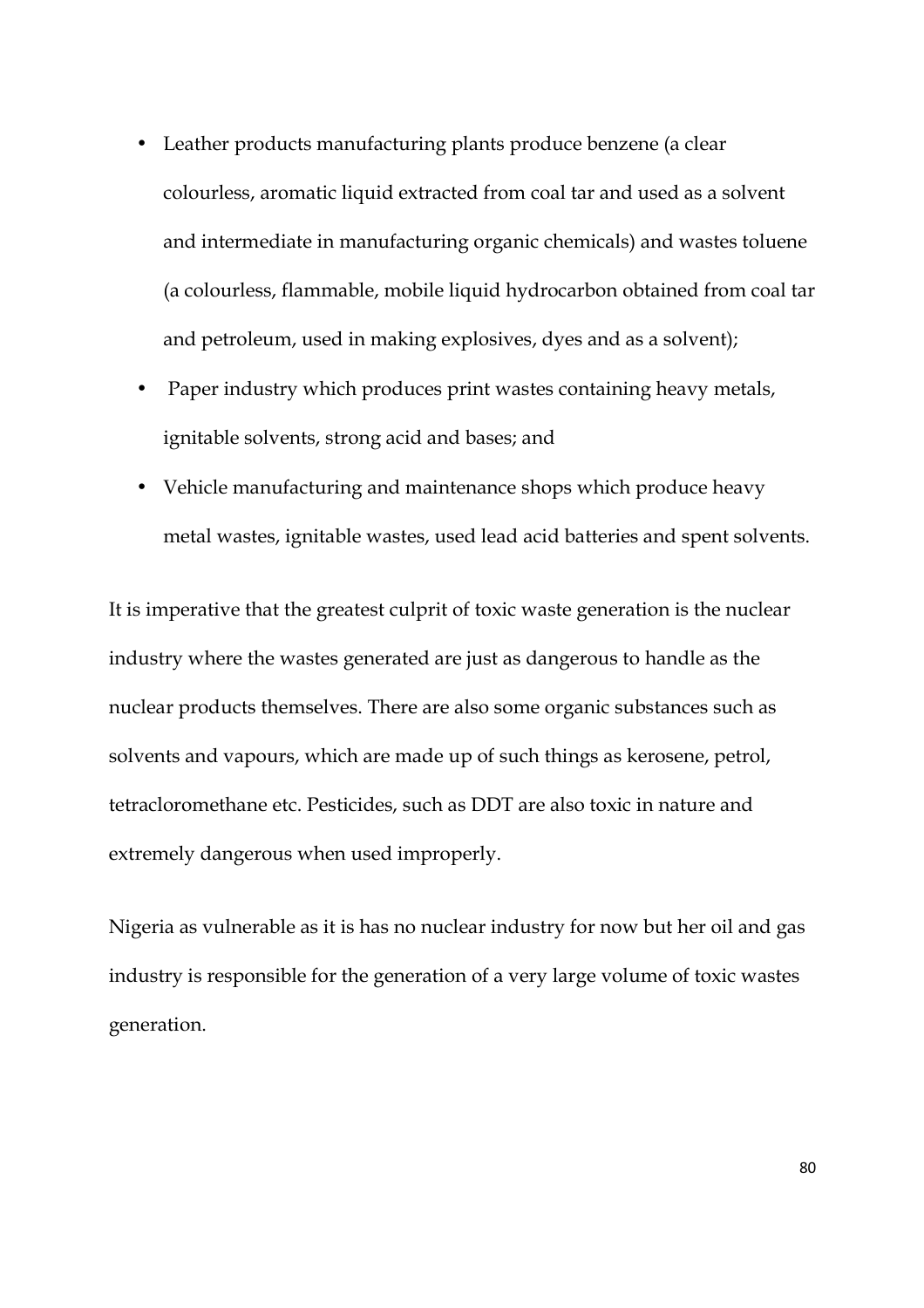### b. Natural Resources

The main apparent natural sources of toxic wastes include volcanoes which upon eruption, produce a lot of toxic gases and undesirable and damaging larvae, and, of course, food containing phytoxins which are highly poisonous when improperly processed or eaten raw.

## **3.3 Export of Toxic Wastes to Africa**

The harmful effect of toxic wastes cannot be overemphasized. Toxic wastes are hazardous because when the chemical contents of the wastes react with the atmosphere, the wastes endanger health and impair the ecological system. Thus, for example, an industrial waste that is toxic could escape from its captivity and seep into the ground and from there to the streams and rivers causing death to marine life and persons.

Across the globe, the nuclear industry today has done more than its fair share of damage to life forms and the environment.

Export of toxic waste to Africa in particular became known in 1988. At Koko, a town in the old Bendel State (now Delta State) a devil-incarnate businessman called Gianfranco Rafaelli, was who dumped the toxic waste after approaching a 67-year-old Sunday Nana to acquire a "piece of land to dump what he claimed was raw materials for his industry". It was later discovered that Rafaelli was havening, at Koko, 8,000 drums of polychlorinated biphenyl sulphate (PCBS),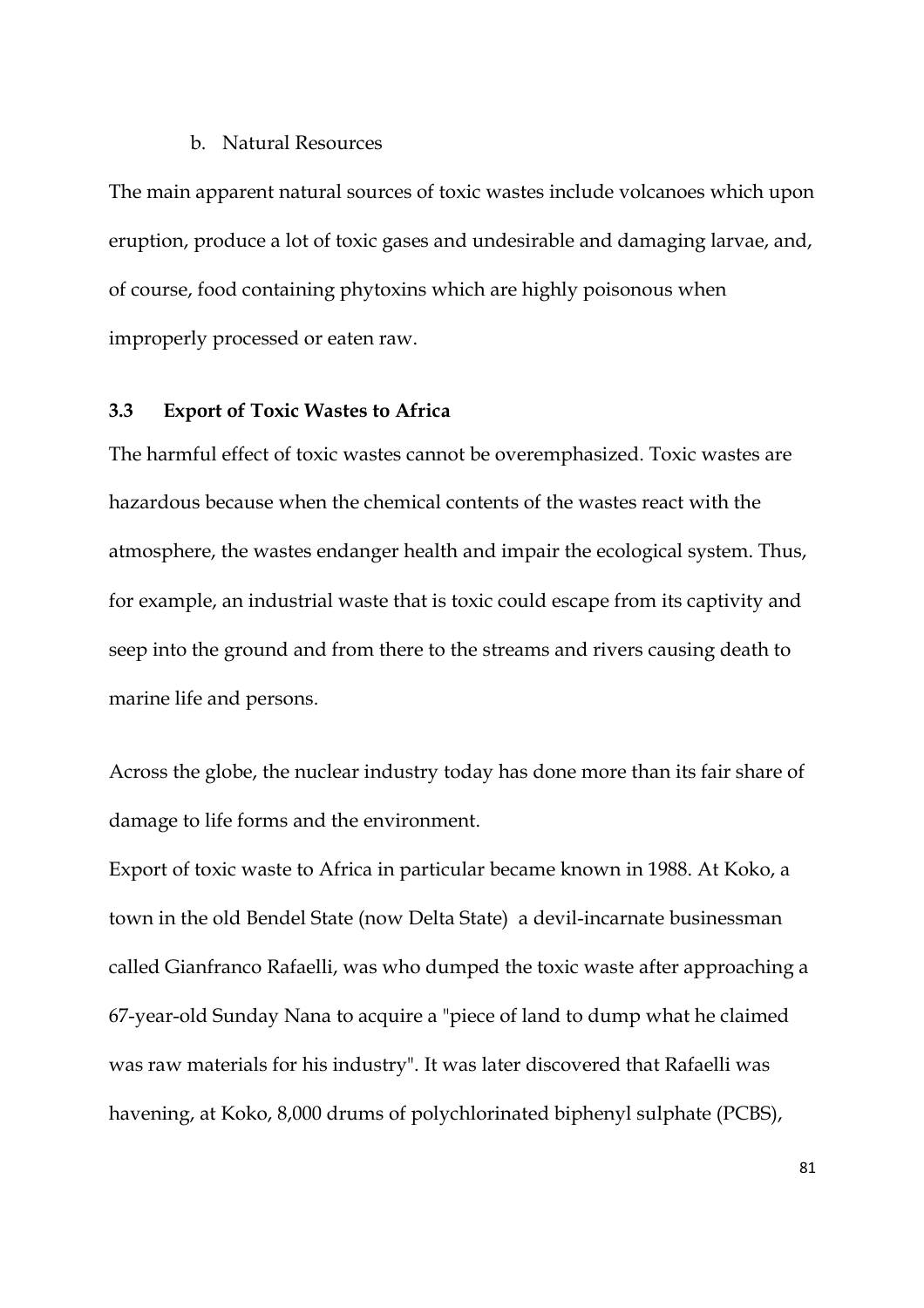methyl melamine, dimethyl ethyl-acetate formaldehyde etc., which were the world's most hazardous waste.

It is dawn on us that Africa has been turned into the World's dumping ground for the deadly hazardous wastes. This attracted a lot criticism and condemnation from all nooks and crannies.

We cannot forget in a hurry that a ship called Kian Sea carried 2,000,000 tonnes of Philadelphia Ash from Panama to Guinea-Bissau in West Africa. Benin Republic was reported to "have a contract on January 12, 1988, with a British company affiliated to South Africa to dump about five million tonnes of waste yearly. Benin Republic was expected to receive a ridiculous fee of \$2.50 per ton from Sesio Gibraltar, the company behind the deal, despite the fact that in the developed world, more than \$5,000 would have been charged per ton of waste". This writer is not in any way subscribing to such negotiation, of any amount

In the words of Dr. Layeni Adeyemo an expert on occupational and environmental health and a Director at the Lagos State Ministry of Health, she stated that Nigeria is now among the leading dumping grounds in the world for high-tech waste from developed countries.

In a paper she delivered at the Post e-Waste Stakeholders' summit, organised by the Lagos State Environmental Protection Agency (LASEPA) in July 2011 at its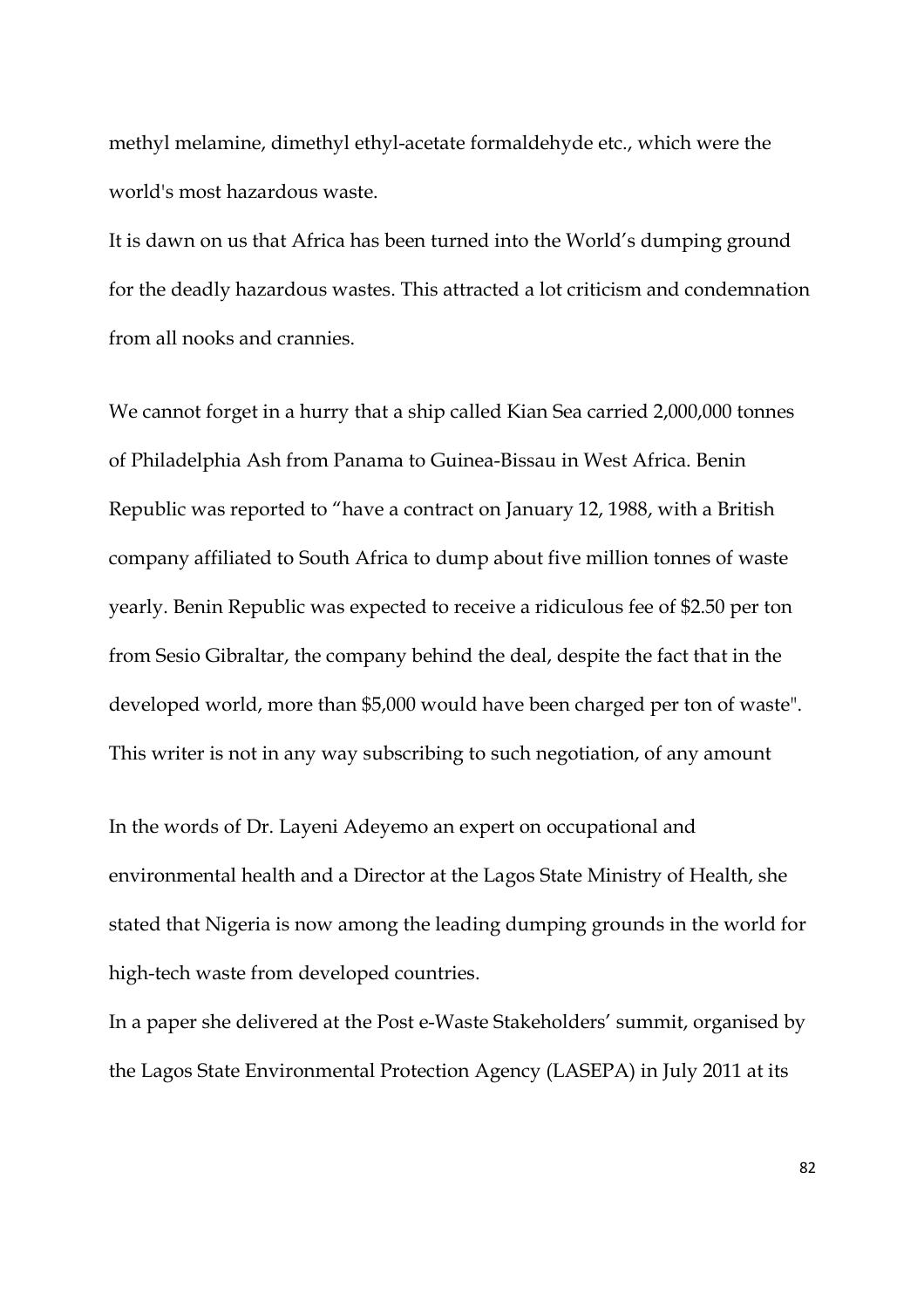premises in Alausa Ikeja, Lagos State, Adeyemo said an estimated 50 million tonnes of e-waste were produced globally every yearly.

She categorised e-waste into three, namely: house appliance such as refrigerators and washing machines; telecoms appliances such as computer and Mobile Phones and consumer equipment like disused television sets.

She stated that over 80 per cent of the world's high-tech waste ends up in landfills in Asia and Africa, Nigeria is emerging as one of the top dumping grounds for toxic, chemical and electronic waste from the developed world.

After toxic waste was dumped in Koko, the United Nations Environment Programme, UNEP, set up a centre to be handling waste, especially hazardous waste, at the University of Ibadan, Nigeria, which is headed by Professor Oladele Osibanjo and Dr. Evans Aina's Federal Environmental Protection Agency, FEPA. The former "was part of the team involved in the decontamination process of Koko town.

However, it is remarkable to note that this incident provided the momentum needed to promulgate the Federal Environmental Protection Agency Decree which was promulgated in the same year (1988). The first legislative reaction to the Koko Toxic waste incident was the Harmful Wastes (Special Criminal Provisions) Act 1988 now Cap 165 Law of the Federation of Nigeria 1990 as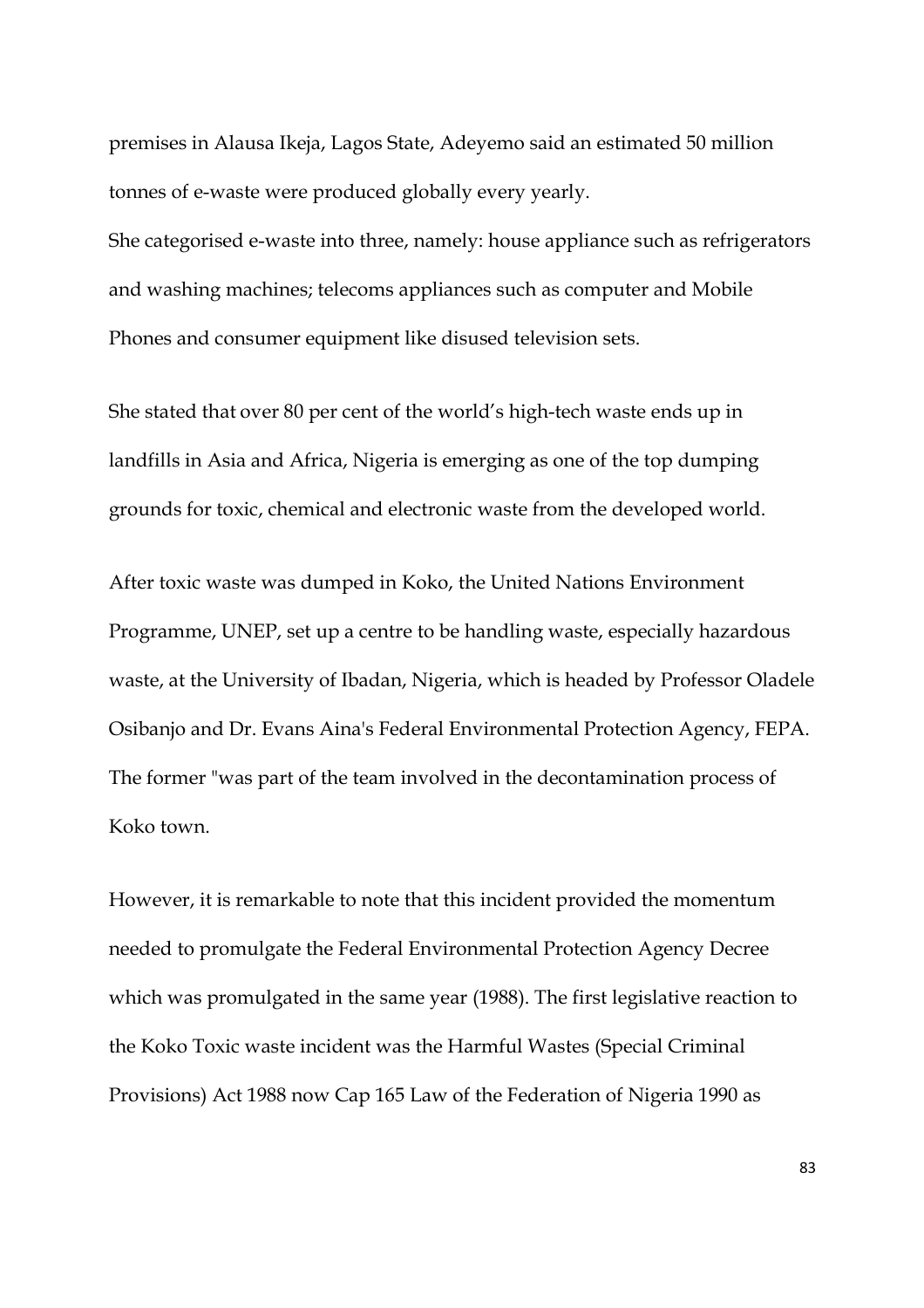revised in 2004. This is majorly to prohibits the dumping of harmful waste in any form into any territorial waters or Exclusive Economic Zone of Nigeria or its inland waterways. The first State in Nigeria to follow suit with similar provisions appeared in the Lagos State Environmental Pollution Control Edict, 1989.

The FEPA Act has since its enactment has been amended twice 1999 and 2007 when the nomenclature was entirely changed and the scope of its function widened. It is known as the National Environmental Standards and Regulations Enforcement Agency (NESREA) and was established in November 2006. The NESREA Act was signed into Law by President Umar Musa Yar'Adua GCFR and this has been published in the Federal Republic of Nigeria Official Gazette No 92 Vol. 94 of 31st July, 2007 By the NESREA Act, the FEPA Act Cap F No10 LFN 2004 has been replaced.

## **4.0 CONCLUSION**

In conclusion it is important to note that the dumping of toxic wastes in Africa has been devastating to the populace, and this is been done through the efforts of some impoverish fellows, the likes of Nana in Koko town of Delta States. It is a share grace how Africa sustained herself the last several decades in the light of multivarious environmental hazards which she faced.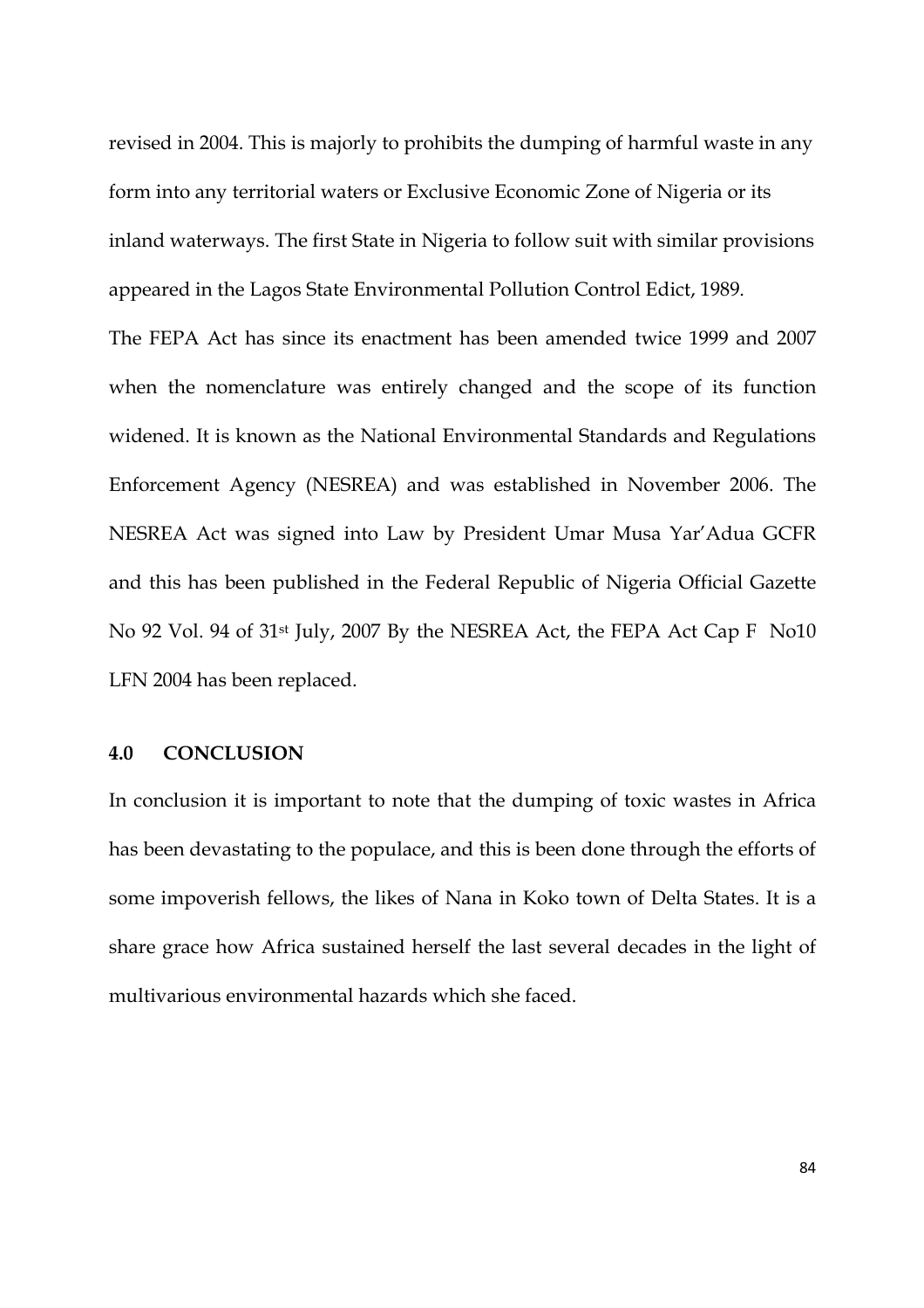### **5.0 SUMMARY**

In summary, in this unit we have been able to discuss, the concept of toxic wastes and we have emphasized how dangerous they are to human health in particular and the environment in general.

Learners of this unit should be able to give a critical insight into the concept, talk about its sources and also the effect of the export of the substances into Africa and Nigeria in particular.

## **6.0 TUTOR MARKED ASSIGNMENT**

- 1. With thorough analysis define the concept of toxic and hazardous wastes and give the sources of the concept.
- 2. Explains the concept of exportation of toxic wastes to Africa and Nigeria as a signatory to the Brussels Convention.

## 7.0 REFERENCES/FURTHER READING

- Ademoroti, C M A, Environmental Chemistry and Toxicology, Ibadan, Foludex Press, 1996, 186**.**
- Uchegbu, A, "Transboundary Movements of Hazardous Wastes in International Law" in Omotola, J A (ed.) Environmental Laws and Compensation in Nigeria, Lagos, University Press, 1990, 206.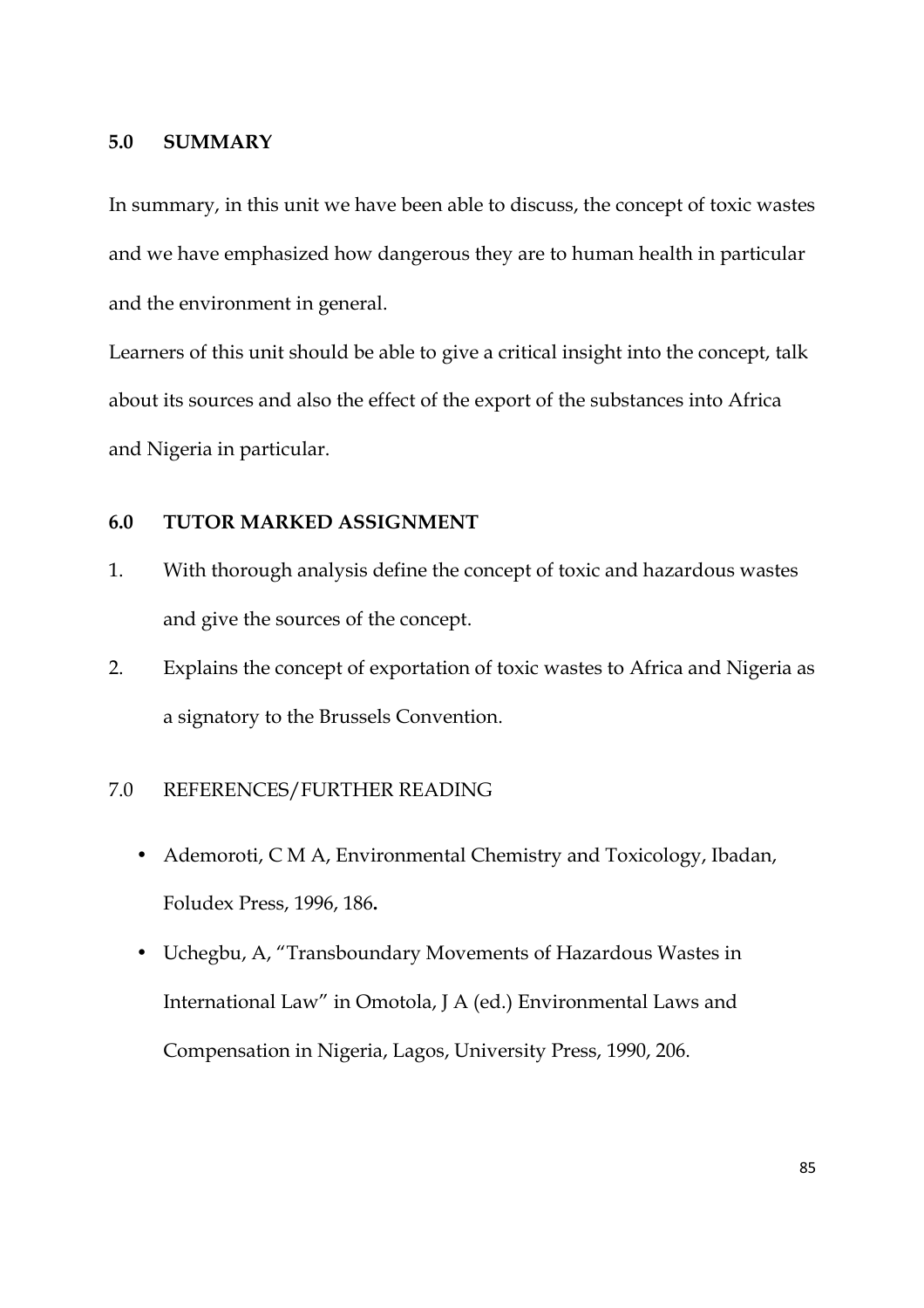- Lawrence Atsegbua et al 2003: Environmental Law in Nigeria: Theory and Practice. Ababa Press Ltd, Lagos.
- Ola, C. S, 1984, Town and Country Planning And Environmental Law in Nigeria, OUP, Jericho, Ibadan
- V E Kalu, Toxic Wastes and the Nigerian Environment: An Appraisal.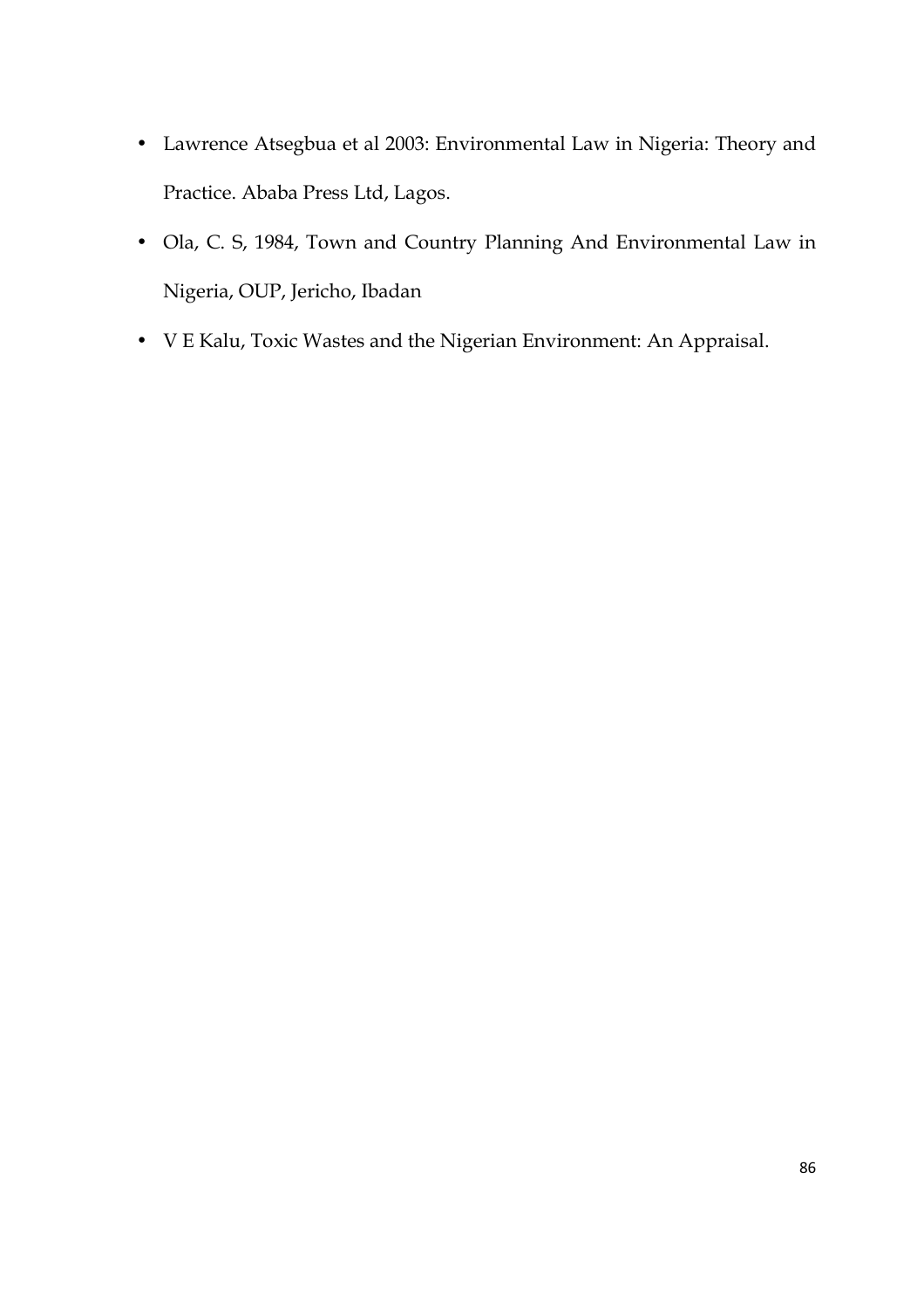# **MODULE TWO**

Unit 1

Conservation

## **Contents**

- 1.0 Introduction
- 2.0 Objective
- 3.0 Contents
	- 3.1 Definition of Conservation
	- 3.2 History of Conservation
	- 3.3 The Concepts of Conservation
	- 3.4 Importance of Conservation
	- 3.5 Laws and Policies Guiding Conservation
	- 4.0 Conclusion
	- 5.0 Summary
	- 6.0 Tutor Marked Assignment
	- 7.0 References/Further Reading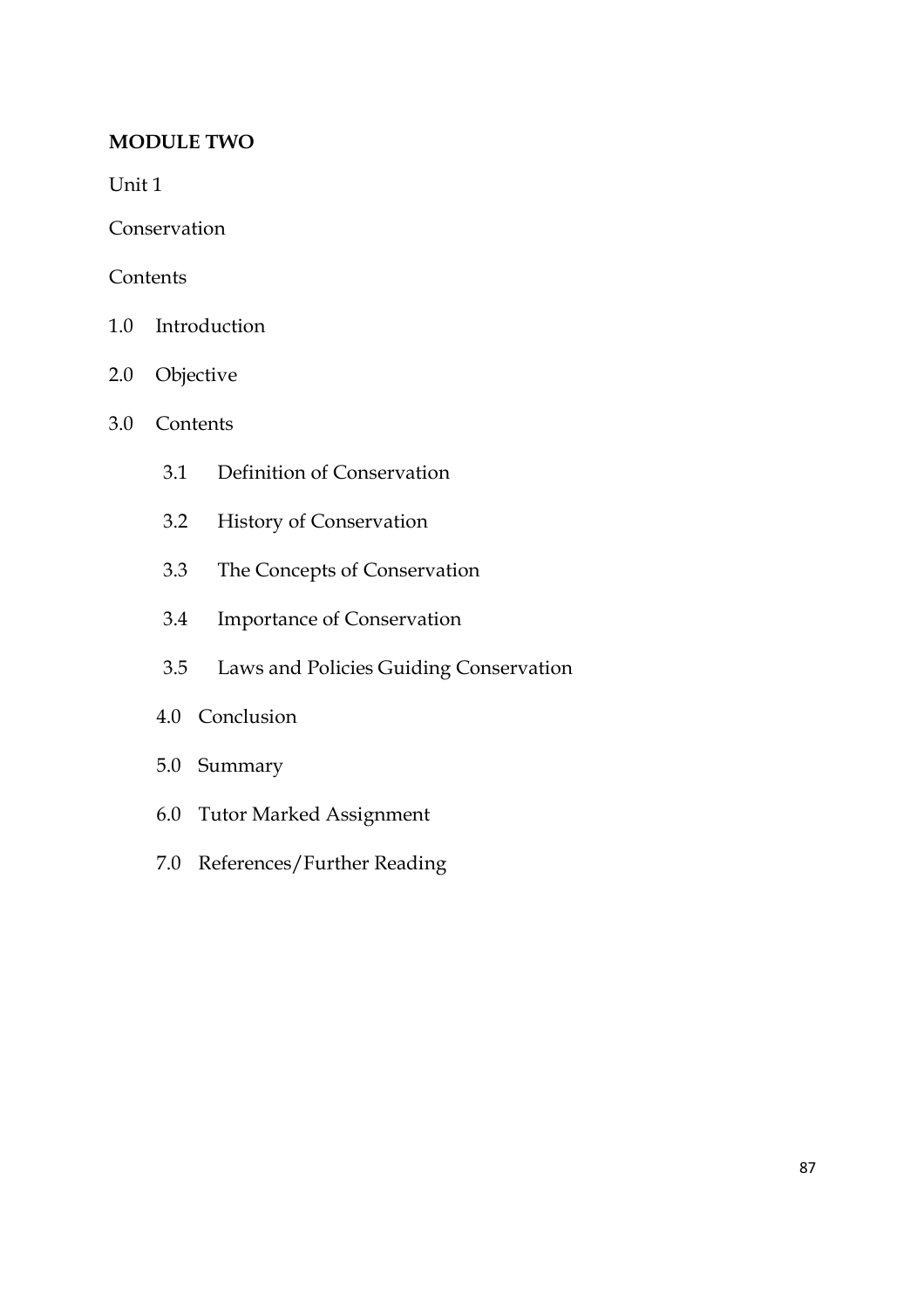### **0.0 INTRODUCTION**

The idea behind conservation cannot be overemphasized, as it is peculiar to the founding of the earth itself, the application of the principle in its present parlance is relatively new. In the previous year's conservation required many connotation, to some it simply means, the protection of wildlife, to others, it means the sustained production of useful materials from the resources of the earth. Full details of these definitions shall be considered as we progress in this unit.

### **1.0 OBJECTIVE**

This unit will discuss the general concept of conservation, form the definition of the term, to its concept, we will also discuss the history of the concept, then its importance to the environment and the populace at large. It is important to also note that laws and policies guiding conservation will also be discussed. And learners at the end should be able to discuss extensively, conservation as it relates to the environment.

### **2.0 CONTENT**

### **2.1 Definition of Conservation**

The word conservation means different things to different people, the word conservation (ethics) means is an ethic of resource use, allocation, and protection. Its primary focus is upon maintaining the health of the natural world: its, fisheries, habitats, and biological diversity. Secondary focus is on materials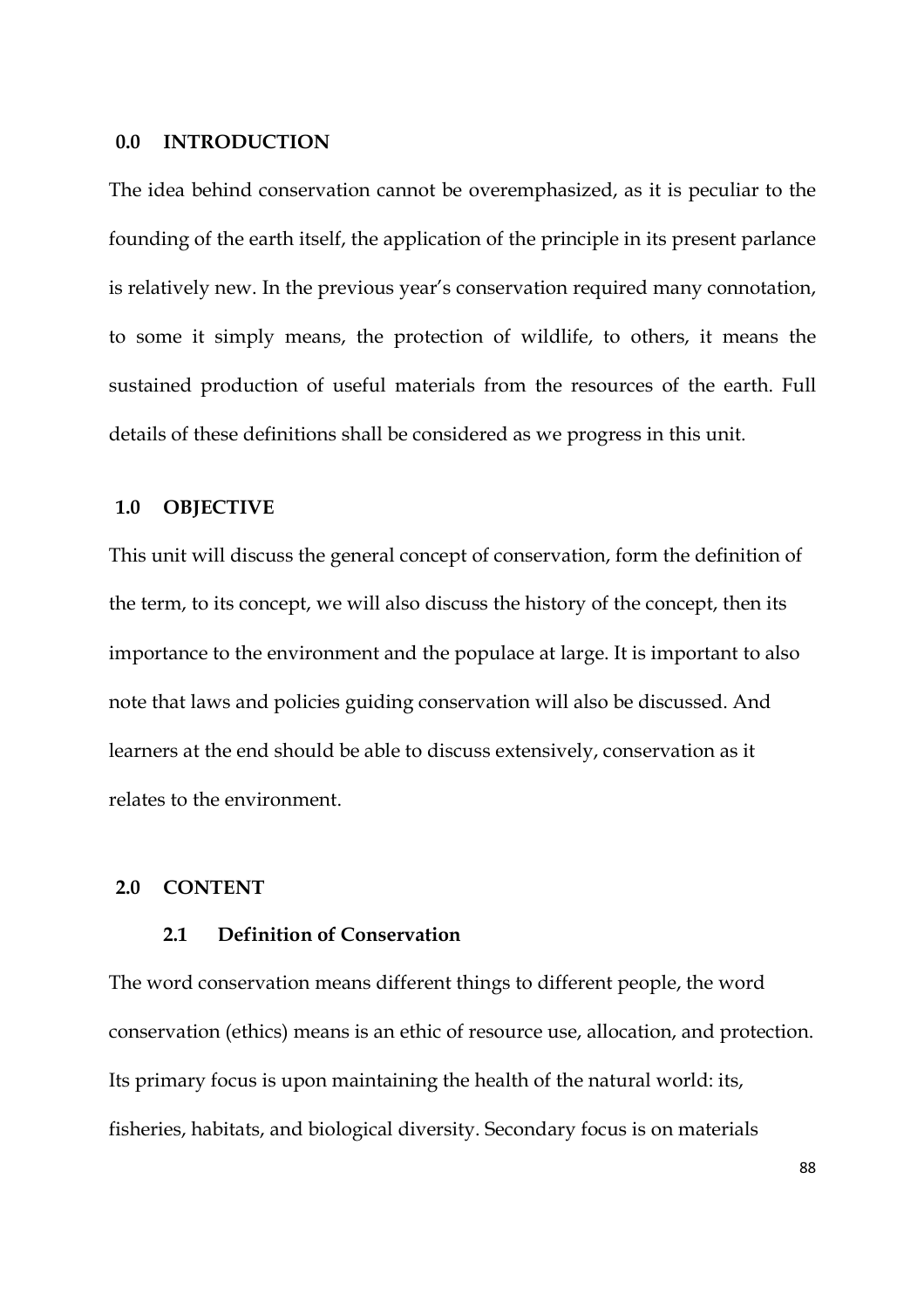conservation and energy conservation, which are seen as important to protect the natural world. While conservation biology is the scientific study of the nature and status of Earth's biodiversity with the aim of protecting species, their habitats, and ecosystems from excessive rates of extinction. It is an interdisciplinary subject drawing on sciences, economics, and the practice of natural resource management.

Hornby A. S. (1984:309) defined the concept as the protection of Natural environment and the official protection of buildings that have historical or aesthetic importance and the act of preventing something from being lost, wasted, damaged or destroyed.

Conservation involves practices that perpetuate the resources of the Earth on which human beings depend and that maintain the diversity of living organisms that share the planet. These activities include the protection and restoration of endangered species, the careful use or rejecting of scarce mineral resources, the national use of energy resources, and the sustainable use of soils and living resources. (Fubara 1998:21).

The most generally acceptable definition presented in 1980 in world conservation strategy by the International Union for Conservation of nature and Natural Resources, is that of "the management of human use of the biosphere so that it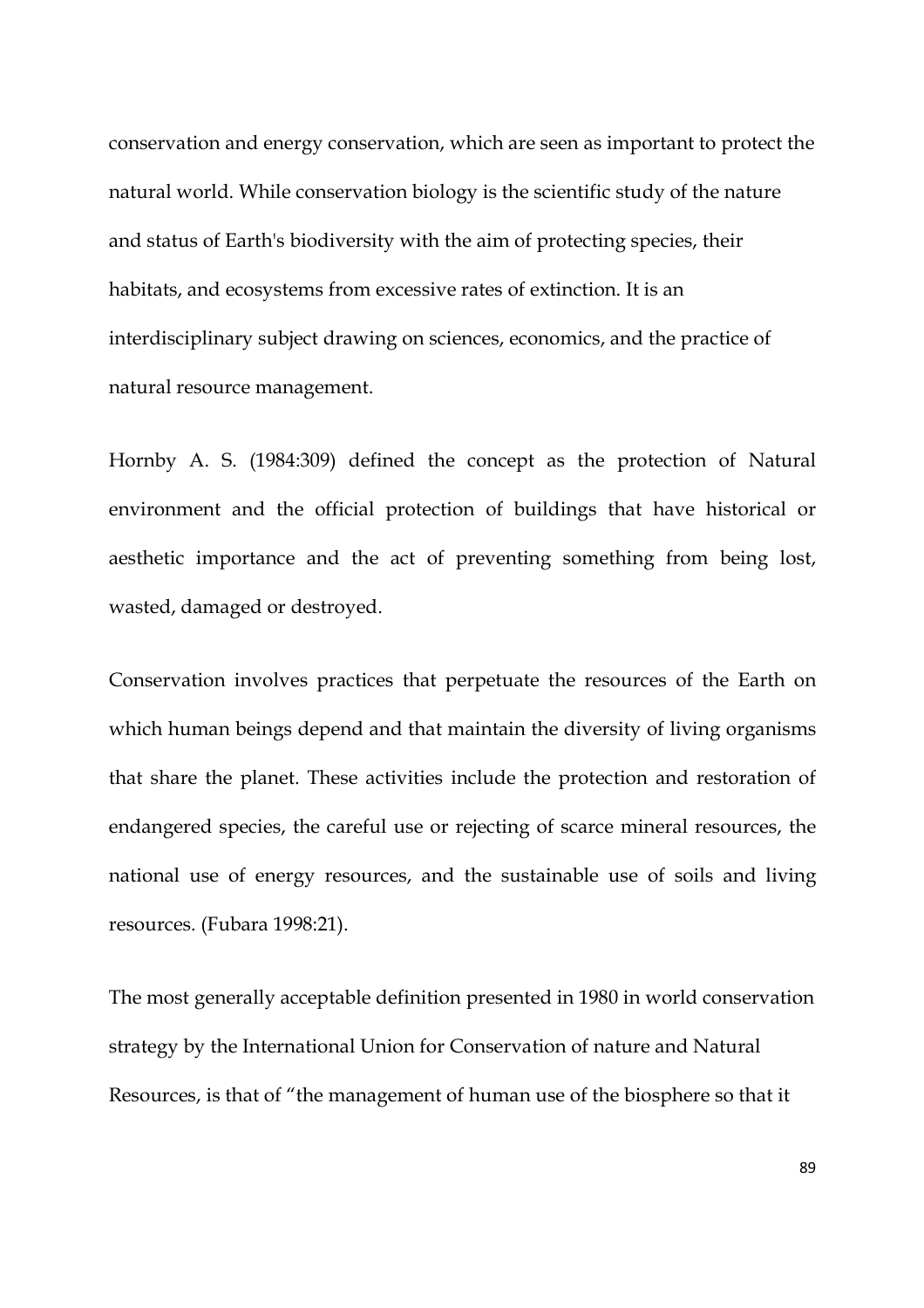may yield the greatest sustainable benefit while maintaining its potential to meet the needs and aspirations of future generations."

It is important to note that naturally, the idea behind conservation is to conserve habitat in terrestrial ecoregions and stop deforestation , to protect sea life from extinction due to overfishing is another commonly stated goal of conservation ensuring that "some will be available for our children" to continue a way of life.

We will reiterate that this idea brought up the establishment of most nongovernmental organisation in the direction of conservation of our environment and a lot for us to leave legacies to generation yet unborn. The most important now is the issues include the depletion of atmospheric ozone by the action of chlorofluorocarbon (CFC) the green house effect and the destruction of the tropical rainforests.

## **3.2 History of Conservation**

It is important to note the history of conservation dates back to the earlier times with the preservation of medicines it is crystal clear, that, in the pre-historical era, it was on record that people did modify their natural environment. Early hunting and gathering cultures contributed to extinction of some animals species, although this seems to have been more of an exception than a general practice. For the most part, early man lived in an equable balance with the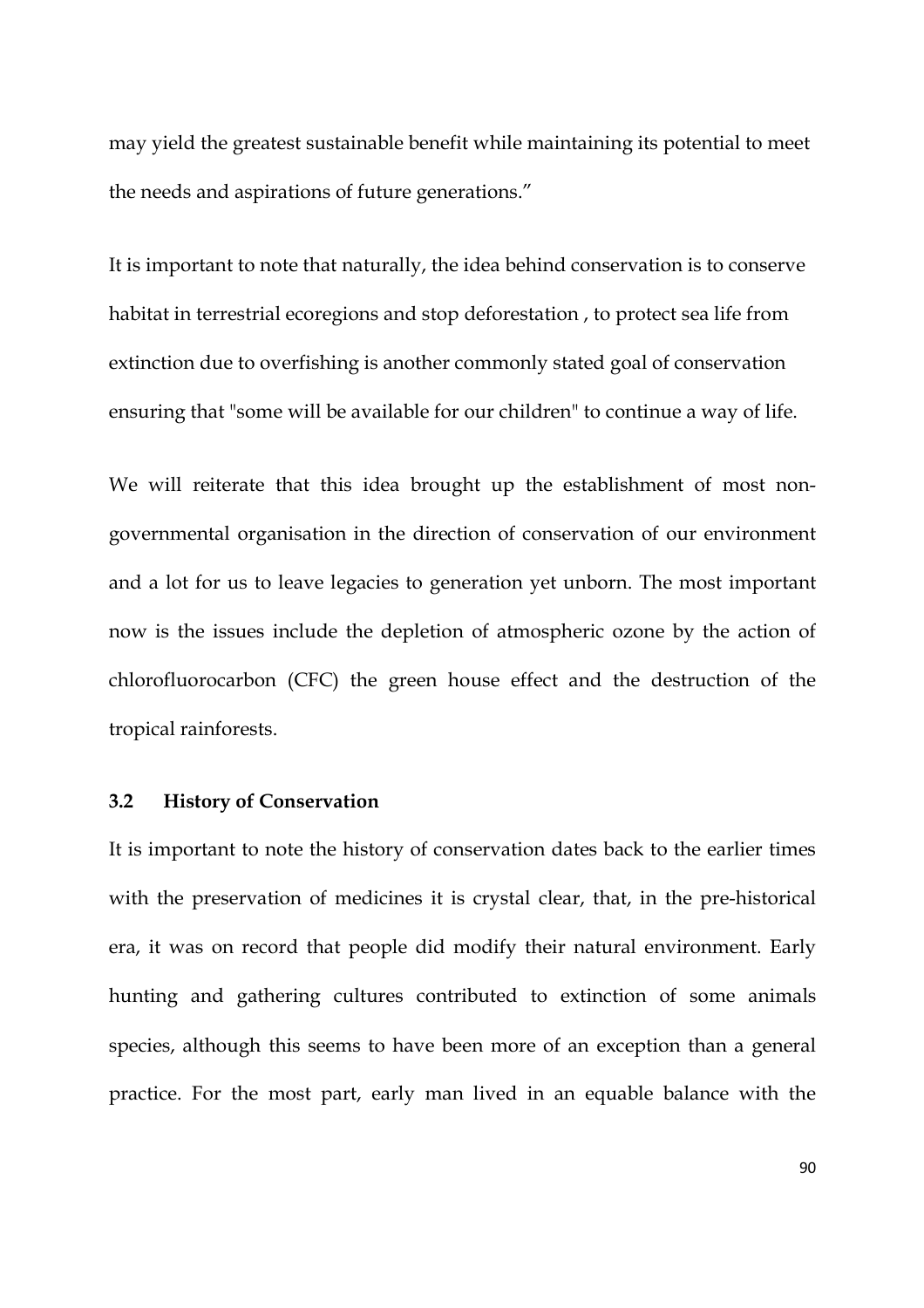natural environment, if for no other reason than necessary. If they have done much damage, people could not have survived.

In addition, for more than 10,000 years, agriculture has been practiced and urban civilization has been in existence since 6,000 years.

However, in the period of Middle Age, some animals species were protected or conserved by religion taboos, fear of religion sanctions prevented the extinction of forest grooves and sacred mountains. The method of applying organic fertilizer to maintain soil fertility is found among many primitive people and has had a long history in Western agriculture.

This age equally show evidence of the creation of game reserves and parks to protect wild life and natural resources alike. In addition, they were hunting specifically preserves for the use of royalty, this in turn served a conservation function.

It is worth mentioning, the agricultural landscapes of Western Europe, China and Japan which was a reflection of a great skill in the pre-industrial era in the conservation of soil resources. One cannot forget easily the irrigated Nile Valley and Volcanic soils in the tropical South East Asian which has kept functioning and productive over a thousand years.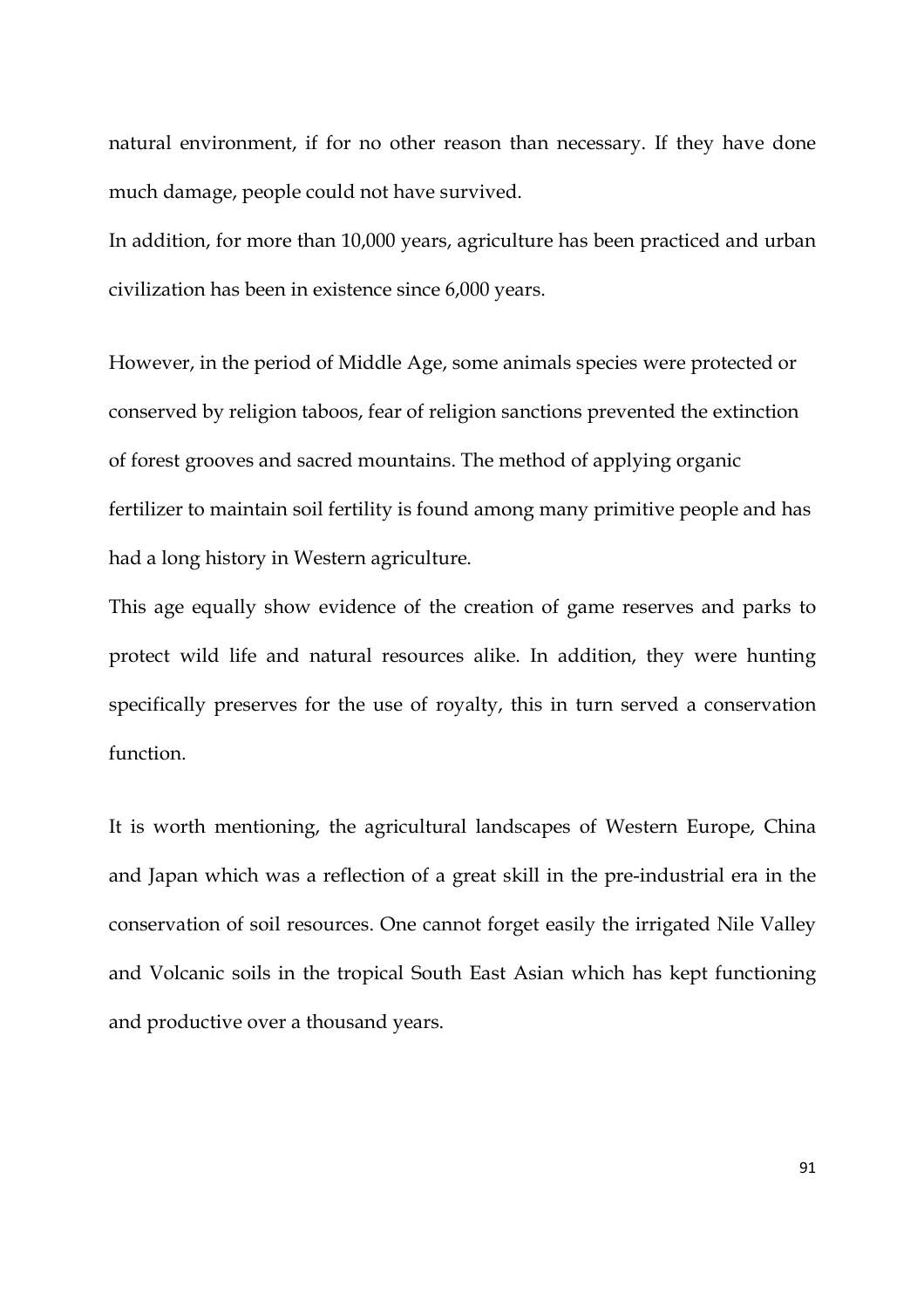However, in the 19th and 20th century the civilization brought by the Europeans colonizers led to soil erosion and destruction of natural vegetation and wildlife in the colonized countries such as America, Australia, India and Africa.

The 19th century culminated into severe environmental depredations in many countries. For example, in Australia livestock were allowed to increase in population to levels far beyond what the natural forage could support. As a result, many animals during droughts, the system of over foraging destroyed the land to such a degree that they have not yet recovered. In the Southern part of Africa, many types of wildlife were hunted to extinction while majority of the larger mammals reduced to small size that could hardly sustain their survival.

Conservation in the Millennium (21st Century) Okorodudu – Fubara posited that 'it could have been predicted that the modern conservation movement would have its beginnings not in the settled hands of the old-world but in those areas of the New World, where, within the memory of a single generation, there had been extreme changes in the landscape and in the abundance of wildlife. The response to the destruction of natural resources in those areas necessitated the establishment and development of conservation movement.

The national parks which is meant for preservation of wild nature and to the provision of outdoor recreation space, have developed unprecedentedly and side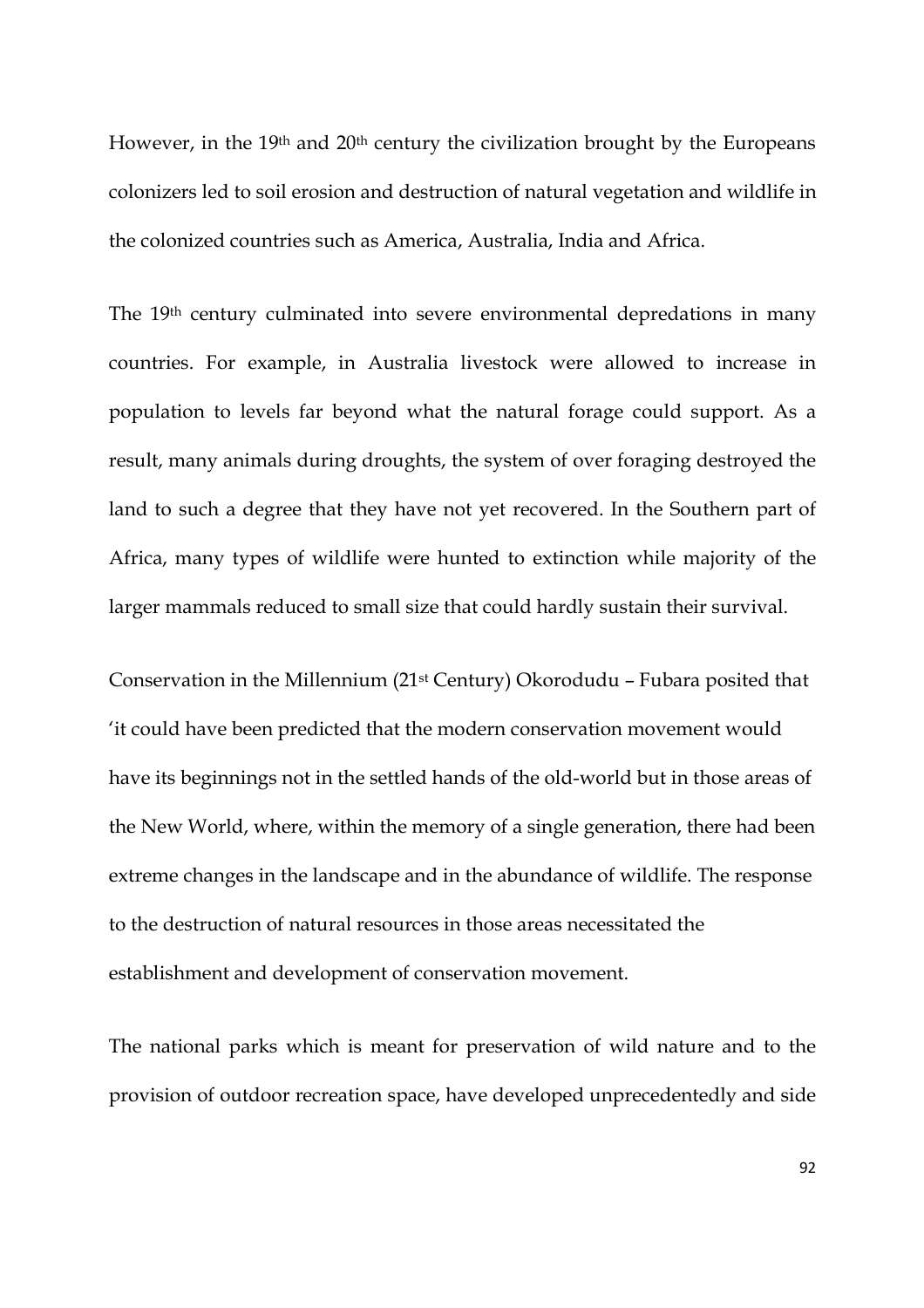by side national – forest systems, preserved for the multiple use of wild-land resources have become firmly established.

The conservation of wild life becomes a cause of national interest which led to establishment of different nature resources and wild land resources which in some cases exceeding their primitive numbers.

Conservation oriented management of forest lands, which developed more from its origin in Europe than from practices in the United State and become more widely acceptable all over the world.

The management of wild animals in extensive wilderness areas of Africa, India and Soviet Union made major studies which possesses usual wildlife resources and retain a large areas of wild land. From the above analysis, the concept of conservation and its management cannot be studied in isolation of its historical growth.

And finally most countries of the world by 1992 most of the countries of the world had become committed to the principles of conservation

## **3.3 Concept of Conservation**

## **1. Natural Resources**

It is important that the need for natural resources under conservation cannot be ignored with a wave of hand. Natural resources especially the ones found in commercial quantity and quality were regarded as sources of most useful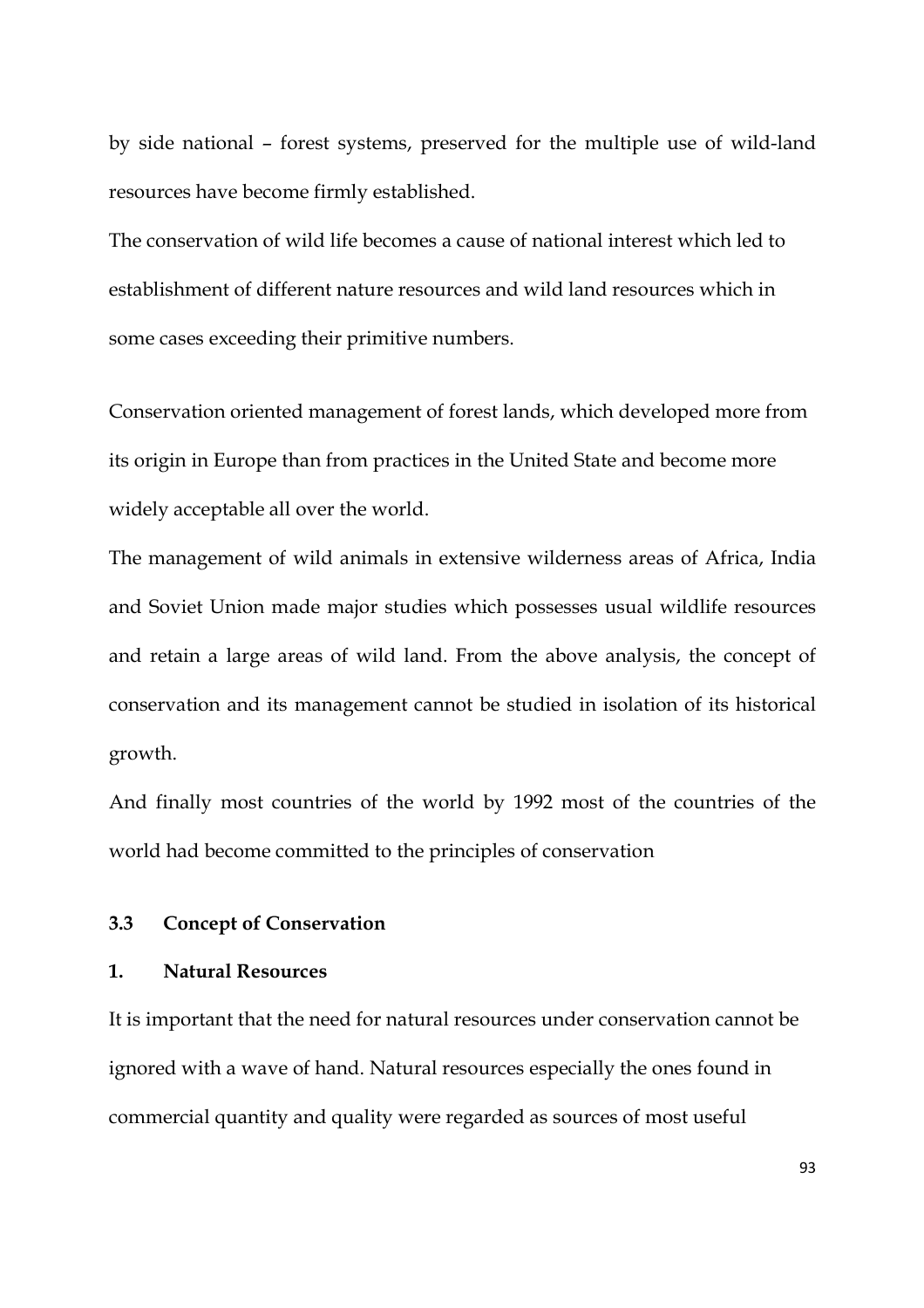commodities worldwide. These raw materials are found in the environments that were used or capable of being used by people for various purposes: minerals and fuels, forest and gracing resources, wildlife, fisheries/acquirable animals and the likes. The concept could mean all of these or more.

It is important that the concept of natural resources due to changes and researches has been widened to mean that entire natural environment.

Note finally that the atmosphere, oceans, deserts and Polar Regions have all become valuable resources that must be properly managed with care and sincerity of purpose to provide for the future.

## **2. The need for Human (Primary/secondary need)**

Generally the main human race's primary desires and natural resources necessities for life include energy in the form of organic foods that are digestible, are capable of being assimilated and contain adequate amounts of proteins, fats, vitamins, carbohydrate and minerals. Water with low content of dissolved salts and free from toxic or injurious substances, air that contain an adequate quantity of oxygen by no harmful materials, and an external sources of energy for heating and cooling, as well as various materials from which clothing and shelter can be fashioned to provide warmth in cold weather and coolness during excessively hot weather.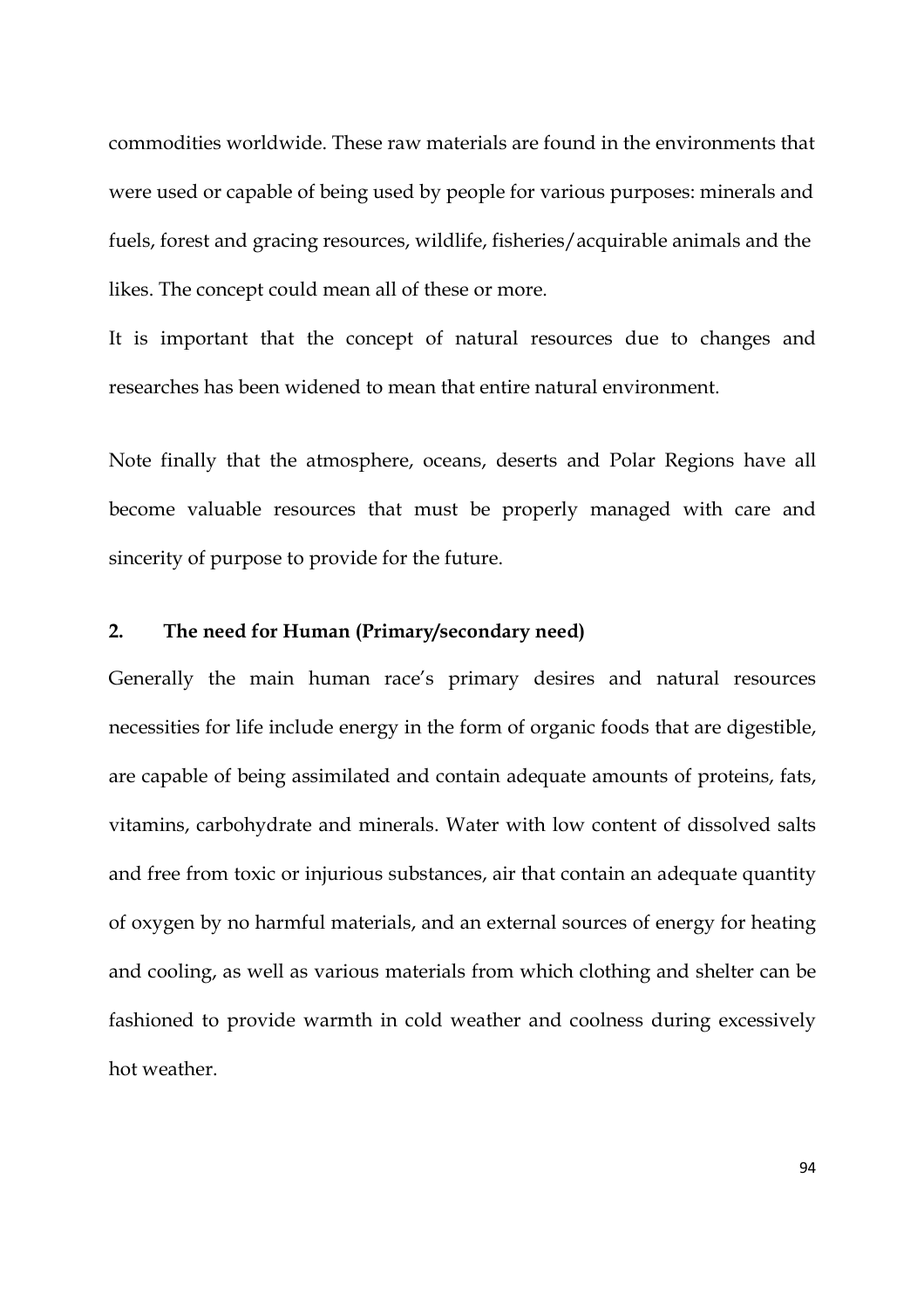Naturally, the need of people all over the world, are almost the same as the world is turning to a global village and these needs are secondary in nature. It is however important to reiterate these needs further. These no doubt include those materials or energy sources needed to maintain an urban civilization.

### **3. Agricultural and Urban development**

The needs of man was sufficient in the early times and where proportionate with what was available the desire for more was virtually absent, but as the population soon increased tremendously then the people soon outnumbered the capacity of the original existing natural environment to supply them primary needs.

As a result, the first set of secondary needs developed – farming tools and later, domestic animals to help use the tools more effectively and, for the latter, the food supplies necessary to sustain and keep them alive. And this lead to the need of varieties of fertilizers to ascertain the agricultural food production

However, the need for more non-living natural materials/resources along with the rapid development of agricultural lands and settled villages was inevitable at this instance.

Nevertheless, human wants tend to multiply as the greater leisure of civilize life enables part of the problem of just to survive but equally to sustaining the environment for the generation unborn.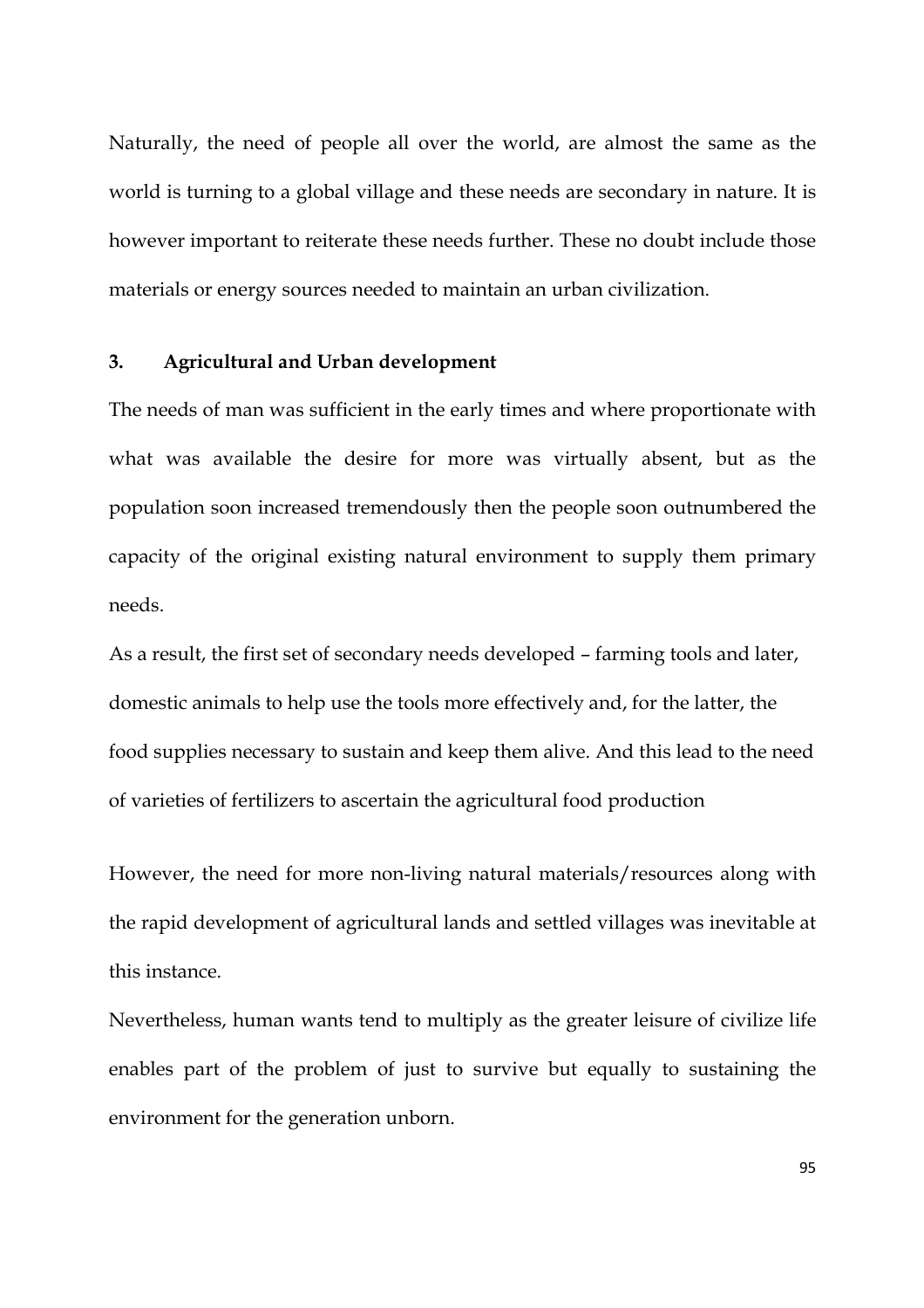#### 4. **Industrial and Technological growth**

As the world is tuning into a global village, the demand for industrial and technological growth is one of the most widely needed of all, and this has actually snowballed. In the present dispensation there are more concentration on the resource that are scarcely consumed in the previous centuries and are largely consumed such as berylliums for rockets, uranium for nuclear fuel, natural gas, coal, and petroleum.

The need for other resources is the result of the desire to live in greater numbers and at a standard of living considerably higher than that previously enjoyed. It is imperative to note that, with the growing human population, with an expanding technology that becomes ever more demanding, and with the growing demands for material goods, the pressure on the earth's natural resources increases steadily. Whether or not available quantities of these resources are sufficient to meet humanity's growing wants and needs is uncertain" (Okorodudu Wabara 1998: 24).

#### **3.4 Importance of Conservation**

The importance of conservation to the mankind or to human survival cannot be overemphasized. Generally, it is imperative to note that the human life depends upon the proper functioning of the biosphere – the relatively narrow zone of air,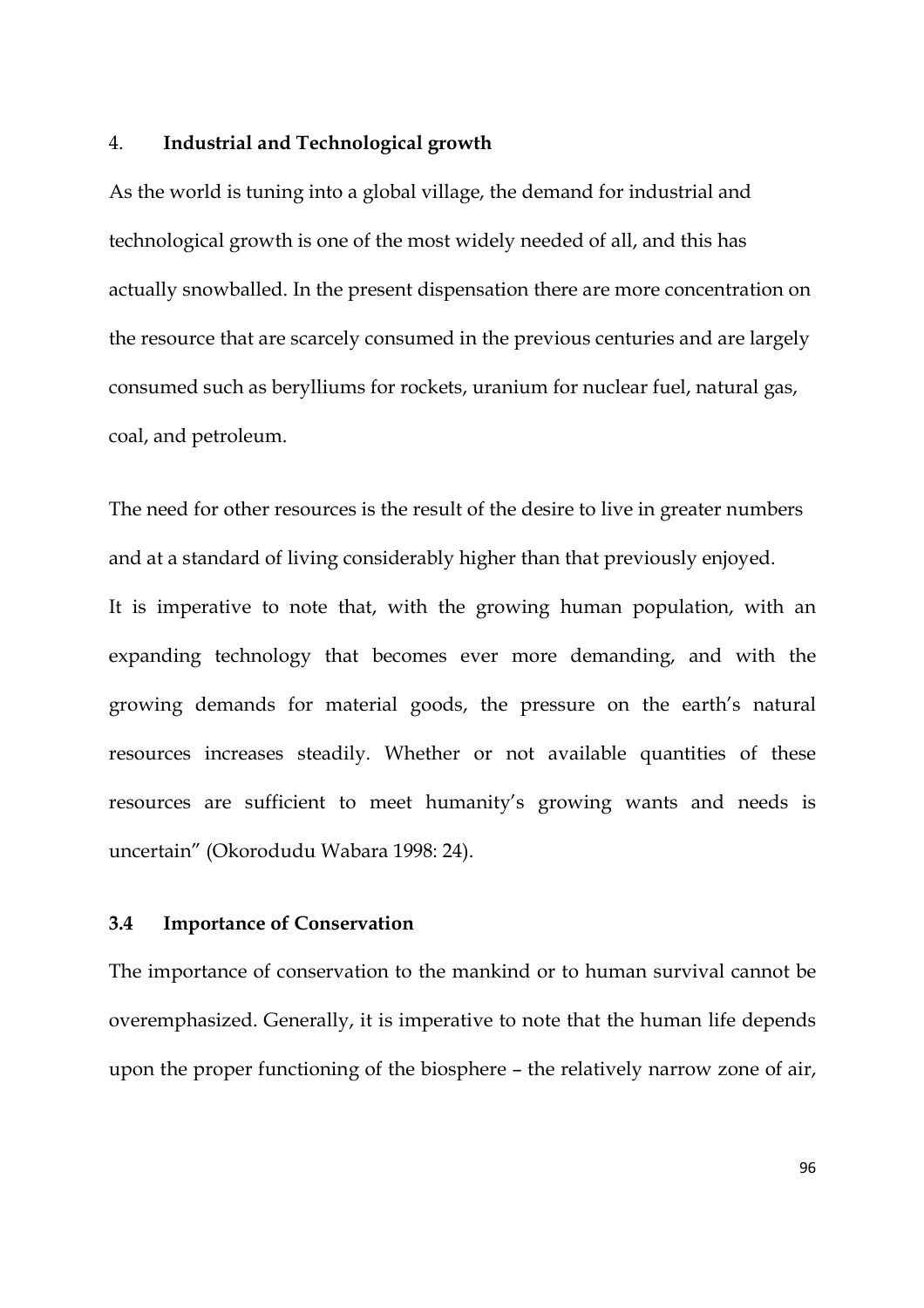water, soil and rock in which all life on earth depends. The ultimate purpose of conservation is to protect the biosphere in a healthy operating condition.

However, plants and animals generates nutrients are not left out of this cycle that requires to be conserved and which helps to maintain the fertilities of soil, many of the elements that contributes to the proper functioning of the biosphere have not yet been identified. Then the attitude to preserve and care for the environment is unavoidable

## **1. Prevention Pollution**

Conservation prevents pollution of nature: There are many examples of the serious effect of pollutants in air, water or soil on human health and survival which conservation would have prevented. For instance the dumping of toxic wastes in Koko, Delta State and Ilogbon – Iyana Offa, Ibadan, Oyo State, Nigeria which claimed many lives. And the dumping of Mercury containing wastes into the rivers in Japan caused death of many people.

### **2. Economic Importance**

The economic importance of conservation may be rarely appreciated. However, the floating plants of the ocean, the microscopic phytoplankton, are of little direct economic importance to human beings, for instance, their elimination from the food chain would quickly destroy the world's marine fisheries that constitute a major source of human diet and the world's source of Oxygen supply.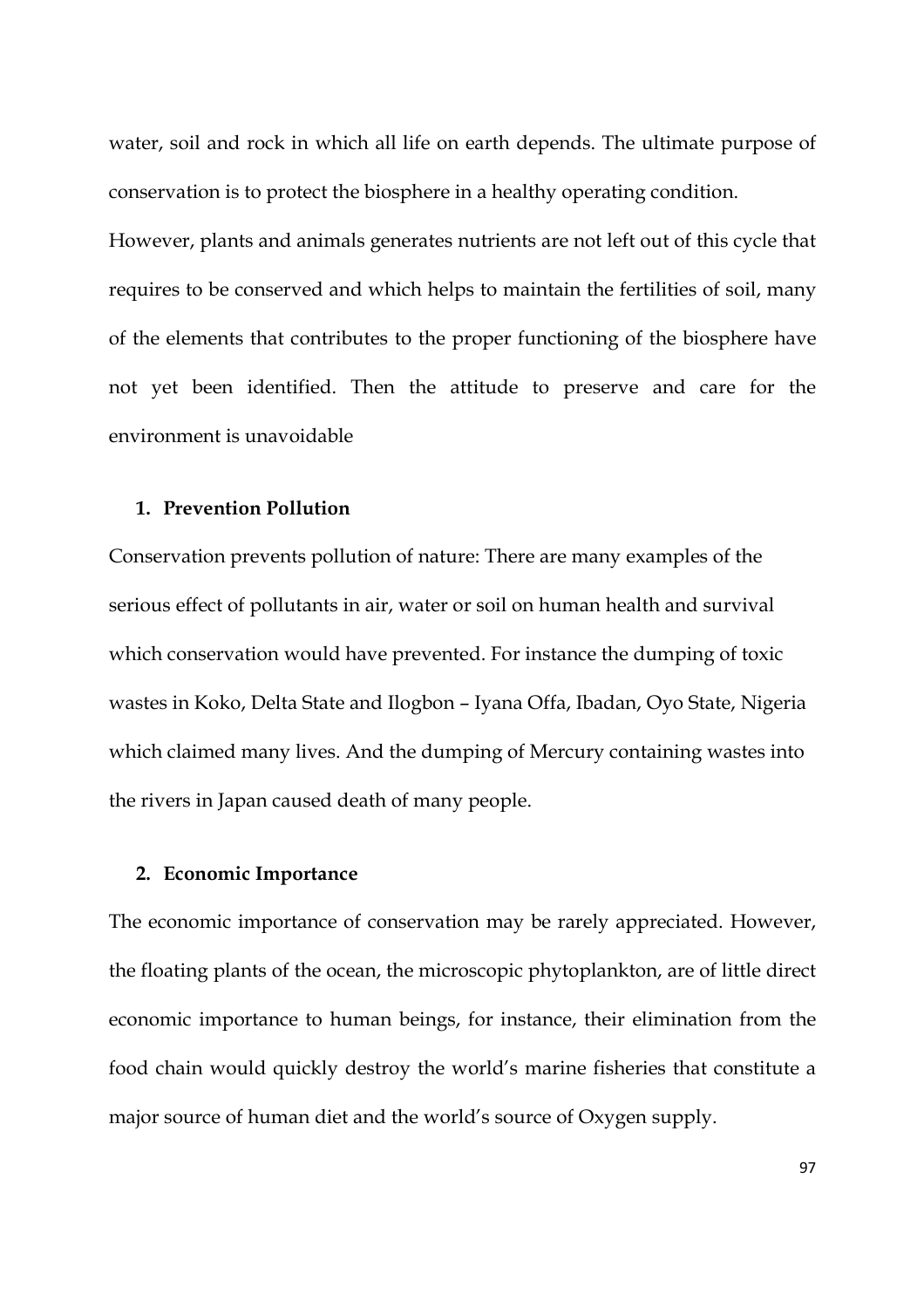### **3. Aesthetic and Recreational Value**

It is pertinent to note that the wild nature is one of the sources of aesthetic pleasure and the use of wild lands and wild-animals resources for recreational enjoyment cannot be ignored with impunity. These values have long been recognized as among the more important values of conservation.

The much exciting traditional and even modern sports that is associated with nature like fishing, hunting, beating, swimming, boat racing, sunbathing, skiing and picnicking which are grouped amid the outdoor based recreational activities are in tune with the continued existence of natural or near-natural environment as the sites for these activities.

The recreation value or importance of aesthetic of nature in terms of the psychological or sociological importance became very imperative because they vary from one culture to another, evidence indicates that, as personal affluence and the freedom from the sheer struggle for survival increases, the demand for outdoor recreation and outdoor space also increased.

## **4. Scientific Value**

This is one of the vital areas of importance of conservation, it has a great scientific value. This is as a result of the fact that relatively little is known about the past, present and possible future of the biosphere, natural outdoor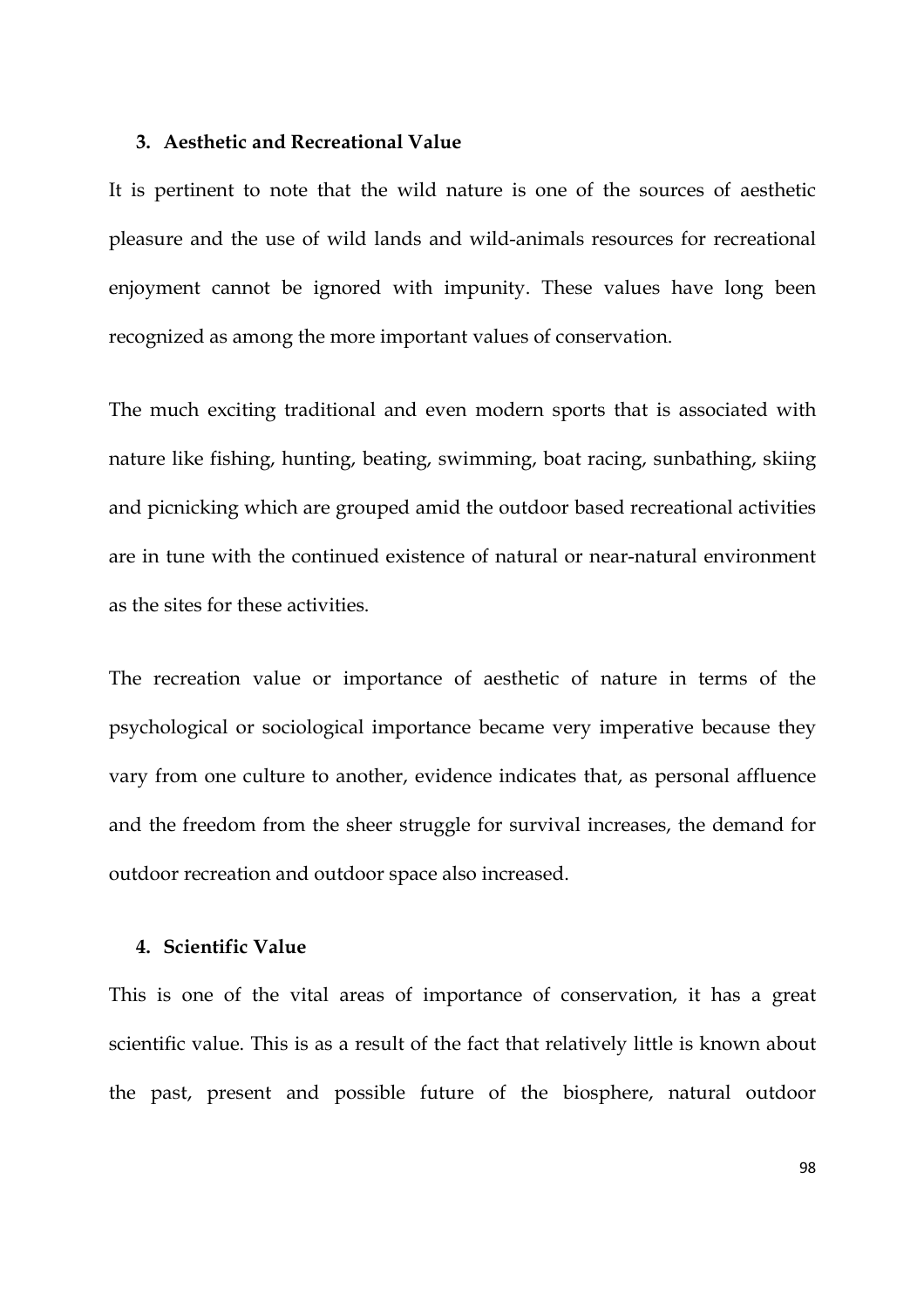laboratories including areas of undisturbed nature, must be maintained in order to conduct the studies needed to acquire knowledge.

However, this has brought the conservation biology to attention, then the need for so many fields of plants and animals with undiscovered scientific values. This is because each wild plants and animals contains a storehouse of genetic and biochemical information, the loss of single specie might cause the loss of information that could ultimately have great value for mankind's welfare and survival.

## **3.5 Laws and Policies Guiding Conservation**

It is imperative to note that no nation can survive in isolation, laws and policies are essential part of survival of any nation. The present states of the world have shifted to the states of sustainable development. The world conferences on environmental development have severally drummed the sustainability of national programmes plans that surpass the current generation and forward looking to the next generations unborn.

Law and policy have made great impact towards holistic objective of nature sustainability through concept of conservation.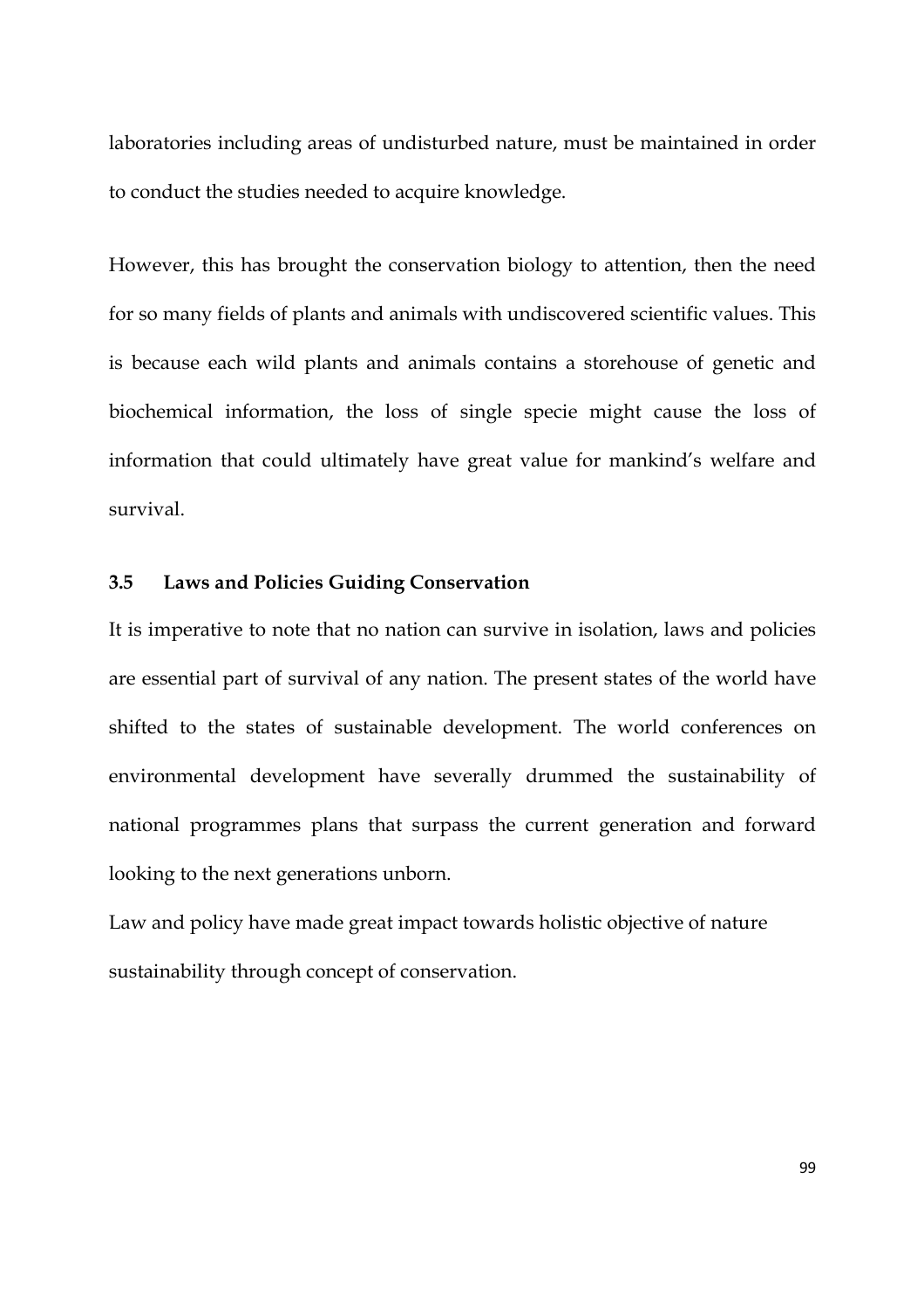There have been a lot of laws and policies from the federal level to the state level, this is however important in all areas of the human endeavour like water, land and finally air resources just to mention a few.

It is important that the misuse of land can have harmful impact on the environment and co-existence of man. Before the promulgation of Land Use Decree, 1978 by the Obasanjo Military Regime, ownership of freehold or customary land imposed no corresponding obligations on the quality of development.

One stunning aspect of the Land Use Decree is the conservation and protectionist policy. For instance, control over the manner in which land is used would if efficiently implemented reduce incidents of slum housing, under utilization or unproductive use of agricultural lands and wanton assault on or destruction of the natural resources of the land.

There are other specific laws and national policies which complement the objective of Land Use Decree. And that the performance of the agricultural sector is critical to conservation of land resources. The main objective of land resources policy is outlined under the National Agricultural Policy, 1988, is to rehabilitate areas of the country that are affected by draught, desert encroachment, soil erosion and flood; to prevent the spread of these natural disasters to other areas through effective protection measures".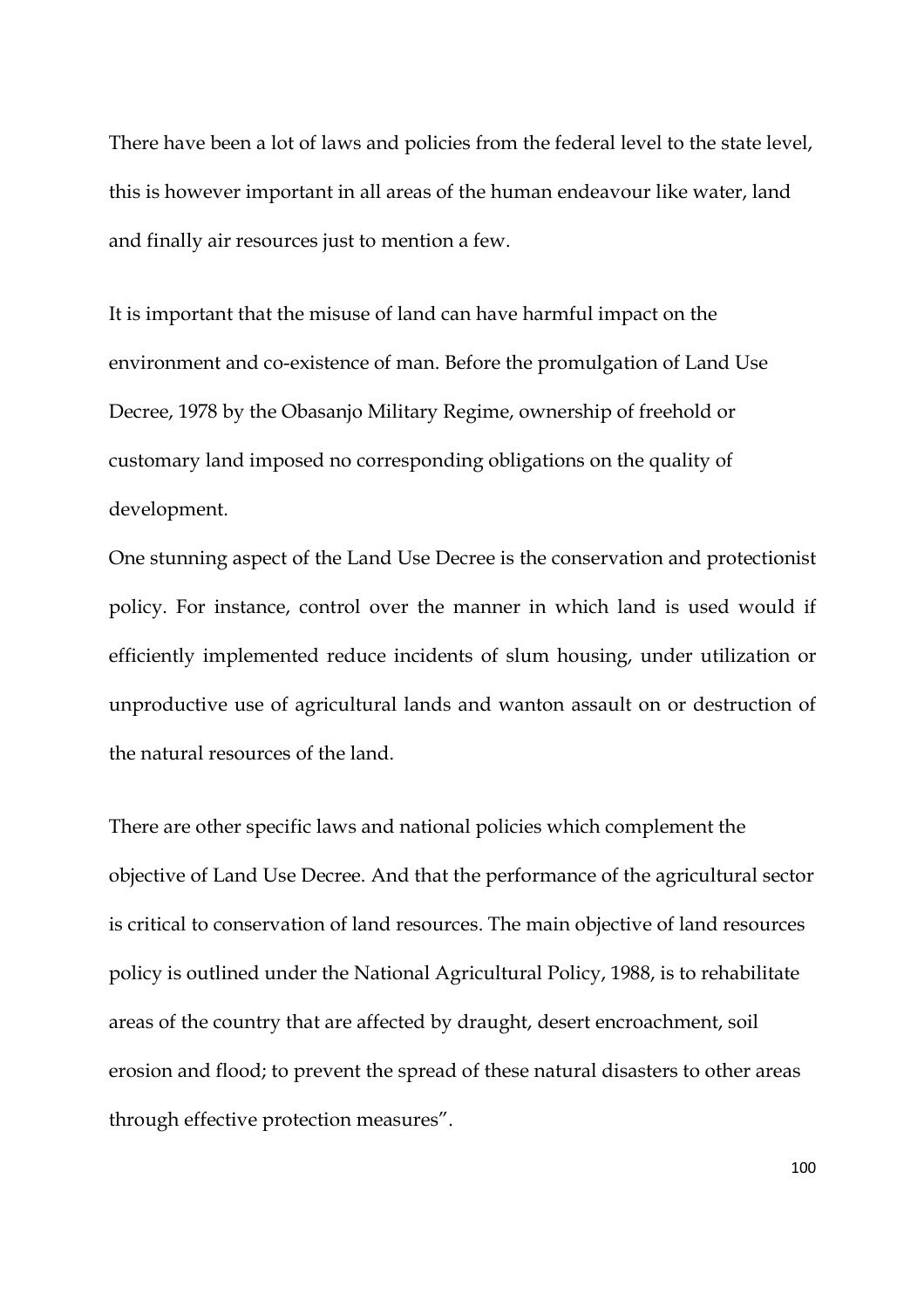Several attempts have been made to control the problems of deforestation and desertification which is one of the main problems of our environment through the enactment of appropriate legislation. These problems are caused mainly by the haphazard spread of agriculture, commercial timber felling, and wood cutting for fuel to serve the energy needs of the people both in urban and rural areas, game related, bush burning, accidental, and deliberate bush burning. For example, the Ondo State Government enacted the control of Bush Burning Edict 1989, Edict No. 4 purposely to protect the State and its people from the adverse effects of indiscriminate decisive response to one of the major causes of forest depletion in Nigeria.

Other international treaties that Nigeria ratified asides the laws it enacted are the Convention on International Trade in Endangered Wild Species of Fauna and Flora which aimed at ensuring through international cooperation, the protection of certain species of wild animals and plants against over exploitation through trade. However, in 1977, Nigeria and Cameroun with Niger Republic ratified an agreement in the Joint Regulation of Fauna and Flora on the lake Chad Basin.

The promulgation of the Endangered Species (Control of International Trade and Traffic) Decree 1985 not only gives municipal effect to the related international treaties provisions but equally significant. It expressly prohibits the hunting,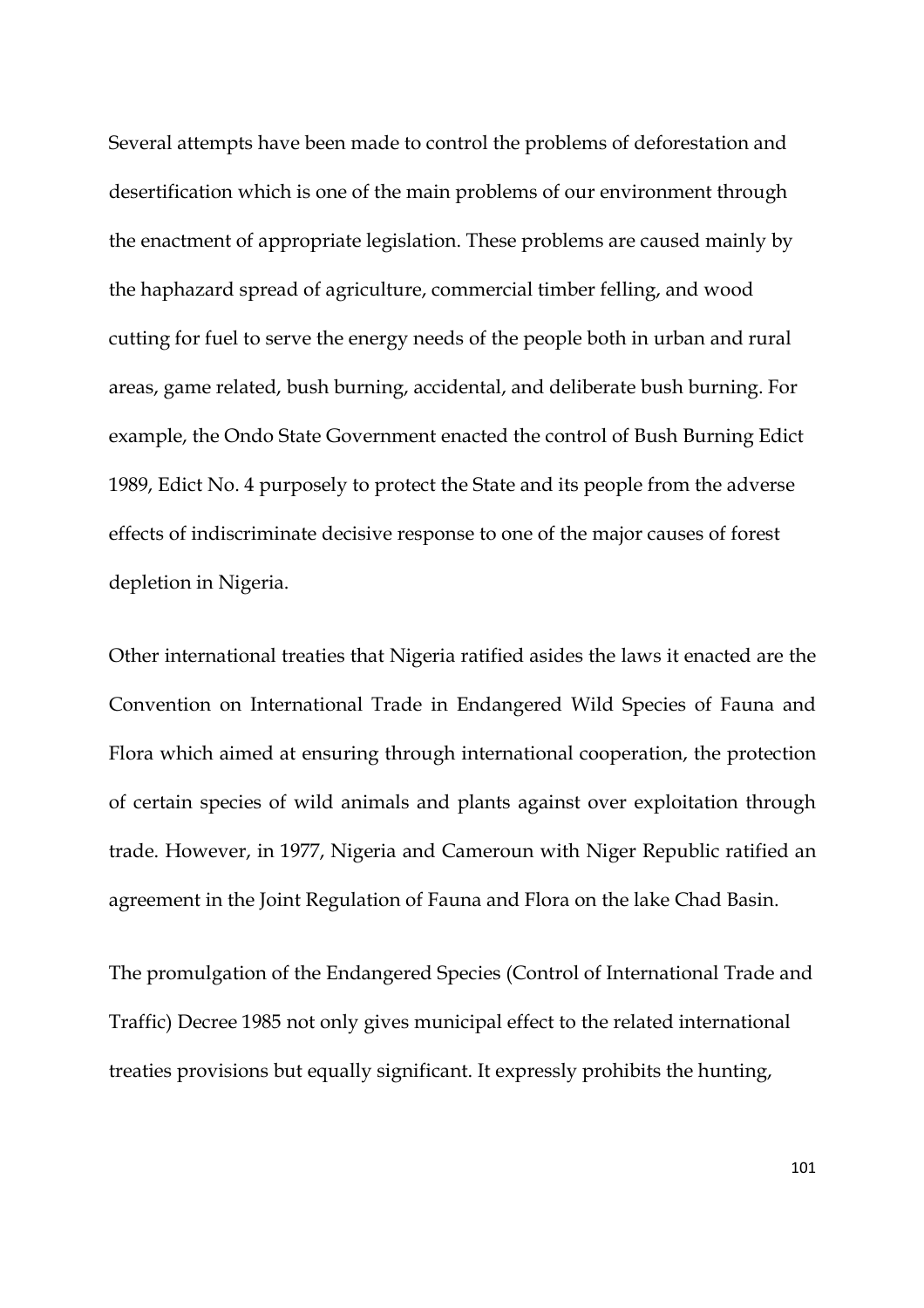capture of, or trading in any of the ninety one animal species as specified in scheduled 1 and 2 of the Decree.

There are also legislations in other to protect the water of the nation and these are

• The River Basin Development Authorities Decree, 1987 which repealed an earlier statute, the River Basin Development Authorities Decree 1976. The Law establishes eleven River Basin Development Authorities in the country. The statute specified the following requirements in each of the authorities' specific region of operation.

And each states as well as the Federal government promulgated a lot of laws to avert the surge of water pollution.

- The oil in Navigable Waters Decree, 1968, prohibits the discharge of oil into designated sea areas and made provision for penalties for the specified offences. It gives municipal effect to the international convention for the prevention of pollution of the sea by oil, 1954, which Nigeria acceded to on April 22, 1968. The minister of Petroleum is mandated to full charge by the degree.
- The Petroleum (Drilling and Production) Regulations 1969 which provides that a licensee or lessee shall take practicable precautions to avoid pollutions of inland water systems as well as territorial water of Nigeria or the high seas by oil, mud or other fluid or substances capable of causing harm or destruction to fresh water or marine life. If such pollution through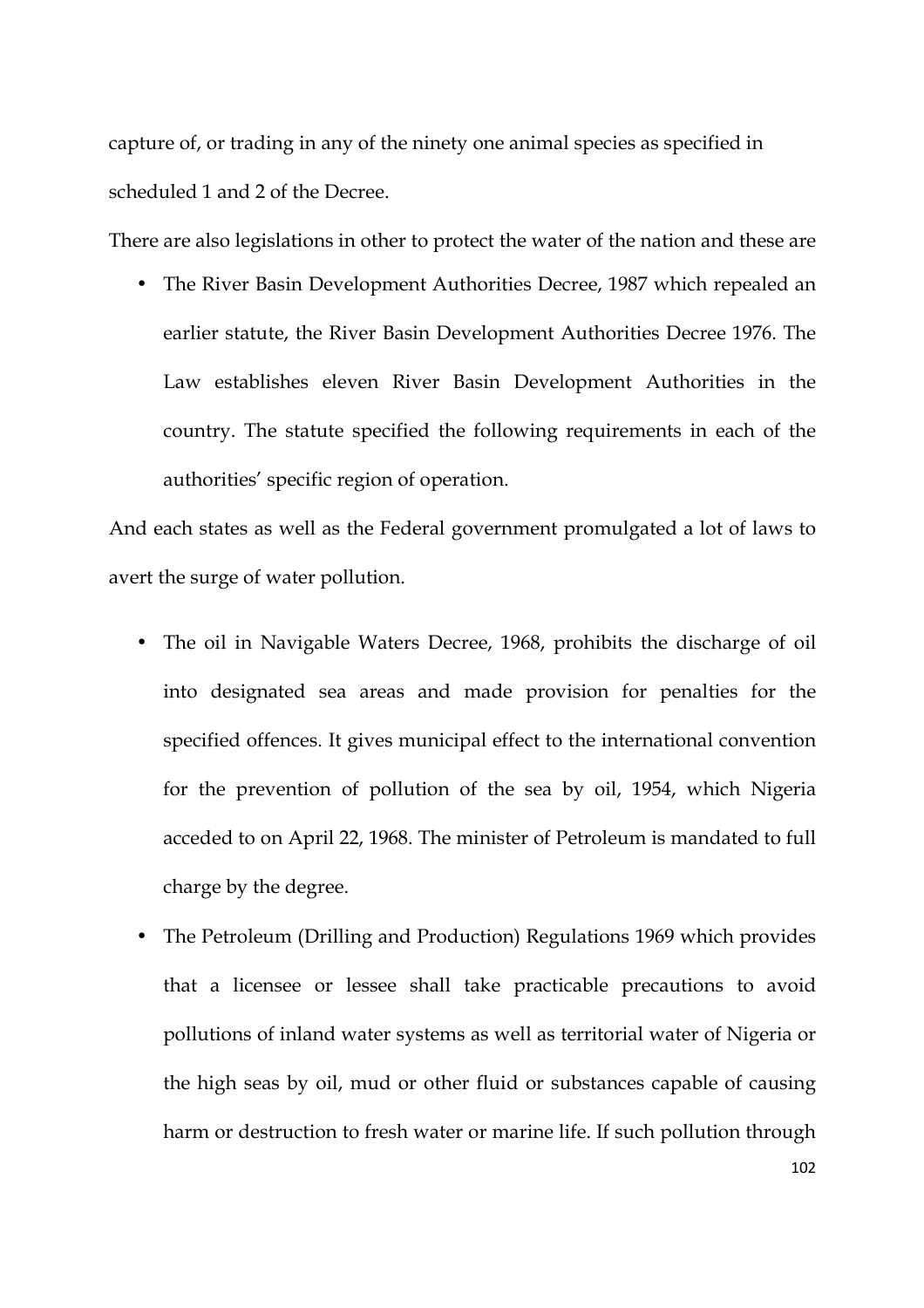spillage occurs, the licensee or lessee must take prompt steps to control and if possible prevent it. This is in line with s26 of Petroleum Decree 1969.

- The Harmful Waste (Special Criminal Provisions etc) Decree, 1988, which was enacted by the Federal government in swift reaction to the illegal dumping of hazardous wastes from abroad in certain parts of the country, prohibits the dumping of harmful waste in any form into any territorial water or Exclusive Economic Zone of Nigeria or its inland waterway.
- Lagos State government made a provision similar to the above when it enacted Lagos State Environmental Pollution Control Edict, 1989, that "No person or group of persons shall dump or burry or cause or allow to be buried or dumped in any water within the state any toxic or hazardous substance or harmful wastes". This was repealed by Lagos State Environmental Protection Agency Edict No. 9, 1997.

These are laws and policies in relation to the protection and conservation of the air we breathe, for a clean air situation to be attained. The National Policy on the Environment 1989 and 2007 has enumerated the following strategies.

a. Designating and Mapping of National Air Control Zones (ACZ)

b. Declaring air quality objectives for each designated Air Control Zones

c. Establishing ambient air quality standards and monitoring stations at each designated zones.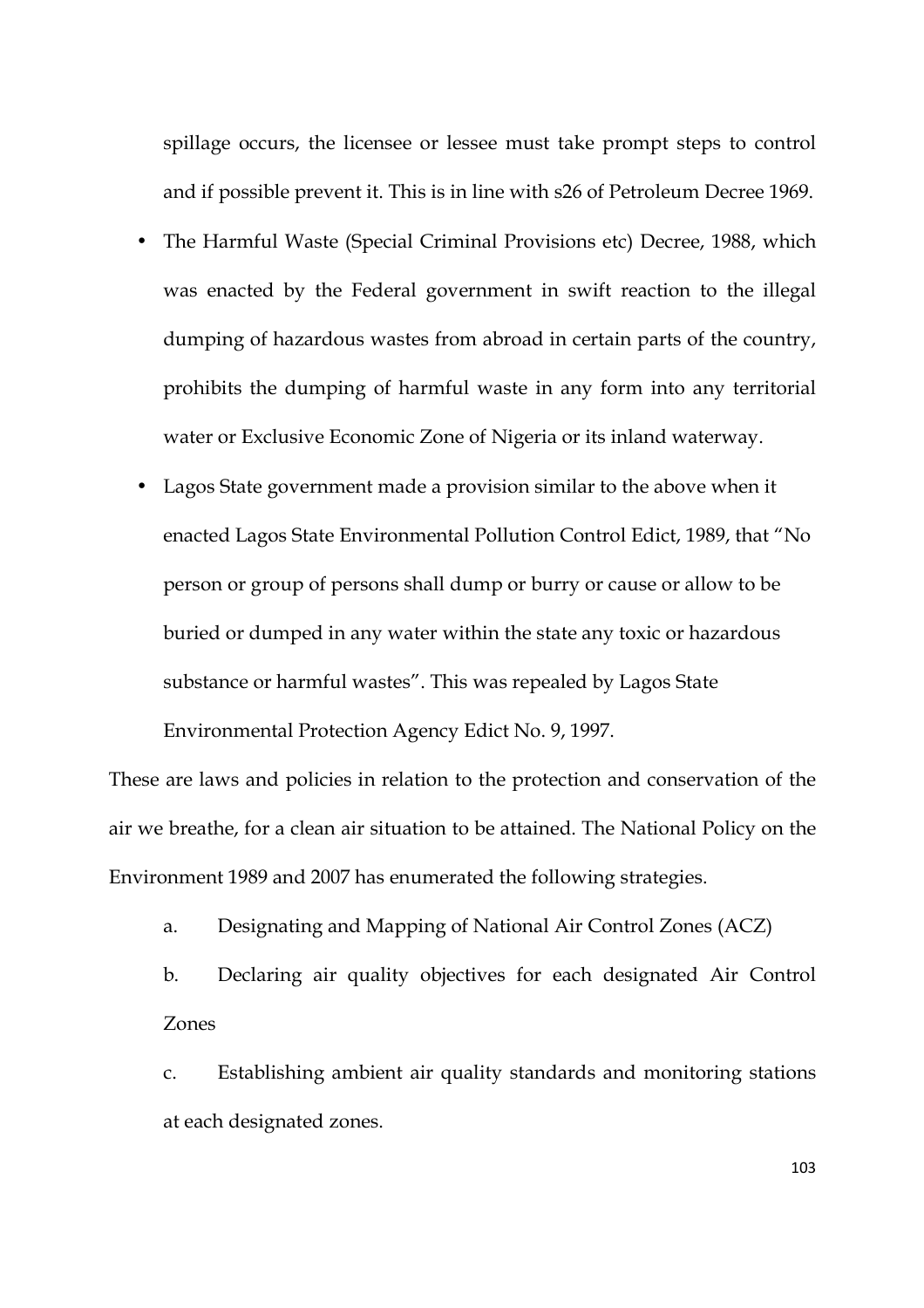d. Provision of standards for factories and other activities which emit pollutants into the air

e. Licensing and registering of all major industrial air polluters and monitoring their compliance with laid down standards.

f. Provision of guidelines for abatement of air pollution.

g. Prescribing stringent standards for the level of emission from automobile exhausts and energy generating plants and stations.

## **4.0 CONCLUSION**

Conservation is an inevitable aspect of our daily life and it is pertinent to protect our environment to the fullest and make judicious use of it for generation yet to come. It is imperative that conservation through the efforts of various nongovernmental organisations has done a lot in preserving our environments.

## **5.0 SUMMARY**

In summary, this unit has been able to discuss conservation in all its area as it relates to the human existence. It is of paramount concern that learners should be able to discuss conservation from its definition, to the historical development of the concept. And also the concept, its importance to the human race and finally the laws and policies guiding its sustenance.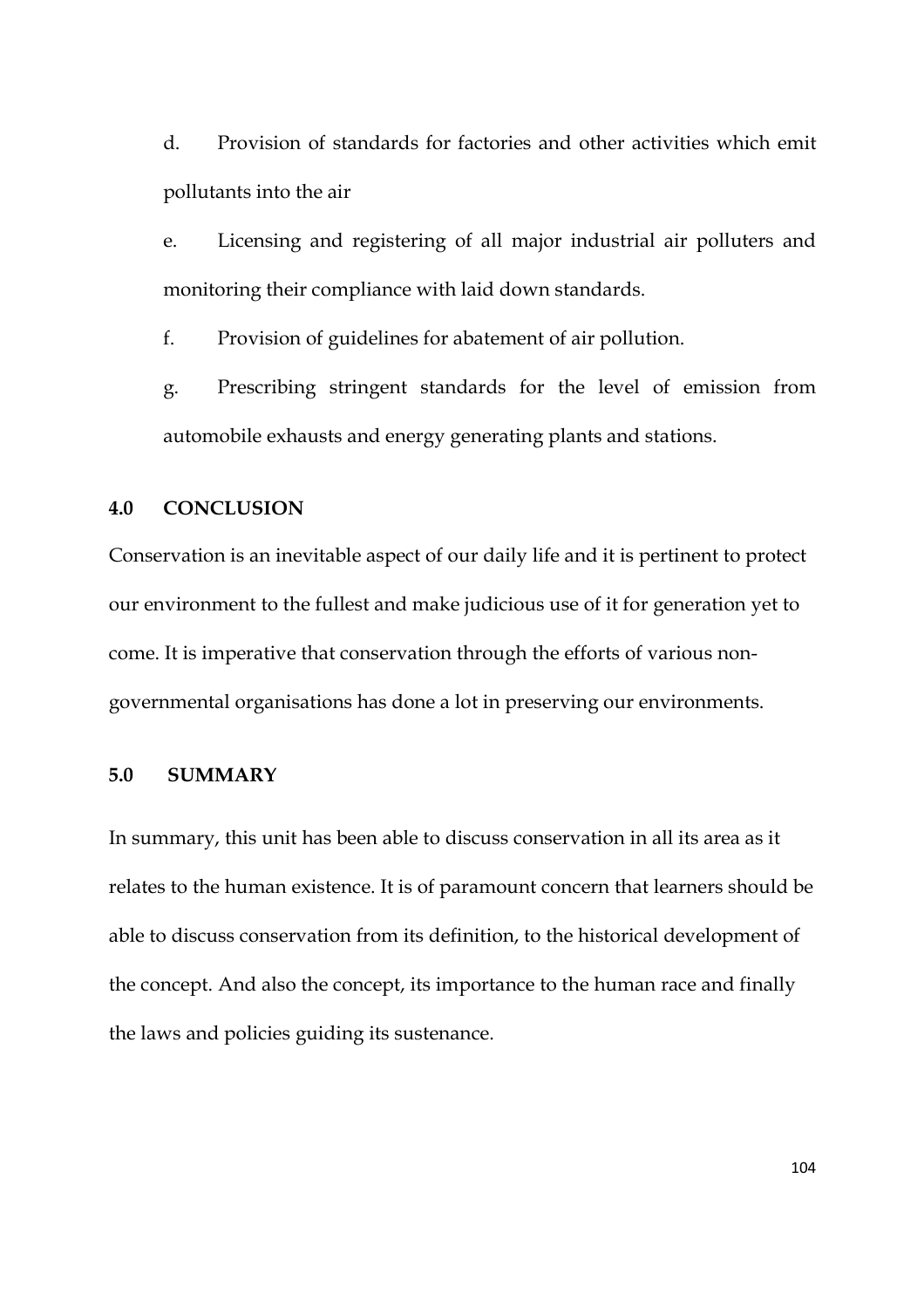## **6.0 TUTOR MARKED ASSIGNMENT**

- 1. Offer some scholastic definition to the concept conservation and relates its importance to the human race.
- 2. Discuss fully the efforts of both international organization and Nigeria government towards sustaining our natural resources.

# **7.0 REFRENCES/FURTHER READING**

- Grove, R.H. (1997) Ecology, Climate and Empire: Colonialism and Global Environmental History 1400-1940 Cambridge: Whitehorse Press.
- David Wooley QC et al 2008: Environmental Law. Oxford University Press.
- David Wilkinson, (2002) Environment and Law, Routledge, London and New York.
- Land Use Act 1978.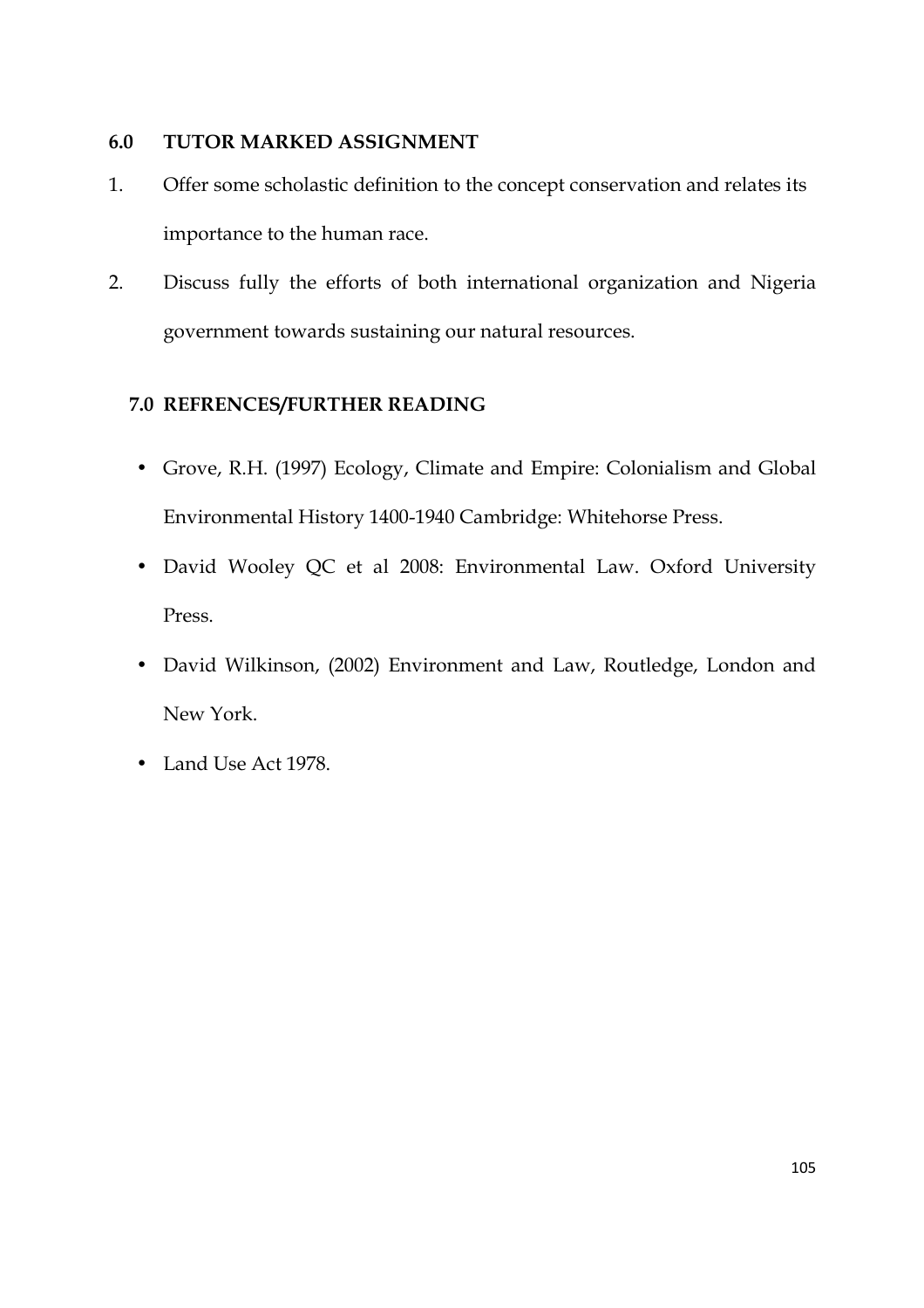# Unit 2

Waste and Waste Management

**Contents** 

1.0 Introduction

# 2.0Objective

# 3.0Contents

- 3.1 Waste
- 3.2 Waste Management
- 3.3 Sources of Waste Management

# 4.0Conclusion

- 5.0 Summary
- 6.0Tutor Marked Assignment
- 7.0References/Further Reading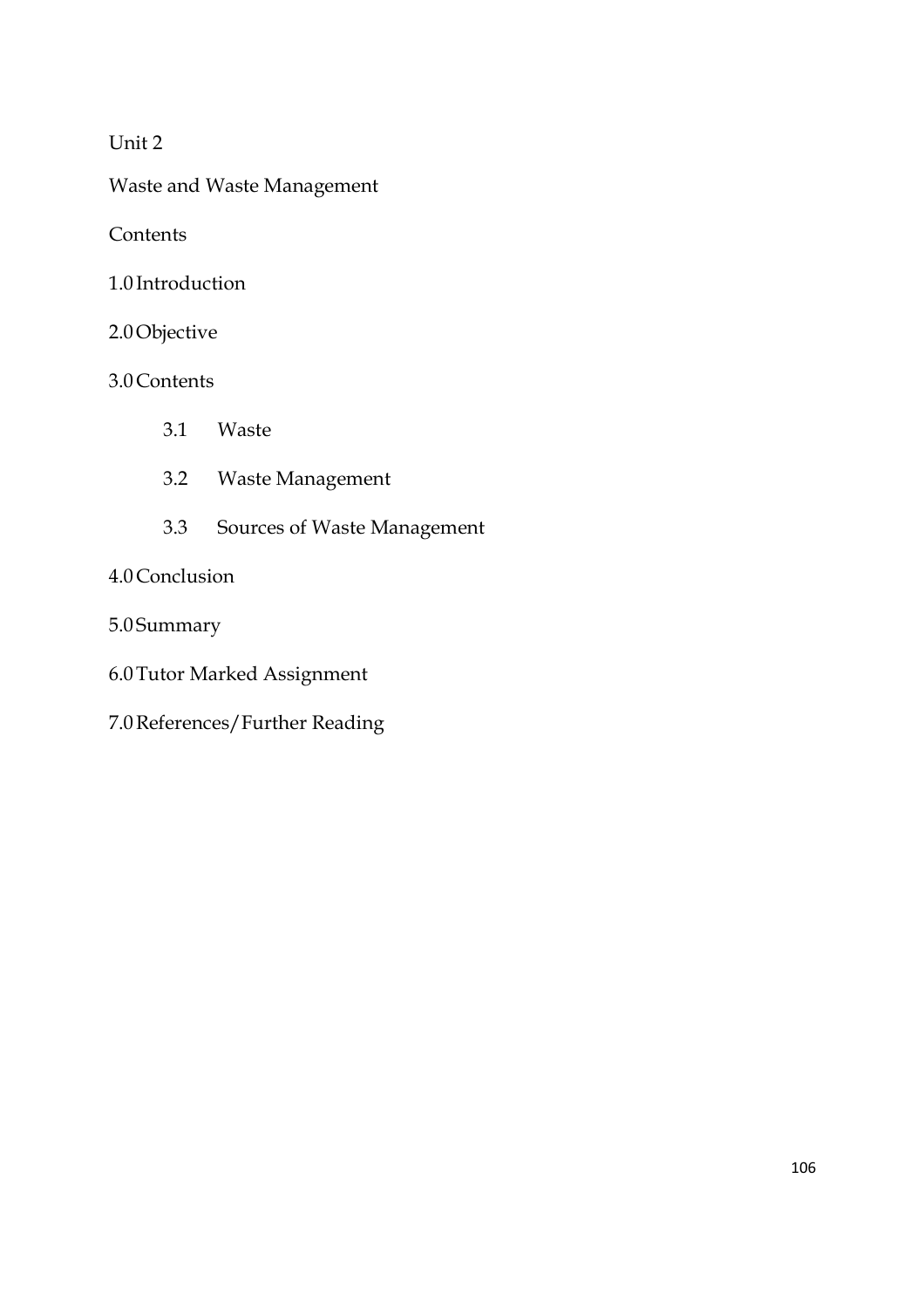### **1.0 INTRODUCTION**

Waste generation is a part and parcel of our daily life, as it is reiterated that only the dead do not generate waste, it is considered that every human being is expected to generate waste. The management of this waste is imperative in order to avoid some level of environmental pollution. It is also pertinent that waste is a natural consequence of life in both human and ecosystems and industries. As human consumption increases, so does waste.

The thinking of government and many others in this direction of waste has changed radically

### **2.0 OBJECTIVE**

The main objective of this unit is to generally discuss the conception of waste and waste management. It is important that the sources of laws regulating this concept will also be discussed. However, it is imperative that the efforts of some state government in management of waste cannot be ignored with a wave of hand, Lagos State in particular.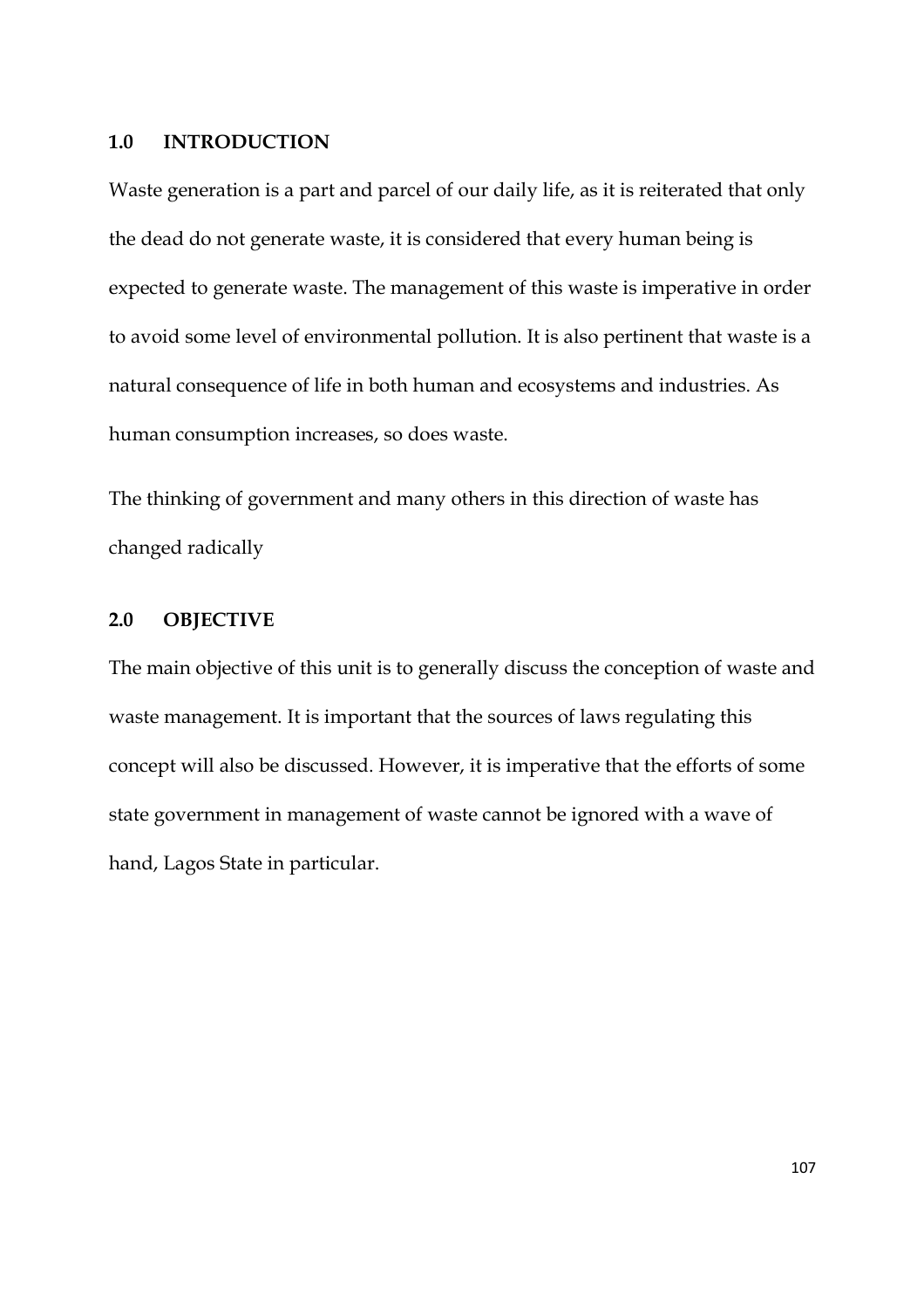### **3.0 CONTENT**

#### **3.1 Waste**

Waste has been defined by various environmental experts, it is defined in the Oxford Advanced Learners Dictionary' 4th Edition as something that is not or no longer useful and is to be thrown away, or disposed of.

It was also defined by M. Purdue, as any act or omission which results in a change in the land for better or for worse example conversion of arable land into a timber plantation.

Then, the World Health Organisation (W.H.O) defines the concept as something which the owner no longer wants at a given place and time and which has no current or perceived market value.

The United Kingdom Environmental Protection Act of 1990 defines waste as:

- a. Any substance which constitute a scrap material, an effluent or other unwanted surplus substance arising from the application of any process.
- b. Or any substance or article, which needs to be disposed of, as being broken, worn out, contaminated or otherwise spoiled.

However, the Lagos Sate Environmental Sanitation Edict of 1985 No12 attempts a definition similar to that of the United Kingdom.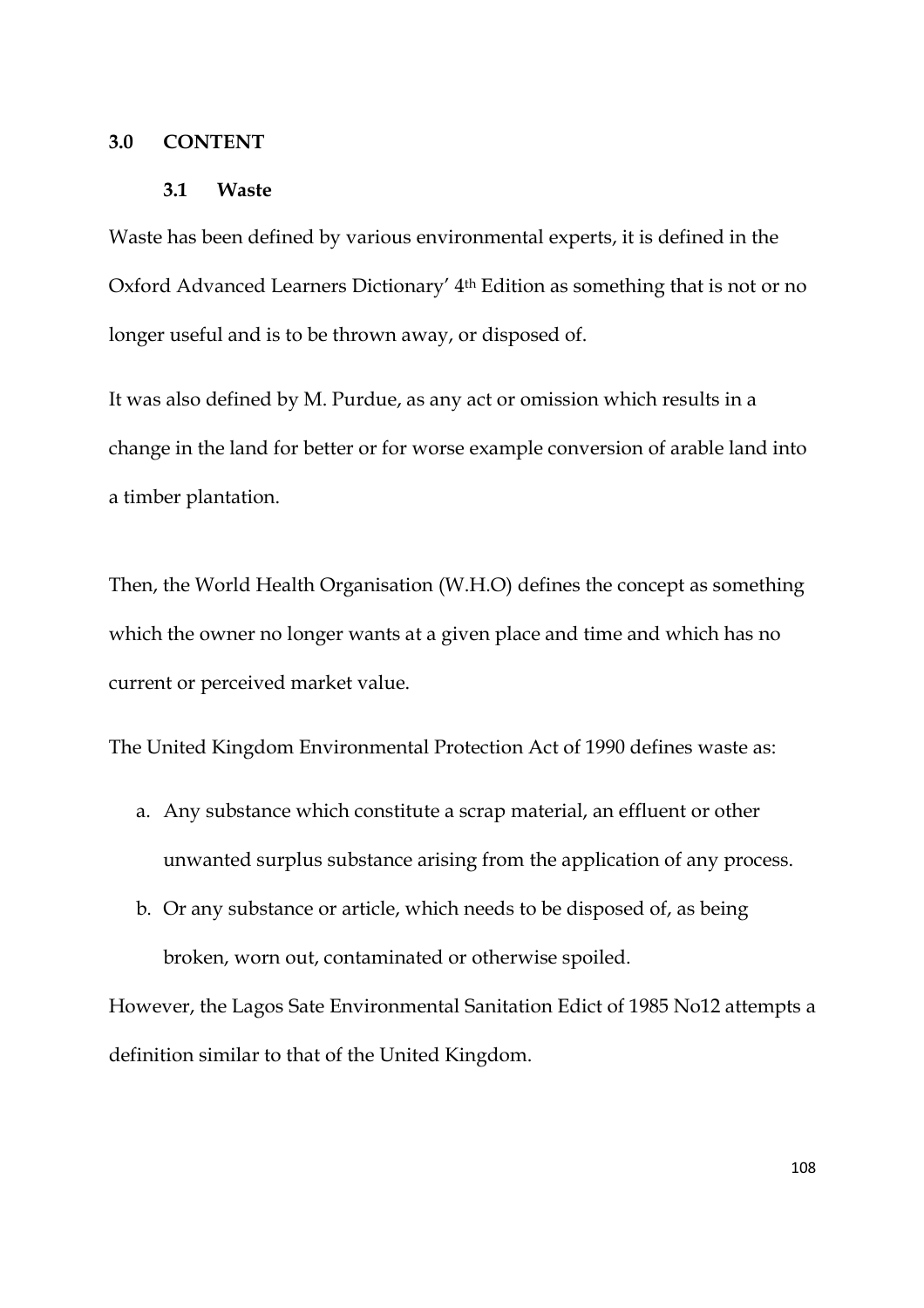### **Sources of Wastes**

Wastes can be classified into various sources like the control wastes, and dangerous wastes. Control wastes are household wastes e.g food, office wastes, commercial wastes and wastes from stores. These are set of wastes that can be easily managed, treated, recycled and disposed of as the need be.

However, dangerous wastes are wastes that are too treacherous to treat, keep or dispose of. These are wastes that include acid, alkalis lead, mercury, and methyl etc. they are wastes that are dangerous to human life if swallowed, inhaled, or in contact with the human nature.

### **3.2 Waste Management**

Waste management is the collection, transport, processing or disposal, managing and monitoring of waste materials. The term usually relates to materials produced by human activity, and is generally undertaken to reduce their effect on health, the environment or aesthetics. Waste management is a distinct practice from resource recovery which focuses on delaying the rate of consumption of natural resources

Waste management practices differ for developed and developing nations, for urban and rural areas, and for residential and industrial producers. Management for non-hazardous waste residential and institutional waste in metropolitan areas is usually the responsibility of local government authorities or the state.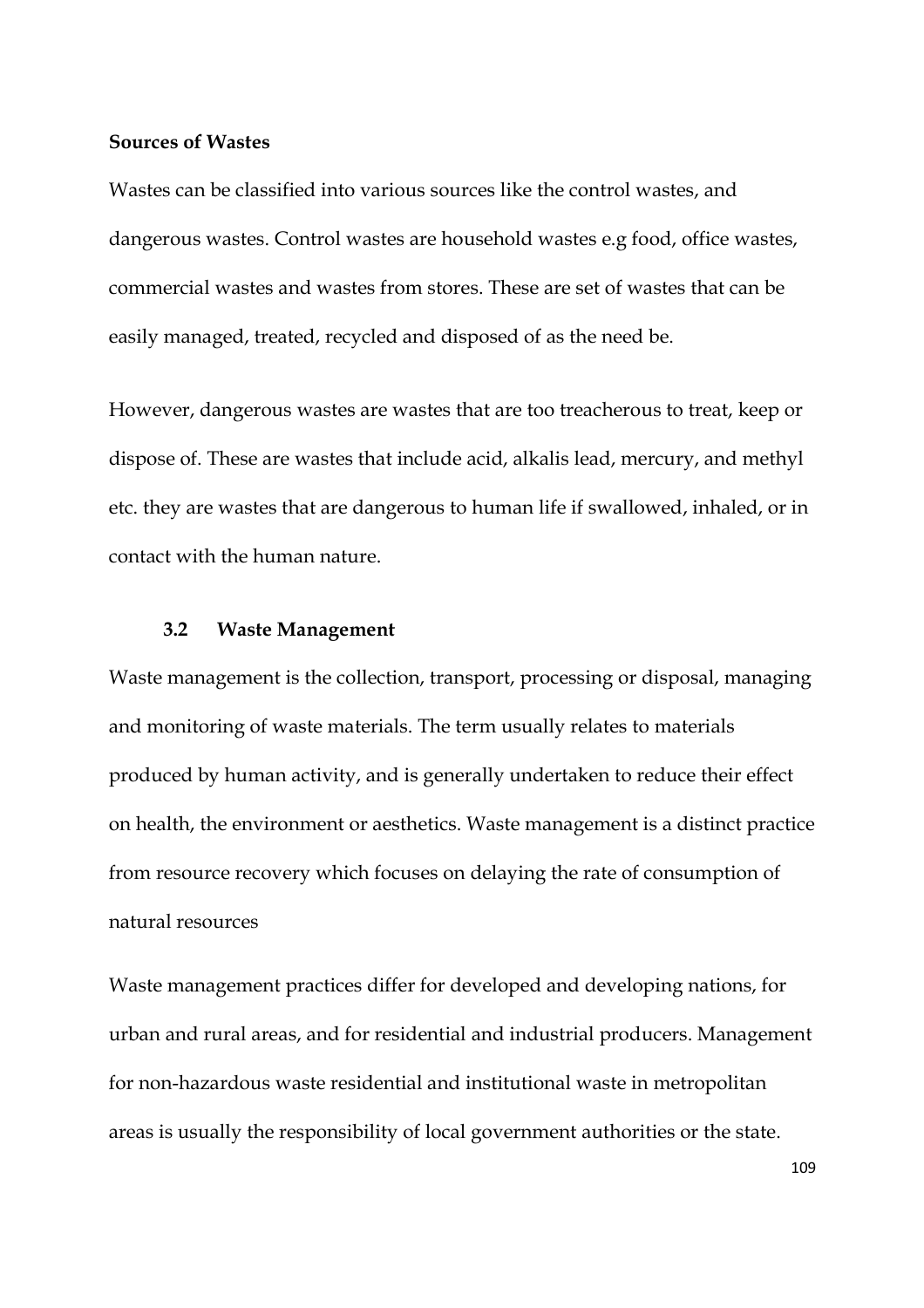There several methods of waste disposal that makes the management easier and effective are landfill, incinerator, energy recovery and resource recovery.

#### **1. Landfill**

Disposing of waste in a landfill involves burying the waste, and this remains a common practice in most countries. Landfills were often established in abandoned or unused quarries, mining voids or borrow pits. A properly designed and well-managed landfill can be a hygienic and relatively inexpensive method of disposing of waste materials.

Many landfills also have landfill gas extraction systems installed to extract the landfill gas. A typical example of a landfill is the one located in Ojota in Lagos State.

### **2. Incineration**

This is also another method of waste disposal that aids the effective management of the concept. Incineration is a disposal method in which solid organic wastes are subjected to combustion so as to convert them into residue and gaseous products. This method is useful for disposal of residue of both solid waste management and solid residue from waste water management. This process reduces the volumes of solid waste to 20 to 30 percent of the original volume.

Incineration is common in countries such as Japan where land is scarcer, as these facilities generally do not require as much area as landfills. Waste-to-energy

110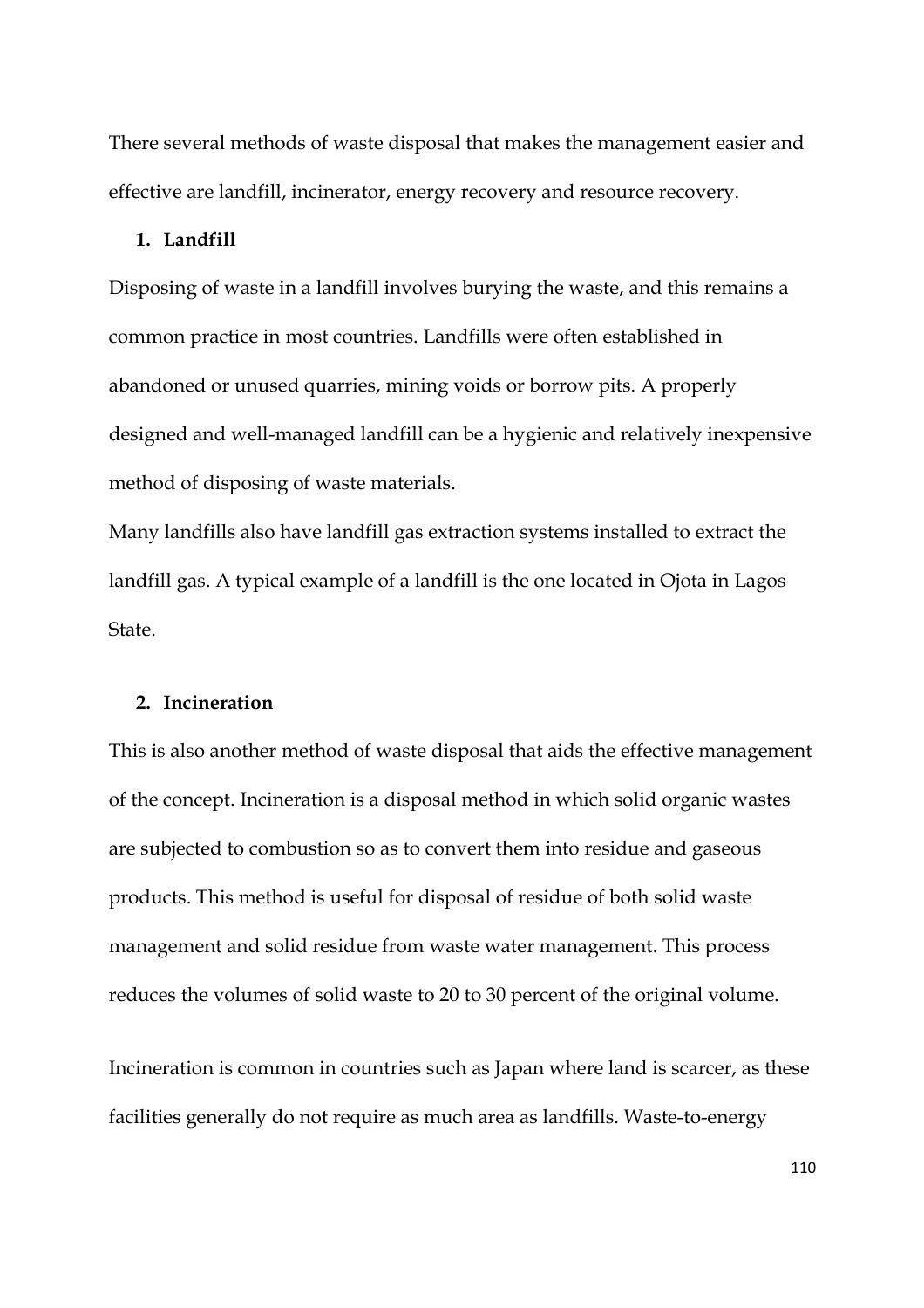(WtE) or energy-from-waste (EfW) is part of the features of incineration. A typical incineration in Lagos State is the center in Simpson and the waste to energy center in Ikorodu.

There a lot of other waste management methods but are rarely in use in Nigeria and they include Energy recovery, Resource Recovery and Avoidance and reduction methods of waste management. And also recycling is also a part of the methods of waste management that is also used in Nigeria.

Waste collection methods vary widely among different countries and regions. Domestic waste collection services are often provided by local government authorities, or by private companies in the industry. However, in Lagos State, the state government is responsible for waste collection through the private participation of companies, and the effective door to door collection have seriously reduced the menace of refuse disposal in the state.

The issue waste management cannot be discussed without a mention of the marine waste management, the NIMASA DG Mr. Zikiade Patrick Akpobolokemi, noted that investment in waste management in the Nigerian marine environment would not only improve the country's rating in the global maritime industry, but also have a multiplier effect of employment generation in Nigeria amongst others. "It is to the benefit of Nigerians that this public private

111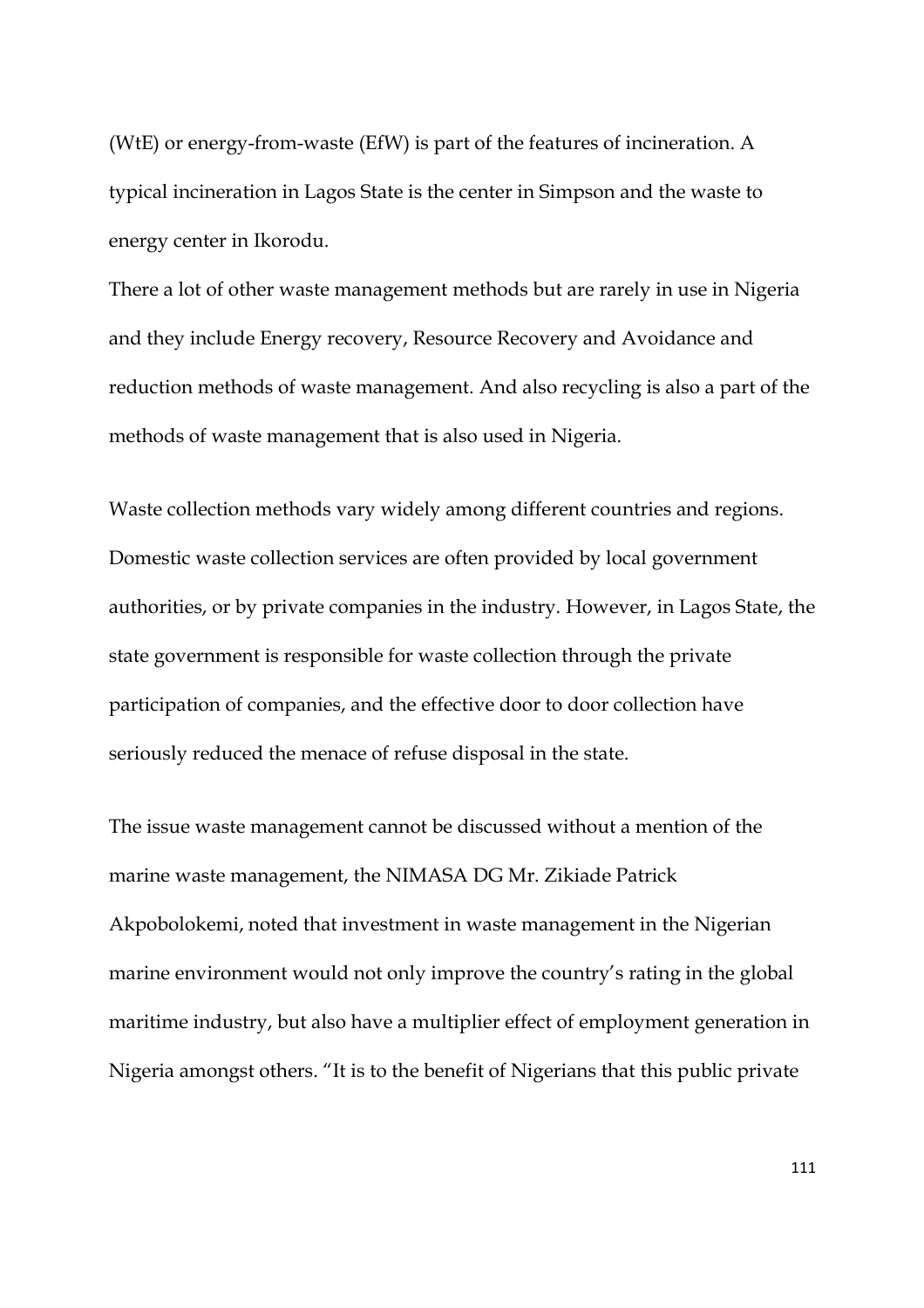partnership model of managing waste in our marine environment is sustained and encouraged to grow rapidly.

## **Stages in Waste Management**

The various stages involved in Waste management are:

- 1. Generation: This is the stage when materials becomes waste and is discarded. The generation rate is often defined as the weight of material discarded as solid waste by one person in one day
- 2. Storage: House storage, keeping solid waste in place or containers which is the responsibility of the individual members of the household while, Command storage, is the responsibility of the refuse collection agency.
- 3. Collection: This has to do with transportation of the solid waste from the point of storage to the point of disposal, two stages are involved in the collection stages;
- a) **The direct collection,** which makes uses only one means of transportation i.e. the Solid waste is picked up from the point of storage in a truck that takes it to the disposal site,
- b) **The second stage collection** Carries the solid waste from the storage facility to the Transfer station, at the transfer station, the waste is loaded into the secondary stage, to transport the refuse to the Disposal site.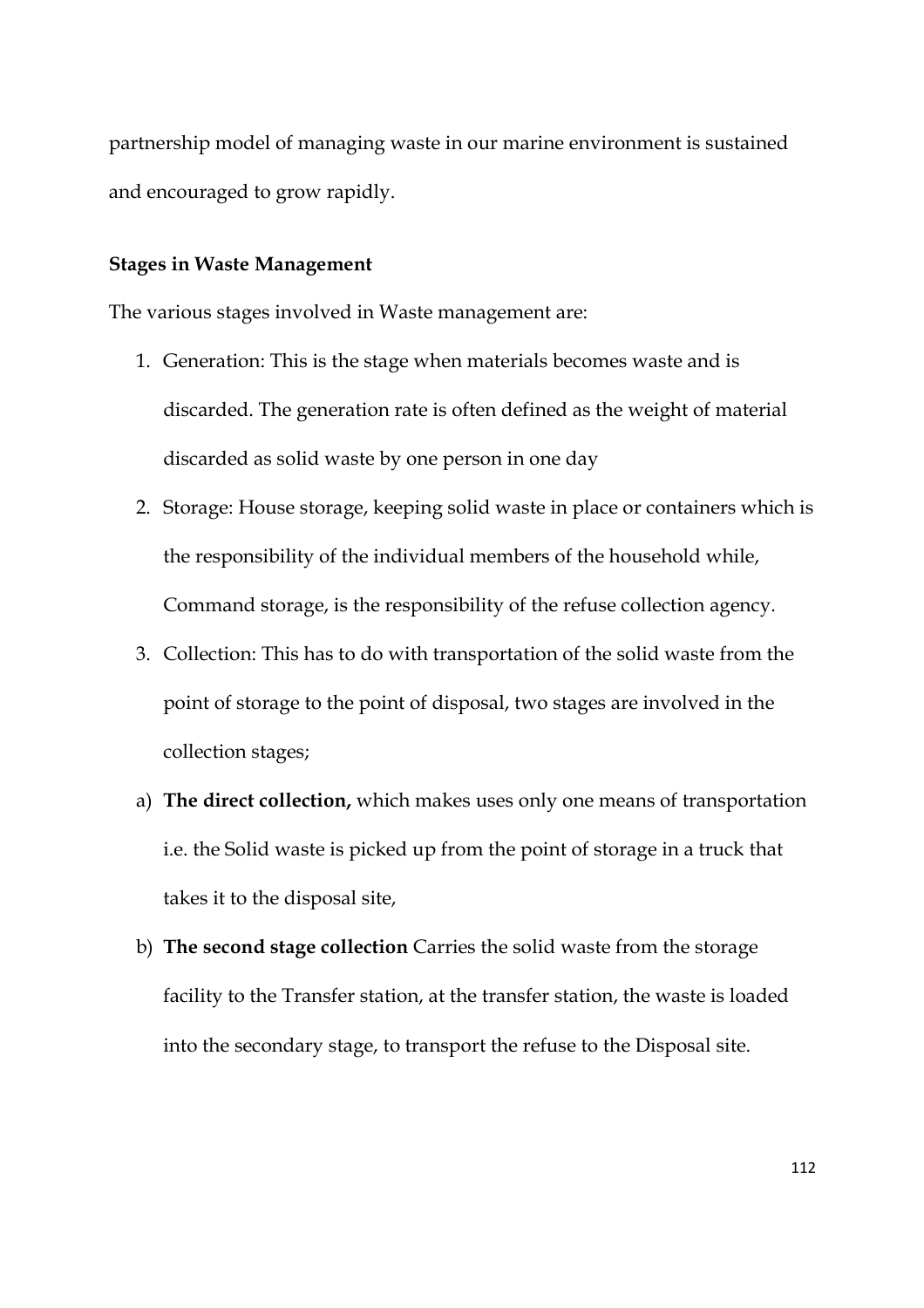4. Disposal: The final destination of solid waste, usually it is dumped on land at a tip, this may be done in an engineered and hygienic Way: - sanitary landfill or controlled tipping, or in a careless Way: - open tipping or crude dumping.

## **3.3 Sources of Laws governing Waste Management in Nigeria.**

There are lots of laws governing waste management in Nigeria, these waste could come in different ways including the marine wastes just to mention a few of them. And these laws dates back to the colonial era:

- Public Health Act, 1917
- Water Works Act 1915
- FEPA Act 1988, now NESRA Act 2007
- Petroleum Act 1969
- Oil in Navigable Waters Act of 1968
- Lagos State Environmental Pollution Control Edict of 1991

Other international are:

- ∞ Basel Convention on the control of Trans-boundary Movement of Hazardous Wastes and their Disposal 1989.
- ∞ Vienna Convention on the Protection of the Ozone Layer 1987.
- ∞ Montreal Convention on Substances that deplete the Ozone Layer 1987.
- ∞ The Kyoto Convention on the Depletion of the Ozone Layer, 2003.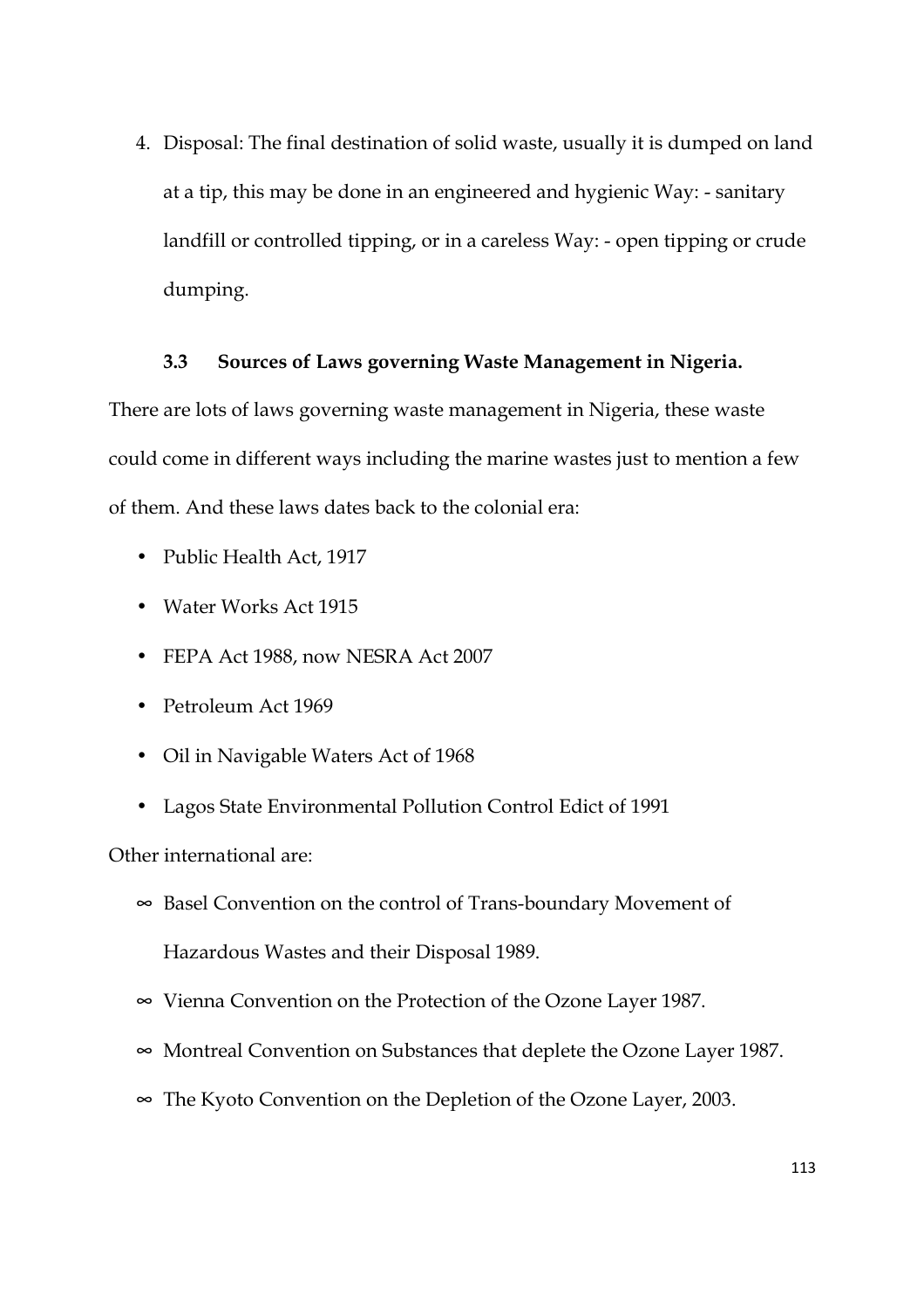#### **4.0 CONCLUSION**

Waste generation, disposal and management are a daily part of our life that need be treated with lots of impunity. It is important to also reiterate the efforts of the Lagos State government in waste management including all kinds of waste including hazardous waste like medical waste just to mention a few.

# **5.0 SUMMARY**

In this unit, it is important to note that we have the discussed the concept of waste and its management. Learners should be able to offer different definitions to it, its sources and should also be able to explain the concept of waste management and the sources of laws in treating and maintaining proper order on it.

# **6.0 TUTOR MARKED ASSIGNMENT**

- 1. Waste Management in Nigeria is concept that is relatively new, explain this with the methods of waste management that is available.
- 2. Explain the relevant laws that are sources of law to waste management in Nigeria.

### **7.0REFERENCES/FURTHER READING**

• Lawrence Atsegbua et al 2003: Environmental Law in Nigeria: Theory and Practice. Ababa Press Ltd, Lagos.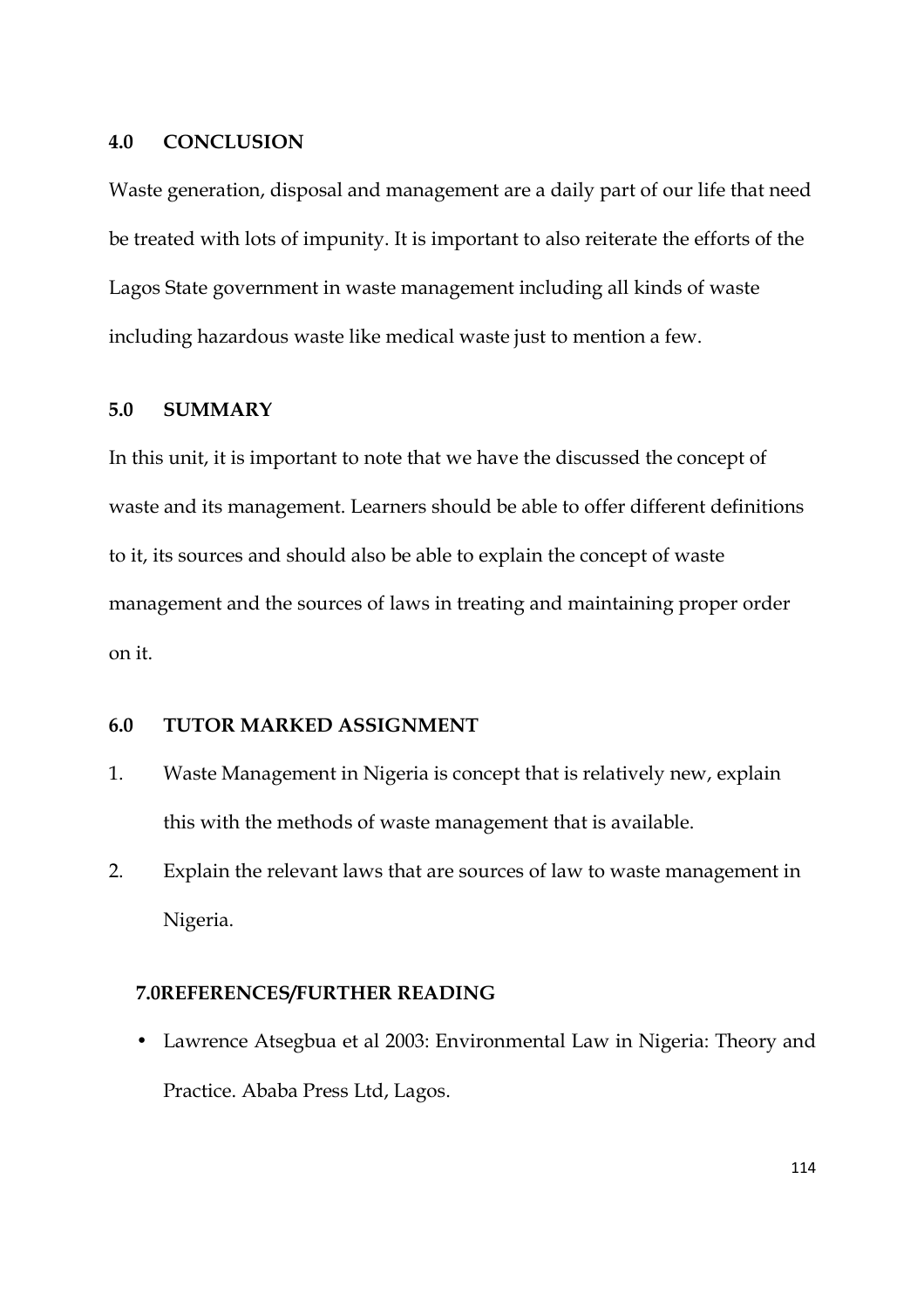• David Wooley QC et al 2008: Environmental Law. Oxford University Press.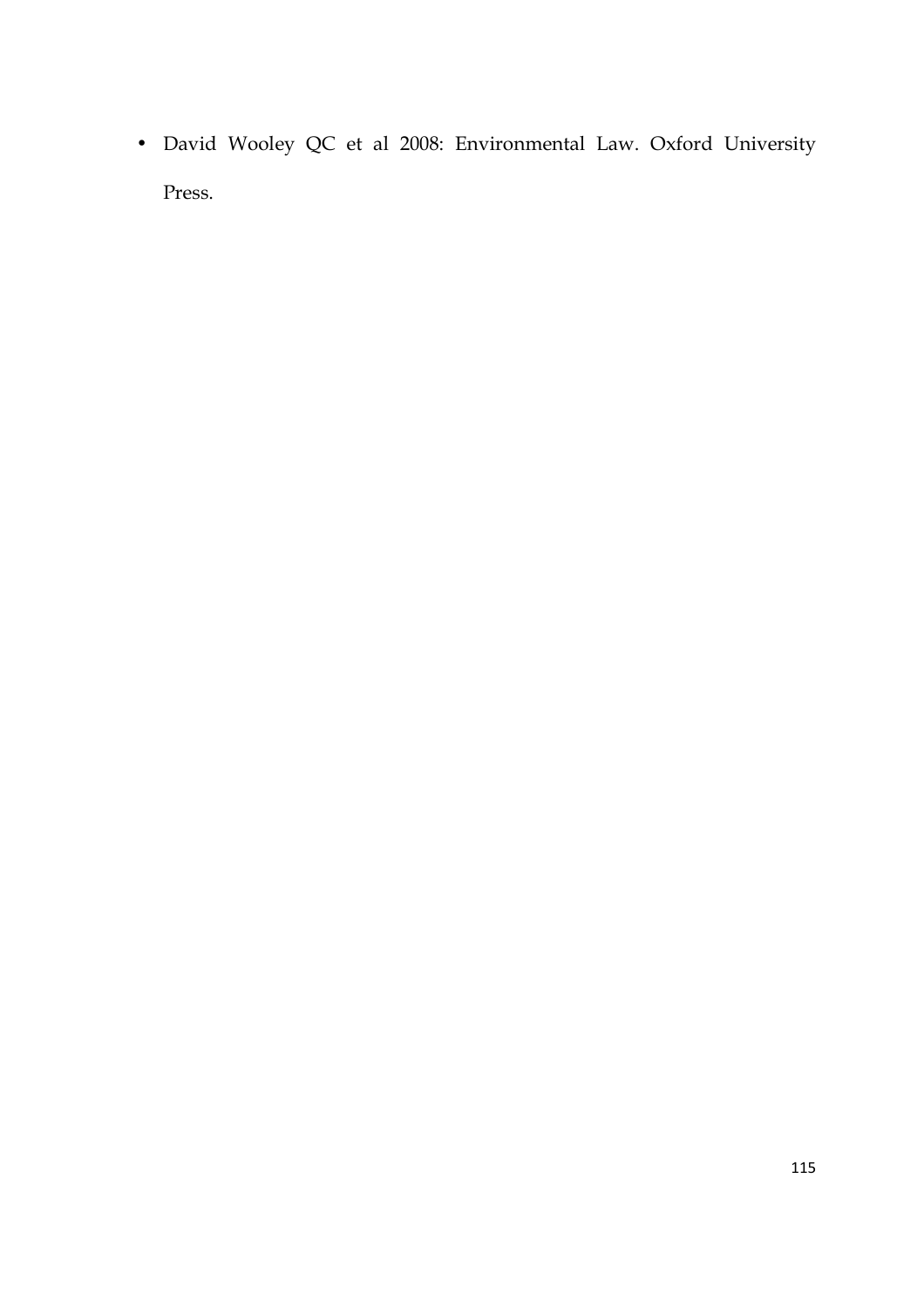# Unit 3

Environmental Pollution and Management

**Contents** 

1.0 Introduction

# 2.0Objective

# 3.0Contents

- 3.1 Definition of Pollution
- 3.2 History and nature of Pollution
- 3.3 Types and Sources of Pollution
- 3.4 Causes and Effect of Pollution
- 3.5 National and International Regulations on Pollution

# 4.0Conclusion

# 5.0 Summary

- 6.0Tutor Marked Assignment
- 7.0References/Further Reading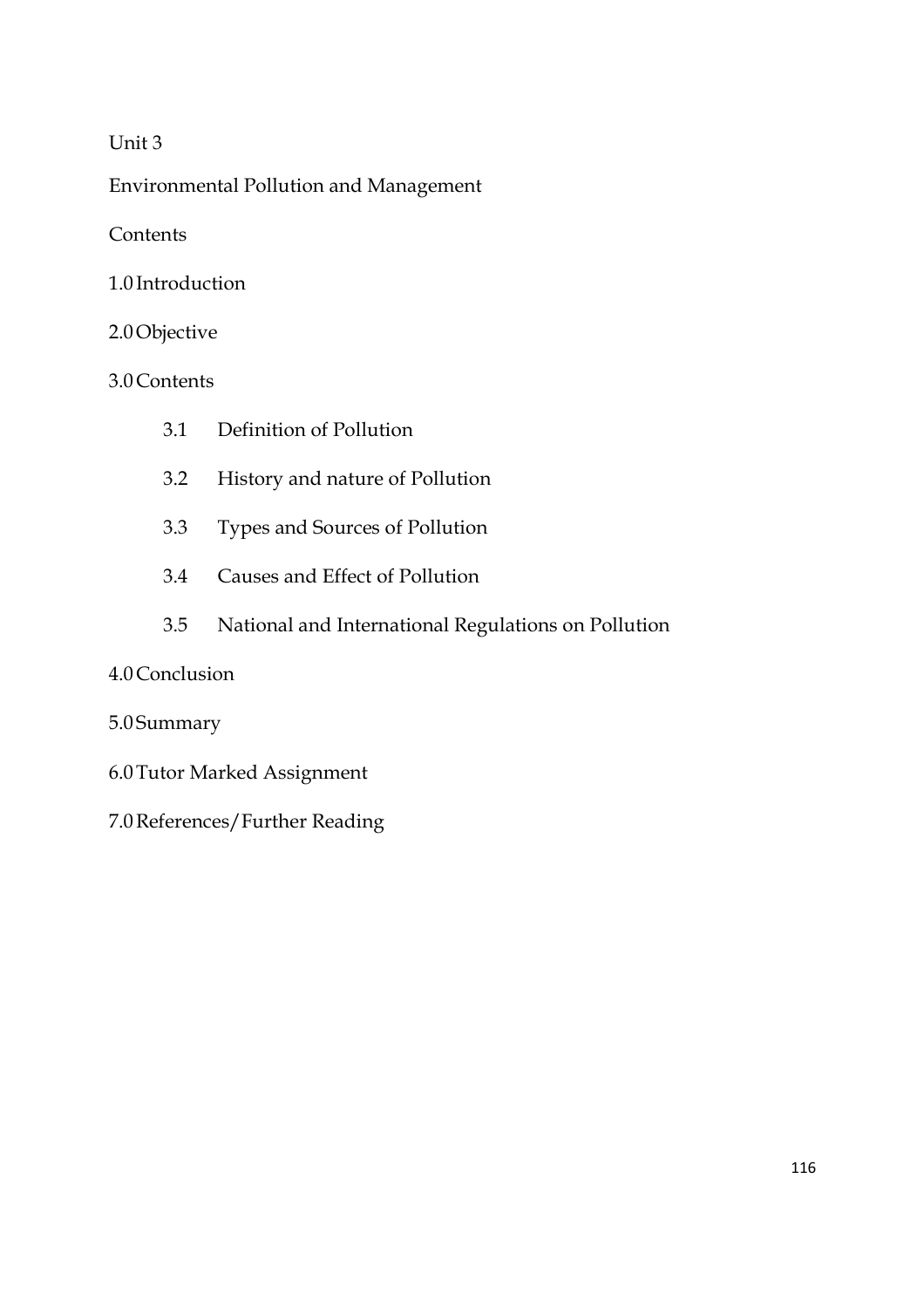### **1.0 INTRODUCTION**

It is important to note that pollution is an inevitable aspect of the environment. It is pertinent to note also that, industrialization has resulted in a high degradation of the environment and caused untold human health hazards especially in most urban and semi-urban centres.

The workers in most of these industries and the members of public are not protected against the health hazard because of exposure to hazardous chemicals which these industries release into environment.

The global environment is also being threatened by the problem of acid rain ozone layer depletion and climatic modification. The effect of this is devastating on the environment and the health of the populace in general.

### **2.0 OBJECTIVE**

The main objective of this unit is basically going to be on pollution, we will discuss the definition, nature and history of the term pollution.

We will also discuss the types and sources of pollution to the environment. It is basically, important to reiterate that pollution is an environmental degradation to the populace. We will also discuss the causes and its effect on the environment and the people. Laws, policies and regulations guiding it will also be discussed.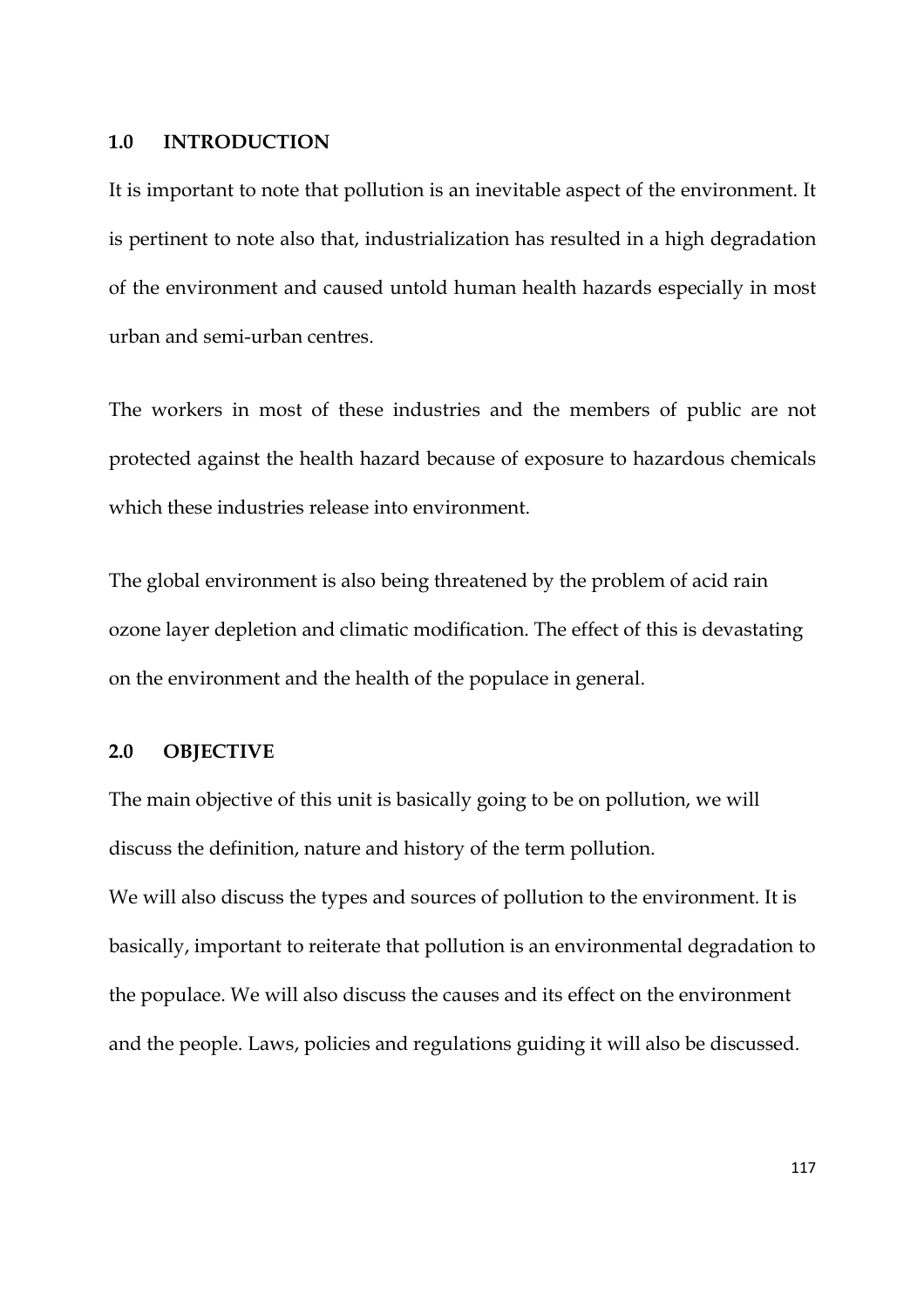### **3.0 CONTENT**

# **3.1 Definition of Pollution**

Pollution is the introduction of contaminants into a natural environment that causes instability, disorder, harm or discomfort to the ecosystem i.e. physical systems or living organisms. Pollution can take the form of chemical substances or energy, such as noise, heat or light. Pollutants, the elements of pollution, can be either foreign substances/energies or naturally occurring contaminants.

Pollution is the harmful effect on the environment of by-product of human activity, principally industrial and agricultural processes. For example, noise, smoke, car emissions, chemical affluent in seas and rivers particularly sewage and household waste (all contribute to greenhouse effect).

He went further that 'natural disasters may also cause pollution; volcanic eruptions, for example cause ash to be ejected into the atmosphere and deposited on land surfaces. Pollution can also be the consequence of a natural disaster. For example, hurricanes often involve water contamination from sewage

Pollution is assumed to be a relative concept because although almost no substance exists in pure state, it is only when the imparities rise above a certain level that it became dangerous and harmful. Therefore, pollution can be defined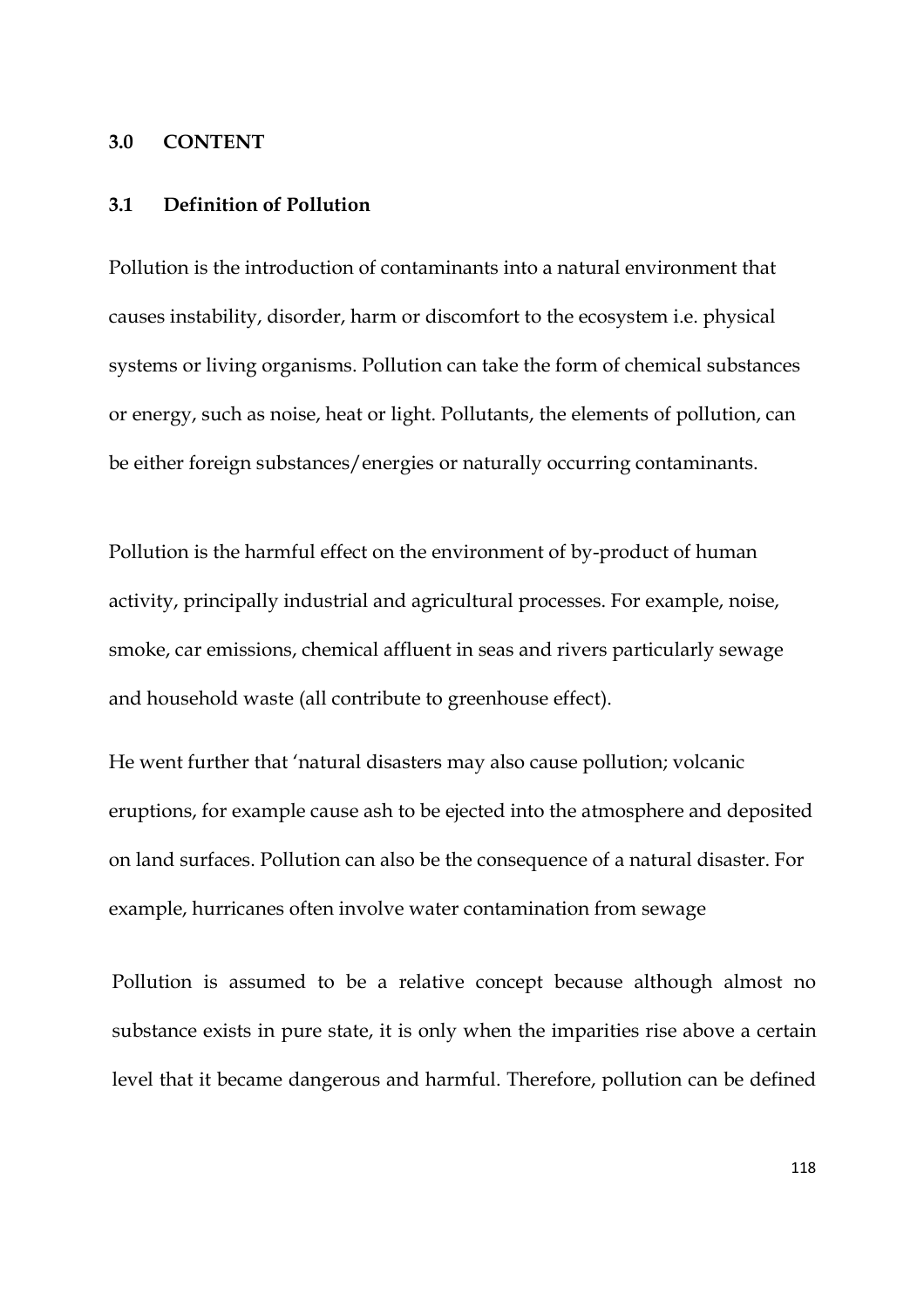as the addition to air, water and / or of any material (or heat) that usually found there or that is in excess of normal amount.

Pollution has also been defined under the Environmental Protection Act 1990 S 1(1); this involves pollution due to the release into any environmental medium from any process of substances which are capable of causing harm to man or any other living organisms supported by the environment.

Hodge posited that pollution is the introduction by man into the environment of substance or energy liable to cause hazards to human health, harm to living resources and ecology system, damage to structure or amenities or interference with legitimate of the environment.

In a similar vein, the FEPA Act in S38 defines "Pollution" as "Man-made or man – aided alteration of chemical, physical or biological quality of the environment to the extent that is detrimental to that environment beyond acceptable limits. The UN conference on Environment in 1972 at Stockholm defines pollution as "The discharge of toxic substances and the release of heat, in such qualities or concentration as to exceed the capacity of the environment to render them harmless".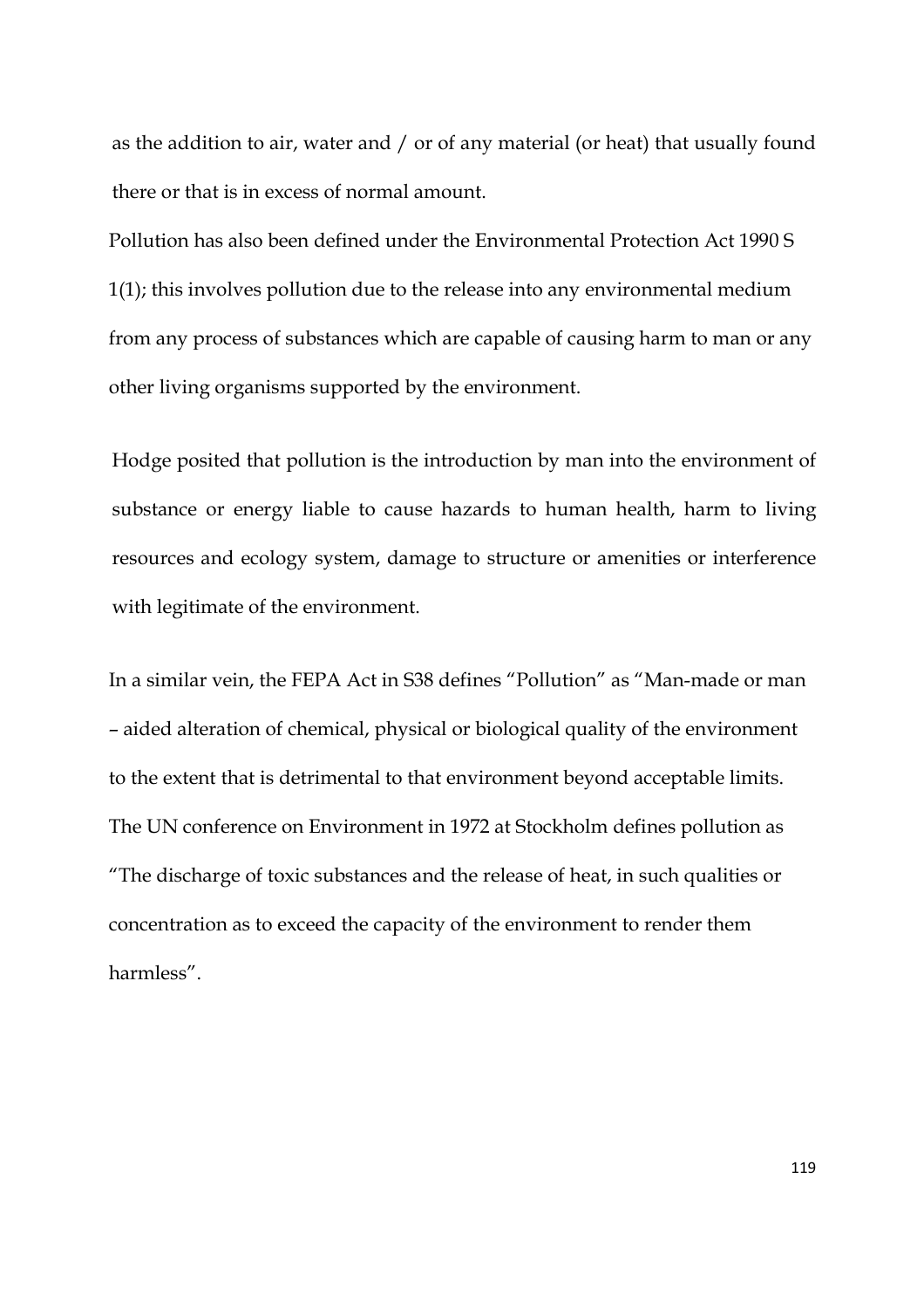#### **2.2 History and Nature of Pollution**

The history of pollution dates back to the 1272 in England King Edward I of England banned the burning of sea-coal by proclamation in London in 1272, after its smoke had become a problem. Air pollution is the most common type of pollution and would continue to be a problem in England, especially later during the industrial revolution, and extending into the recent past with the Great Smog of 1952.

It was the industrial revolution that gave birth to environmental pollution as we know it today. The emergence of great factories and consumption of immense quantities of coal and other fossil fuels gave rise to unprecedented air pollution and the large volume of industrial chemical discharges added to the growing load of untreated human waste.

Pollution became a popular issue after World War II, due to radioactive fallout from atomic warfare and testing. Then a non-nuclear event, The Great Smog of Pollution began to draw major public attention in the United States between the mid-1950s and early 1970s, when Congress passed the Noise Control Act, the Clean Air Act, the Clean Water Act and the National Environmental Policy Act.1952 in London, killed at least 4000 people.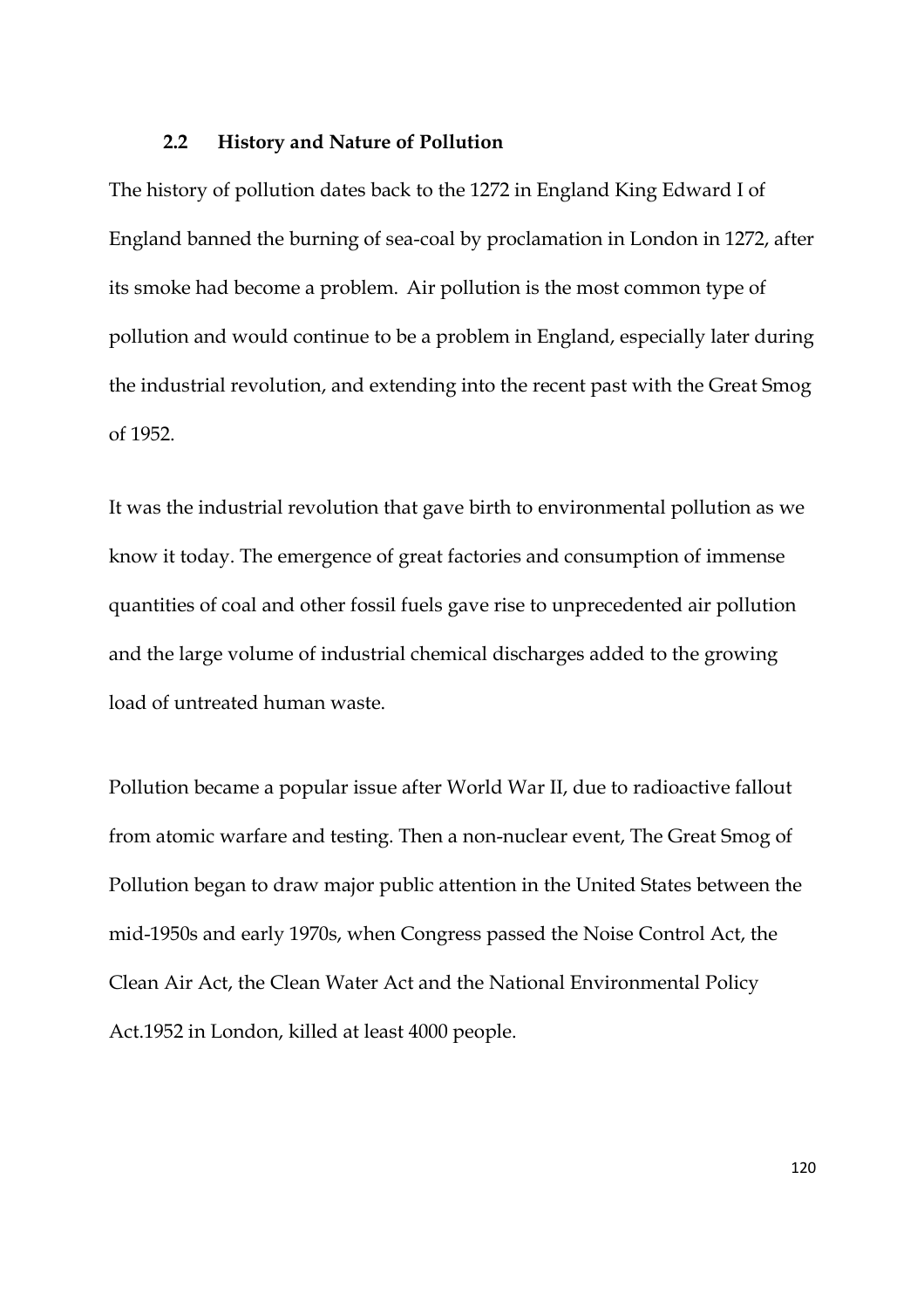The issue of environmental pollution became glaring worldwide and in the continent of Africa respectively shortly after the 1972 United Nations Conference on Human Environment at Stockholm where it was not only confirmed the emergence of environmental protection as a new focus of legislation so as to avoid crisis but equally emphasized the close inter relation between the environment and development. (Mowoe K 1990 – 171 – 2)

In Nigeria the issue of pollution came to the forebear after the Koko toxic waste saga that happened in 1988. It is important to reiterate further that oil spill is another sets of environmental pollution that has become a surge that need be fought.

It was this issue that triggered the response of the Federal Military Government to this incident that led to promulgation of the Federal Environmental Protection Agency Act, 1988 and the Harmful Waste (Special Criminal Provision)) Act of 1988.

Subsequently, in 1992, the UNO's Earth Summit in Rio de Jenerio in Brazil emphasized the close relationship between the environment and development. And the development must be sustainable by meeting the needs and aspirations of the current generation without compromising the ability to meet those of future generation.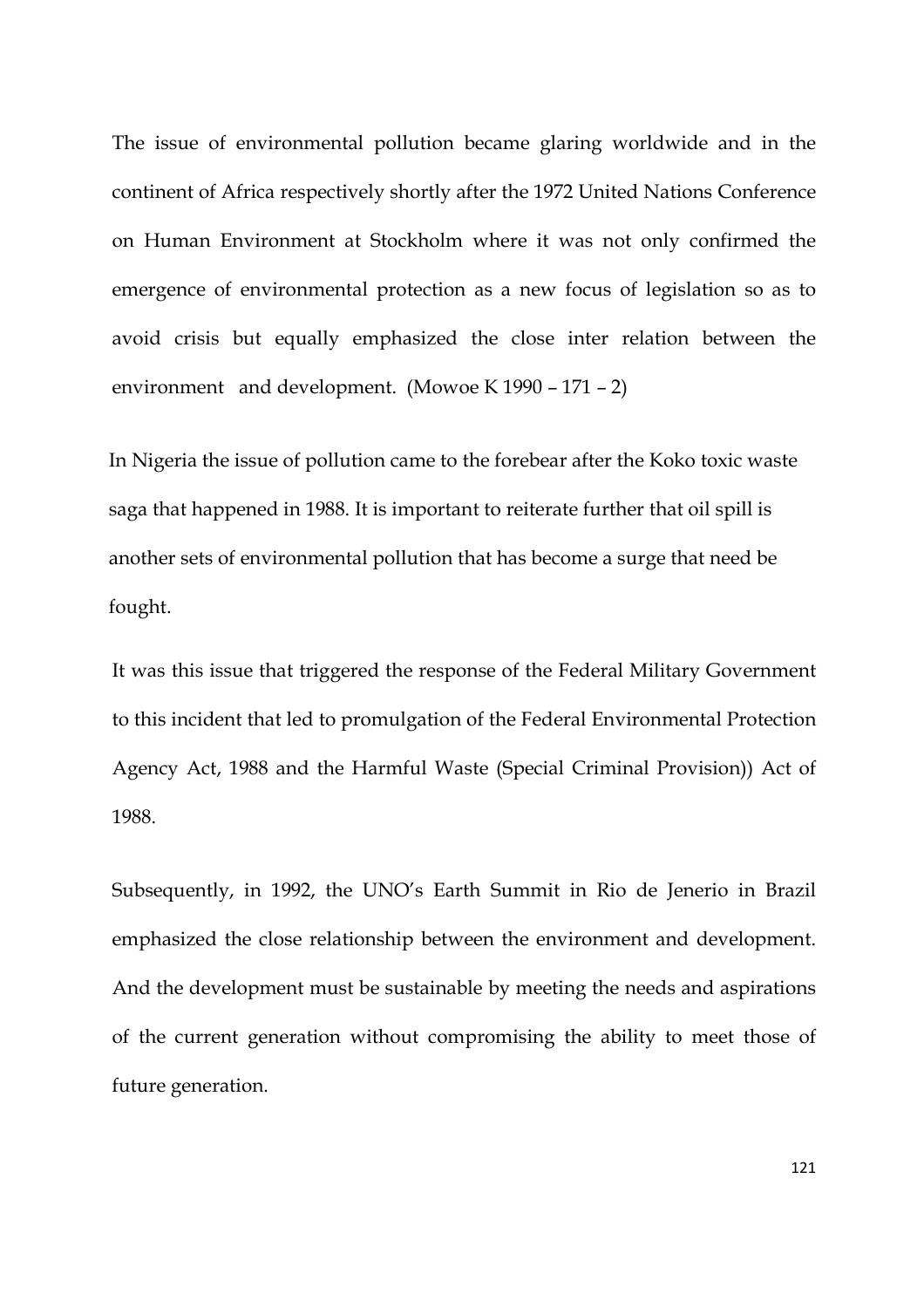# **3.3 Types of Pollution**

Pollution can take any form, it depends on which area of the environment that has been polluted that will culminate into the type of pollution that it will be attributed to.

There are various forms of pollution in the environment all will be listed for the purpose of this study and they include:

- Air pollution: the release of chemicals and particulates into the atmosphere. Common gaseous pollutants include carbon monoxide, sulfur dioxide:- chlorofluorocarbons (CFCs) and nitrogen oxides produced by industry and motor vehicles. Photochemical ozone and smog are created as nitrogen oxides and hydrocarbons react to sunlight.
- Light pollution: includes light trespass, over-illumination and astronomical interference.
- Littering: the criminal throwing of inappropriate man-made objects, unremoved, onto public and private properties.
- Noise pollution: which encompasses roadway noise, aircraft noise, industrial noise as well as high-intensity sonar.
- Soil contamination occurs when chemicals are released intentionally, by spill or underground leakage. Among the most significant soil contaminants are hydrocarbons, heavy metals, MTBE, herbicides, pesticides and chlorinated hydrocarbons.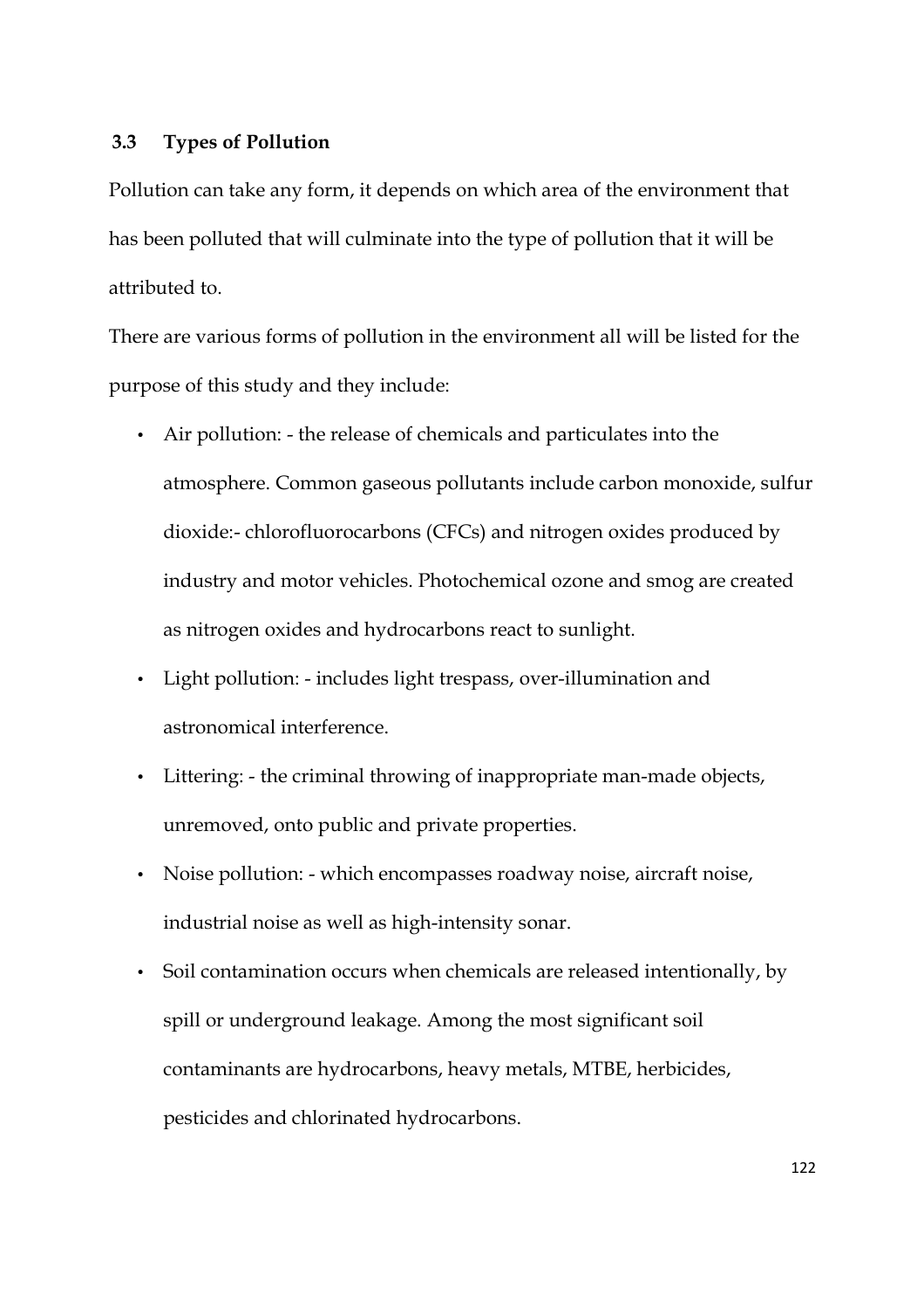- Radioactive contamination, resulting from 20th century activities in atomic physics, such as nuclear power generation and nuclear weapons research, manufacture and deployment. (See alpha emitters and actinides in the environment.)
- Thermal pollution-: is a temperature change in natural water bodies caused by human influence, such as use of water as coolant in a power plant.
- Visual pollution-: which can refer to the presence of overhead power lines, motorway billboards, scarred landforms (as from strip mining), open storage of trash or municipal solid waste.
- Water pollution-: by the discharge of wastewater from commercial and industrial waste (intentionally or through spills) into surface waters; discharges of untreated domestic sewage, and chemical contaminants, such as chlorine, from treated sewage; release of waste and contaminants into surface runoff flowing to surface waters (including urban runoff and agricultural runoff, which may contain chemical fertilizers and pesticides); waste disposal and leaching into groundwater; eutrophication and littering.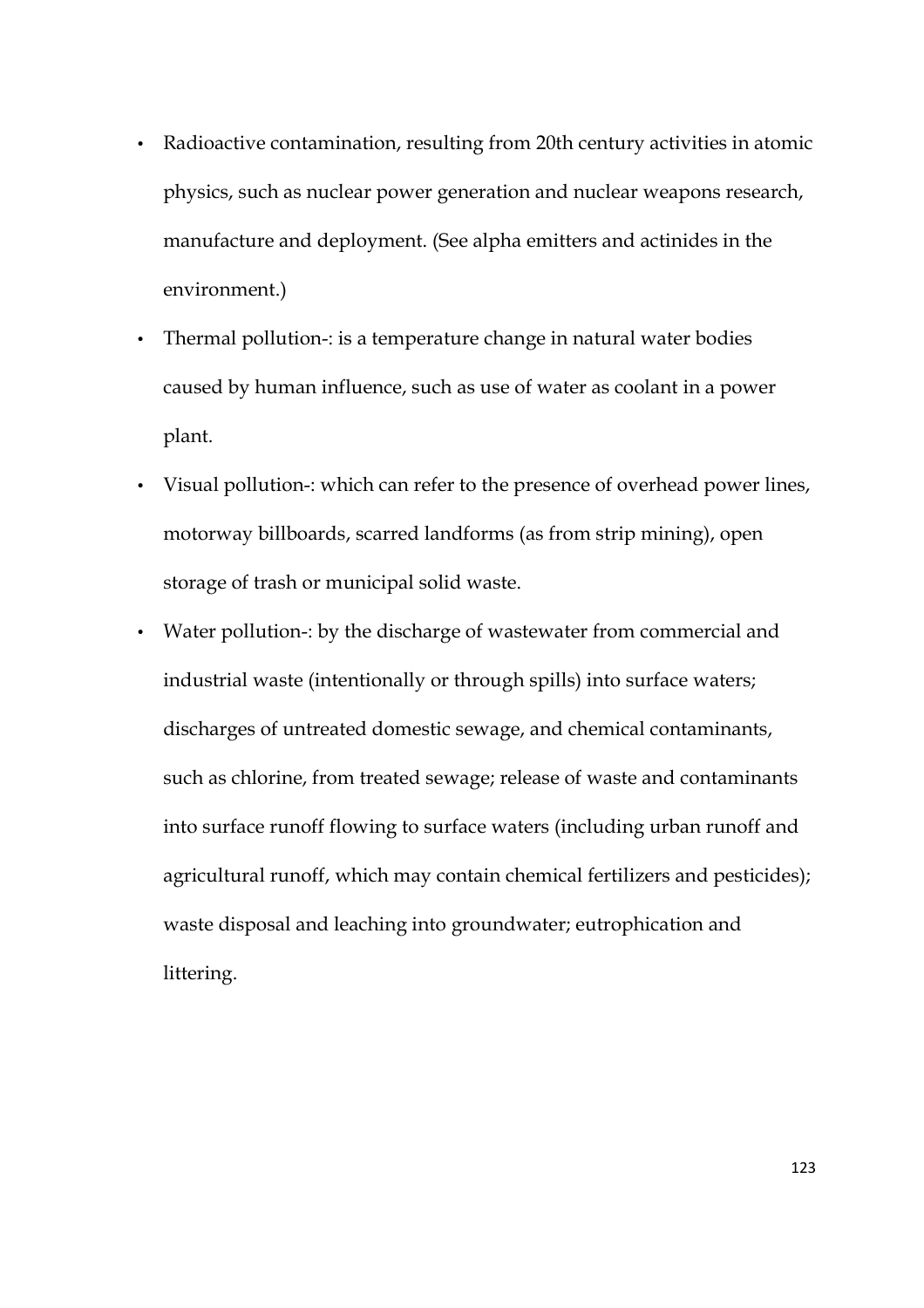However, for the purpose of this study only four will be discussed that is the land, water, noise and air pollution that affect our daily life in this part of the world.

# **1. Water Pollution**

Water pollution is contamination of water bodies such as lakes, streams, rivers, oceans and groundwater caused by human activities, which can be harmful and injurious to organisms and plants that live in these water bodies through toxicity. It occurs when pollutants are discharged directly into water bodies without treating it first.

Water pollution is the process of altering the properties of any water which renders it unfit for consumption.

According to Akande, all fresh water contain dissolved materials such as phosphates, gases such as oxygen organic compounds, suspended particulate material such as silt and micro organisms. The quantities of each vary greatly from one area to another. But a lack of balance between them or a dramatic increase in any of them can lead to aquatic chaos in which whole ecology of the water body is upset. The water became unfit for human consumption and some or all focus of aquatic life are killed.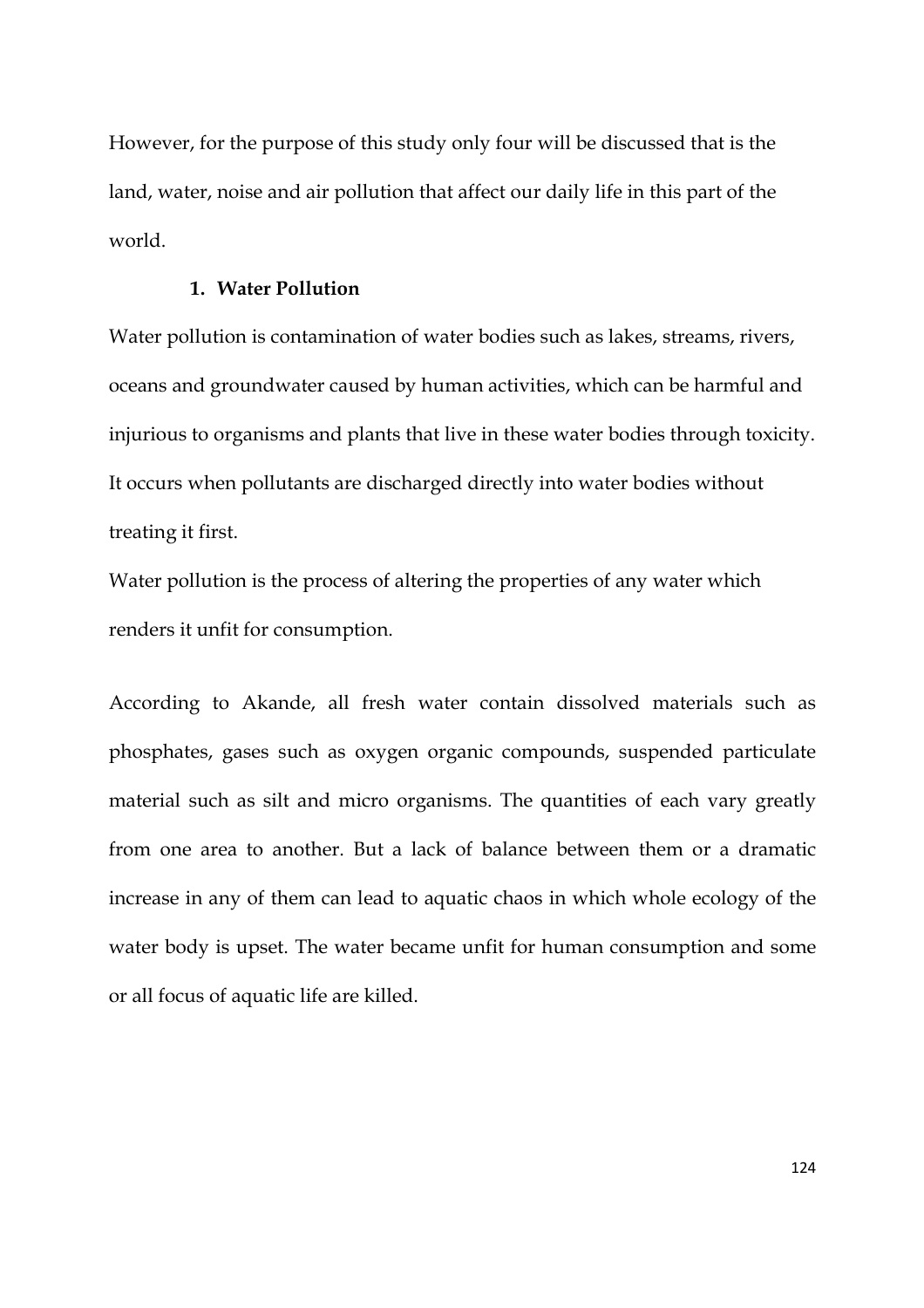Water pollution can be classified into several ways which includes:

- i. Pollution by putrescible refers to foul smelling, rotting of organic materials by bacteria materials such as waste from human, paper pulp plants, and canaries. Organic pollution is controlled by accelerating the process of decomposition of these organic wastes. When discharged into stream or river or lake, the organic materials decompose by using large quantities of oxygen from water. And this results into a large scale of water pollution.
- ii. Pollution by heated effluents: Oxygen is readily restored when the water is cool. The hotter it is, the lower the Oxygen holding capacity of the water. The bubbles that arise from heated water demonstrate what happens to the gases in hot water. The discharge of clean hot water into an unpolluted stream is hence as harmful as the discharge of organic wastes. In these cases the oxygen content of water is drastically reduced. It is as a result of all these that water pollution is a serious issue in tropical countries. The temperature is always warm that it is difficult for the streams to absorb the necessary quantities of oxygen.
- iii. Pollution by toxic materials: These are toxic wastes which are not easily settle out and are not easily broken down by biological means. Such toxic wastes such as DDT, Mercury, heavy metals, herbicides and pesticides are poisonous toxic when consumed or contacted by plants and animals depending on the degree and rate of consumption or dosage received.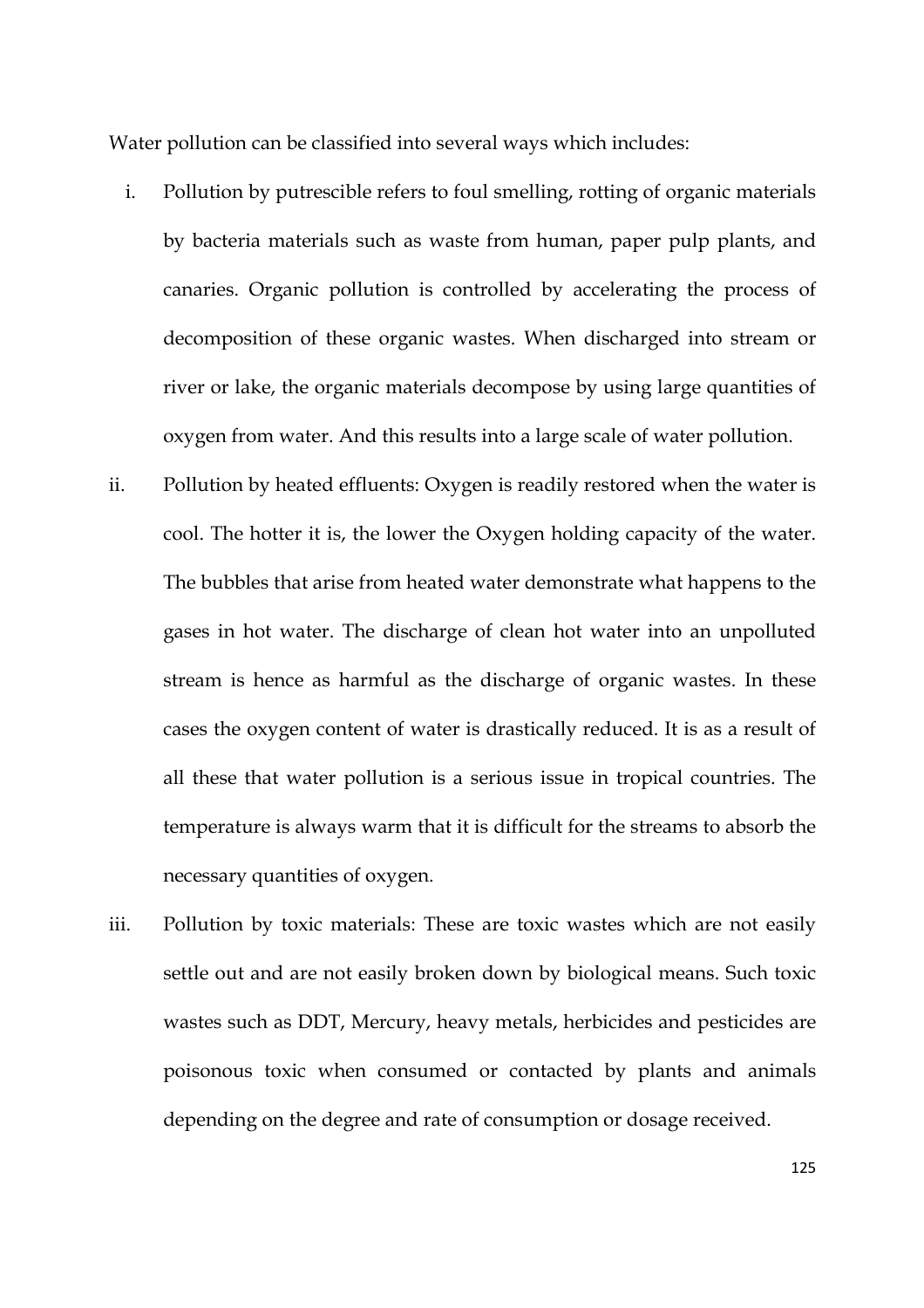- iv. Pollution by inert materials, those which may affect biological conditions and equally De-oxygenate water. De-oxygenating materials includes sewage and organic wastes.
- v. Pollution by radioactive elements and compounds

## **2. Air Pollution**

Air pollution comes from both natural and manmade sources. Though globally man made pollutants from combustion, construction, mining, agriculture and warfare are increasingly significant in the air pollution equation. Motor vehicle emissions are one of the leading causes of air pollution, agricultural air pollution comes from contemporary practices which include clear felling and burning of natural vegetation as well as spraying of pesticides and herbicides

Air pollution in the words of Lawrence Atsegbua et al (2003:75) "is the upsetting of the natural arrangement of different gases in the air. Air pollution is the accumulation of substances in the air, insufficient concentrations to produce measurable effects on man, plants and animals. It involves the erosion of harmful substances into the atmosphere, which cause danger to any living things"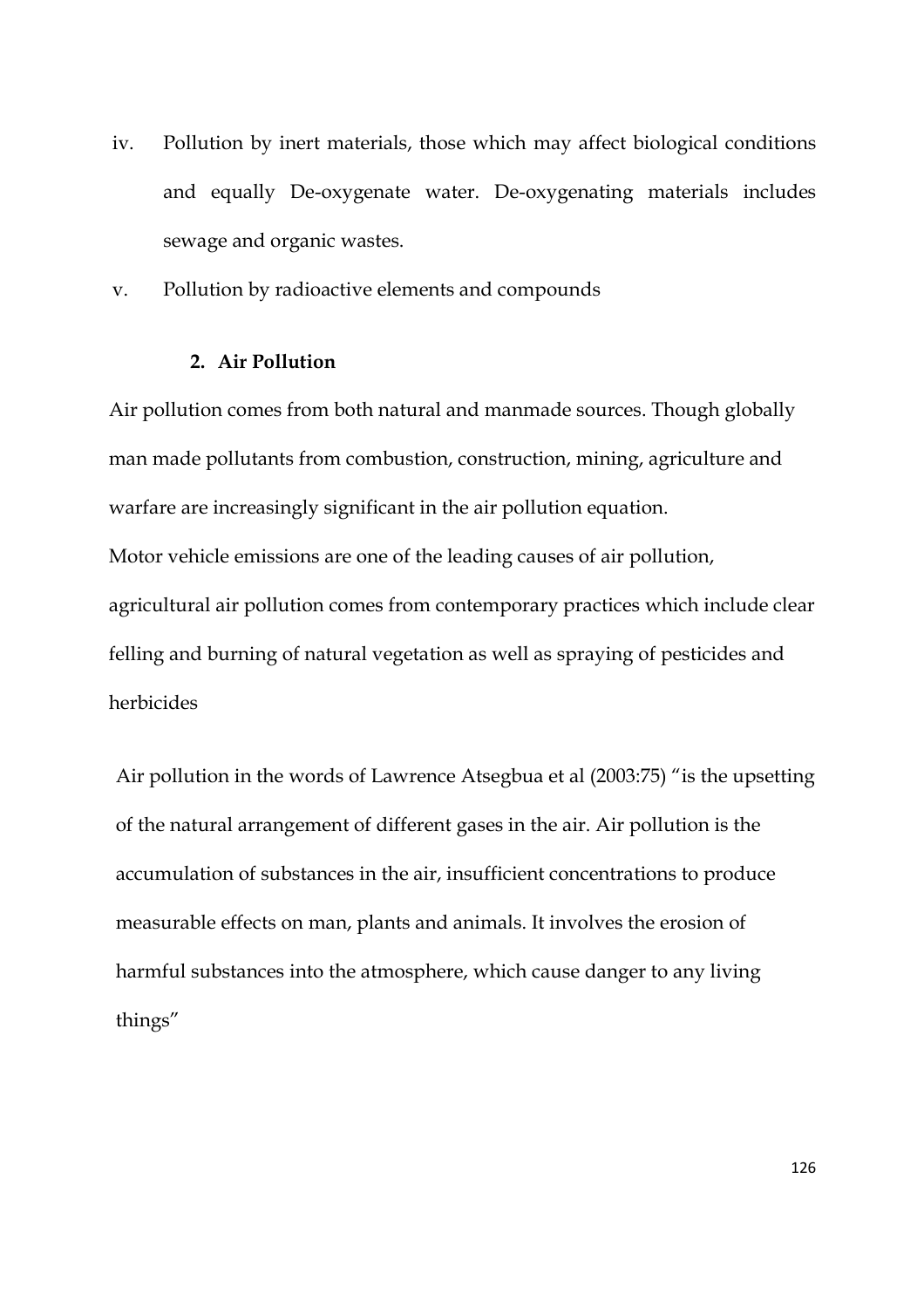It is also referred as the presence of foreign bodies in the air such as gaseous, particulate or a combination of all, which is highly hazardous to the health, sustenance and welfare of man (Awake 1999: 28).

The sources of air pollution could take effect from it various locations, activities or factors which are responsible for the realizing of pollutants in the air. There are two keys major categories of sources of air pollutants. That is anthropogenic sources and natural sources.

- i. Anthropogenic sources are human made activities mostly related to burning different kinds of fuel. The sources cover:
- a. Stationary sources (smoke attacks)
- b. Mobile sources (vehicular exhaust)
- ii a. Natural sources include dust, wind, methane emitted by digestion of food by animals e.g. cattle

 b. Industries/Factories, motor vehicle exhaust electric cables, homes, incinerators, mechanic villages, bush burning, locomotive railway, aeroplane, etc. Out of all these, vehicular emissions account for about half of air pollution in the whole world whereas digging, tillers and burning of fires when clearing bushes or cooling account for the rest half. For instance, burning of oil and other local elements that produces sulphur IV oxide which is very dangerous and account for the recent air pollution that cause haven, discomfort to humans or other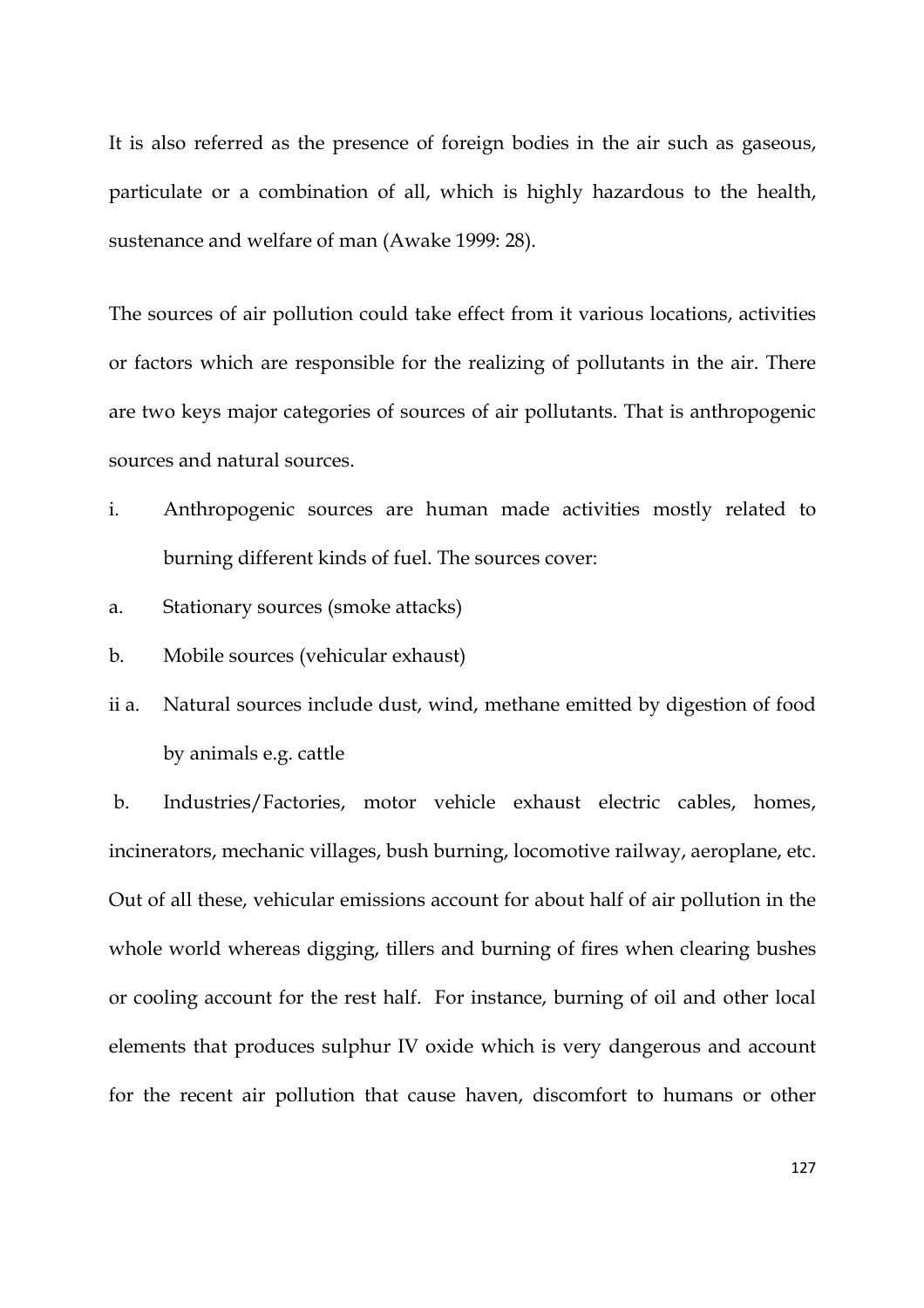living organisms or damages the natural environment and threat to human health as well as to earth ecosystems.

Also the greenhouse gases and global warming effect causes the release of Carbon dioxide, while vital for photosynthesis, is sometimes referred to as pollution, because raised levels of the gas in the atmosphere are affecting the Earth's climate.

# **3. Land Pollution**

Land pollution can arise in different ways, it could be through authorized and unauthorized means. Although in many cases, pollution of land is just one part of licensed activities.

In Nigeria as a nation the main sources of pollution is land through waste disposal in landfill system. The term land pollution equally includes anything laid in land which automatically impairs its arableness, yield or cultivability such as land mines, booby traps and other similar military devices.

Without fiddling, the major cause of Land Pollution in Nigeria and other parts of the world particularly in the millennium age can be traced to development of technology, that is, industrialization which led to the bursting of urbanization and the over concentration of the world population in the areas of the landmass. In addition, land pollution could also be in form of solid waste and has been defined as 'non – liquid, non – soluble materials hanging from municipal

128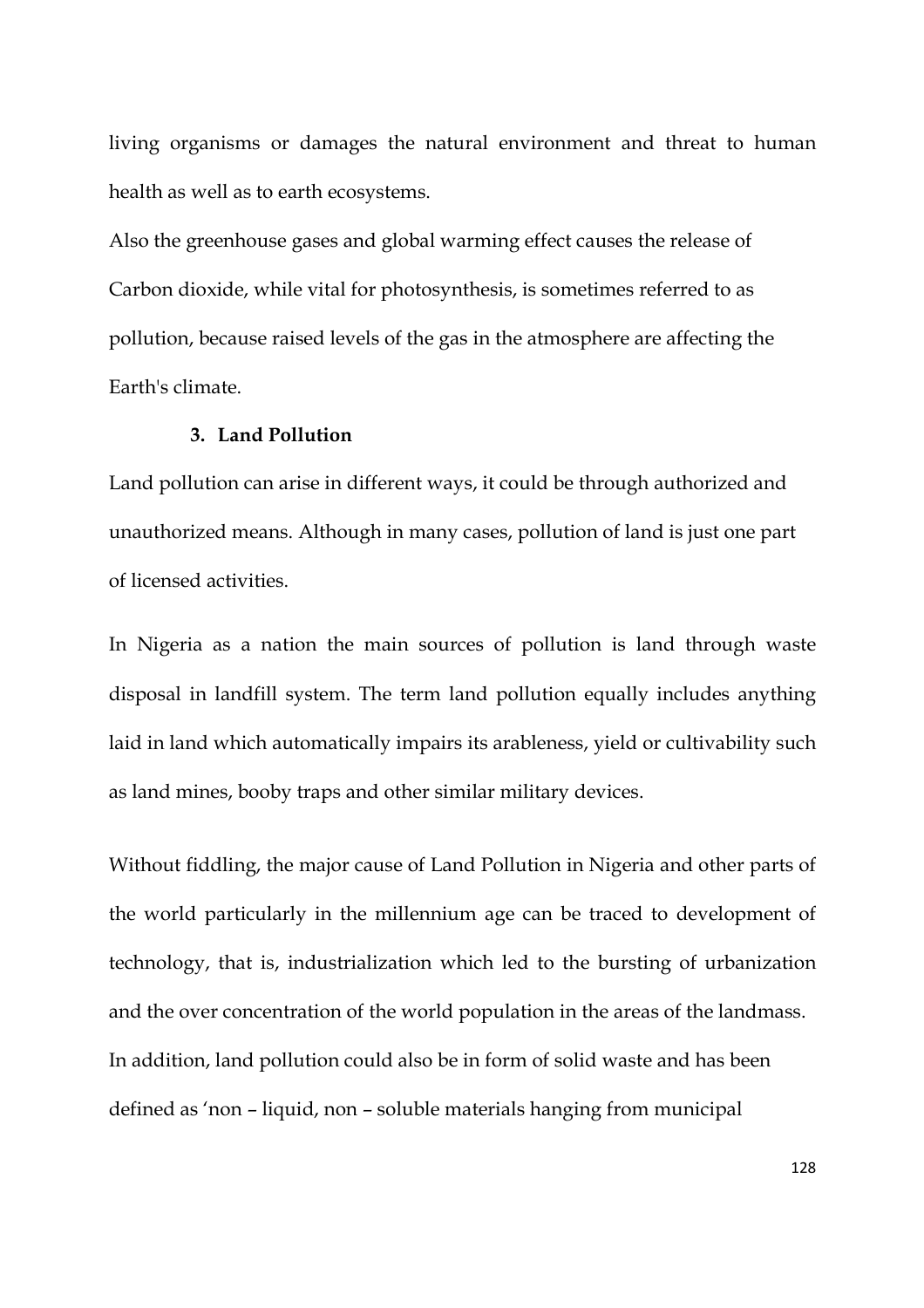garbage to industrial wastes that contain complex substances and sometimes hazardous substances' (Hesketh H. E 1970:20)

# **4. Noise Pollution**

Noise can be described as unwanted or unbearable, /excessive sound. Be that as it may, "noise pollution" seems to have been taken for granted and in fact accepted by most people in the society.

Noise is a sound, especially when it is loud, unpleasant or disturbing. It can be countable or uncountable (A.S. Hornby 1984, 991)

In the words of C.S Ola, he reiterated that the average urban dwellers are open to health problems as a result of long continuous exposure to noise, sometimes at high intensities".

It has been observed by medical experts that frequent or chronic exposure to both high and low intensity sound may cause stress on all higher forms of marine life, potentially affecting growth, reproduction and liability to resist disease.

Generally, there various kind of noise pollution and they are:

- i. Environmental noise and
- ii. Occupational noise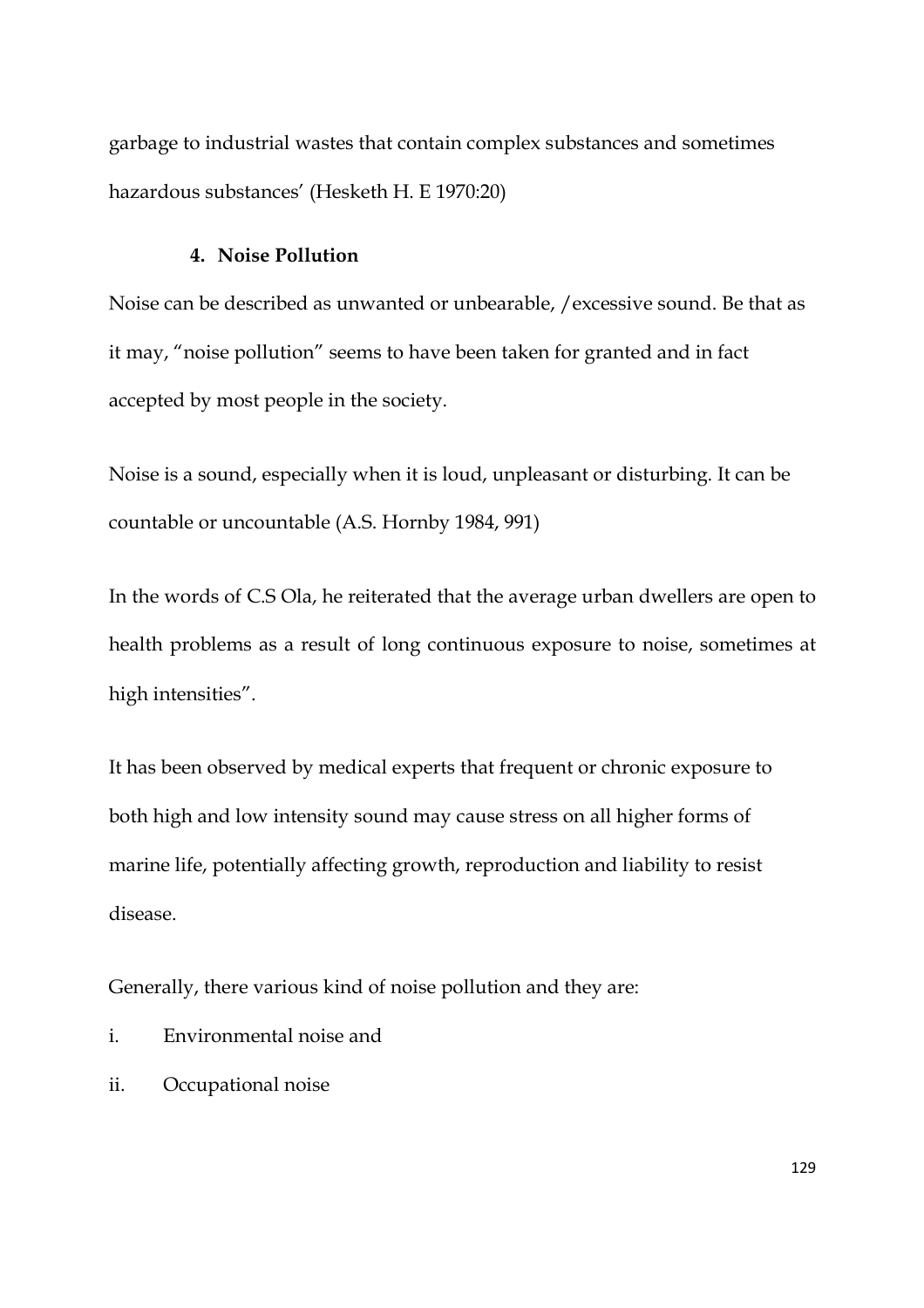The occupational noise hazard is more important to our discussion in this unit due to the fact that workers in most of industries are exposed to high levels of uncontrollable noise over a long period of time. (Awake, 1999.28).

In these industries workers are exposed to indiotic situation of noise pollution because earmuffs to protect their eardrums are not provided, where they provides it, the workers due to gross carelessness refused to use the safety stuff that protects their ears from the excessive noise that may cause deafness.

It is important to note that there are various sources of noise pollution, which is peculiar to us in Nigeria.

- Amplified musical engine.
- domestic noise
- motor vehicle noise
- noise generated by the religious houses
- voices/sound from the neighbours
- Road traffic noise
- Noise from construction sites
- factories mining, quarrying noise
- Noise emission from industries
- Mechanic and welder workshops' noise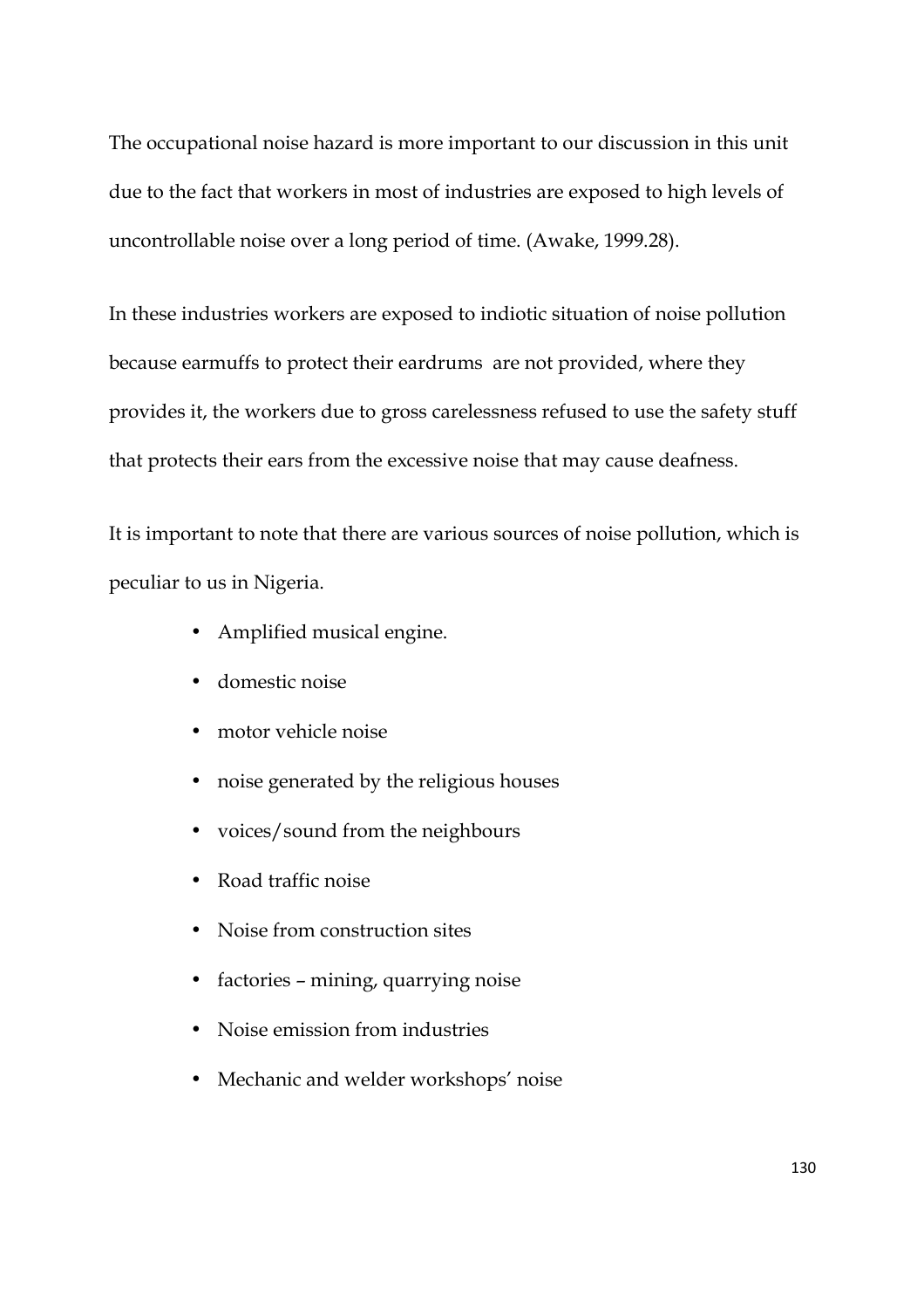# **3.4 Causes and Effect of Pollution**

There are several causes of pollution to the environment ranging from the types of pollution that has been discussed in this unit. We will then analyse the causes and effect of these pollutions as discussed.

The causes of water pollution will be discussed and they include:

- Oxygen –depleting substances may be natural materials, such as plant matter like leaves and grass as well as man – made chemicals.
- Chemical substances are source of toxic for instance, pathogens produces waterborne diseases in either human or animal hosts.
- Surface water and groundwater pollution sources

The effects of the water pollution are numerous on the environment on human, animals and aquatics and they include:

- Water borne infectious diseases
- Arsenic Poisoning has adverse effects. It causes korotosis, a skin disease, and severe liver damage.
- Oil Spills equally result in health hazards to human beings and can also cause fire outbreaks, constituting extensive damage to life and property.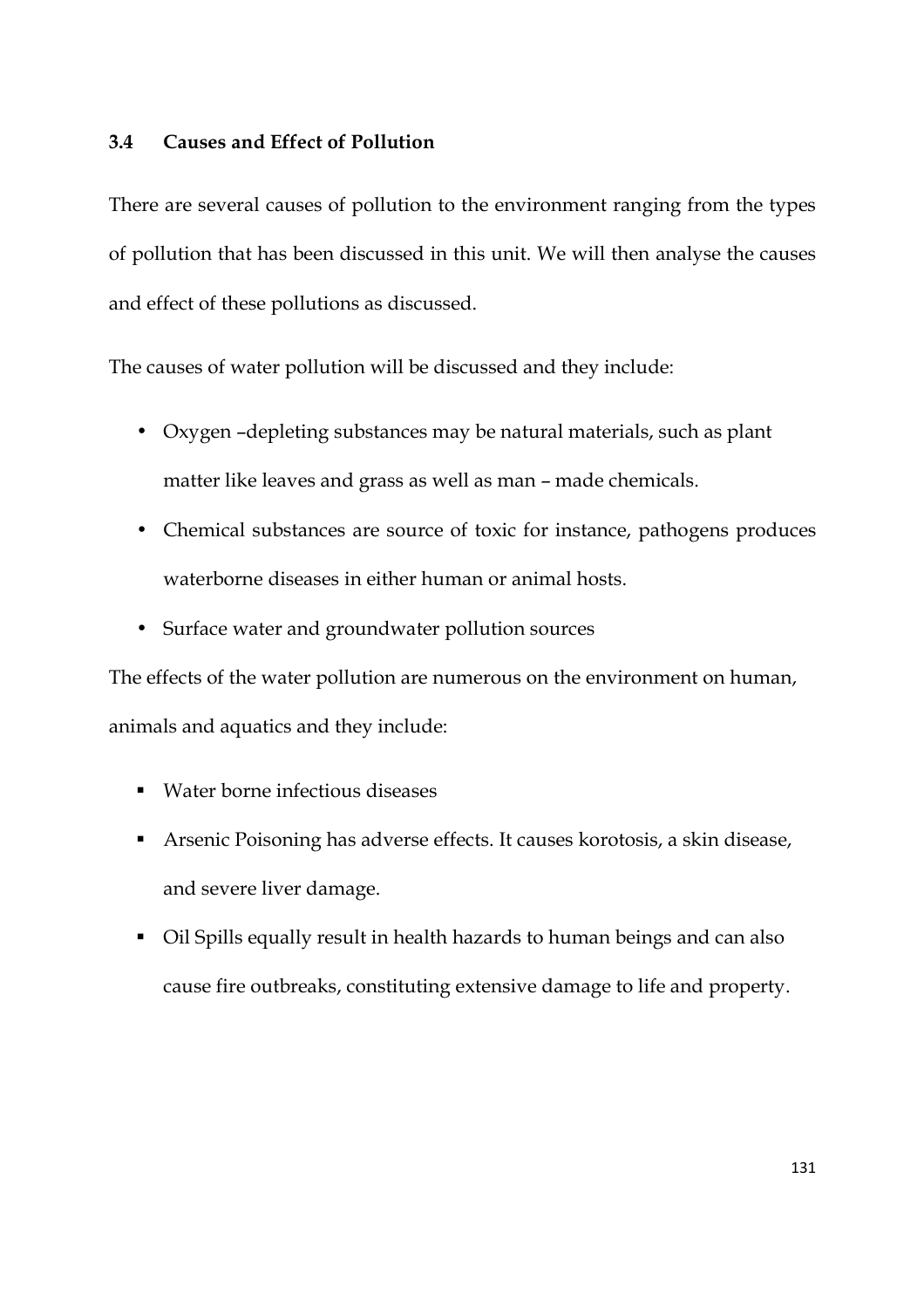It is also important to note that the effects of noise pollution are numerous on human beings generally, it causes impairment, decrease efficiency, psychological disorder, disturbance of sleep and emotional disturbance.

The causes of this pollution especially in Nigeria are from numerous factories like The national and localized problems include cement Kiln dust SO2 from the fertilizer plants in Kaduna and Rivers States, cements factories in Sokoto, Ewekoro, Ogun State, and Kabba in Kogi States, multiple pollutants from the Nigerian National Petroleum Corporation (NNPC) refineries and gas flaring in the air coastal regions, industrial furnaces, boilers and thousands of private electrical generators also contribute in no small measure to air pollution particularly in Lagos which generate more than 60% of Nigeria's industrial activities are located.

The effect of air pollution cannot be overemphasized, mainly the effect is health in nature, according to a medical expert, the injury to human health depends upon the degree of toxicity concentration, duration of exposure and individual susceptibility.

The degree of industrial emission is second to vehicular carbon monoxides emission which is the major sources of urban air pollution problems.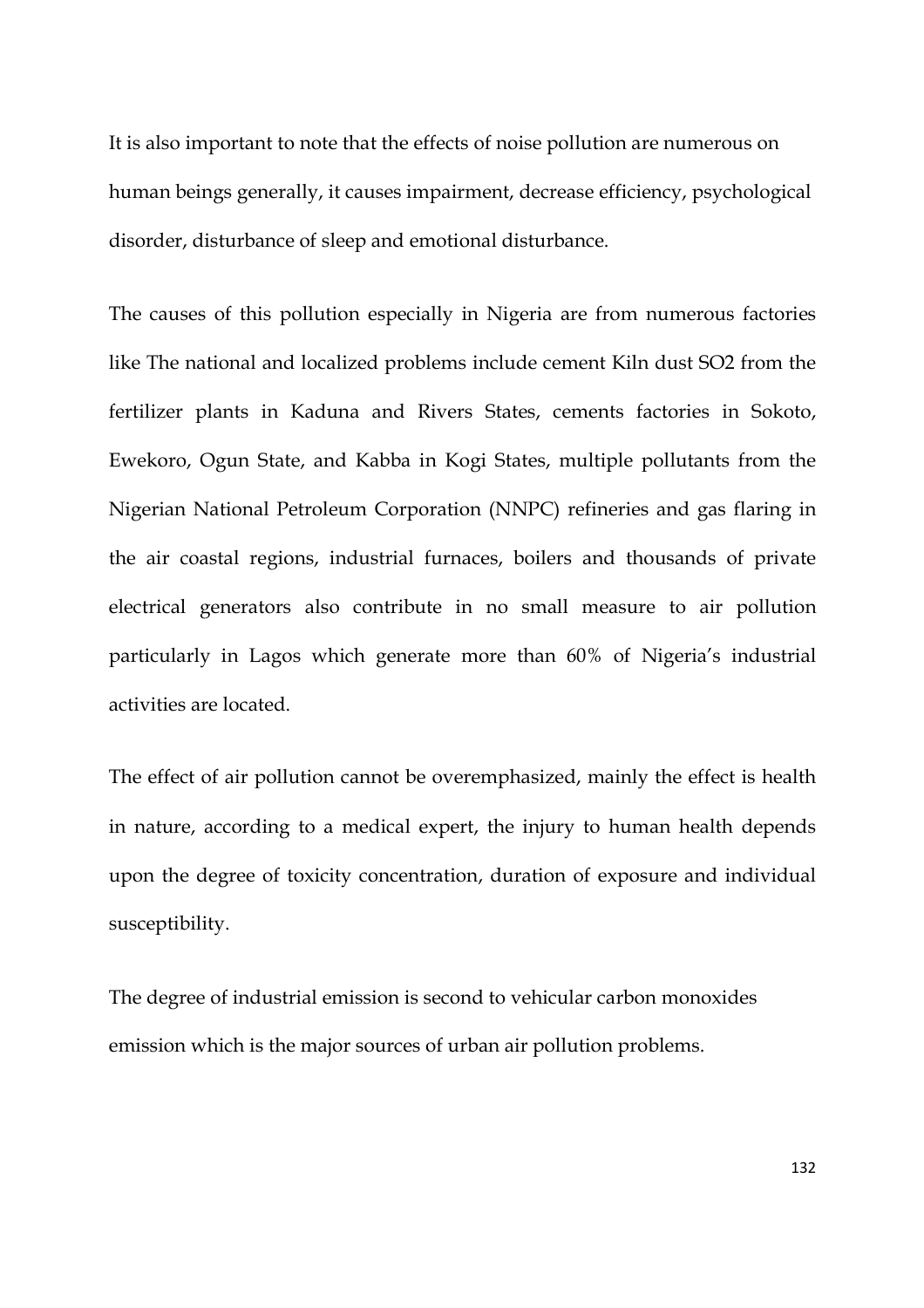# **3.5 National and International Law Regulating Pollution**

There are several laws governing pollution in its entire sphere both nationally and international. From water pollution, to air, land and noise pollution generally.

There have been laws regulating water pollution before the Koko toxic waste tale and they ranged from River Basins Development Authorities Act No 25 of June 15, 1976, the Chad Basin Development Authority Act No 32 of August 14, 1973, the Sokoto Rima Basin Development Act No 33 of August 14, 1973, the Sea Fisheries Act No 30 of June 10 1971, the Oil in Navigable Water Acts No 34 of April 22, 1968.

The Petroleum Act of 1969 which specifically deals with prevention of pollution of water courses and the regulations under this Act contained in Petroleum (Drilling and Production) Regulations 1969.

The establishment of the Federal Environmental Protection Agency (FEPA) through Decrees 589 of 1988 and 59 of 1992 (as amended) then the National Environmental Standards and Regulations Enforcement Agency (NESREA) established in 2007 via the Act of Parliament as the backbone of environmental protection in Nigeria which replaced the Federal Environmental Protection Agency.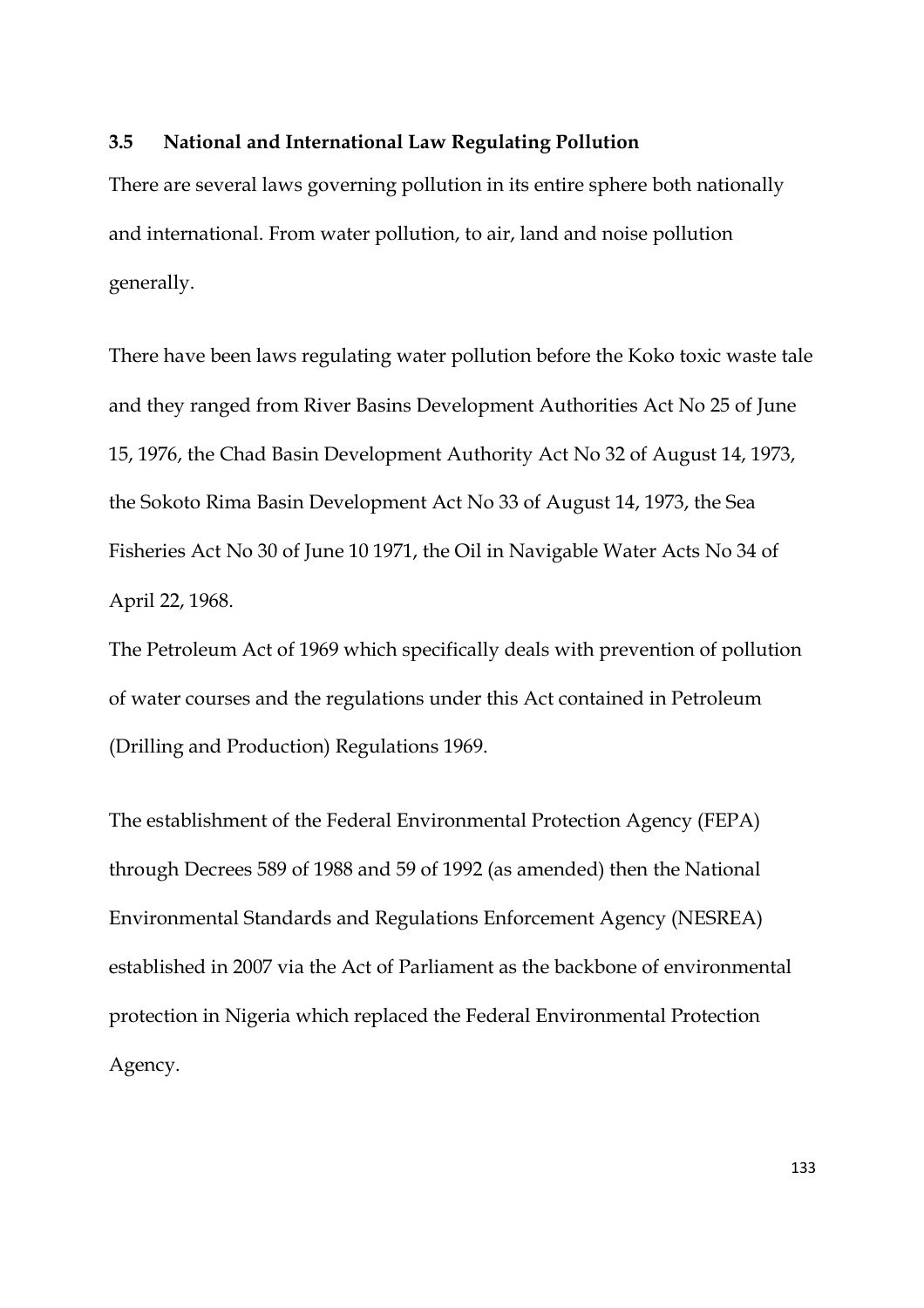One of the boards set up to protect water pollution is the Governing Board for the National Oil Spill Detection and Response Agency (NOSDRA) which came into being by the Establishment Act 15 of 2006. This agency was established as part of overall strategy to bring about healthy and clean environment in the country especially in Niger Delta region (Punch, 2010: 17).

The Official Regulation for the Control and Management of Noise is published in the National Environmental/Noise Standards and Control) Regulations 2009 Vol. 96, No 67. Government Notice No 288.

There are little or no regulation guiding air pollution in Nigeria Noxious Acts; the Lagos Public Health Bye Laws 1958 and the Criminal Code Act Cap 42, Laws of the Federation of Nigeria, 1958

The Courts have been alive to their responsibilities under civil liability since all the laws already mentioned come under criminal law. **Ryland vs. Fletcher (1868** 

**LR 3 HL p 330)** is the umbrella under which the courts have dealt vividly with various environmental cases. The principle involved in this case is known as "Sic utere tuo et alienum non laedas" meaning "that one should not use one's property or exercise one's rights in such away as to interfere with the rights of others.

134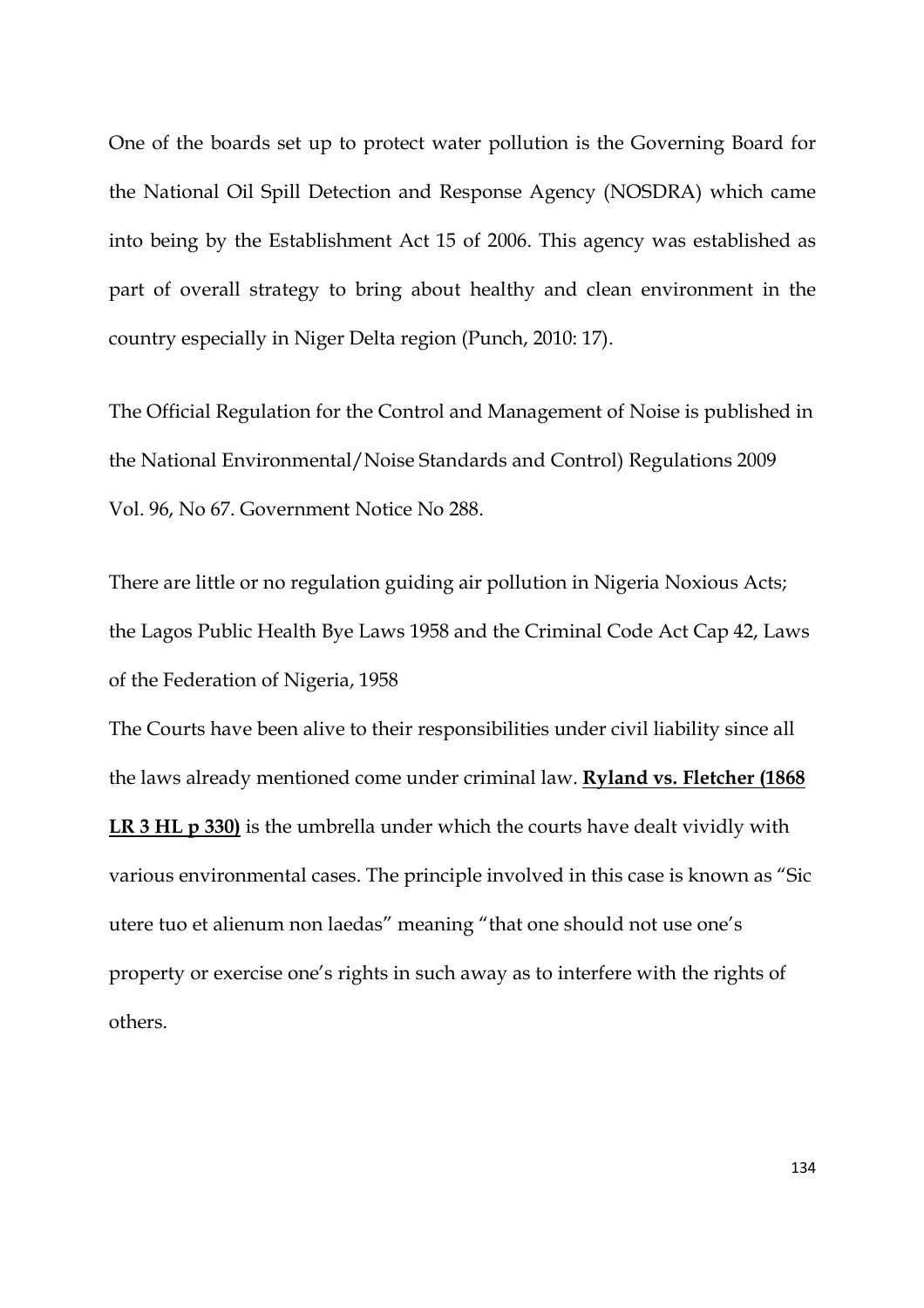**In Karagulamus vs. Kolawole Oyesile (1973) 3 UI.L.R**, the fumes coming out of the defendants machines to the Plaintiff's bedroom were offensive to the Plaintiff who successfully sued.

And finally, the Land use Act 1978, is the main law regulating Land and all matter relating to Land pollution in Nigeria.

# **4.0 CONCLUSION**

In conclusion, pollution is a day to day activity in our environment, it is however pertinent to note that pollution is an inevitable part of our life but with the promulgation and enactment of several Acts, then the human action in polluting the environment will be highly reduced.

# **5.0 SUMMARY**

In summary we have discussed pollution generally ranging from the definition of the concept to the nature and history, types and sources, also to the effect of pollution to the populace in particular and the environment in general.

However, then learners should be able to distinguish between laws regulating pollution generally.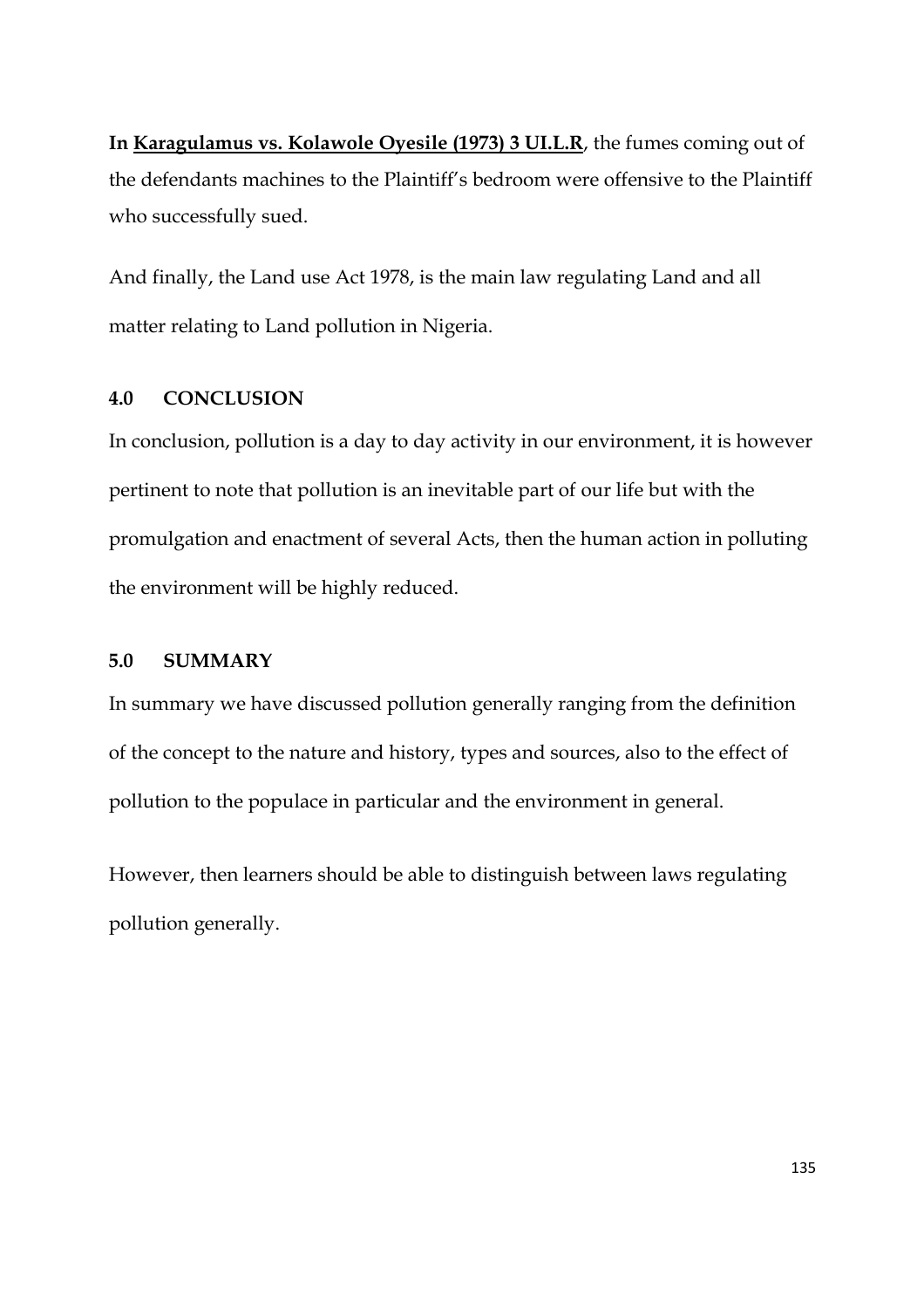# **6.0 TUTOR MARKED ASSIGNMENT**

- 1. Define the concept pollution and give a brief history of its evolution.
- 2. Write on four major types of solution and discuss their regulatory laws.

# **7.0 REFRENCES/FURTHER READING**

- Andrew Waite (2001) Environmental Law in property Transactions 2<sup>nd</sup> Ed, Butterworths London.
- Olanipekun O et al (2009): Seminar Paper titled Hazardous Waste Management and Disposal, Nigeria situation.
- Lawrence Atsegbua et al 2003: Environmental Law in Nigeria: Theory and Practice. Ababa Press Ltd, Lagos.
- David Wooley QC et al 2008: Environmental Law. Oxford University Press.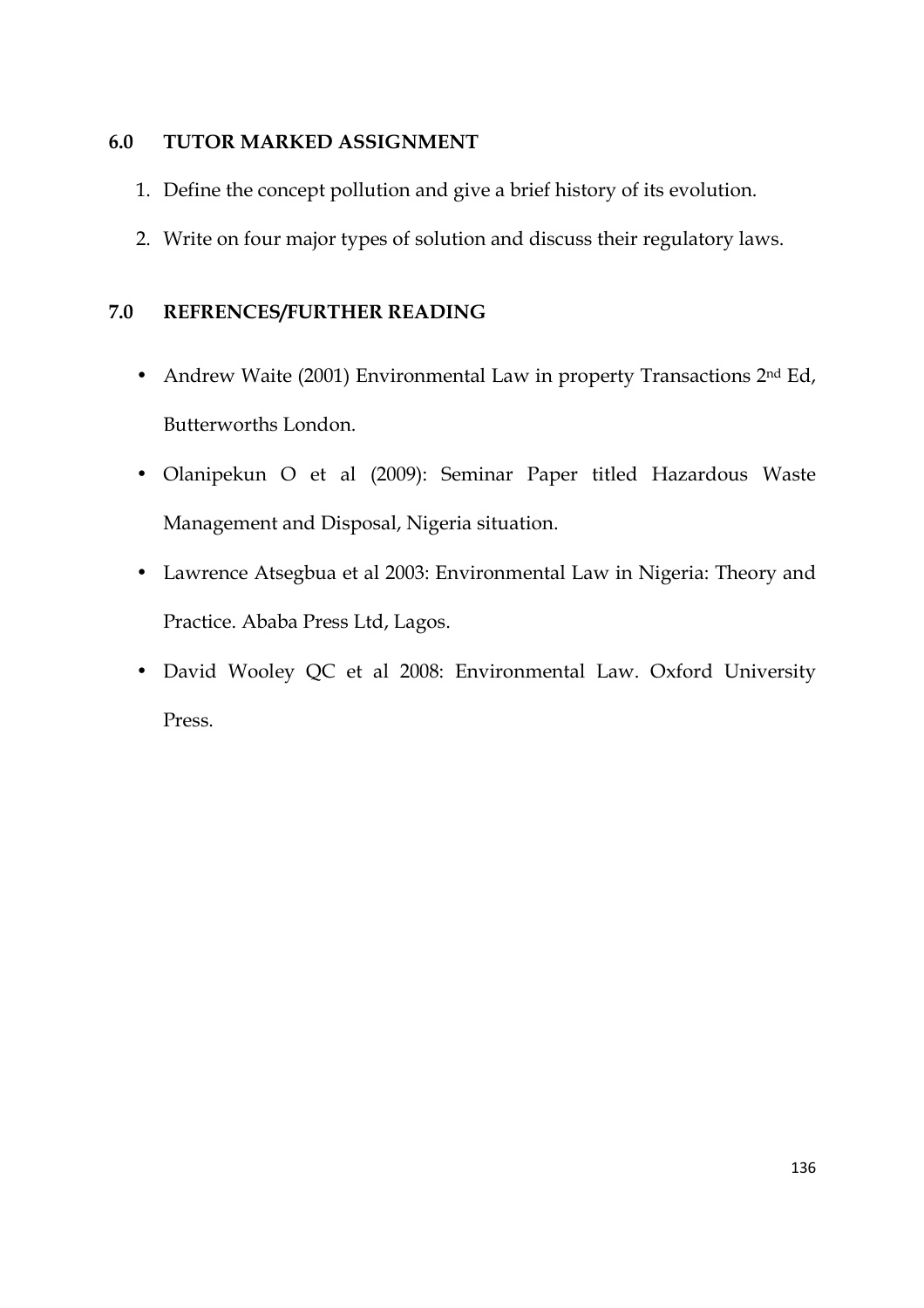Unit 4

Oil Pollution

**Contents** 

1.0 Introduction

2.0Objective

3.0Contents

- 3.1 Oil Pollution- a case study of Niger Delta
- 3.2 Impact of Oil Spills
- 3.3 Laws and Policies regulating Oil Spills

# 4.0Conclusion

5.0 Summary

- 6.0Tutor Marked Assignment
- 7.0References/Further Reading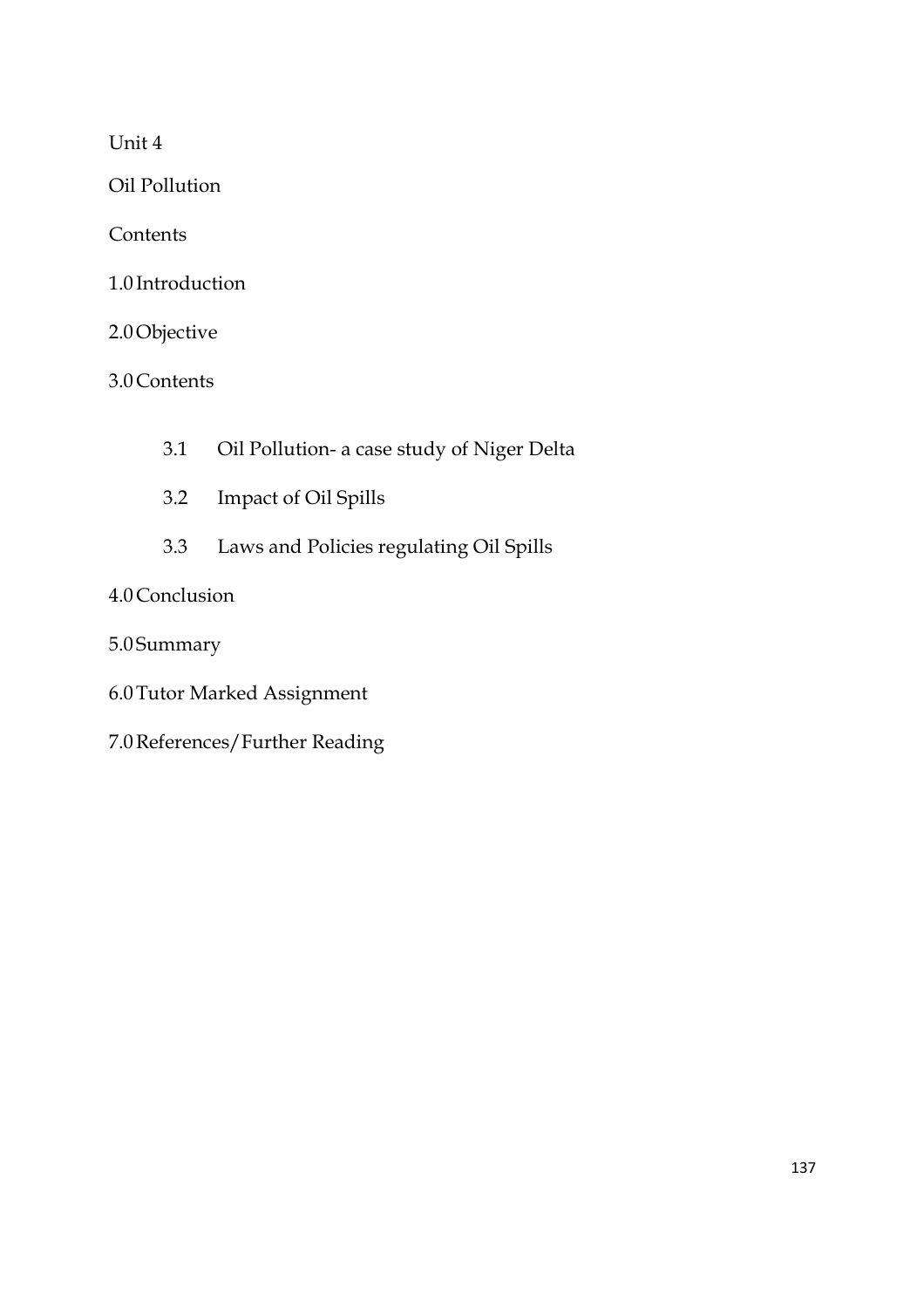### **1.0 INTRODUCTION**

It is important to note that this is one of the major sources of pollution in Nigeria asides the once that have been discussed earlier. In this study oil spills in the Niger Delta will be our main discourses. It is however pertinent that oil is spill is caused major by a lot of issues relating to petroleum.

According to a study carried out by a team of Nigerian and international environmental experts in 2006, the Niger Delta is "one of the world's most severely petroleum-impacted ecosystems". They stated: "The damage from oil operations is chronic and cumulative, and has acted synergistically with other sources of environmental stress to result in a severely impaired coastal ecosystem and compromised the livelihoods and health of the region's impoverished residents."

# **2.0 OBJECTIVE**

The main objective of this unit is to discuss oil spill and pollution generally and several cases that has been treated in that regard. The harmful effect of the surge cannot be overemphasised, it is also important that the laws regulating the spill will also be discussed in this unit.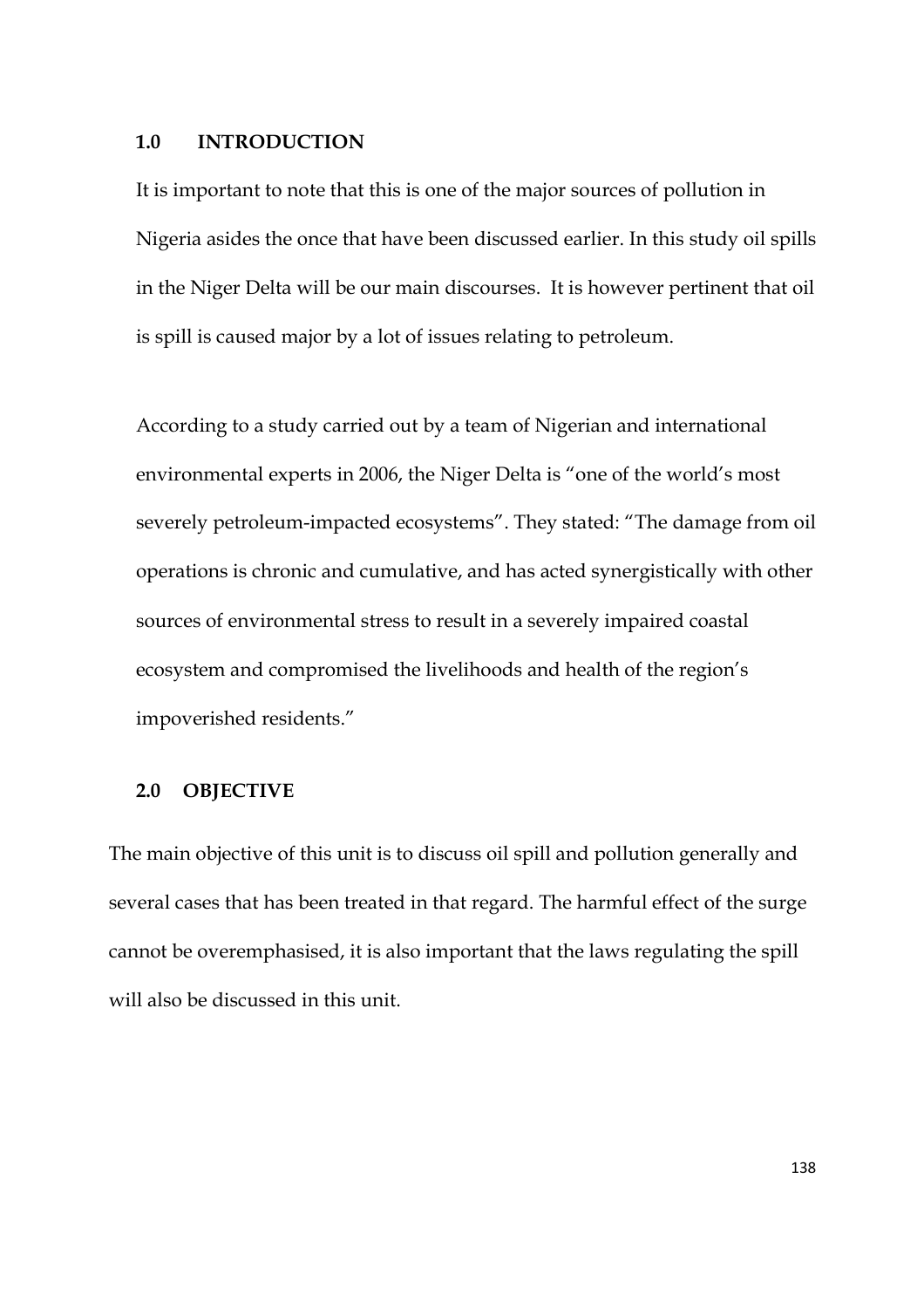### **3.0 CONTENT**

#### **3.1Oil Spills**

Most of the oil in Nigeria is found within the Niger River Delta, the largest delta in Africa and the third largest in the world. The inhabitants of the Niger Delta are primarily ethnic minorities, who are socially, politically and economically marginalized. Oil spills and gas flaring are the most frequently referenced forms of oil-related pollution in the Niger Delta, there are in fact several other ways in which the oil industry is harming the environment.

The Niger Delta has suffered for decades from oil spills, which occur both on land and offshore. Oil spills on land destroy crops and damage the quality and productivity of soil that communities use for farming. Oil in water damages fisheries and contaminates water that people use for drinking and other domestic purposes.

There are a number of reasons why oil spills happen so frequently in the Niger Delta. Spills result from corrosion of oil pipes, poor maintenance of infrastructure, spills or leaks during processing at refineries, human error and as a consequence of deliberate vandalism or theft of oil.

However, today companies increasingly maintain that the majority of oil spills are caused by sabotage and not by their poor infrastructure or operational problems. Communities, and many NGOs, strongly disagree over the number of

139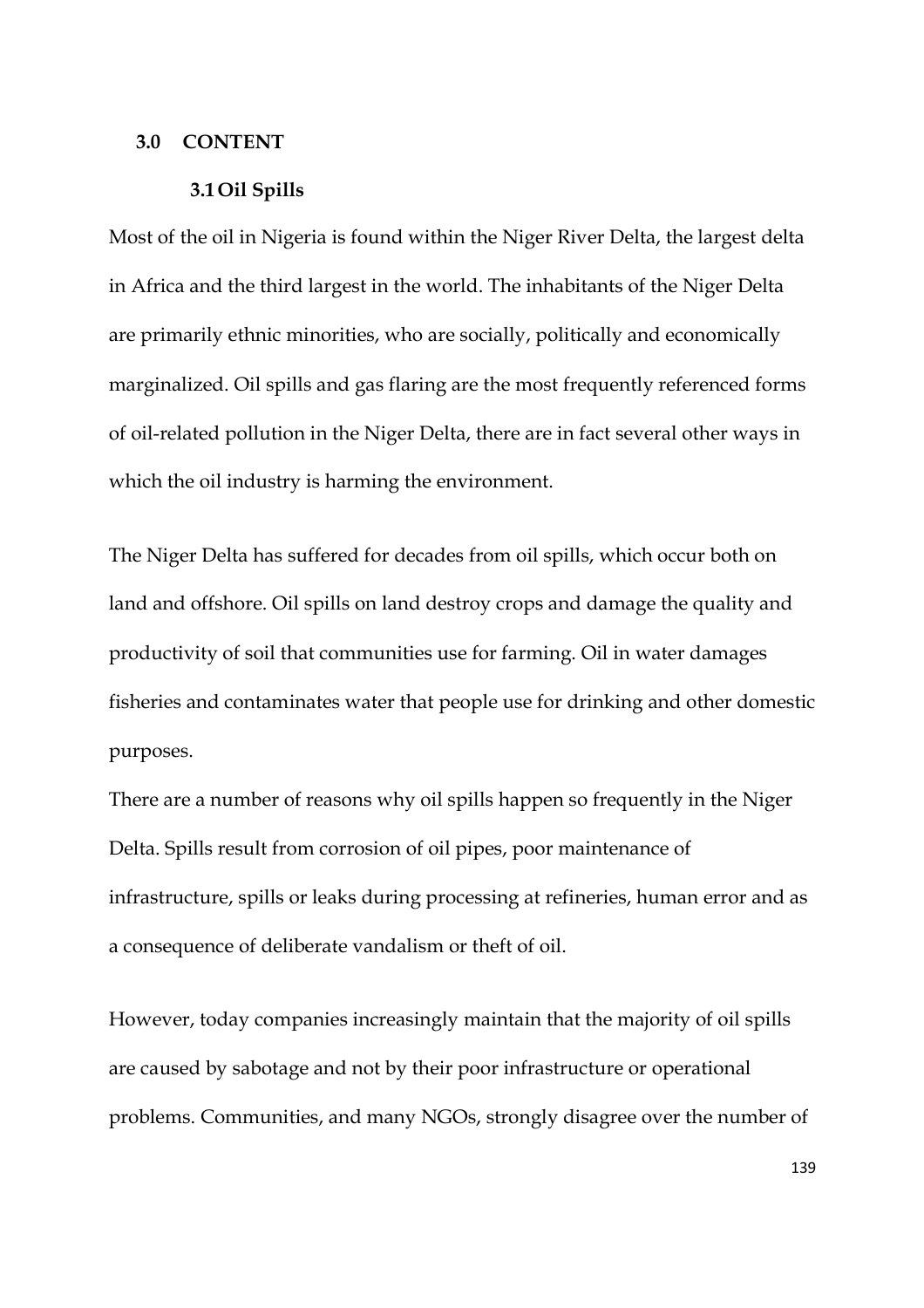spills that are attributed to sabotage, and accuse companies of designating controllable spills as sabotage in order to avoid liability for compensation.

There is no doubt that sabotage, vandalism of oil infrastructure and thefts of oil are serious problems in the Niger Delta, although the scale of the problem is unclear. Sabotage ranges from vandalism by community members to theft of oil and deliberate attacks by criminal groups. Some people damage pipes while trying to steal small quantities of oil for sale at local markets or for personal use. Others damage pipes and installations to extort compensation payments or clean-up contracts from companies.

The amount of oil spilt since oil production began in 1958 is not known with any certainty.

Only SPDC reports publicly, from year to year, on the number of spills in its operations.47 Between 1989 and 1994 the company reported an average of 221 spills per year involving some 7,350 barrels of oil per year.48 The Department of Petroleum Resources (DPR) has reported that 4,835 oil spill incidents were recorded between 1976 and 1996, with a loss of 1.8 million barrels of oil to the environment.49 These data are based mainly on what companies report to the DPR. According to UNDP, more than 6,800 spills were recorded between 1976 and 2001, with a loss of approximately 3 million barrels of oil.

140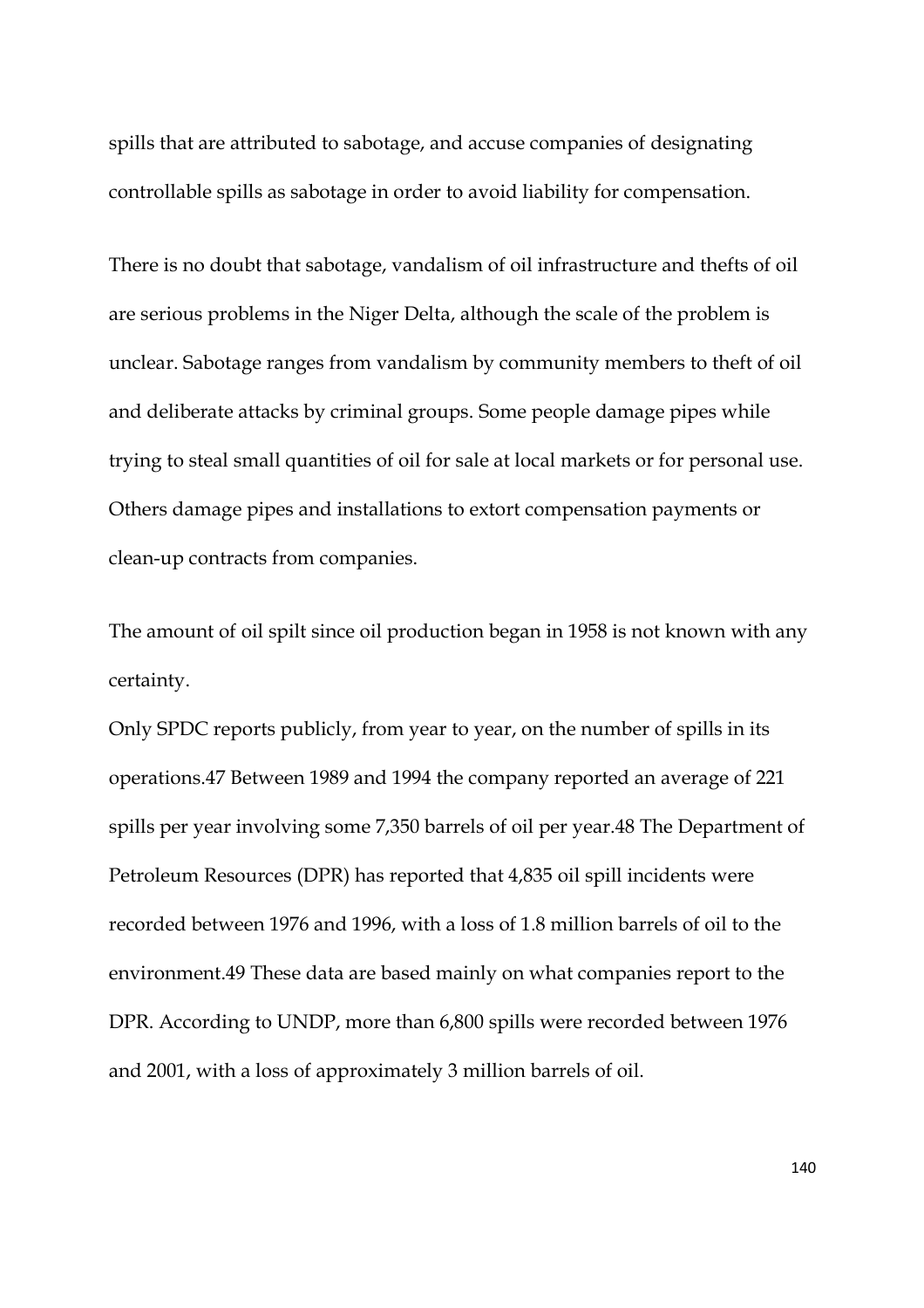Oil spill incidents have occurred in various parts and at different times along our coast. Some major spills in the coastal zone are the GOCON's Escravos spill in 1978 of about 300,000 barrels, SPDC's Forcados Terminal tank failure in 1978 of about 580,000 barrels and Texaco Funiwa-5 blow out in 1980 of about 400,000 barrels. Other oil spill incidents are those of the Abudu pipe line in 1982 of about 18,818 barrels, The Jesse Fire Incident which claimed about a thousand lives and the Idoho Oil Spill of January 1998, of about 40,000 barrels. The most publicised of all oil spills in Nigeria occurred on January 17 1980 when a total of 37.0 million litres of crude oil got spilled into the environment. This spill occurred as a result of a blow out at Funiwa offshore station. Nigeria's largest spill was an offshore well-blow out in January 1980 when an estimated 200,000 barrels of oil (8.4million US gallons) spilled into the Atlantic Ocean from an oil industry facility and that damaged 340 hectares of mangrove (Nwilo and Badejo, 2005).

Pirates are stealing Nigeria's crude oil at a phenomenal rate, funneling nearly 300,000 barrels per day from our oil and selling it illegally on the international trade market. Nigeria lost about N7.7 billion in 2002 as a result of vandalisation of pipelines carrying petroleum products. The amount, according to the PPMC, a subsidiary of NNPC, represents the estimated value of the products lost in the process. Illegal fuel siphoning as a result of the thriving black market for fuel products has increased the number of oil pipeline explosions in recent years. In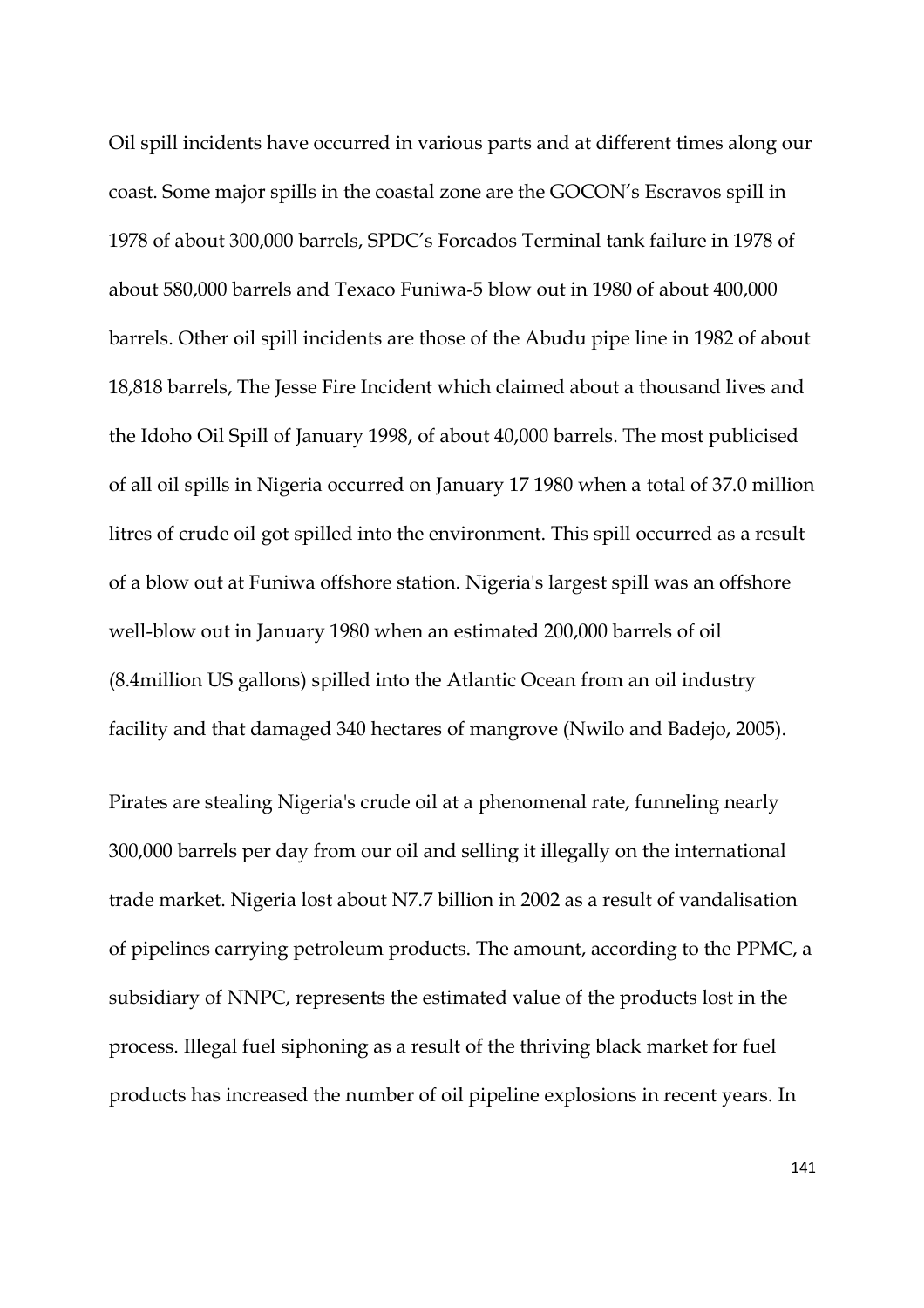July 2000, a pipeline explosion outside the city of Warri caused the death of 250 people. An explosion in Lagos in December 2000 killed at least 60 people. The NNPC reported 800 cases of pipeline vandalization from January through October 2000. In January 2001, Nigeria lost about \$4 billion in oil revenues in 2000 due to the activities of vandals on our oil installations. The government estimates that as much as 300,000 bbl/d of Nigerian crude is illegally bunkered (freighted) out of the country.

### **3.2The Harmful Effect of Oil Spill**

The harmful effects of oil spill on the environment are many. Oil kills plants and animals in the estuarine zone. Oil settles on beaches and kills organisms that live there, it also settles on ocean floor and kills benthic (bottom-dwelling) organisms such as crabs. Oil poisons algae, disrupts major food chains and decreases the yield of edible crustaceans. It also coats birds, impairing their flight or reducing the insulative property of their feathers, thus making the birds more vulnerable to cold. Oil endangers fish hatcheries in coastal waters and as well contaminates the flesh of commercially valuable fish.

Oil spills in the Niger Delta have been a regular occurrence, and the resultant degradation of the surrounding environment has caused significant tension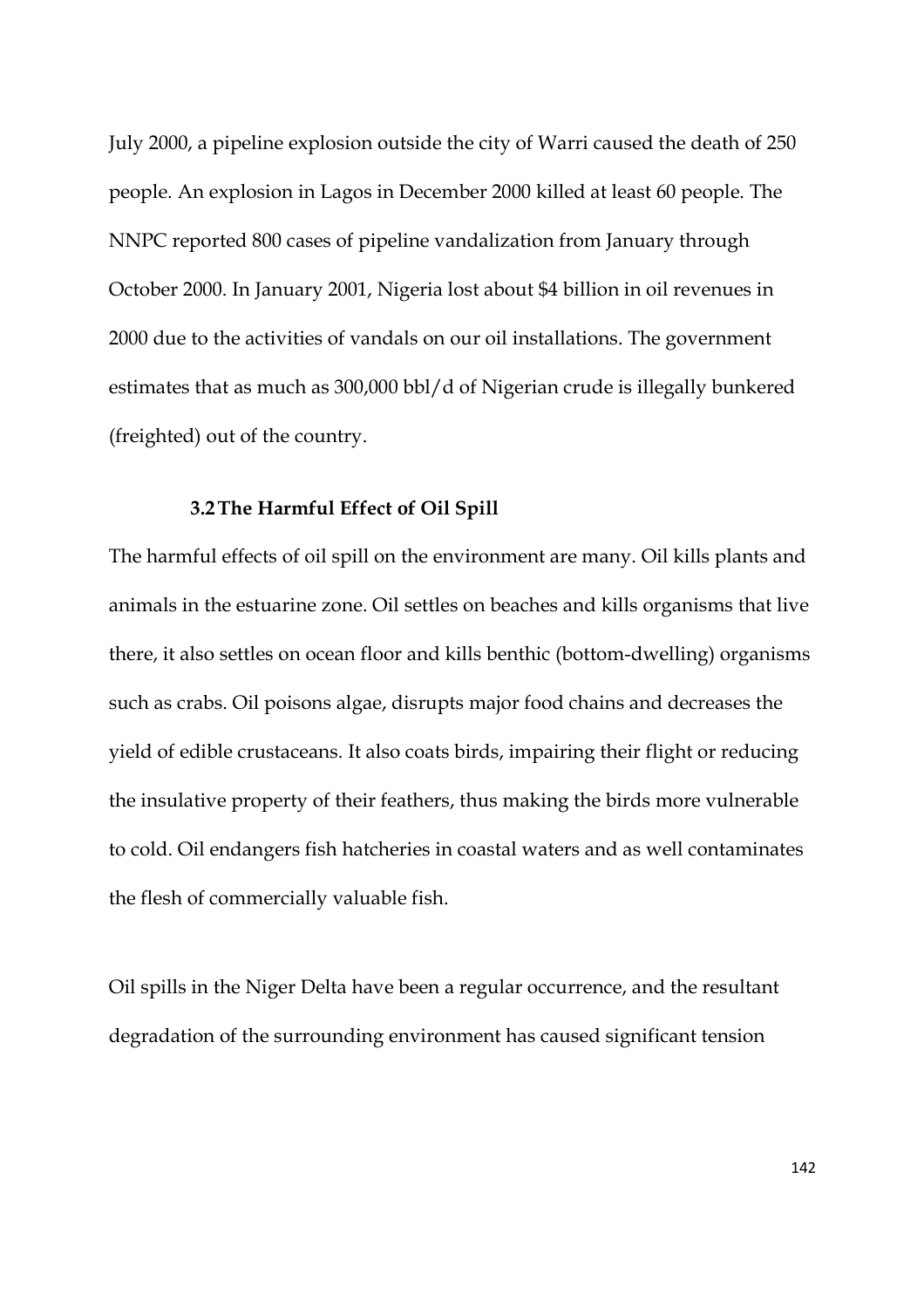between the people living in the region and the multinational oil companies operating there.

One of the major oil spills that affected many lives negatively are the Idoho oil spill traveled all the way from Akwa Ibom state to Lagos state dispersing oil through the coastal states, up to the Lagos coast. This culminated in the presence of sheen of oil on the coastal areas of Cross river state, Akwa Ibom state, Rivers state, Bayelsa state, Delta state, Ondo state and Lagos state.

In April 1997, samples taken from water used for drinking and washing by local villagers were analyzed in the U.S. A sample from Luawii, in Ogoni, where there had been no oil production for four years, had 18 ppm of hydrocarbons in the water, 360 times the level allowed in drinking water in the European Union (E.U.). A sample from Ukpeleide, Ikwerre, contained 34 ppm, 680 times the E.U. standard.

However following the major Texaco Funiwa spill of 1980, it was reported that 180 people died in one community as a result of the pollution. On several occasions, people interviewed by Human Rights Watch said that spills in their area had made people sick who drank the water, especially children.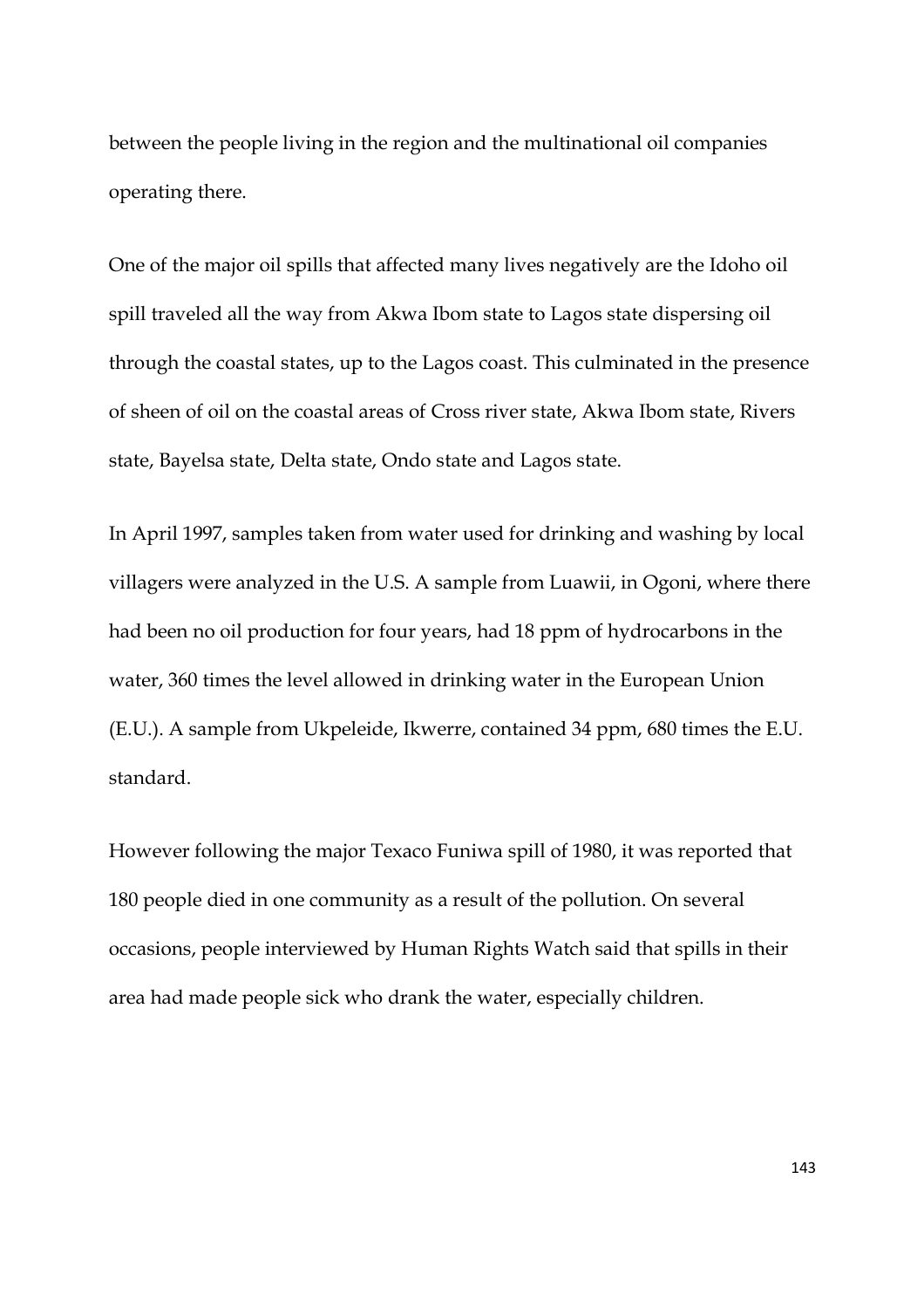#### **3.3Laws and Policies regulating Oil Spills**

There are several national and international laws regulating oil spills in Nigeria, some will be discussed in this unit and the purpose they each serve also.

### **a. Oil Pollution Act (OPA) of 1990**

The Oil Pollution Act of 1990 (OPA 1990) is responsible for many of the nation's improvements in oil spill prevention and response. OPA 1990 provides guidance for government and industry on oil spill prevention, mitigation, cleanup and liability. The majority of OPA 1990 provisions were targeted at reducing the number of spills followed by reducing the quantity of oil spilled. OPA 1990 also created a comprehensive scheme to ensure that sufficient financial resources are available to clean up a spill and to compensate persons damaged by a spill.

## **b. National Oil Spill Detection and Response Agency (NOSDRA)**

A National Oil Spill Detection and Response Agency (NOSDRA) have been approved by the Federal Executive Council of Nigeria.

The establishment of the contingency plan and the agency was in compliance with the International Convention on Oil Pollution Preparedness, Response and Cooperation (OPRC90) to which Nigeria is a signatory. The draft bill on the NOSDRA has been forwarded to the National Assembly for deliberation and enactment into law (Alexandra: Gas and Oil Connections, 2006).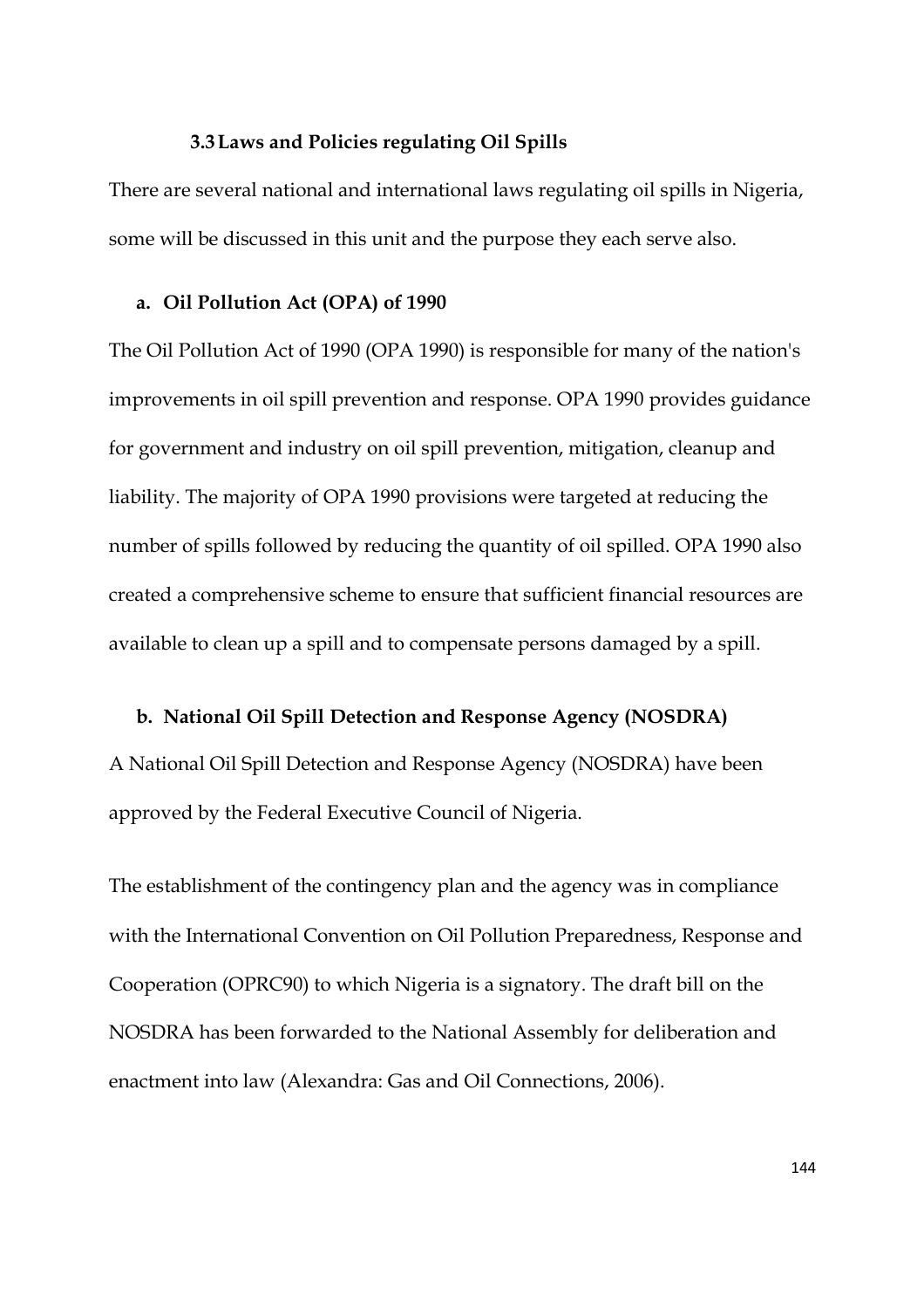# **c. The Niger Delta Development Commission (NDDC)**

To reduce the rate of oil incidents along the Nigerian Coast particularly as a result of vandalisation, the Federal Government through an act of the National Assembly in 2000 passed into law the Niger Delta Development Commission. (NDDC).

The NNDC act is a strategic way of dealing with all forms of pollution activities in the Niger Delta like:

- o Tackle ecological and environmental problems that arise from the exploration of oil in the Niger-Delta area.
- o Liaise with the various oil mineral and gas prospecting and producing companies on all matters of pollution prevention and control.

# d. **Petroleum Related Laws and Regulations**

The following relevant national laws and international agreements are in effect:

- a. Endangered Species Decree Cap 108 LFN 1990.
- b. Federal Environmental protection Agency Act Cap 131 LFN 1990.
- c. Harmful Waste Cap 165 LFN 1990.
- d. Petroleum (Drilling and Production) Regulations, 1969.
- e. Mineral Oil (Safety) Regulations, 1963.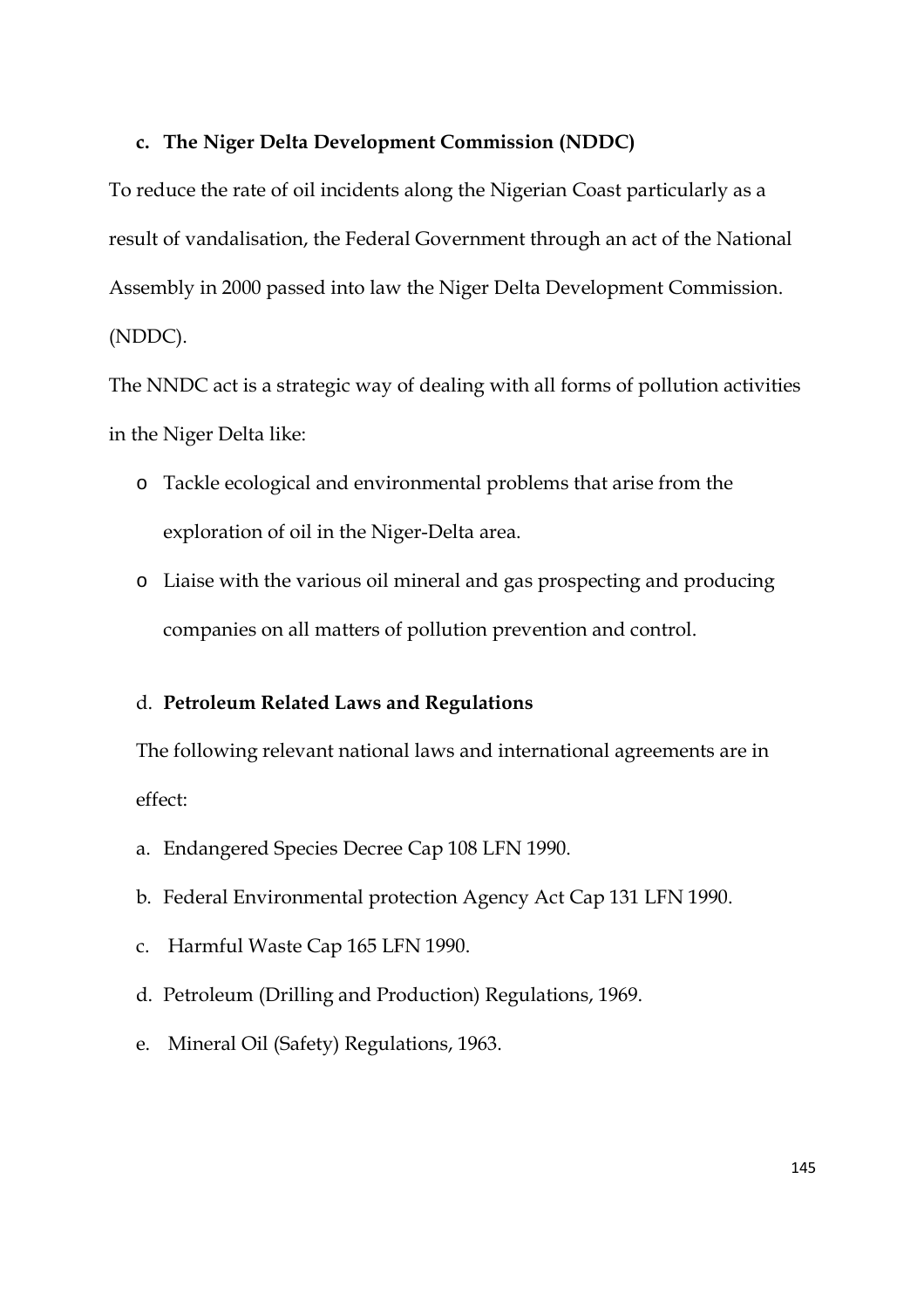- f. International Convention on the Establishment of an International Fund for Compensation for Oil Pollution Damage, 1971.
- g. Convention on the Prevention of Marine pollution Damage, 1972
- h. African Convention on the Conservation of Nature and Natural Resources, 1968.
- i. International Convention on the Establishment of an International Fund for the Compensation for Oil Pollution Damage, 1971.

## **e. Oil Trajectory and Fate Models for Oil Spill Disaster Monitoring**

Oil spill simulation model is used in oil response and contingency planning and as a tool in oil fate and impact assessment (Rossouw, 1998). In the event of an oil spill taking place, predictions of the slick can be supplied, provided that the necessary meteorological information is available (Rossouw, 1998). Oil spillage can also be treated or removed by natural means, mechanical systems, absorbents, burning, gelling, sinking and dispersion.

### **4.0 CONCLUSION**

Oil spill in the Niger Delta of Nigeria has been the major surge of environmental pollution in that part of the world. It is also important that oil spill has been with us for a very long time, and if adequate measures of sabotage, pipeline vandalism and that most oil companies and the Federal Government beef up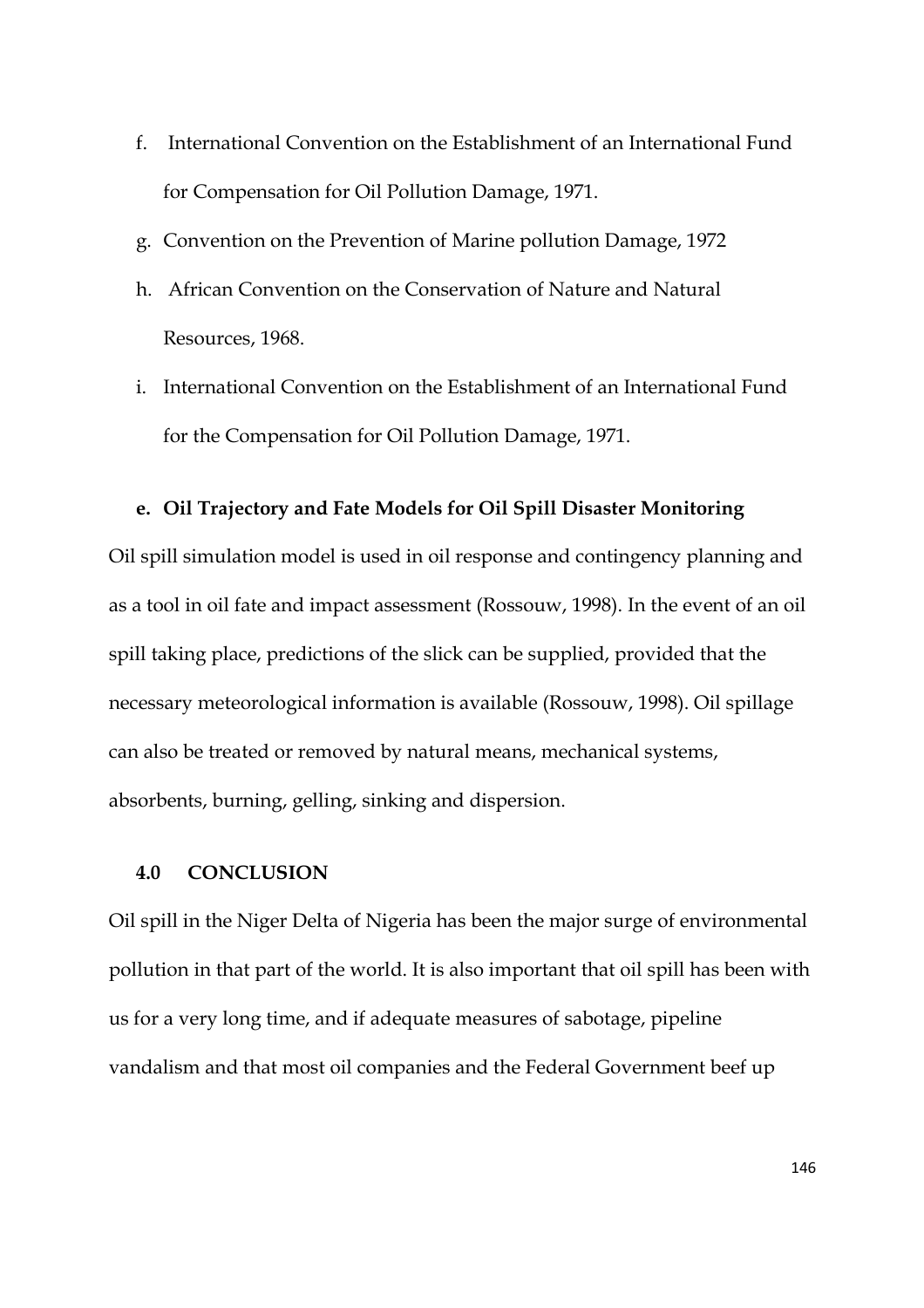security in this regard it will still continue to be a source of worry, and environmental degradation and an easy ticket to death.

# **5.0 SUMMARY**

In summary, this unit has discussed oil spill in general in the Niger Delta area of the country. However, its impact on the environment has been largely discussed as well. It is also important that learners should be able to discuss and expatiate more on the laws regulating oil spill in Nigeria.

# **6.0 TUTOR MARKED ASSIGNMENT**

- 1. Oil spill in Nigeria a menace to the people of Niger Delta. Discuss with its environmental impact on the people.
- 2. Explain the laws and policies available to combat oil spill in Nigeria.

# **7.0 REFRENCES/FURTHER READING**

 Alexandra Gas and Oil Connections, (2006): Nigeria Forms Oil Spill Detection Agency.

http://www.gasandoil.com/goc/news/nta40213.htm

 Nwilo, P.C. & O.T. Badejo, (2005): Oil Spill Problems and Management in the Niger Delta. International Oil Spill Conference, Miami, Florida, USA.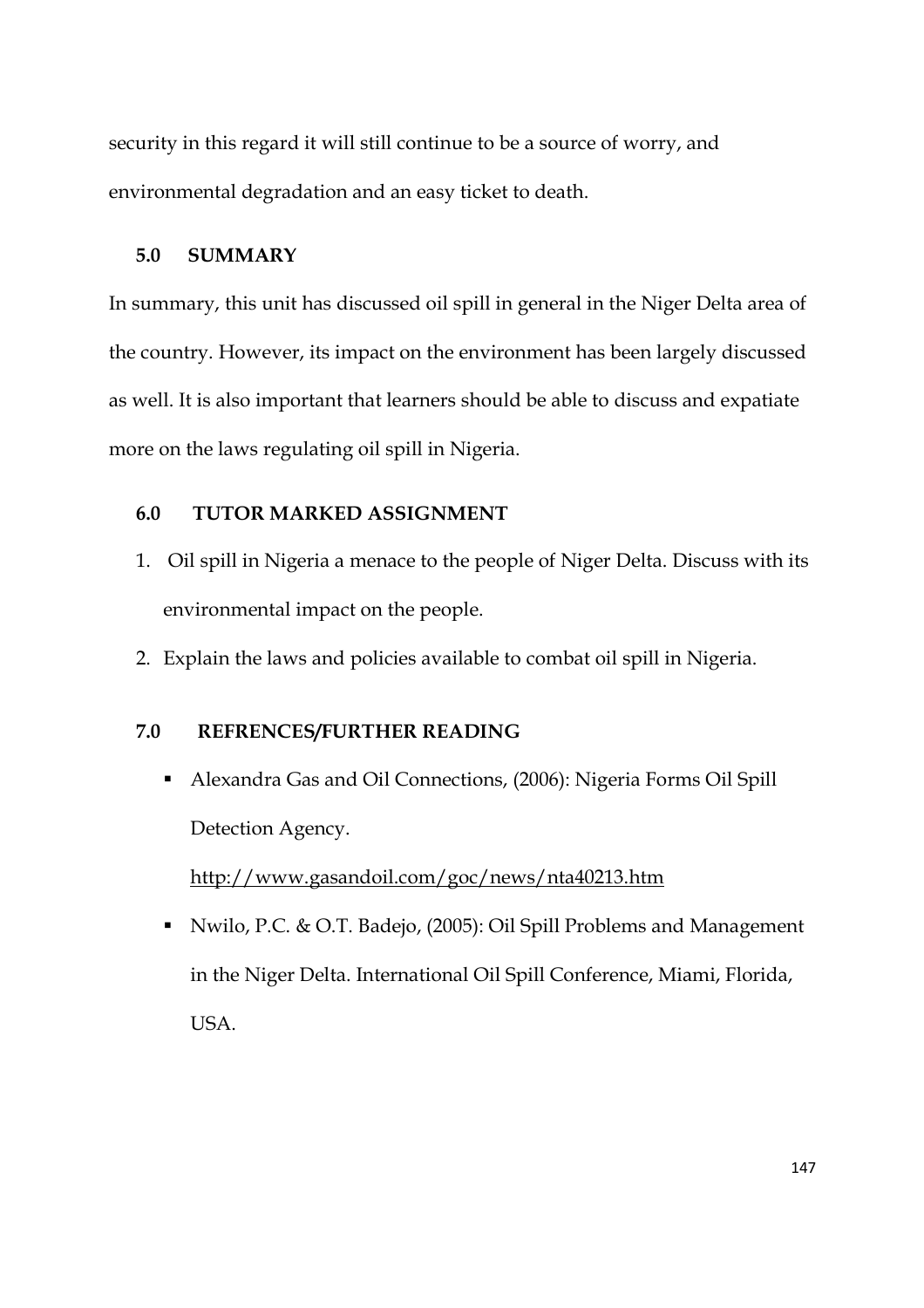- Rossouw, M., (1998): Oil Spill Simulation: Reducing the Impact. START/IOC/LOICZ Workshop on Climate Change and Coastal Process in Cotonou, Benin, West Africa.
- SPDC, (1996): People and the Environment. SPDC Annual Report.
- Nwilo, P.C. & O.T. Badejo, (2006): Impacts and Management of Oil Spill Pollution along the Nigerian Coastal Areas.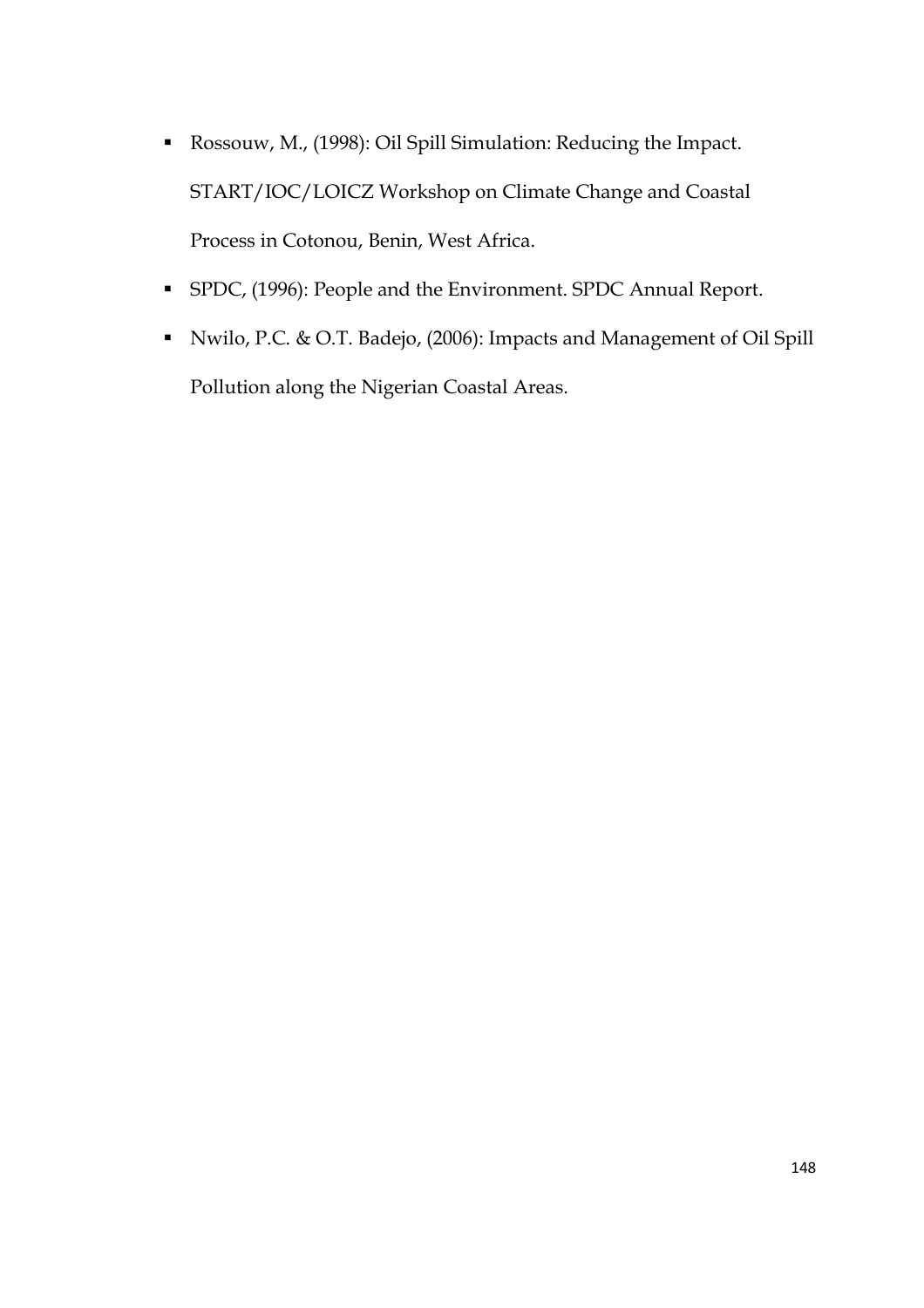# **Unit 5**

Human Rights and the Environment

# Contents

- 1.0 Introduction
- 2.0 Objective
- 3.0 Contents
	- 3.1 Human Rights and the Environment
	- 3.2 State Obligation on Human Rights and the Environment
- 4.0 Conclusion
- 5.0 Summary
- 6.0 Tutor Marked Assignment
- 7.0 References/Further Reading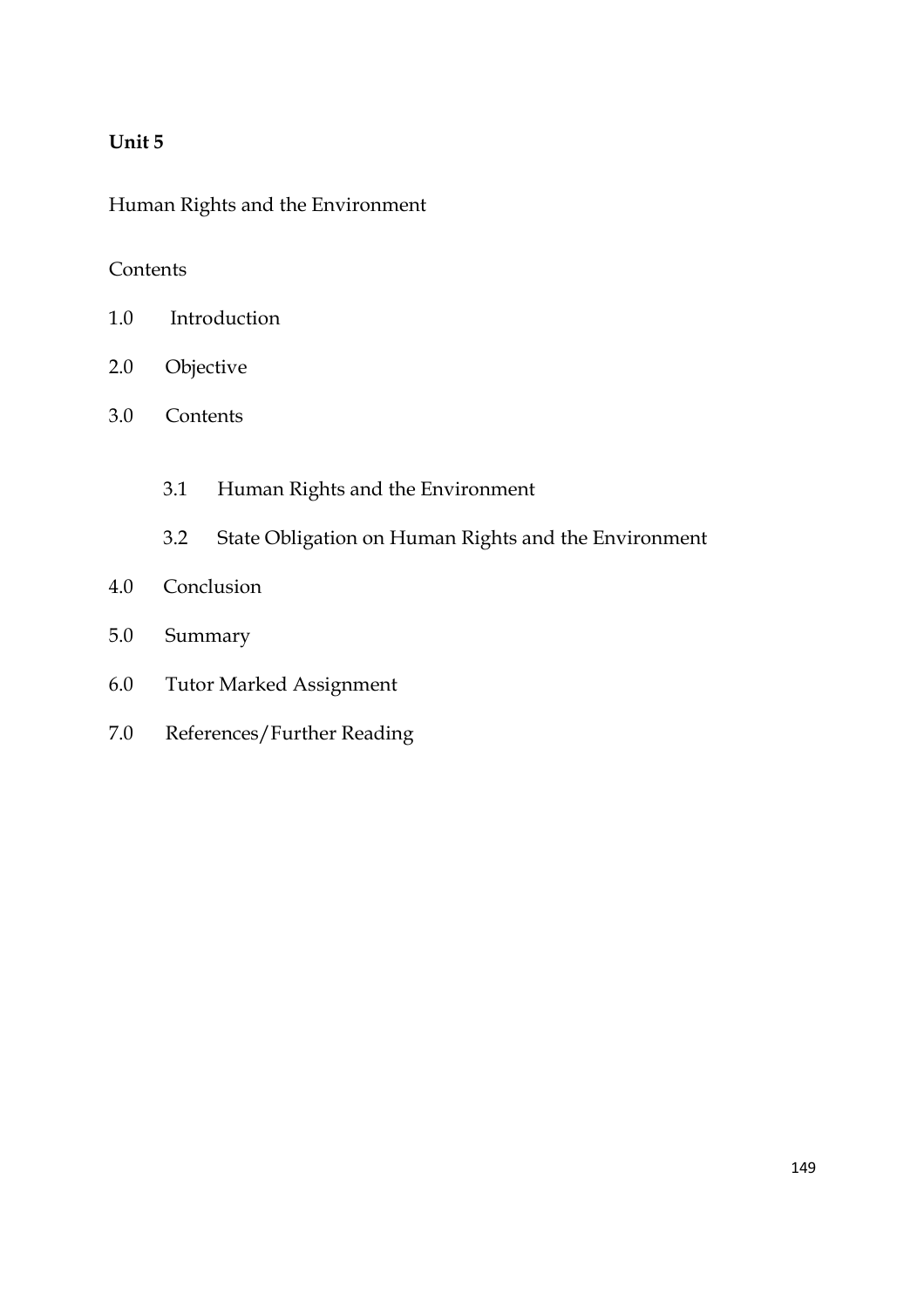### **1.0 INTRODUCTION**

International awareness of the linkages between human rights and environmental protection has expanded considerably since conservation of the environment became a matter of national and international concern some two decades after human rights emerged on the international agenda.

Generally, Environmental rights do not fit neatly into any single category or generation of human rights. We should talk about human rights and the environment within the existing framework of human rights law in which the protection of humans is the central focus – essentially a greening of the rights to life, private life, and property – or has the time come to talk directly about environmental rights – in other words a right to have the environment itself protected.

The Constitution of the Federal Republic of Nigeria 1999 has not really or specifically protects the rights of its citizens in relation to the environment, it only does that in the chapter 2 of the Constitution which is not specifically enforceable.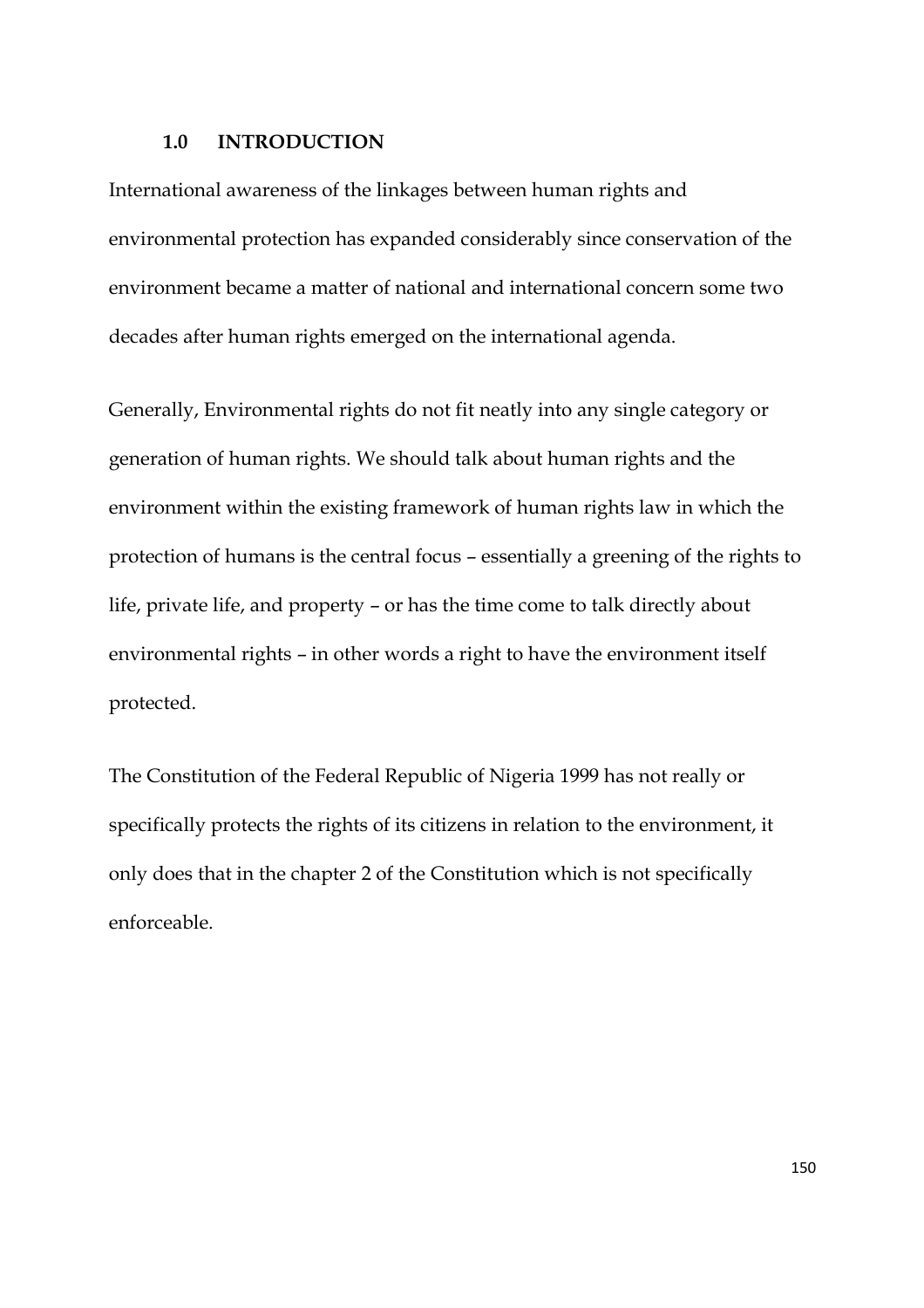#### **2.0 OBJECTIVE**

This unit will discuss the general right of a citizen as it concerns the environment. The obligation of states to the right to a healthy environment will also be discussed.

## **3.0 CONTENT**

## **3.1 Human Rights and the Environment**

International environmental agreements, especially since 1992, more commonly consider certain human rights as essential elements to achieving environmental protection.

Birnie and Boyle define environmental human rights as: 'terminology [used] to ascribe value or status to the interests and claims of particular entities'. While, Churchill defines the term as '[… ] broadly the right of an individual or group to a decent environment, [… ] that extends beyond what is judicially enforceable but limited to genuine rights [… ] as they are found in existing human rights treaties'.

However, the last definition seems to be the most useful for purposes of this unit 'Environmental right' in this report is the term used to describe both existing human rights with environmental implications (or derivative rights) and the emerging right to a clean and healthy environment.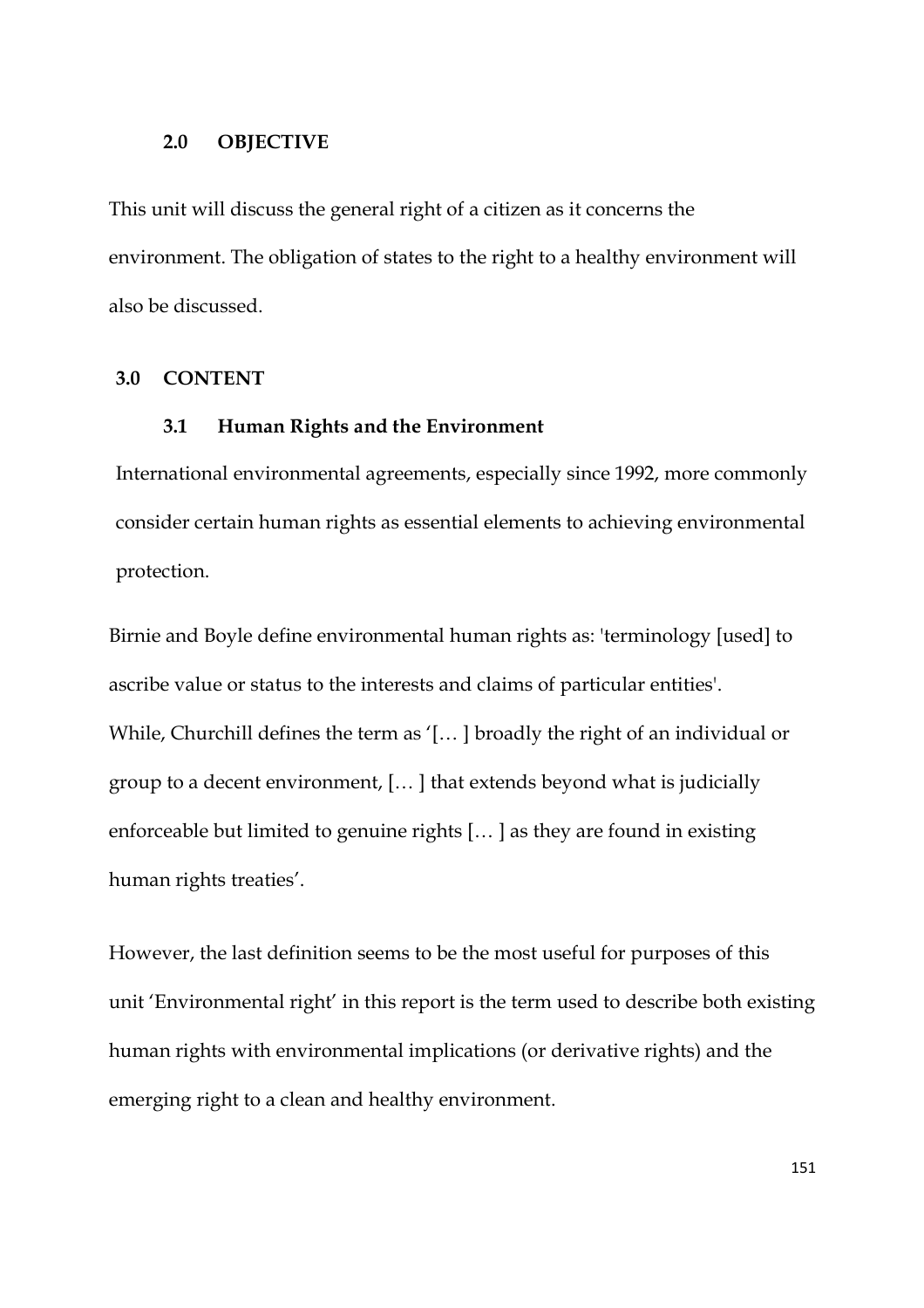Generally, human rights and the environment in this unit will discuss the right of an individual as it relates to its environment. The first approach is essentially anthropocentric insofar as it focuses on the harmful impact on individual humans, rather than on the environment itself: it amounts to a

'greening' of human rights law, rather than a law of environmental rights.

The second approach is seeing the environment as a good in its own right, but nevertheless one that will always be vulnerable to tradeoffs against other similarly privileged but competing objectives, including the right to economic development.

However, there are some significant examples of collective rights which in certain contexts can have environmental implications, such as the protection of minority cultures and indigenous peoples, or the right of all peoples freely to dispose of their natural resources, recognised in the 1966 UN Covenants on Civil and Political Rights and Economic, Social and Cultural Rights, and in the 1981 African Charter on Human and Peoples Rights.

It is important to note that some legal texts and authors proclaim the existence of a right to a safe and healthy environment as an independent substantive human right. At present, examples of this in positive law are found predominately in national constitutions, in regional human rights treaties and in International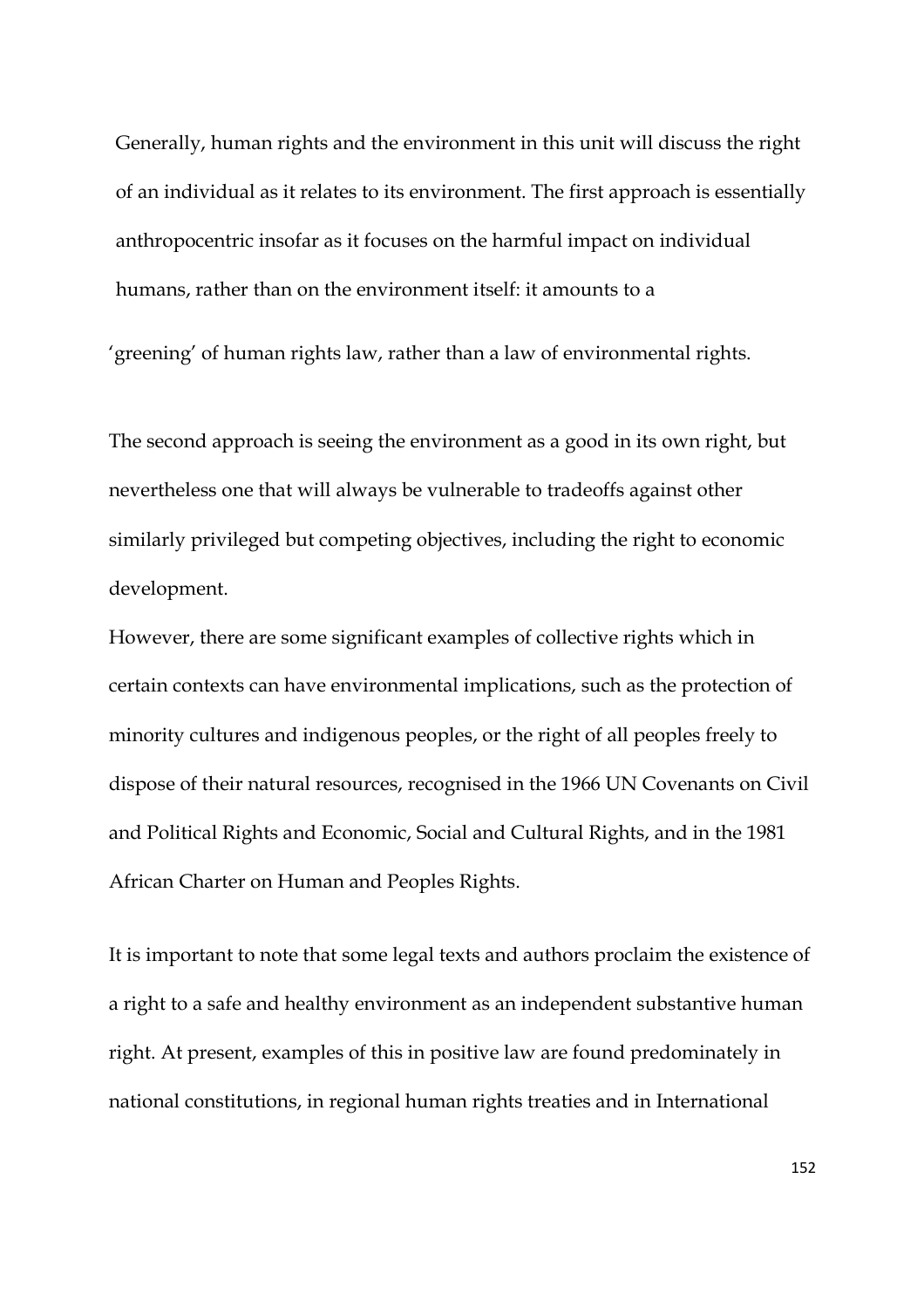treaties. Thirty-five years ago at the United Nations Conference on the Human Environment held in Stockholm, Principle 1 of the Declaration declared that *'Man has the fundamental right to freedom, equality and adequate conditions of life, in an environment of a quality that permits a life of dignity and well-being.'*

And it was further stated that he bears a solemn responsibility to protect and improve the environment for present and future generations.

This grand statement might have provided the basis for subsequent elaboration of a human right to environmental quality. (Dinah Shelton)

Among human rights treaties only the 1981 African Charter on Human and Peoples' Rights proclaims environmental rights in broadly qualitative terms. It protects both the right of peoples to the 'best attainable standard of health' and their right to 'a general satisfactory environment favourable to their development.

Article 24 of the Charter imposes an obligation on the State to take reasonable measures 'to prevent pollution and ecological degradation, to promote conservation, and to secure ecologically sustainable development and use of natural resources. Article 11 of the American Convention on Human Rights in the area of Economic, Social and Cultural Rights is also a regional instrument like the African Charter on the protection of its citizens as it relates to the environment.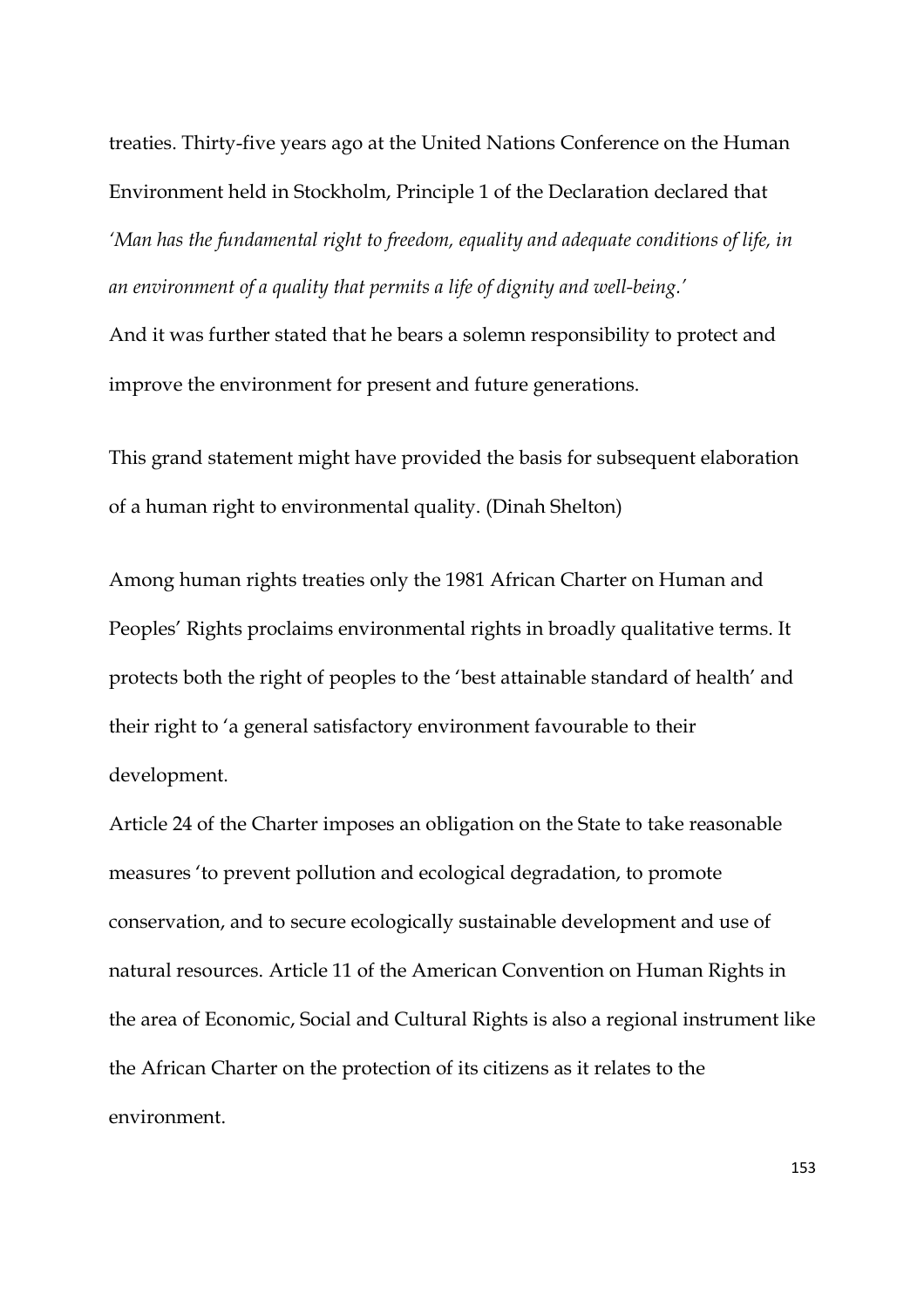However in a similar circumstances the Inter American Commission and Court of Human Rights have interpreted the rights to life, health and property to afford protection from environmental destruction and unsustainable development and they go some way towards achieving the same outcome as Article 24 of the African Convention. See the case of Ogoniland and Maya indigenous community of the Toledo District v. Belize, Case 12.053, Report No. 40/04, Inter-Am. C.H.R., OEA/Ser.L/V/II.122 Doc. 5 rev. 1 at 727 (2004).

The European Convention on Human Rights makes no explicit reference to the environment at all or did so only in relatively narrow terms focused on human health

If Stockholm did little for the development of international environmental rights, it may have had greater impact on national law. Environmental provisions of some kind have been added to an increasing number of constitutions since 1972.

A human rights dimension has also emerged in the context of climate change discussions. Resolution 7/23 entitled "human rights and climate change", adopted by the Human Rights Council in March 2008, expressed concern that "climate change poses an immediate and far-reaching threat to people and communities around the world and has implications for the full enjoyment of human rights".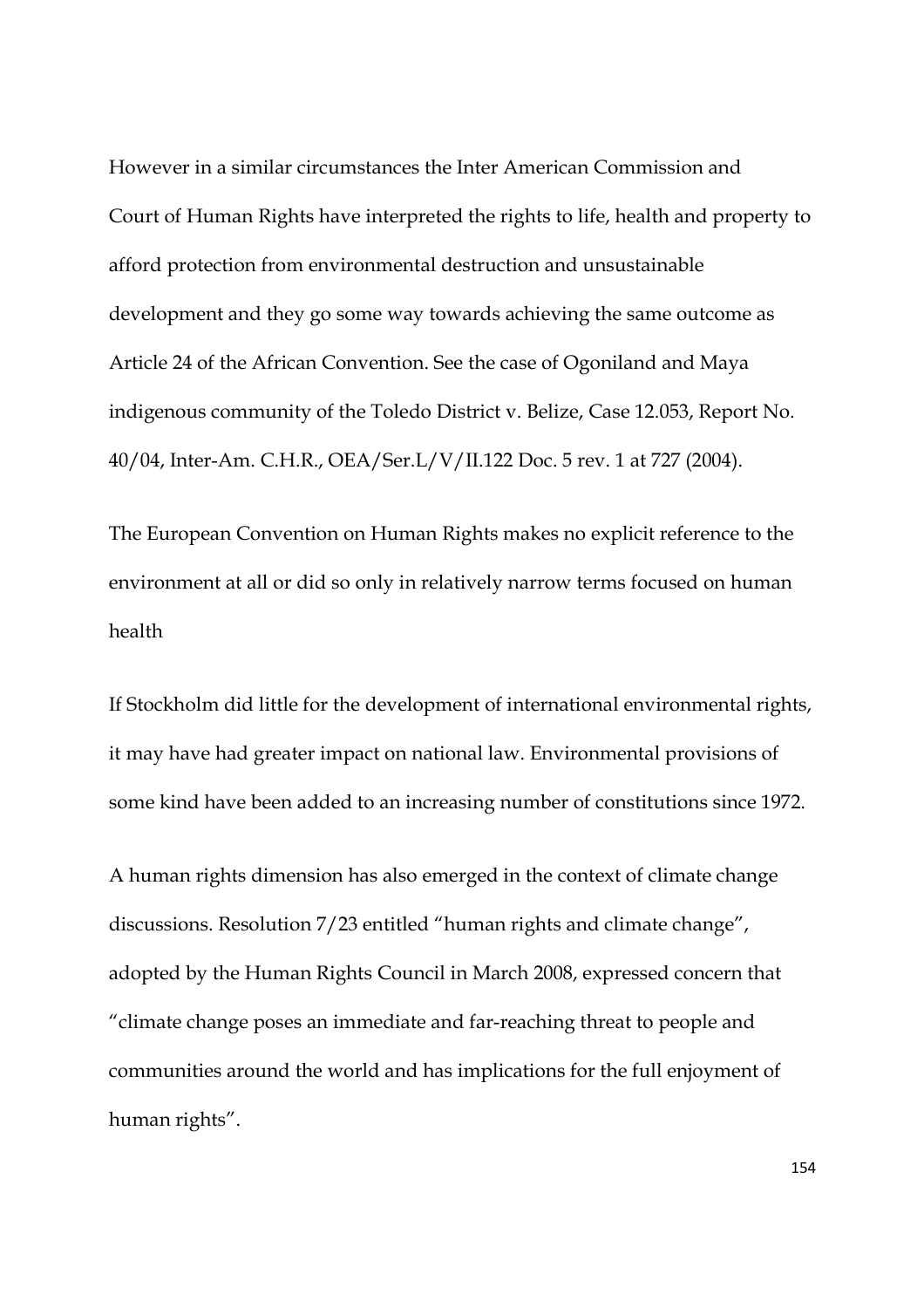However, on 25 March 2009, the Council adopted resolution 10/4 "Human rights and climate change" in which it, inter alia, notes that "climate change-related impacts have a range of implications, both direct and indirect, for the effective enjoyment of human rights …"

### **3.2 States Obligations on Human Right and the Environment**

Enforcement of environmental rights involves courts in not only determining the mandated environmental quality, but also in assessing whether or not the government has taken the requisite actions to achieve that quality.

It is pertinent to note that rights-based approaches are preferable, however, because human rights are maximum claims on society, elevating concern for the environment above a mere policy choice that may be modified or discarded at will. Some clearly create no rights based approach towards the right of its citizens as it concerns the environment.

Article 48A of the Indian Constitution provides only that 'The state shall endeavour to protect and improve the environment and to safeguard the forests and wild life of the country. This article obviously creates no enforceable rights.

Nigeria as a nation is also not specific as this right is not drafted under Chapter 4 of the constitution which talks about the fundamental human right of the people rather under chapter 2, section 20 which states that "the state shall protect and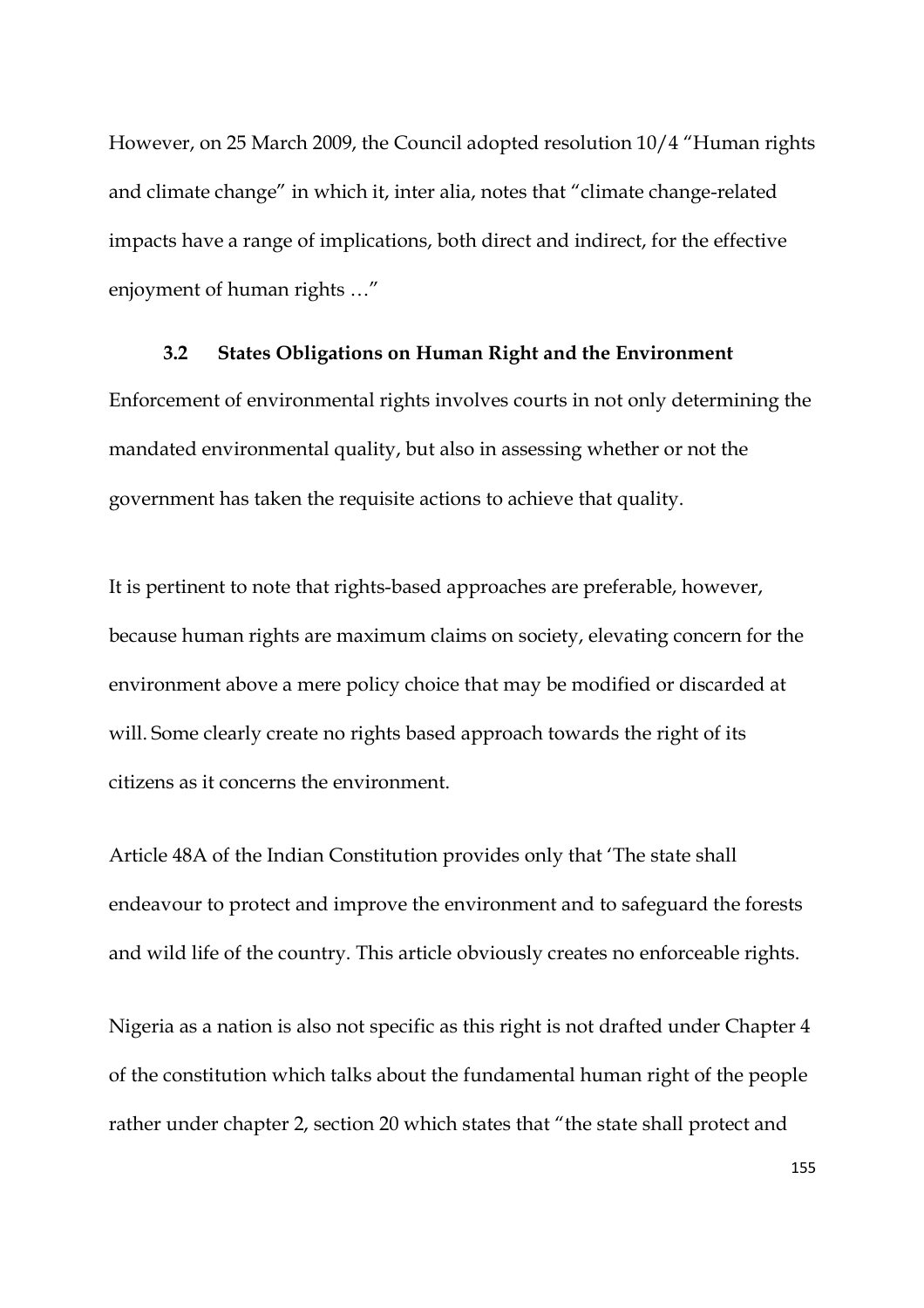improve the environment and safeguard the water, air and land, forest and wild life in Nigeria this is a right that is not enforceable.

However, some constitutions have lived up to their responsibility Article 35 of the Constitution of the Republic of Korea declares that 'All citizens shall have the right to a healthy and pleasant environment.

While others give it stronger human environmental rights Article 45 of the Spanish Constitution declares that everyone has 'the right to enjoy an environment suitable for the development of the person as well as the duty to preserve it.'

Article 56 of the Turkish Constitution states that: 'Everyone has the right to live in a healthy, balanced environment. It shall be the duty of the State and the citizens to improve and preserve the environment and to prevent environmental pollution.

The 1996 South African Constitution gives everyone the right 'to an environment that is not harmful to their health or well-being; and to have the environment protected, for the benefit of present and future generations, through reasonable legislative and other measures that prevent pollution and ecological degradation; promote conservation; and secure ecologically sustainable development and use of natural resources while promoting justifiable economic and social development.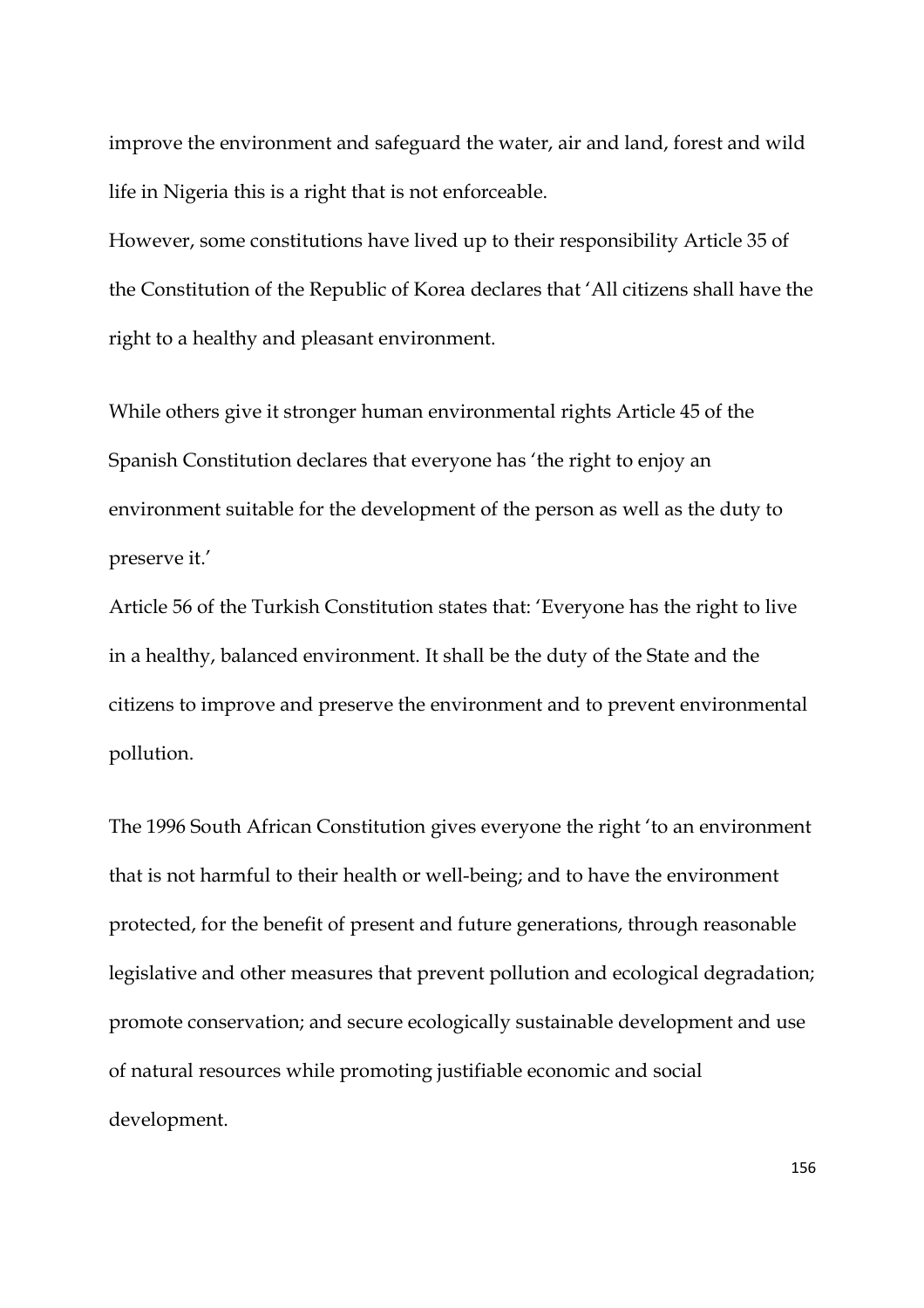In Yanomami v. Brazil, Res. No. 12/85, Case 7615 (Brazil), in Annual Report of the IACHR 1984-1985, the Inter-American Commission found that the government had violated the Yanomani rights to life, liberty and personal security guaranteed by Article 1 of the Declaration, as well as the right of residence and movement (Article VIII) and the right to the preservation of health and well-being (Article XI) because the government failed to implement measures of "prior and adequate protection for the safety and health of the Yanomami Indians."

However, in Okyay and Others v. Turkey concerned the failure of Turkish authorities to enforce constitutional rights and statutory environmental laws.

The African Commission also has identified governmental obligations in this field by reference to environmental norms. In *SERAC v. Nigeria*, Case No. ACHPR/COMM/A044/1, May 27, 2002. The African Commission held that Article 24 "imposes clear obligations upon a government to take reasonable and other measures to prevent pollution and ecological degradation, to promote conservation, and to secure an ecologically sustainable development and use of natural resources.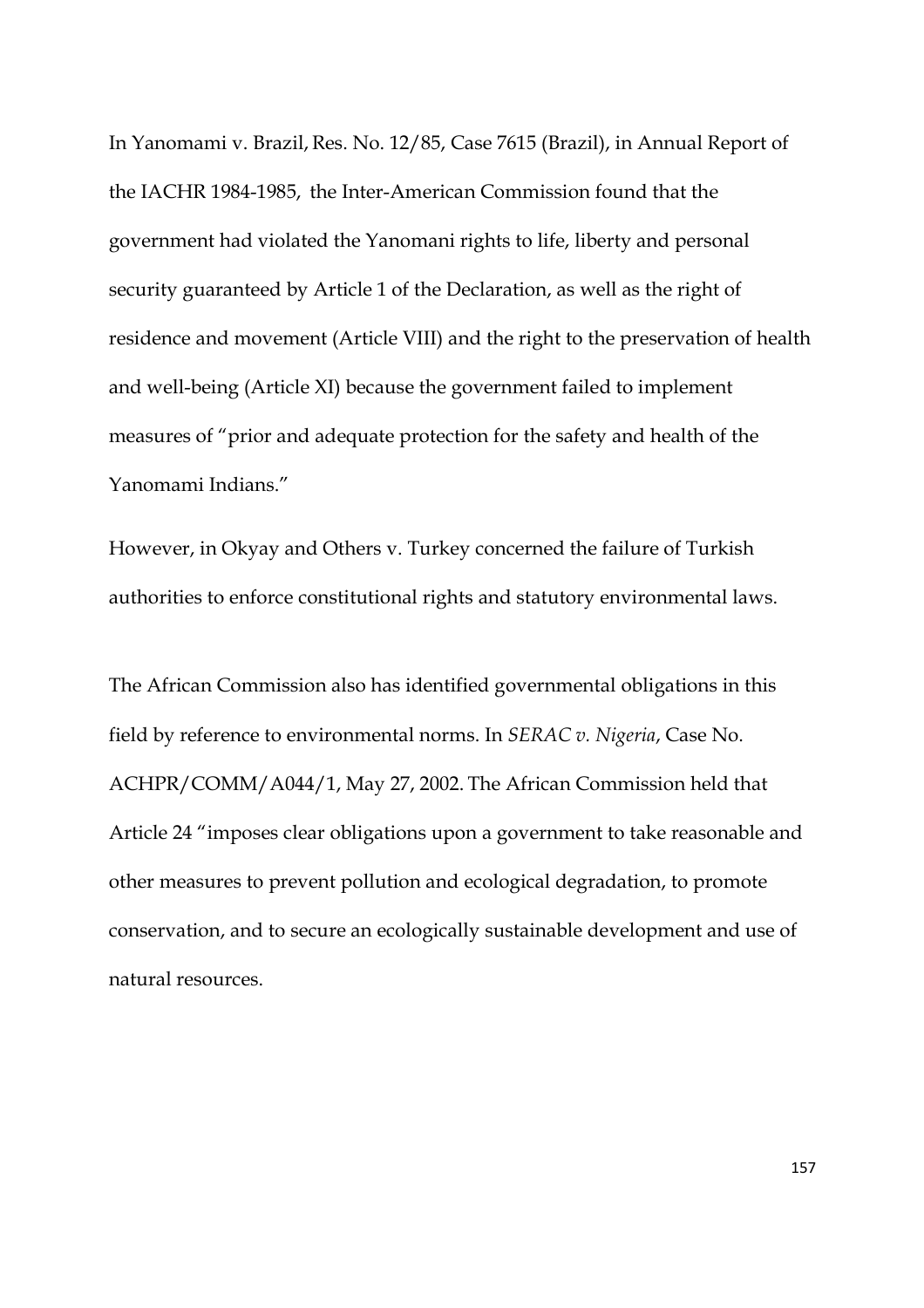### **4.0 CONCLUSION**

It is important to note that right to the environment is a fundamental human right that should followed to the letter. We will reiterate further that most states should do more about enforcing the right, country like Nigeria should make it a fundamental human right like counties like South Africa.

Then most other regional instruments should stand to its responsibility like the African charter which is one the main regional instruments that is alive to it responsibilities in protecting the rights of its citizens as it concerns the environment.

## **5.0 SUMMARY**

In summary we have discussed the human right in relation to the environment and the state obligations in that regard and the role of the courts in enforcing this unique human right as it relates to the environment.

# **6.0 TUTOR MARKED ASSIGNMNET**

- 1. Explain the concept of human right and the environment in line with the Stockholm declaration.
- 2. Briefly outline the state obligations as it concerns its citizen's right in relation to the environment.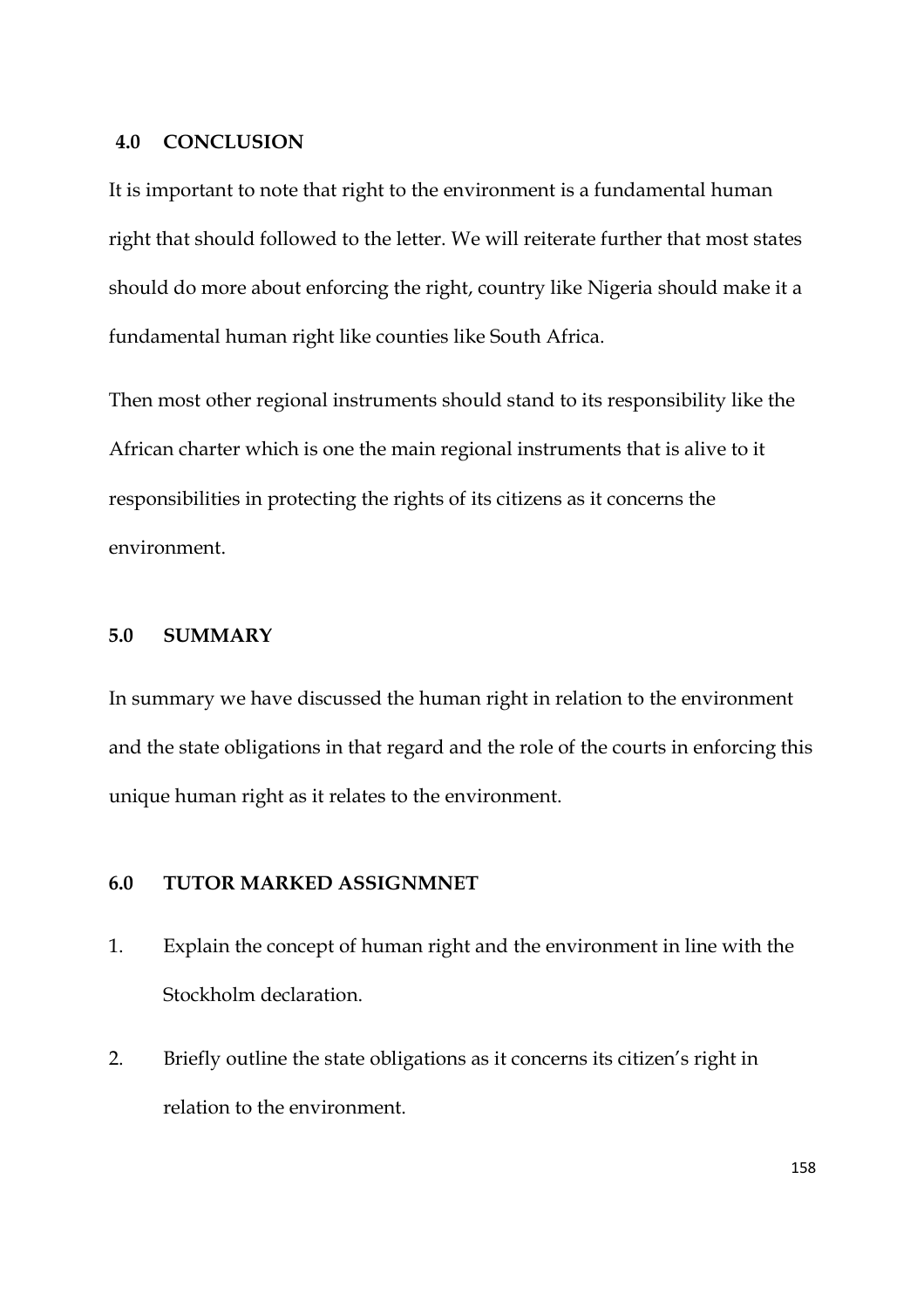# **7.0 REFERENCES/ FURTHER READING**

- Loretta Feris, a paper presented at the 5th Annual IUCN Academy of Environmental Law Colloquium, Parati, Brazil, June 2007.
- Prof. Dinah Shelton, Human Rights and Environment: Past, Present and Future Linkages and the Value of a Declaration, UNHR 2009.
- Alan Boyle, Human Rights and the Environment: A Reassessment: 18 Fordham Environmental Law Review 471-511, 2010.
- A.E. Boyle & M.R. Anderson (eds.), Human rights approaches to environmental protection, p. 89.
- P. Birnie & A. Boyle, International Law & the Environment (2002).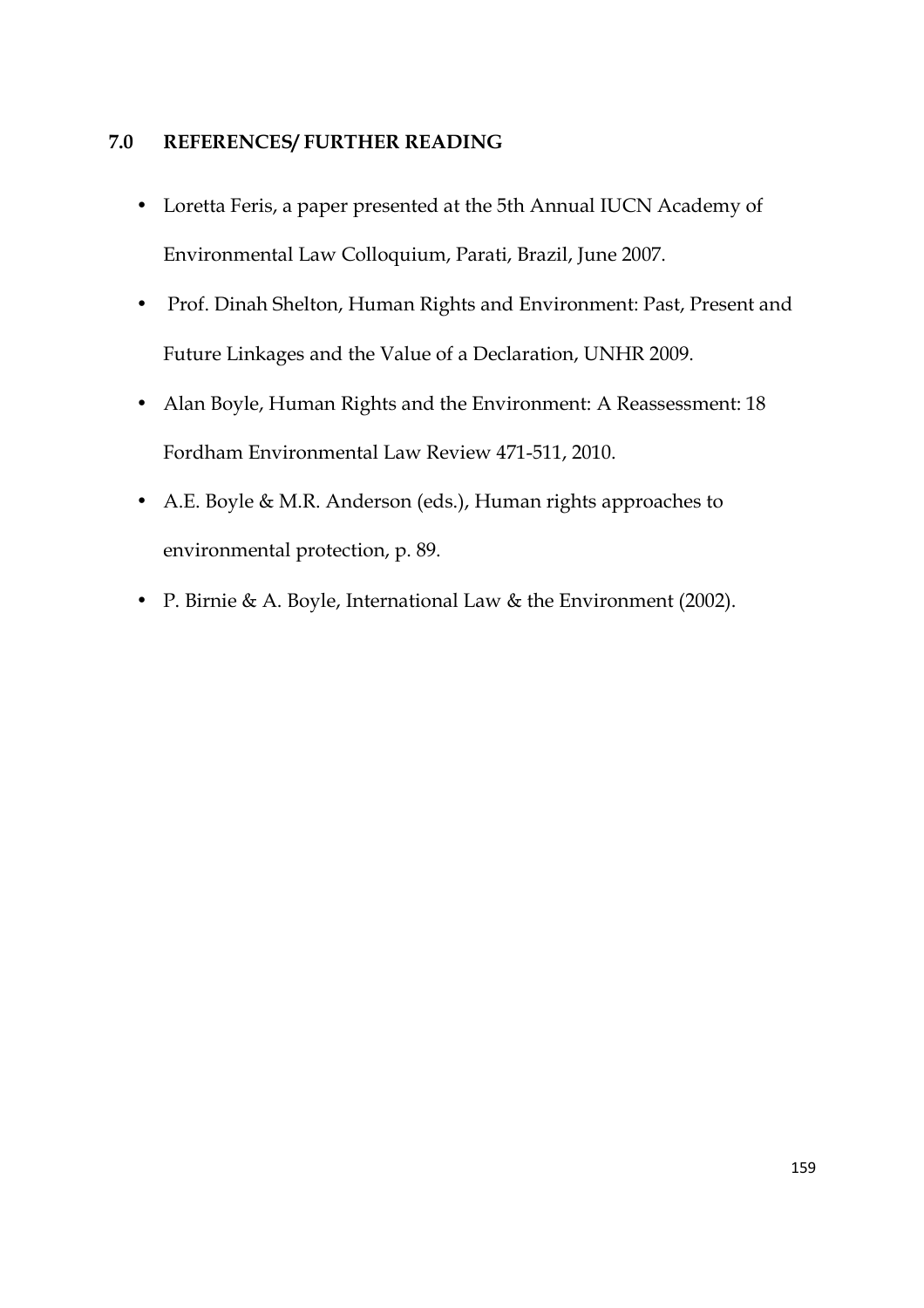# **Unit 6**

International and Regional Environmental Laws

# **Contents**

- 1.0 Introduction
- 2.0 Objective
- 3.0 Contents
	- 3.1 The Stockholm Declarations 1972
	- 3.2 The Basel Convention
	- 3.3 The Kyoto Protocol
	- 3.4 The Copenhagen Convention 2010
	- 3.5 The African Charter on Human and People's Right 1981
	- 3.6 The Bamako Convention
- 4.0 Conclusion
- 5.0 Summary
- 6.0 Tutor Marked Assignment
- 7.0 References/Further Reading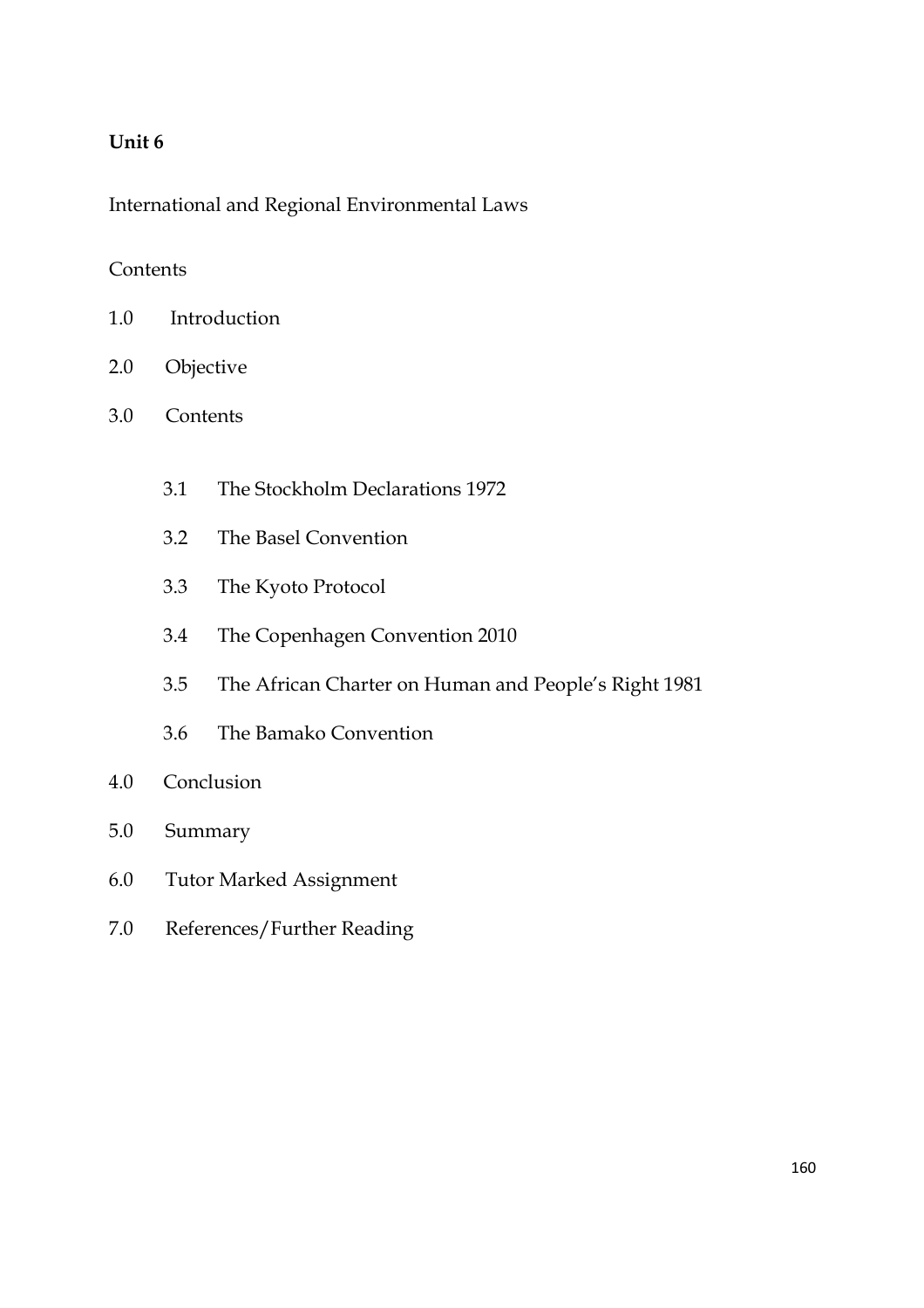### **1.0 INTRODUCTION**

International and regional law is relatively a new subject, but there have a lot of laws and policies in that regard to support the subject to its fullest. It is also important to reiterate that there are lots of international laws that have done well in protecting the environment and the citizen's right in that regard.

The regional efforts are also not left out of this campaign for environmental protection. The Stockholm Declaration is the first of the international laws that was set for the protection of the environment and it came into force in 1972, followed by the Rio Declaration of the 1992.

Naturally, international environmental law consists primarily of treaties, conventions, protocols and other international legal instruments. Nigeria as a nation is a signatory to many of these treaties dealing with the environment only few will be discussed here.

## **2.0 OBJECTIVE**

This unit will discuss the international and regional laws and policies as it relates to the environment. The first on the list of our discussion is the Stockholm declaration, the Basel Convention, the Kyoto Protocol, and the Copenhagen Accord. However, the main regional Declaration is the African Charter on Human and People's Right and lastly the Bamako Convention.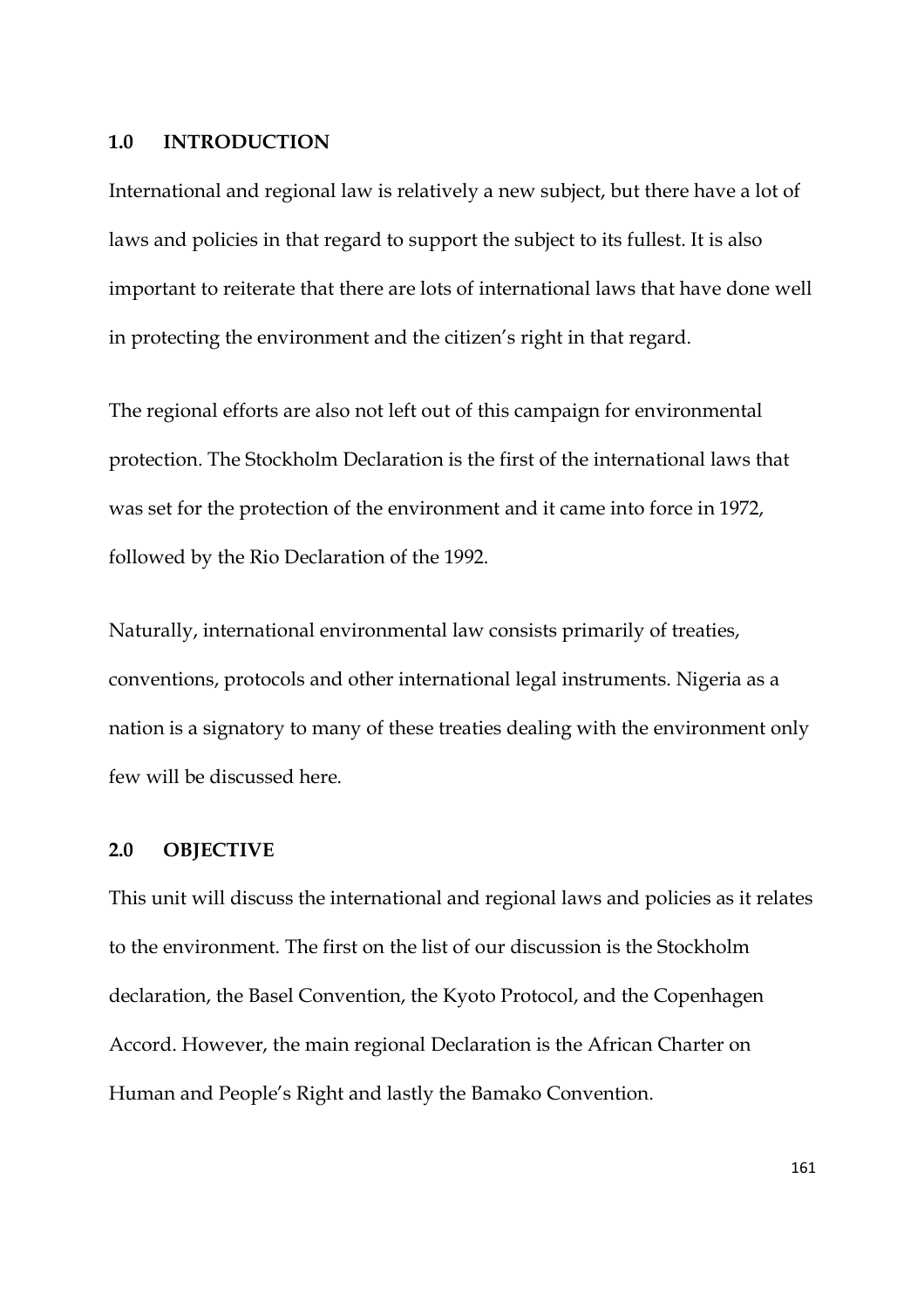### 3.0 **CONTENT**

#### **3.1 The Stockholm Declaration of 1972**

The United Nation Conference on the Human Environment is generally referred to as the Stockholm Declaration and is considered as the cornerstone of modern international law. The declaration also affirms the sovereign right of states to exploit their own resources pursuant to their own environmental policies in accordance with the United Nations Law.

However, the counterpart to this treaty is the Rio Declaration which came into existence in 1992, and the principle is generally the responsibilities of states in view of their different contribution to global environmental degradation and the need to reduce and eliminate unsustainable patterns of production and consumption.

### **3.2 The Basel Convention 1989**

This is a convention on the control of Transboundary Movement of Hazardous Wastes and their Disposal, and it came into force in 1989. Nigeria as a nation is a signatory to this convention. This is one of the major international treaties after the Koko toxic saga in Nigeria.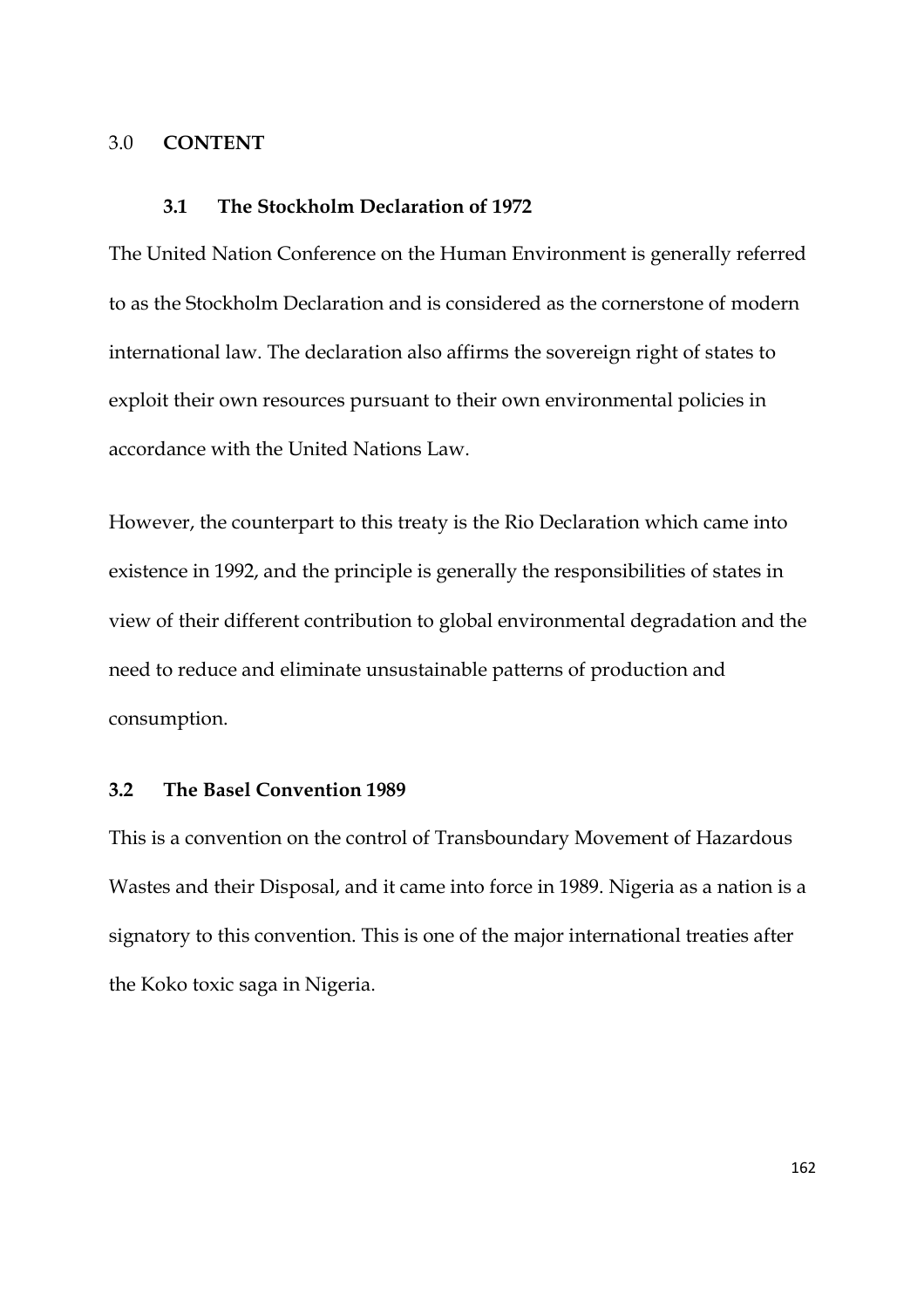The Convention was to protect by strict legal control, human health and environment against adverse effect, which may result from generation and management of hazardous waste.

One of the significant attributes of this convention under Article 8 is that if wastes are smuggled into the territory of one state without the competent authority's consent or such consent by fraud, such waste can be returned back by the country. This was however, the case in Koko toxic incident, where Nigeria as a country returns the waste back to Italy.

## **3.3 The Kyoto Protocol**

This was the convention that brought about the Green house gas effect and the depletion of the ozone layer, the global warming inspires world leaders to deliberate. It was adopted on 11 December, 1997 in Kyoto, Japan but came into force on 16 February, 2005 after so many nations have ratified. As at September 2011 191 states have signed and ratified the protocol with exception of USA, Afghanistan, Andorra and South Sudan.

The purpose is treating the green house gases instead of allowing it to radiate back into space.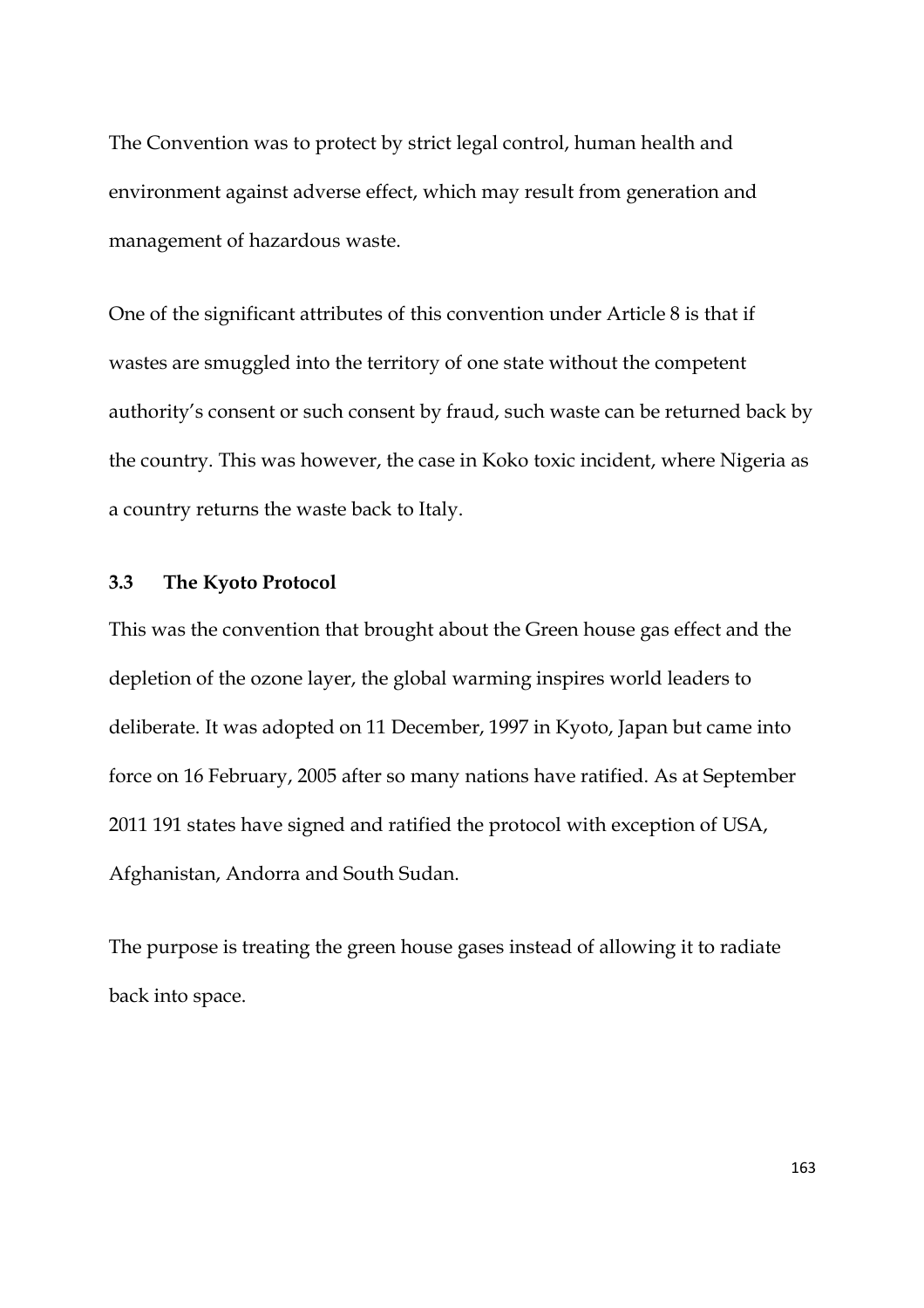### **3.4 The Copenhagen Accord 2010**

The Copenhagen Accord is a document that delegates at the 15th session of the conference of parties (COP 15) to the United Framework Convention on the Climate Change agreed to take note of at the final plenary on 18 December, 2010. It is not a legally binding document and does not commit countries to agree to a binding successor to the Kyoto Protocol, whose present round ends in 2012.

### **The Accord**

- Endorses the continuation of the Kyoto Protocol
- Underlines that climate change is one of the greatest challenges of our time and emphasizes a strong political will to urgently combat climate change in accordance with the principle of common but differentiated responsibilities and respective capabilities
- To prevent dangerous anthropogenic interference with the climate system, recognizes "the scientific view that the increase in global temperature should be below 2 degrees Celsius", in a context of sustainable development, to combat climate change.
- Agrees that developed countries would raise fund of \$30 billion from 2010- 2012 of new and additional resources.
- Agrees a goal for the world to raise \$100billion per year by 2020, from a wide variety of sources, to help developing countries cut carbon emissions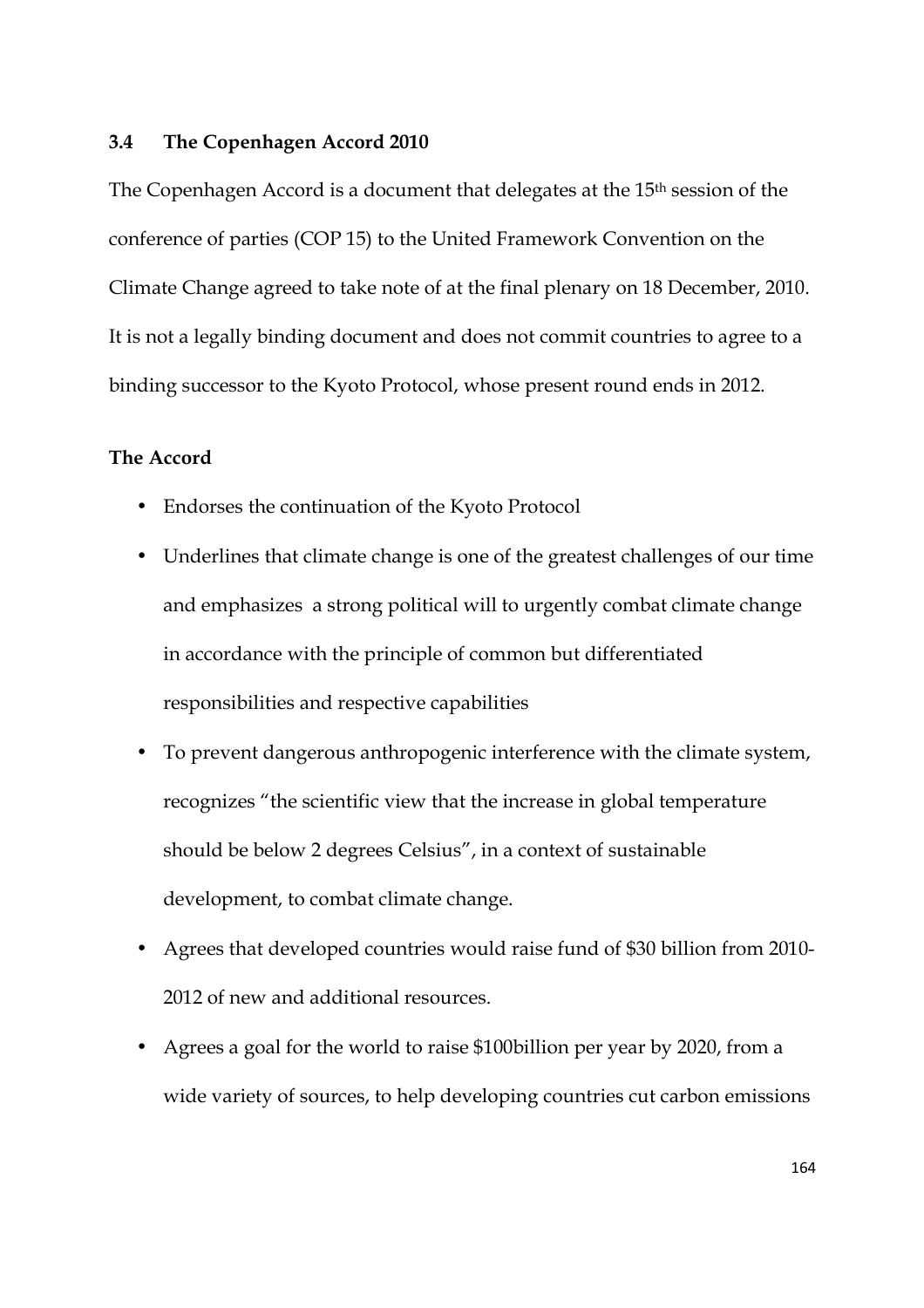(mitigation). New multilateral funding for adaptation will be delivered, with a governance structure.

# **3.5 The African Charter on Human and People's Right 1981**

The charter was adopted in 1981, the aspect of the charter that treated environmental issue was particularly the Article 24, and this is the first international instrument to proclaim the right to a satisfactory environment as a human right to which all people are entitled.

The main reason behind the charter was a response to the danger pose by the export of toxic waste from Europe to Africa. It also represents sustainable development of the continent.

### **3.6 The Bamako Convention**

This was a convention that came into existence as a result of the dissatisfaction of developing countries with the Basel Convention over the partial ban on transboundary movement of hazardous waste.

 The Bamako Convention permits the trans-boundary movement of waste within Africa, so that the prohibition is therefore limited to importation into Africa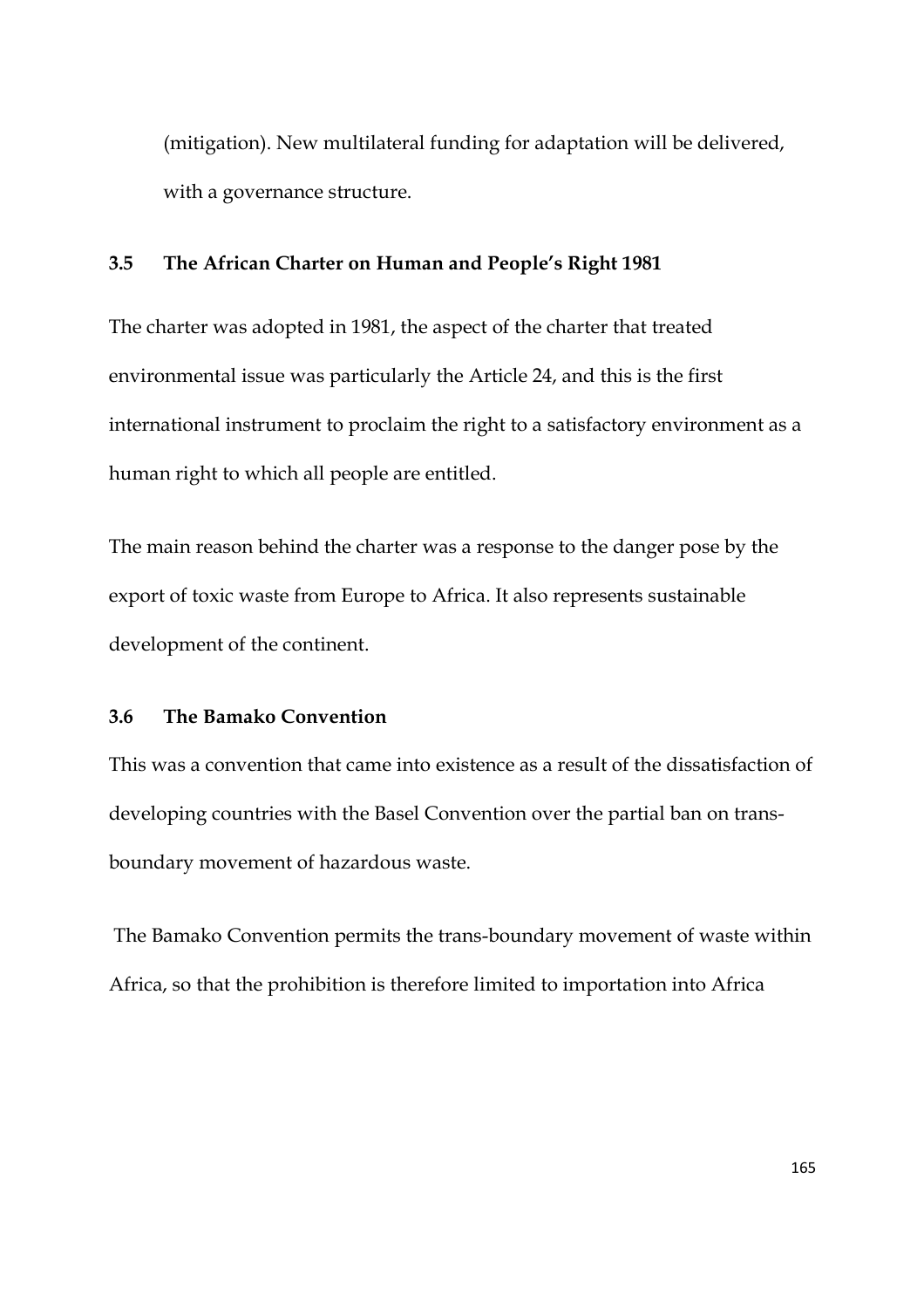### **4.0 CONCLUSION**

It is important to note that International Environmental law like the Conventions, Protocols and Accord has attained the standing of an independent discrete subject with its own principles.

## **5.0 SUMMARY**

In summary, we have discussed most international environmental law that are most relevant, ranging from the Stockholm Declaration to the Copenhagen Accord, which is the latest in the environmental world. Learners are expected to read more on the laws that are not discussed here to broaden their knowledge of the international environmental law.

## **6.0 TUTOR MARKED ASSIGNMENT**

- 1. Briefly explain the edge of the African Charter over other International Environmental Law.
- 2. Discuss the purpose of the Bamako Convention that the Basel Convention did not address.

# **7.0 REFERNCES/FURTHER READING**

• Lawrence Atsegbua et al 2003: Environmental Law in Nigeria: Theory and Practice. Ababa Press Ltd, Lagos.